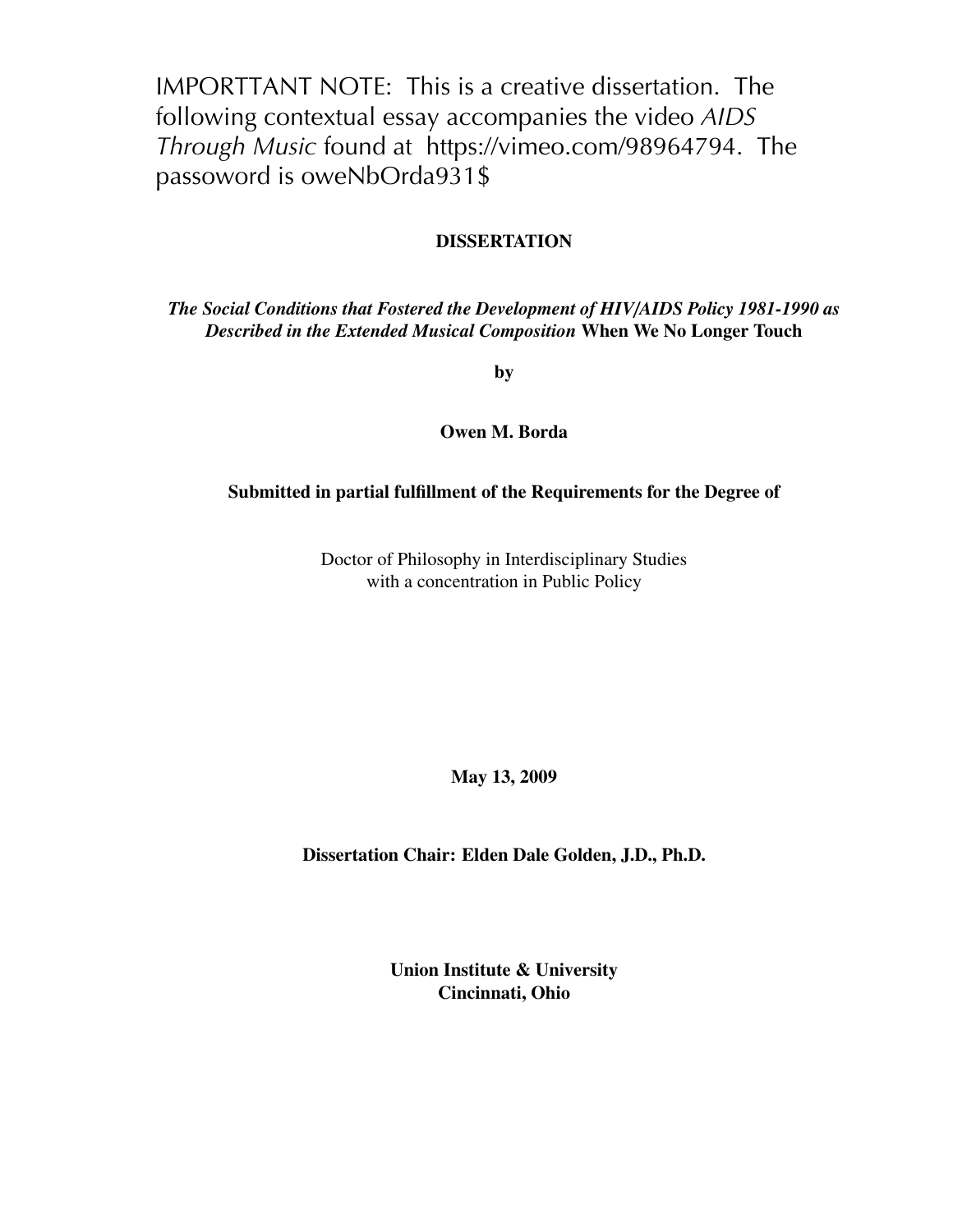# The Social Conditions that Fostered the Development of HIV/AIDS Policy 1981-1990 as Described in the Extended Musical Composition *When We No Longer Touch*

By

Owen M. Borda

Bachelor of Fine Arts: C.W. Post Center, Long Island University, May 20, 1979

Master of Music: Kent State University, May 23, 1981

A Dissertation Approved on: May 13, 2009

by the following Dissertation Committee members:

Elden Dale Golden, J.D., Ph.D.:

Michael Moffatt, Ph.D.: Member Signature/Date

Melissa Bass, Ph.D.:

Larry Preston, M.F.A., Ph.D: Dean, Graduate College Signature/Date

Graduate College

Union Institute & University

Cincinnati, Ohio

Signature/Date

Signature/Date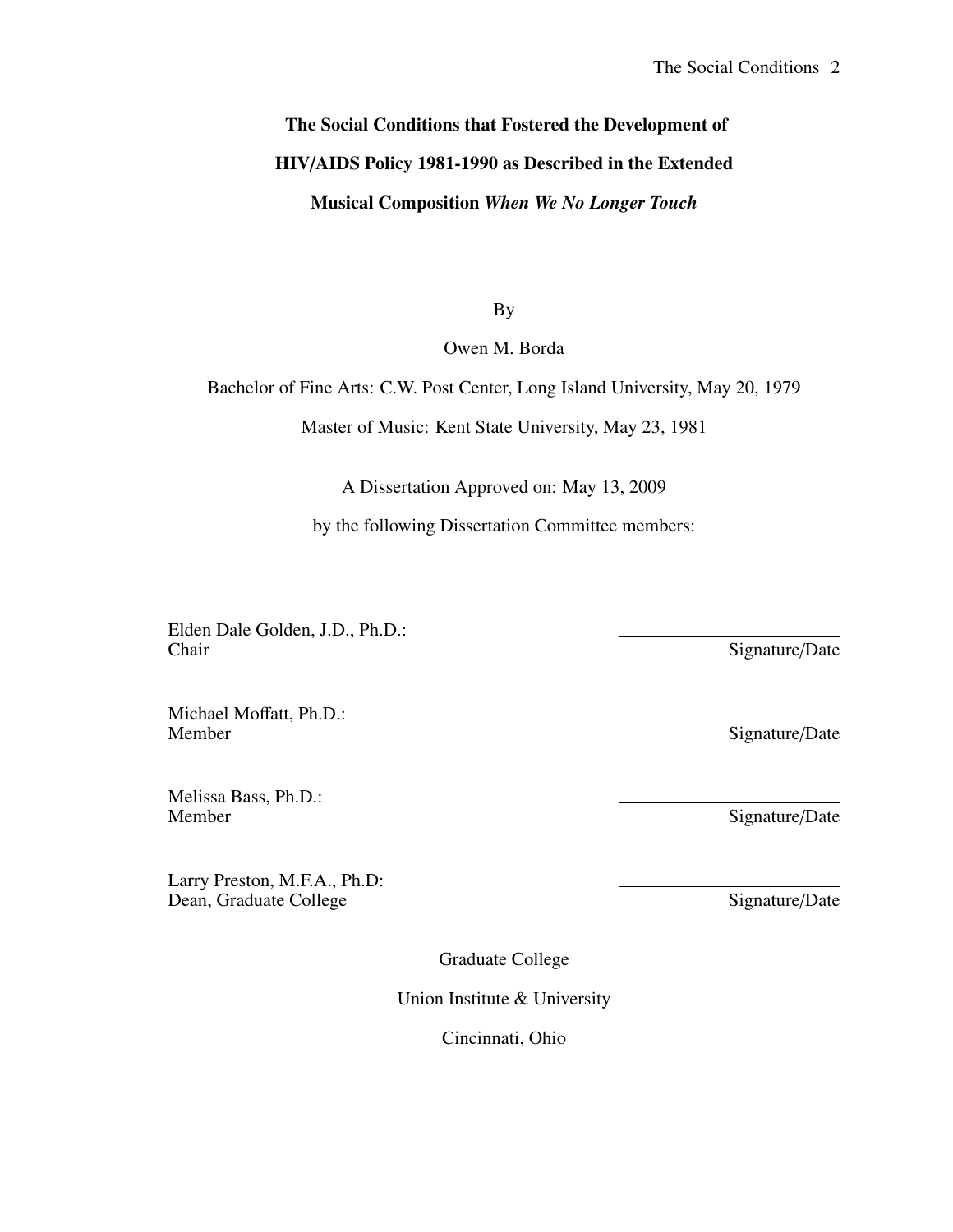#### Abstract

AIDS was first identified on June 4, 1981 by a report of an unusual cluster of pneumocystis carinii pneumonia (PCP) among a small group of gay men in Los Angeles. AIDS has affected all aspects of health and global policy since that time. This creative dissertation utilizes an interdisciplinary approach to establish a relationship between the development of HIV social policy as related to the struggles and history of People Living with AIDS in the years 1981-1991, and the resulting HIV-related public policy. The author uses the extended musical composition, *When We No Longer Touch,* by Kristopher Anthony using lyrics by Peter McWilliams as the vehicle for exploring this relationship. The interdisciplinary process employed accesses elements of traditional policy, metaphoric, and ethnomusicological analysis to identify key links among policy, poetic text, and music. These three analytical pillars are enhanced by complementary information from leadership studies, ritual studies, thanatology, and memoir. The musical composition provides social commentary, memorialization of life's events, a canvass for grappling with giving meaning to tragedy and offers a framework for hope for the future. The creative dissertation is in the format of a concert performance with accompanying documentary video that brings together major events of AIDS history in this period with music from the composition as the accompanying score augmented by related policy outcomes. The public performance brings a new voice to the ritual commemoration of World AIDS Day. A professional performance of choral works which express the author's involvement in the AIDS epidemic and *When We No Longer Touch* were presented. The lecture recital is accompanied by three contextual essays: (1) provides the historical context in which the work was written linking poetic texts used in the composition to the social conditions of the time and the resulting policy; (2) provides an overview of my personal involvement in the AIDS epidemic and details information about my creative process and the delivery of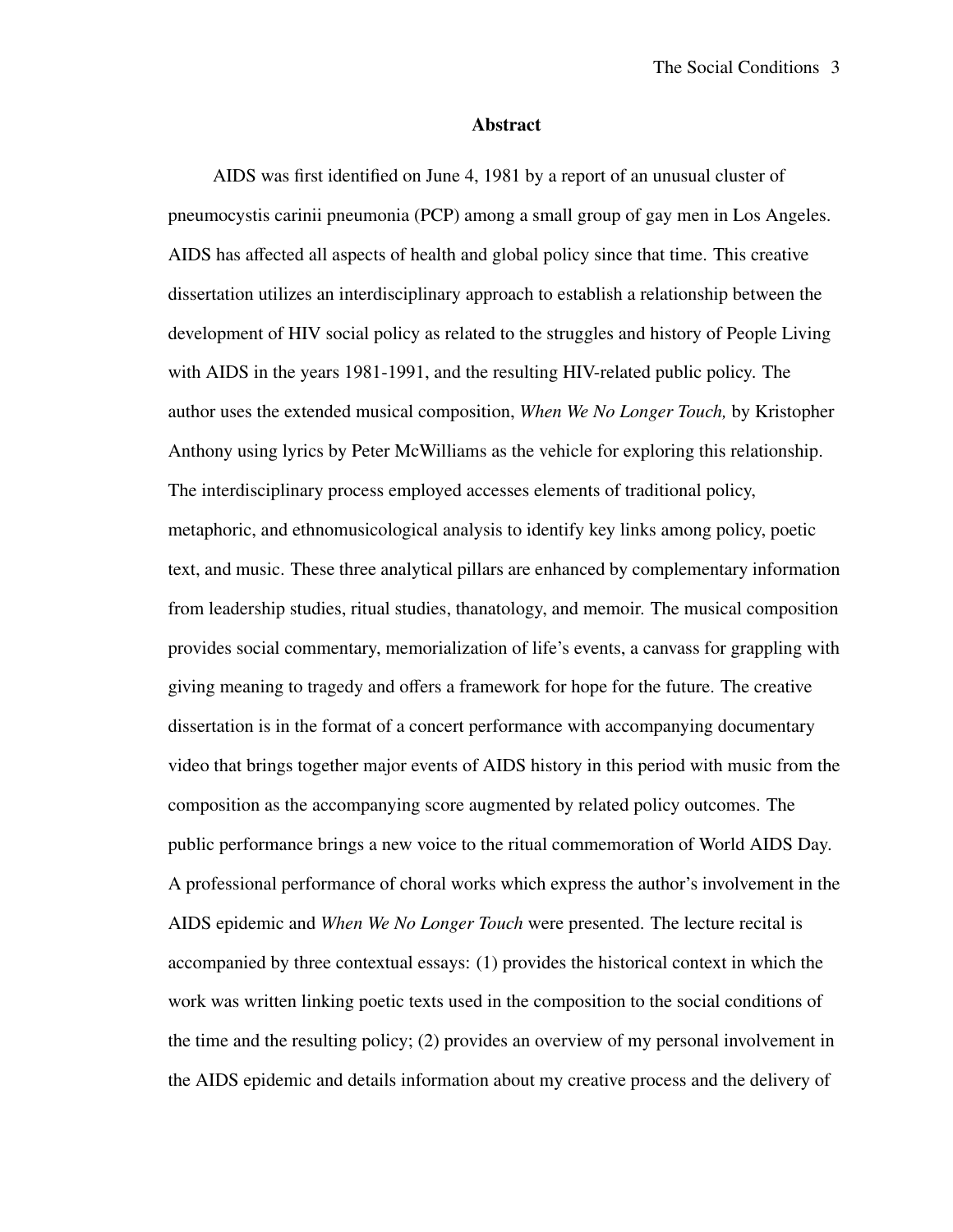my final concert on December 6, 2008; (3) addresses current issues in AIDS policy and articulates challenges for the future. Advances in medical technology, treatment regimes and advances in public policy have brought new challenges to the fore.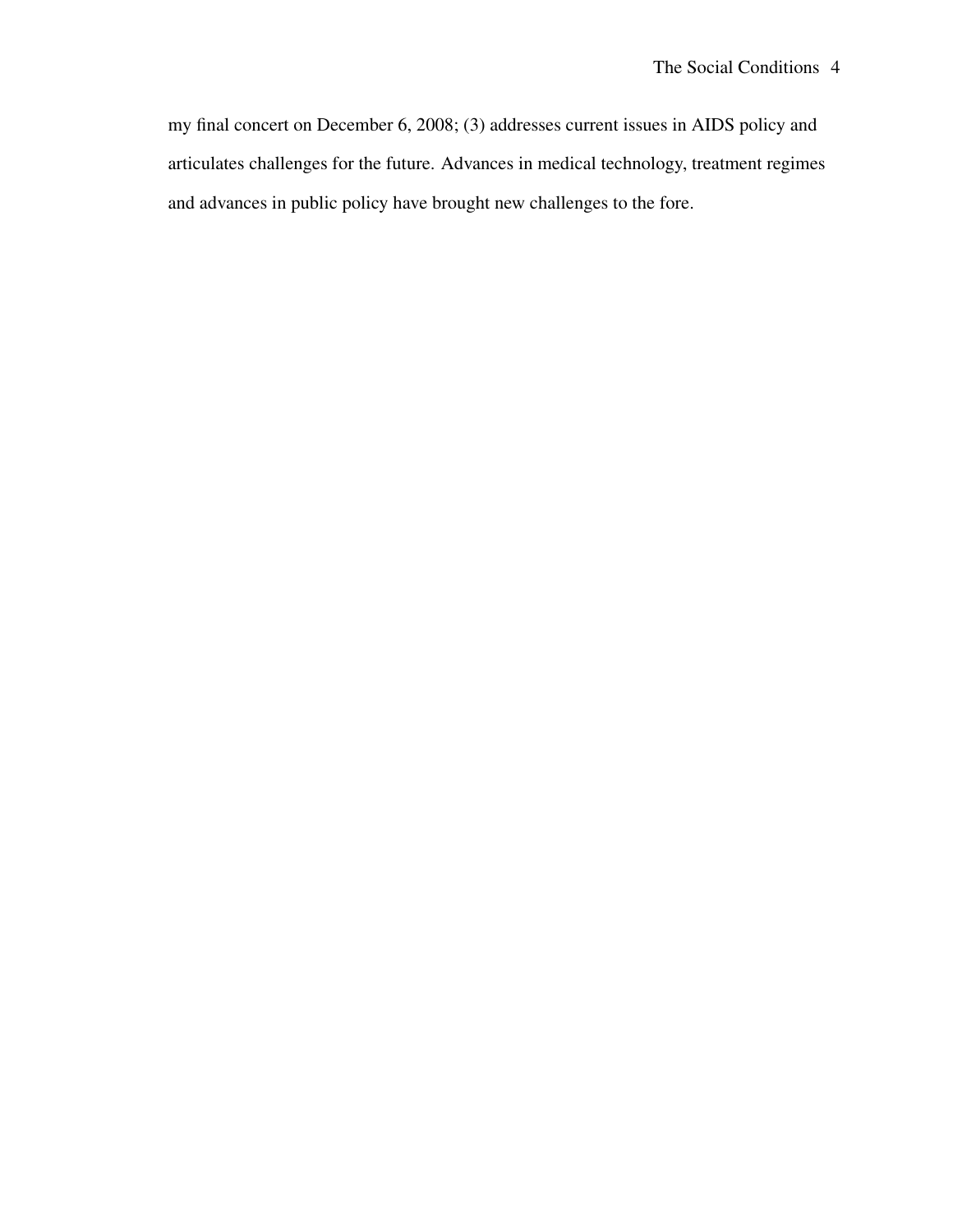# **Contents**

| The Social Conditions that Fostered the Development of HIV/AIDS Policy 1981-                 |                |
|----------------------------------------------------------------------------------------------|----------------|
| 1990 as Described in the Extended Musical Composition When We No Longer                      |                |
| <b>Touch</b>                                                                                 | $\overline{2}$ |
| <b>Abstract</b>                                                                              | 3              |
| <b>Prologue to the Dissertation</b>                                                          | $\overline{7}$ |
| <b>Essay I - HIV Policy Development</b>                                                      | 9              |
|                                                                                              |                |
|                                                                                              |                |
|                                                                                              |                |
|                                                                                              |                |
|                                                                                              |                |
|                                                                                              |                |
|                                                                                              |                |
|                                                                                              |                |
|                                                                                              |                |
|                                                                                              | 20             |
|                                                                                              | 23             |
| <b>Essay II - Personal Process and Personal Reflection</b>                                   | 30             |
| The Concert – Movement $I \dots \dots \dots \dots \dots \dots \dots \dots \dots \dots \dots$ | 31             |
|                                                                                              | 36             |
|                                                                                              | 36             |
|                                                                                              | 40             |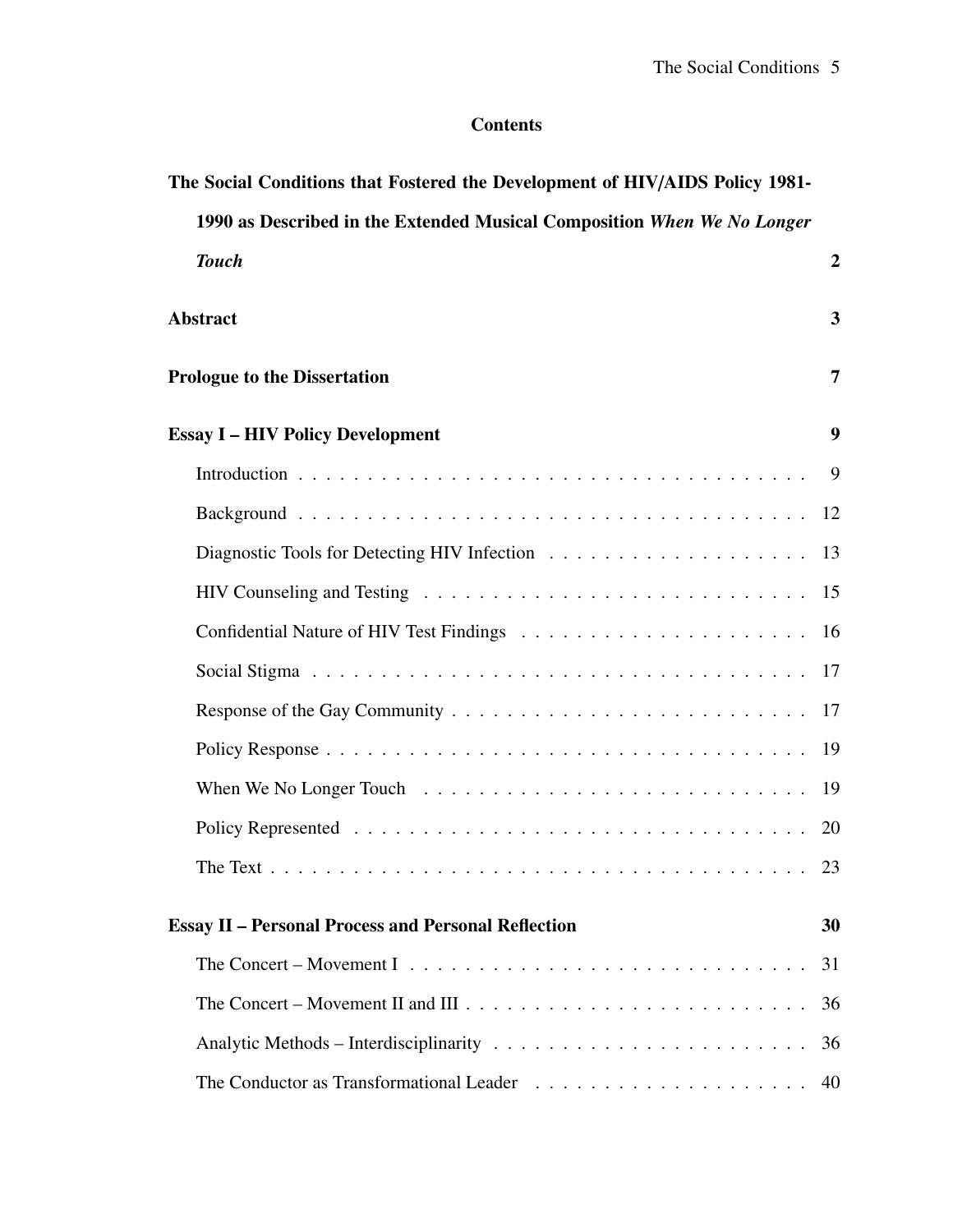|                                                                                 | 42  |
|---------------------------------------------------------------------------------|-----|
| <b>Essay III – Changing HIV Epidemic</b>                                        | 44  |
|                                                                                 | 45  |
|                                                                                 | 47  |
|                                                                                 | 50  |
|                                                                                 | 51  |
|                                                                                 | 53  |
|                                                                                 | 55  |
|                                                                                 | 57  |
| <b>Epilogue to the Dissertation</b>                                             | 61  |
| <b>References</b>                                                               | 63  |
| <b>Credits for Accompanying Video Documentary</b>                               | 70  |
| Program: Recital/choral concert at the Maryknoll Fathers and Brothers, Ossining |     |
| <b>New York</b>                                                                 | 73  |
| <b>Author Note</b>                                                              | 102 |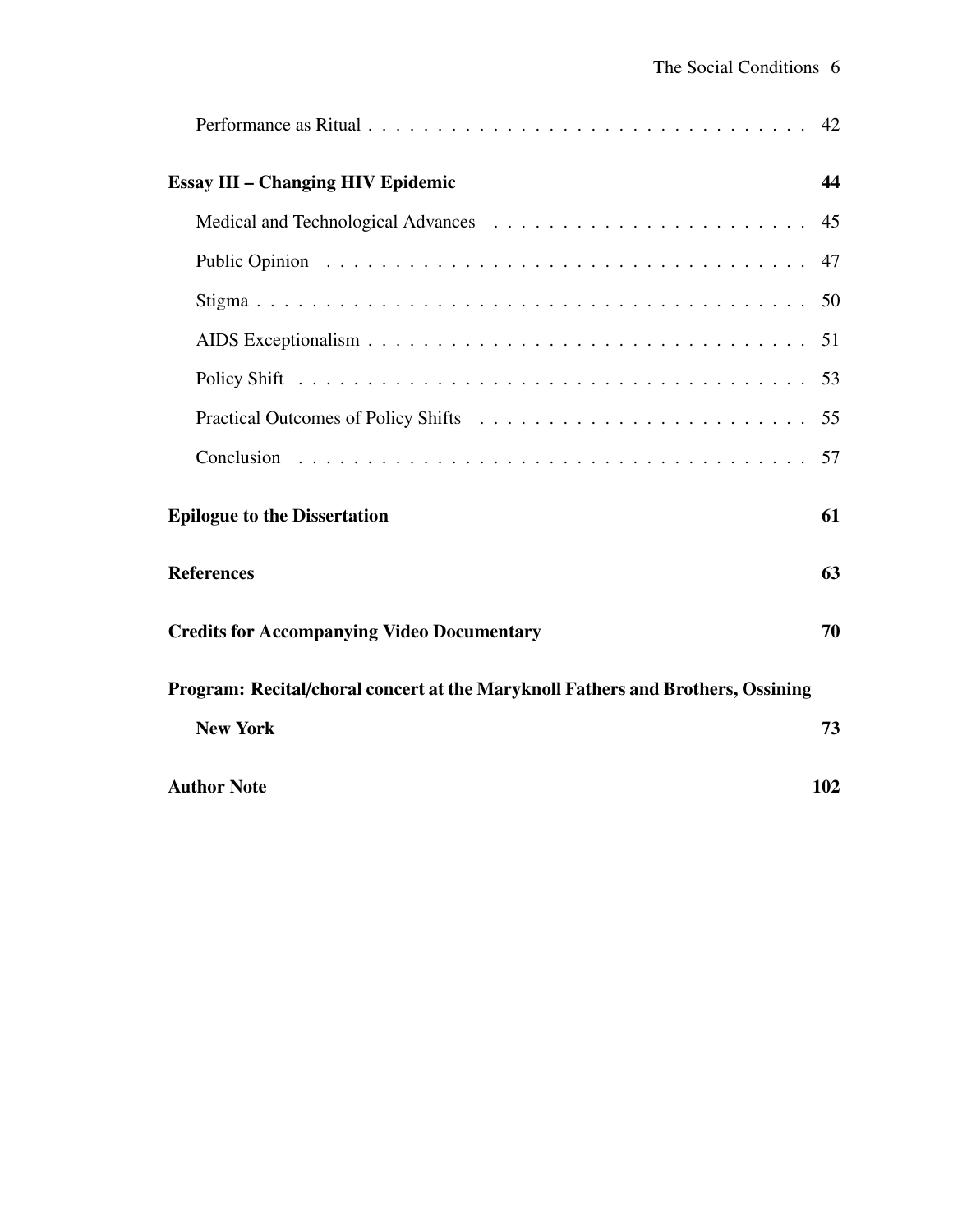#### Prologue to the Dissertation

I began my journey as a leader in the  $HIV^1$  epidemic in 1983. I have spent the last 25 years in care giving, dissemination of scientific information, advocacy and new program development, all the while maintaining my life as a professional musician. I remember being an attendee at the first meeting of the National Catholic AIDS Conference in 1984. So little about the disease was known. So many projects were being developed. Such pain was in the air that you could not help but weep. It was at this first meeting that I had a deeply personal encounter with God. This dissertation project is an intermediate stop in this ongoing process, an opportunity for intentional integration of AIDS policy development, social context, music, and personal experience.

The interdisciplinary process I have employed has elements of traditional policy and metaphoric and ethnomusicological analysis to identify key links among policy, poetic text, and music. These three analytical pillars are enhanced by complementary information from leadership studies, ritual studies, thanatology and memoir. These elements coalesce and become a new voice in the public ritual of World AIDS Day. This creative dissertation presents a newly developed approach to the concepts of public ritual as described by (Etzioni, 2000).

This public performance breaks open the role of music as it functions to provide social commentary and memorialization of life's events. It is a canvass for grappling with giving meaning to tragedy and offers a framework for hope for the future. The essays which follow provide context to my exploration of HIV policy in the early years of the epidemic from 1981 to 1990. These years were filled with fear, uncertainty and death: first in the gay community and then in the racial and ethnic heterosexual community. I have used the extended choral work *When We No Longer Touch* (Anthony, McWilliams, & Seelig, 1990) by Kristopher Anthony as the canvass upon which this analysis is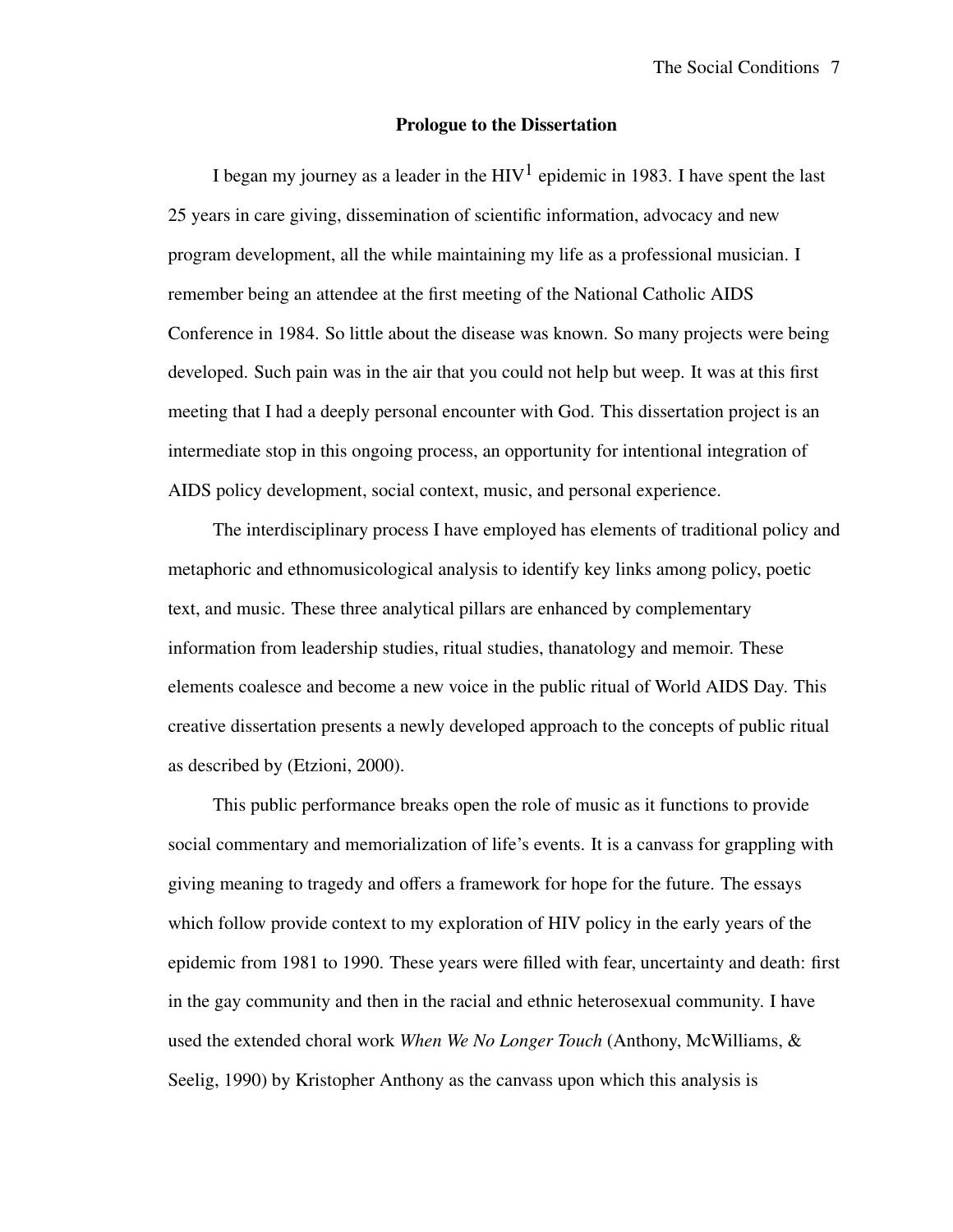developed. The composer and poet are both members of the community deeply impacted by AIDS, as are the performers by which the work was initially performed.

Anthony, himself a Person Living with AIDS (PWA), composed this multi-movement work for male choir and chamber ensemble using poetic texts written by Peter McWilliams. McWilliams's poems outline the stages of death and dying identified by Elizabeth Kübler-Ross. Anthony links these poems to traditional requiem texts creating a structural framework for a reflection on life, death, and hope, a modern requiem ritualizing the AIDS crisis.

Three essays follow. The first provides the historical context in which the work was written. Poetic excerpts taken from McWilliams's poetry are used to label each of the sections of the essay. The policy analysis that follows links poetic texts used in the composition to the social conditions of the time and the resulting policy. Ultimately, this analysis was the foundation of the development of a 22 minute video documentary. The first essay closes with an analysis of the poetic text in relationship to the requiem texts selected by Anthony.

The second essay provides an overview of my personal involvement in the AIDS epidemic. This background is important to understanding how a professionally trained musician began and maintained a career in public health and how the union of these career paths led to the development of this dissertation project. The essay provides detailed information about my creative process and the delivery of my final concert on December 6, 2008.

Finally, the third essay addresses current issues in AIDS policy and articulates challenges for the future. Advances in medical technology, treatment regimes and advances in public policy have brought new challenges to the fore. The sections of this essay do not include poetic texts. The music and poetry of this current era are still being written.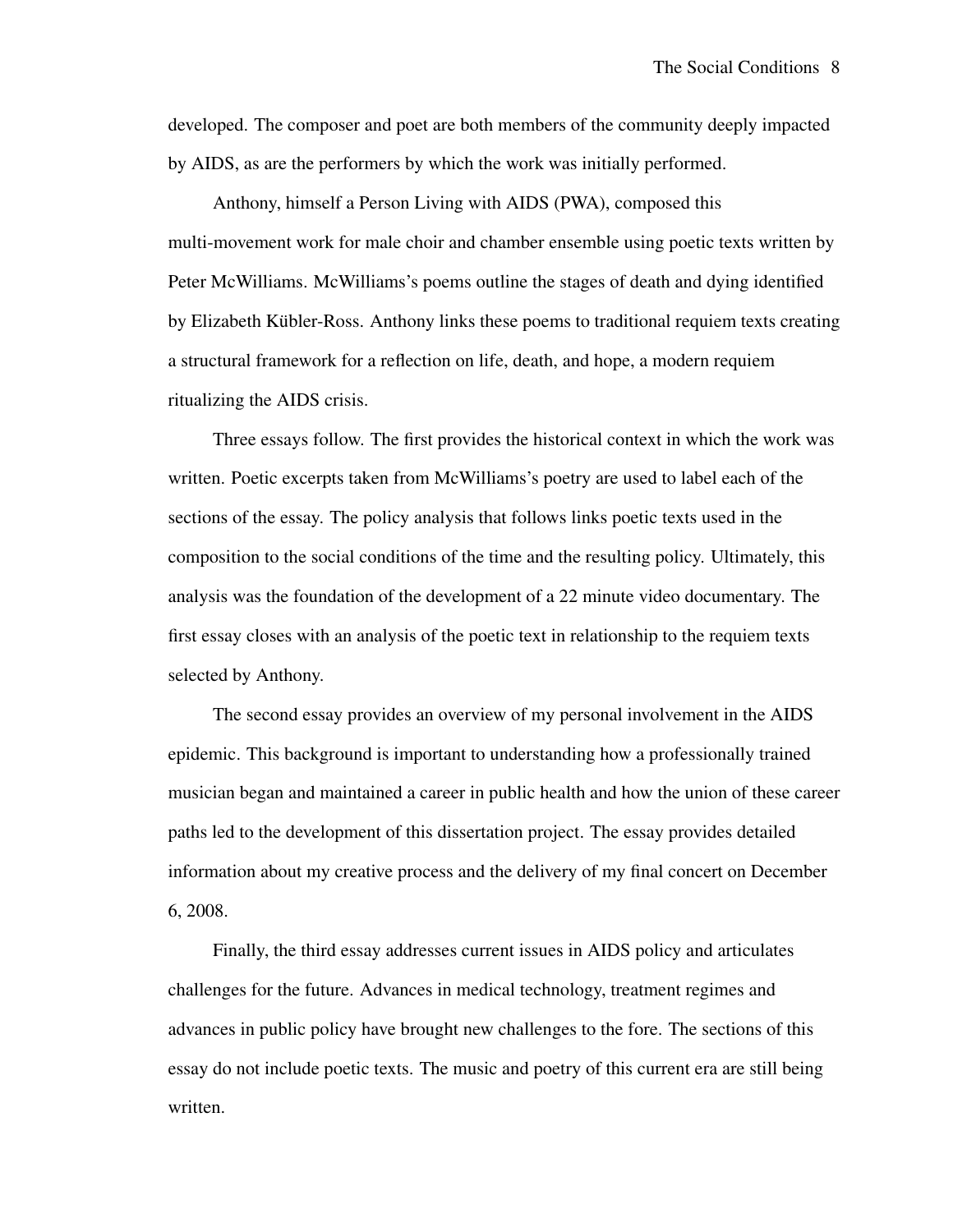#### Essay I – HIV Policy Development

#### *Introduction*

The study of HIV policy development for management of HIV prevention, access to care, disease interventions and public institutions is a study of the impact of difference on the evolution of societal response. Recent advances in technology and treatment have made possible a reassessment of the social framework by which HIV-related health policy has developed to address the needs of the American public. Initially, the individual's need for confidentiality, legal protections against discrimination and profound social stigma, magnified by a lack of medical information and options, was addressed through policy and systems that drew upon the framework developed by Mill (1998) in *On Liberty.* As reassessment continues, a communitarian approach as detailed by Etzioni (1993) in *The Spirit of Community* is increasing the norm.

AIDS activists took a libertarian approach in their response to HIV. Historically, the delivery of HIV/AIDS care and services has been derived from the position that the rights of the individual were paramount. In the libertarian model, the voices of individuals were represented through direct action and political expression. As discussed by Etzioni (1993) in *The Spirit of Community* in the case of seat belt use, libertarians long argued adamantly that access to HIV care and services were best organized around the rights of the individual. They felt the government had no role in regulating seat belt use and so felt personal sexual and needle sharing behavior was outside the purview of regulation.

In a subsequent publication, *Balancing Individual Rights and the Common Good*, Etzioni (1997) addresses a key issue in the current HIV debate: universal testing of all blood samples for HIV and the notification of at-risk sexual and needle-sharing partners. The essential question posed frames the entire debate: Will a move to a Communitarian position and application of the "Golden Rule" promote the well being of the community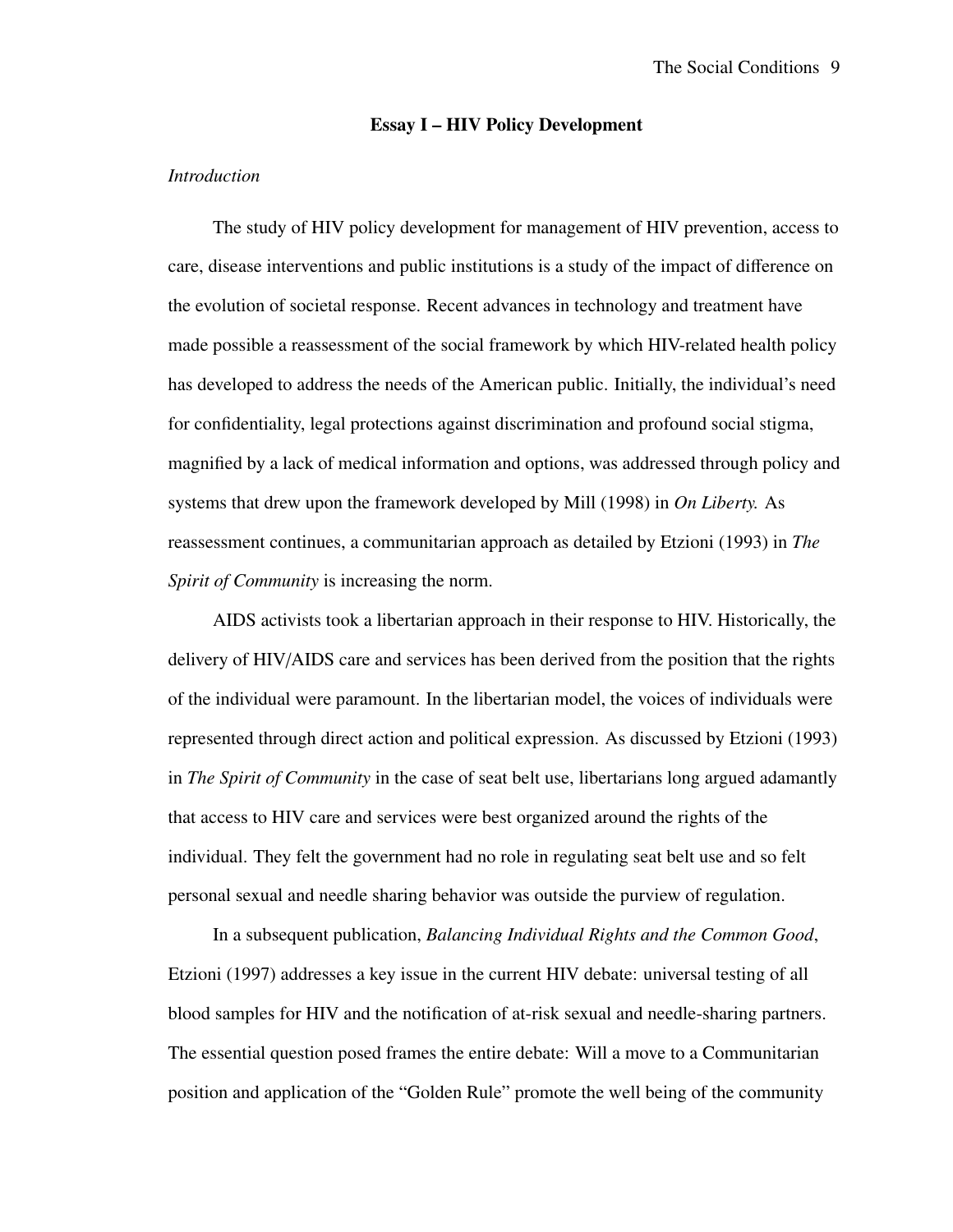or cause it harm?

It has long been held that the individual is the ultimate locus of control of HIV-related information. This control encompasses all aspects of the HIV experience: counseling, testing, test results, partner notification, treatment, management of medical information and risk reduction activity. This position cast the community in the position to protect the rights and responsibilities of the individual, subjugating the protection of the community, including the gay community, to a secondary position. This perspective developed as a result of limited protections against discrimination toward PWA and the political strength of the gay white male community with which the disease process was first publicized.

Gay men experienced a revolution in the years following the June 1969 Stonewall riots. The individual and community expression of their sexuality was unbridled. A community norm developed that placed the rights of the individual far above responsibility to the community and some would say in many cases to their own body. Sexually transmitted diseases were commonplace and readily-treated. Traditional public health measures such as the notification of the at-risk partners of the index case became impossible as index cases were reticent to reveal the names of their partners and as anonymous sex became widespread (Coppola, West, & Huck, 1983).

To many AIDS activists and leaders in the gay rights movement at the onset of the HIV epidemic, this and other standard public health measures intensified their fear that community forces would use the control of the epidemic to strip the individual of newfound rights and freedoms. In the book, *And the Band Played On*, Shilts (1987) chronicles the resistance of the gay community in San Francisco to the closing of the bathhouses in which an individual might have in excess of 100 sexual contacts in a weekend. Public health epidemiological investigation identified the baths as the locus for the spread of new infection. The individual right to expression shaped the policy that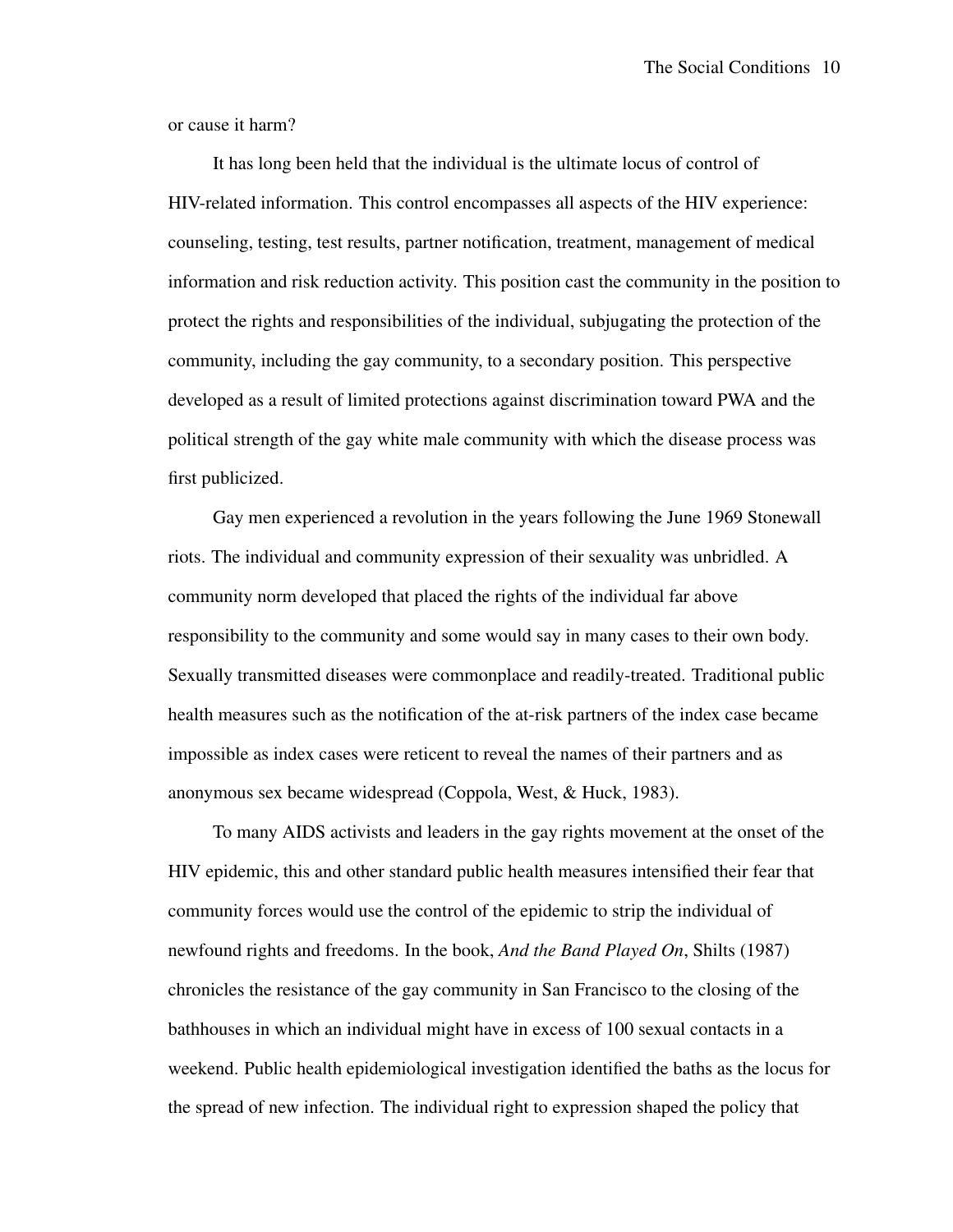allowed the baths to remain open in San Francisco and established the norms for HIV policy to this day. The individual in isolation made decisions for him/herself. Individuals were instructed to act as though "everyone had HIV", and the responsibility for determining if an encounter was going to be "safe" rested with an inquiry of the other party rather than disclosure by the index partner.

Times have changed and the issues that Etzioni identified as minimal for a communitarian approach to HIV have come to be the norm. As described by the Communitarian Network, a communitarian perspective:

• Recognizes both individual human dignity and the social dimension of human existence.

• Recognizes that the preservation of individual liberty depends on the active maintenance of the institutions of civil society where citizens learn respect for others as well as self-respect; where we acquire a lively sense of our personal and civic responsibilities, along with an appreciation of our own rights and the rights of others; where we develop the skills of self-government as well as the habit of governing ourselves, and learn to serve others – not just self.

• Recognizes that communities and polities, too, have obligations – including the duty to be responsive to their members and to foster participation and deliberation in social and political life.

The rise of the communitarian position has, however, limited the voice of the individual. As a result of professionalization of AIDS care, federal funding guidelines, and increased access to care, the voice of the individual has been subsumed into a collective position. This homogenized position presents a generalized, often broad-based statement of goals and objectives, to which input is restricted to professional surveys and studies. Direct action and political input are extremely curtailed.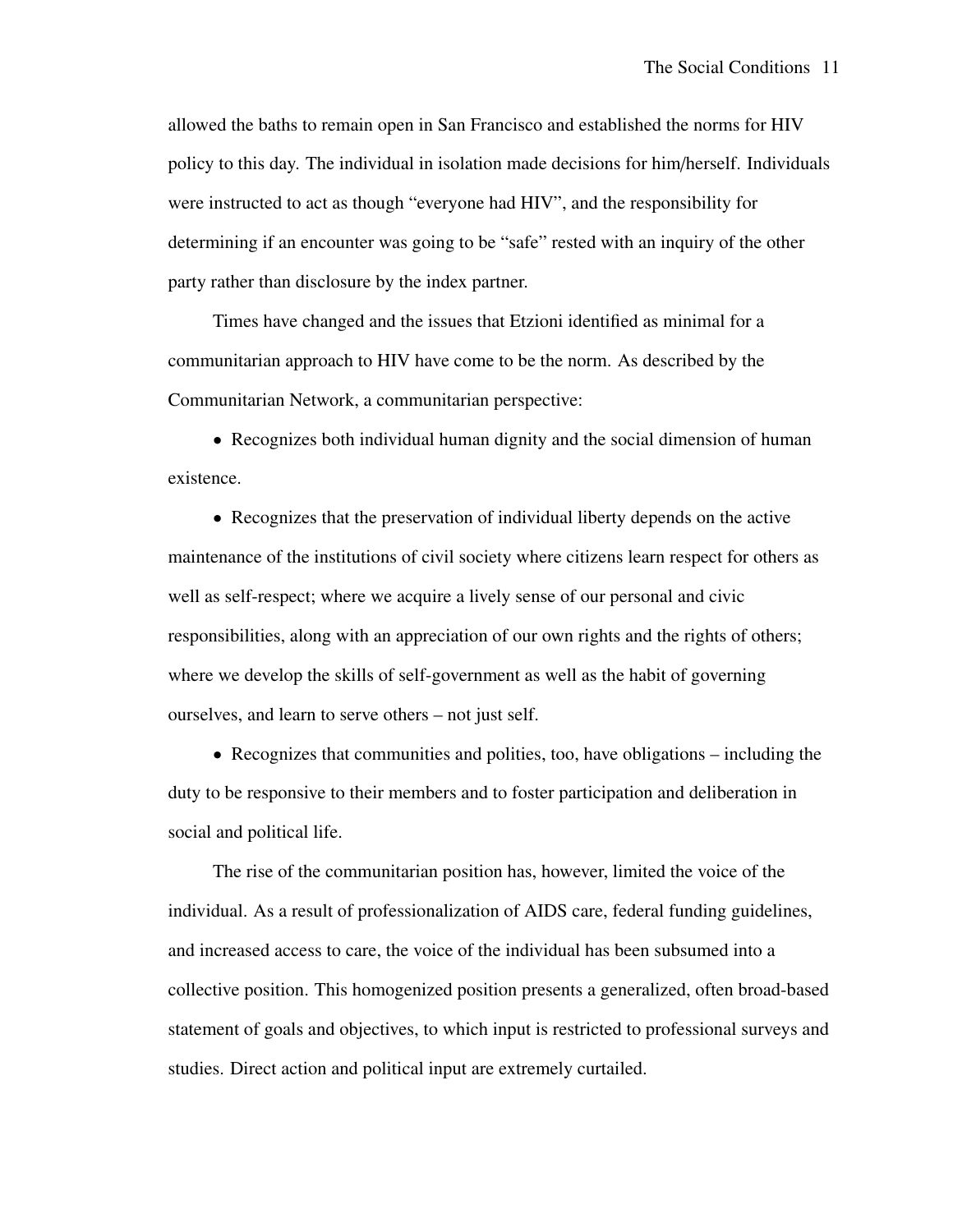## *Background*

"I Fear That I Would Come Home One Day. . . "

On June 4, 1981, the United States Centers for Disease Control and Prevention (CDC) released a report of an outbreak of pneumocystis carinii pneumonia (PCP), a disease ordinarily found in populations of older men of Mediterranean descent, in Los Angles. The epidemiologic report of this rare cancer was identified in a cohort of gay men in Los Angeles. PCP, known to be an opportunistic infection which advances in patients with compromised immune systems, was identified as the harbinger of an unidentified infectious agent. Identification of PCP was the gateway to the identification of a collection of disease processes that had an immune compromised host as their underlying commonality. This unique collection of diseases was common to those identified. As a result, the 1981 report was subsequently classified as the Acquired Immunodeficiency Syndrome (AIDS). AIDS was universally fatal.

In the absence of referential diagnostic tools like serologic screening, the single common factor among these men was their sexual activity with men. Common exposure to and infection with cytomegalovirus<sup>2</sup> (CMV) mirrored seroprevalence surveys of CMV in the gay male population. However, the immune suppression observed in the five index cases was atypical for CMV infection and CMV was not considered a factor in immune suppression but a potential marker for identifying future immune-compromised individuals (Friedman-Kien et al., 1981).

As a result of the CDC report by Friedman-Kien et al. (1981), epidemiological research was undertaken to understand the transmission routes and modes of the unknown infectious agent responsible for the outbreak of PCP in Los Angeles. The absence of a serologic screening test and the resulting epidemiological study, which identified the single common factor among the men as their sexual activity with men, was the set point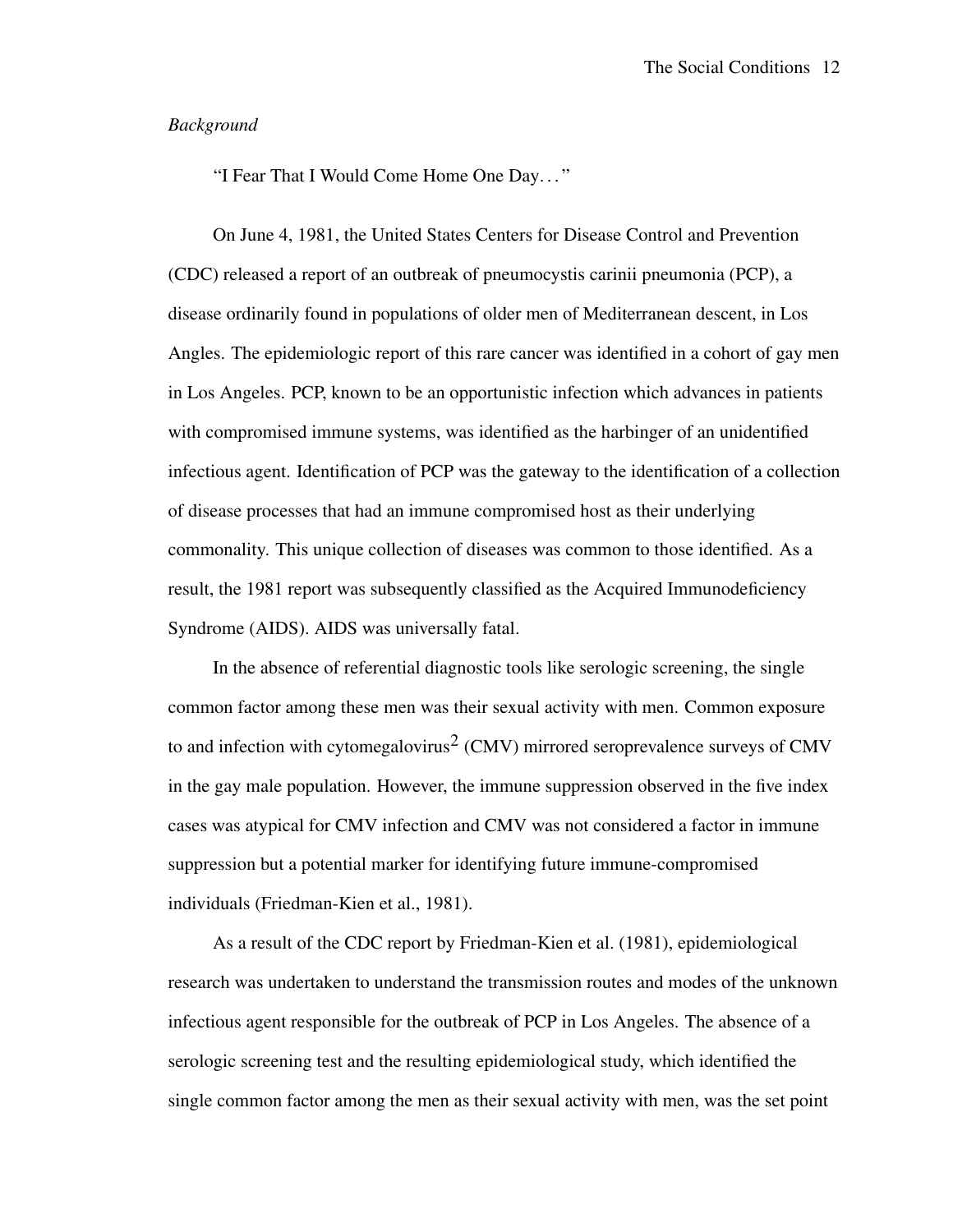for a resulting focus on *Men Who Have Sex with Men* (MSM), known in the public as gay men. This magnified the overall societal stigma against gay men. Fear of a new disease was linked with a profoundly stigmatized lifestyle. This mutually reinforcing dynamic has colored the public's response to AIDS to this day. In response, leaders in the gay community advocated protection of the individual rights of People with AIDS (PWA). The individual's need for confidentiality, legal protections against discrimination, and pervasive social stigma was magnified by a lack of medical information and treatment options. Concerns for protections of individual rights were addressed through the development of policy and legal protections.

In September 1983, *Lymphadeopathy associated virus* (LAV) was identified as the etiologic agent causing AIDS by Luc Montagnier and his associates at the Pasteur Institute, Paris (Barre-Sinoussi et al., 1983). Subsequently, Robert Gallo, researcher at the National Institutes of Health, announced in May of 1984 his discovery of HTLV-III which he determined to be the infectious agent that caused the destruction of the immune system, resulting in AIDS (Gallo et al., 1983). Ultimately, the Committee for Retroviral adopted the nomenclature of Human Immunodeficiency Virus (HIV) as the standard by which the virus would be identified (Palca, n.d.; Brown, 1986).

# *Diagnostic Tools for Detecting HIV Infection*

". . . has turned the pain into reality"

Discovery of HIV made it possible for the development of diagnostic tools to test for HIV infection. In 1985, the Food and Drug Administration (FDA) approved and subsequently required testing of the blood supply for HIV antibody tests using an enzyme-linked immunosorbent assay (ELISA) and confirmatory Western Blot. This test was licensed and released in 1987 for use by the general public. The release was limited initially only to professional clinical settings. A commercially available test kit available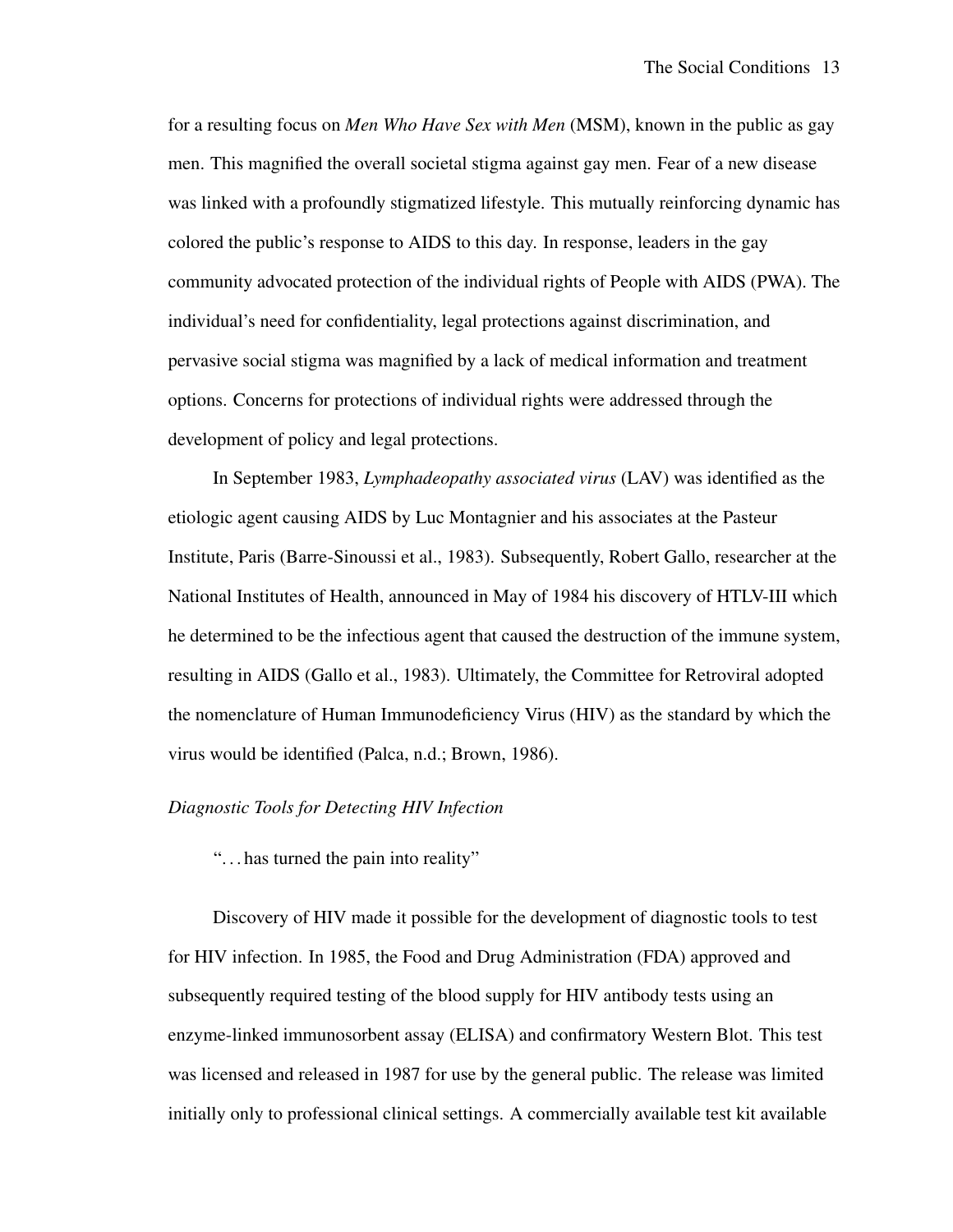for purchase was subsequently released. The release of the test to the general public created levels of concern in the community and raised concerns for privacy and discrimination (United States Food and Drug Administration, n.d.).

Scientific studies of the sexual behavior of gay men proliferated in the first decade of the epidemic as an outgrowth of the early identification of immunocompromised men who have sex with men. With the identification of HIV and reliable diagnostic serologic tools, behavioral studies were initiated. The risk factors for infection were defined by Darrow et al. (1987). A sample of 492 participants was studied, selected from a random sample of a cohort of 785 homosexual men. This particular cohort of men was unique. They participated in earlier studies of Hepatitis B in San Francisco in 1970-80 and have provided a benchmark group frequently referenced by researchers throughout the HIV epidemic. Two hundred and forty (67%) had developed antibodies to HIV as measured by ELISA. These were compared with 119 who remained seronegative. Using multivariate analysis, receptive anal intercourse with ejaculation by non-steady sexual partners, many sexual partners per month, and other indicators of high levels of sexual partners per month were highly associated with seroconversion.<sup>3</sup> These co-factors included partners from cities in which there was a high incidence of HIV infection, medical history of parasites, bleeding with intercourse, seromarkers for Hepatitis B, and treatment for sexually transmitted infections. Only 4 of 18 men (22%) who had not engaged in receptive anal intercourse since entering the cohort had developed HIV antibodies. Men reporting five or more sexual partners per month, sexual exposures in a bathhouse, sexual exposure with someone who subsequently was diagnosed with AIDS, "fisting" by or from a non steady partner, and receptive intercourse with either a steady or non-steady partner were more likely to have seroconverted. The authors concluded that "HIV is transmitted during sexual activities between homosexual men. No sexual activities involving exposure to the semen, blood, or excretions of infected persons have been shown to be safe" (Darrow et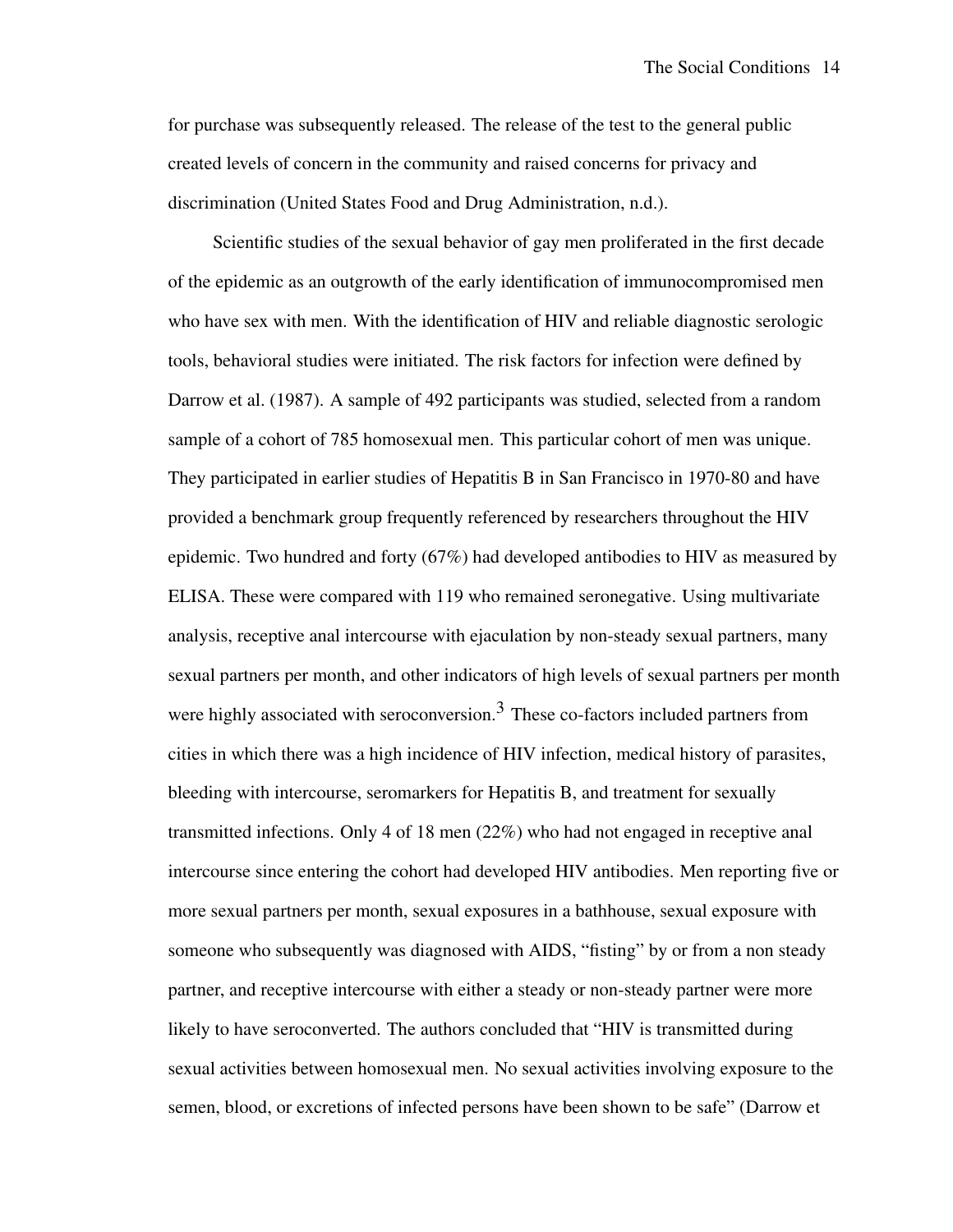al., 1987, p. 482).

*HIV Counseling and Testing*

"What will I do..."

Release of the HIV antibody test, behavioral studies and epidemiological studies created a focus on HIV counseling and testing as the locus for HIV-related interventions. Developed as a diagnostic tool, administration of the HIV antibody test became the centerpiece of an intervention model that partnered serologic testing with extended preand post- counseling. The counseling sessions were federally mandated, and, as required by individual state statue, included personal risk assessment, suicide assessment, screening for domestic violence, risk reduction counseling, collection and reporting of high risk contacts, and, as indicated, disclosure to potentially infected partners. Testing was offered anonymously<sup>4</sup> by units of the federal and state governments. Non-governmental units provided HIV testing confidentially.<sup>5</sup>

The availability of reliable serologic HIV antibody screening increased the capacity of public health officials to engage in behavioral and epidemiologic research. In September 1999, Weinhardt, Carey, Johnson, and Bickham (1999) published a meta-analysis of the literature focused on the effects of HIV counseling and testing on sexual risk behavior. The authors' results indicate that after counseling and testing, HIV-positive participants and HIV-serodiscordant couples reduced unprotected intercourse and increased condom use more than HIV-negative and untested participants. HIV-negative participants did not modify their behavior more than untested participants. Participants' age, volition for testing, and injection drug use treatment status, as well as the sample seroprevalence and length of the follow-up, explained the variance in results. They concluded that HIV counseling and testing appeared to provide an effective means of secondary prevention for HIV-positive individuals (Weinhardt et al., 1999, p. 1152).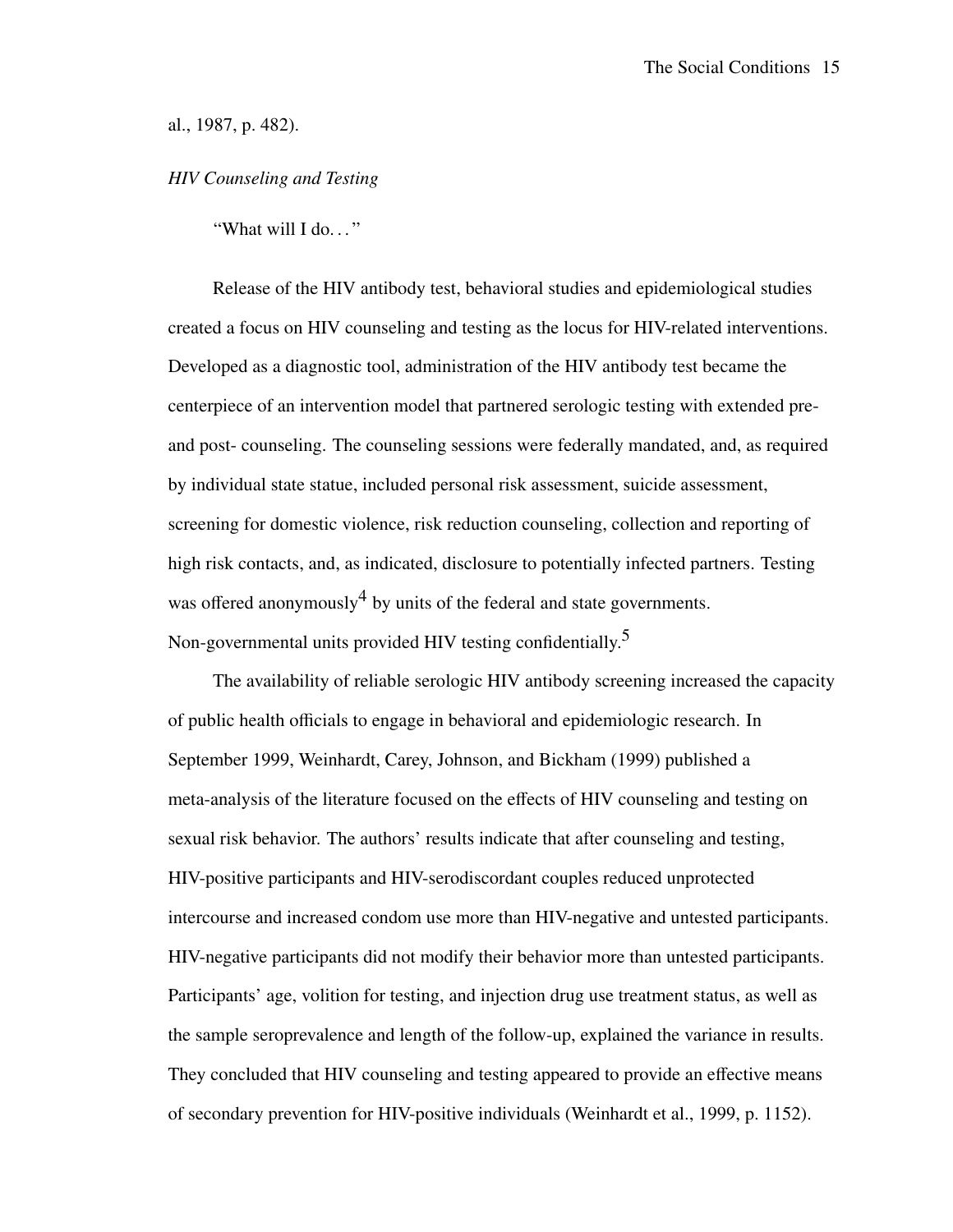McCusker et al. (1988) followed 270 men who received HIV-antibody testing at a community health center in Boston, 21% of whom were unaware of their HIV antibody status. At intervals of 6 months and 1 year, participants completed a self-administered questionnaire, a physical examination and an HIV antibody test. The levels of sexual activity in study participants declined over time. No effects of the test awareness were found on protective behavior for receptive anogenital contact. Elimination of unprotected insertive anogenital contact was reported somewhat more often among seropositive men who became aware of their test result. The finding suggests some behavioral impact of HIV antibody test knowledge in this cohort. The researchers conclude that the results of the study do not support the use of HIV antibody testing by itself as an informational aid to risk reduction. The authors conclude findings of the study are not generalizable to the other study populations.

# *Confidential Nature of HIV Test Findings*

"I am past the point of going quietly insane. . . "

Testing, no matter the setting, was regulated by confidentiality laws developed on a state-by-state basis, each state adopting policies based upon core principles defined by the CDC. A system for the release of HIV-related information was developed to manage the transfer of information among providers in health care, drug treatment, social service and corrections systems. The New York State Department of Health was a leader in this area of policy development. In 1985, when Article 27F of the New York State Health Code addressed issues of HIV confidentiality and privacy, 32% of all identified HIV cases in the United States was found in the New York City metropolitan area (the next city of high incidence was San Francisco at 11%). Based on recommendations promulgated by the CDC, detailed regulations were developed to address every aspect of the release and control of HIV-related information. HIV information was a carve-out from existing laws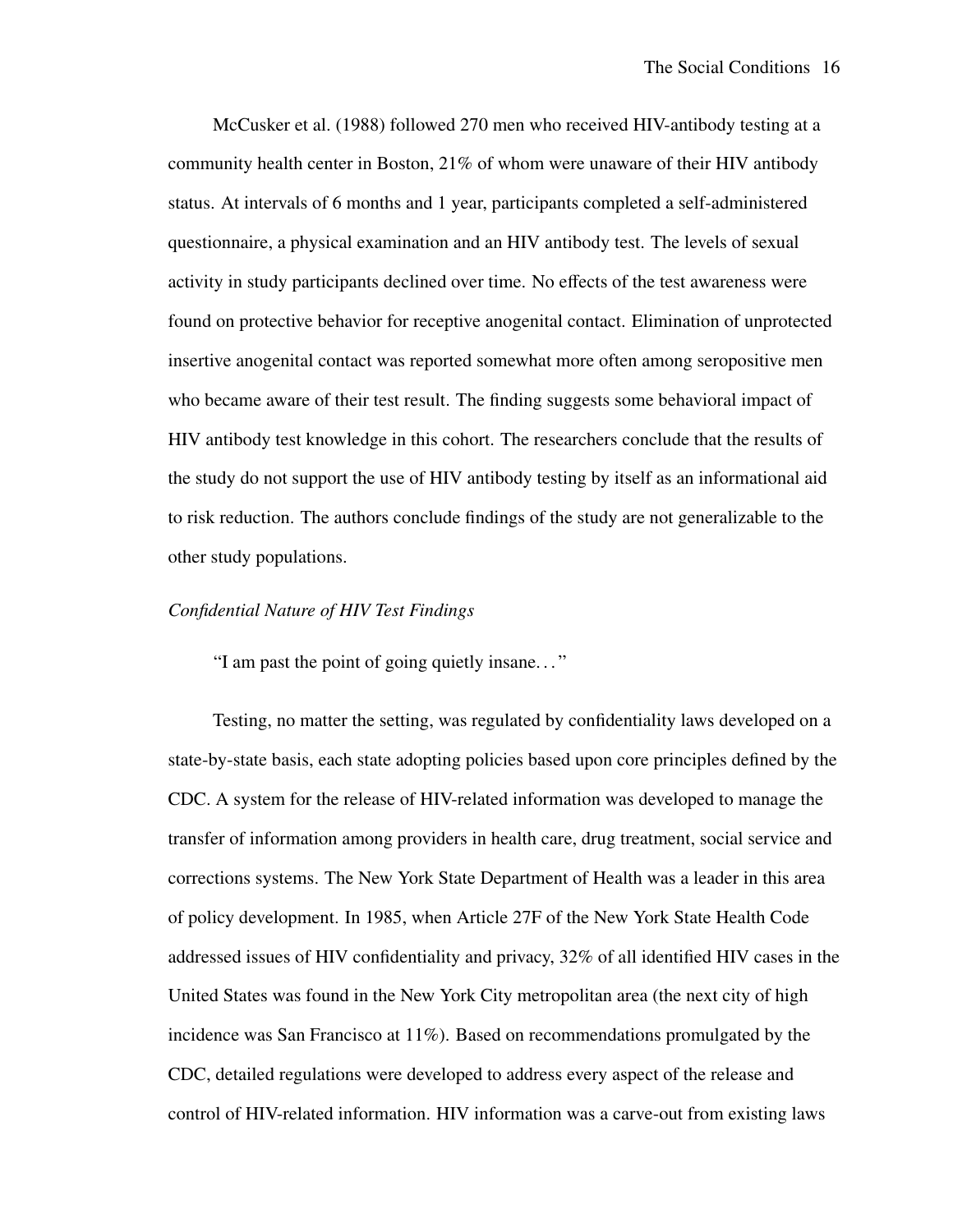regulating medical information. The privacy of the HIV-infected individual and their control of their personal health-related information were the standards upon which the regulation was based. Penalties for violations were clearly defined. Similar regulations were developed on a state-by-state basis.

#### *Social Stigma*

"The neighbors must think I'm mad."

Legal safeguards adopted to maintain HIV confidentiality were not enough to provide homosexual men with the assurances necessary to consistently receive the results of the HIV antibody test. Lyter, Valdiserri, Kingsley, Amoroso, and Rinaldo Jr (1987) invited by mail 2,047 gay and bisexual men enrolled in the Pittsburgh cohort of the Multicenter AIDS Cohort Study (MACS) to learn the results of their antibody test for HIV infection – human immunodeficiency. "The most frequent reason chosen by 48% of the 188 men who declined results was the belief that the test is not predictive of AIDS. This was also the most important reason for 16% of these men. The next three most commonly cited reasons reflect concern about the potentially harmful psychological impact if the antibody results were positive. Forty-eight percent indicated that a positive test result would be 'too worrisome', 31% felt they would be 'unable to cope' with a positive result, and 28% believed that if their results were positive they would be 'afraid to have sex'. Eighteen percent of the men believed the test was inaccurate and 19% were concerned about confidentiality. Nine percent declined because they were 'not promiscuous' and believed, therefore, that they were not exposed to HIV" (Lyter et al., 1987, p. 471).

# *Response of the Gay Community*

"I'm getting quite noisy about it."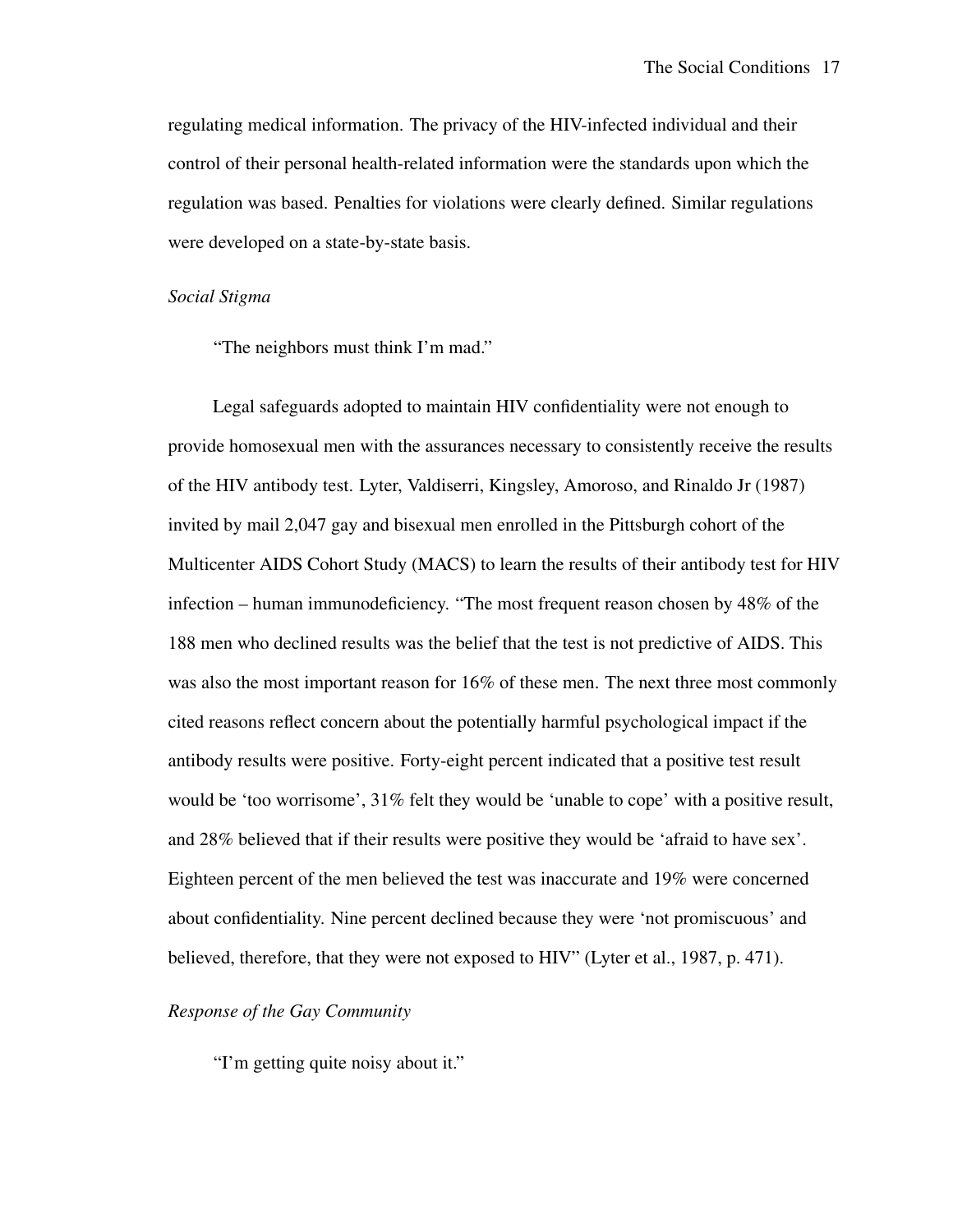Gabriel Rotello (1997) describes the experience of gay men in New York City in his book *Sexual Ecology*:

Then I watched with horror as a plague descended and much of my world sickened and died. It is almost impossible to overstate the impact of the AIDS epidemic on gay men, to exaggerate what happened when a group of people deeply stigmatized for the way they made love finally emerged from the shadows, proclaimed that Gay is Good, and then were struck down by a disease spread through the very behavior that was the focus of their stigma. The overwhelming shock of this was something many gay men could scarcely deal with, but then we scarcely had time. We had work to do. We had to discover and fix whatever was causing the epidemic; a task we thought was quickly accomplished with the invention of safer sex. We had to aid the stricken, which we did with the creation of a vast network of personal and institutional care giving and volunteerism. And we had to fight for a cure, which we did with everything from inside-the-Beltway lobbying to tenacious street activism. (Rotello, 1997, p. 2-3)

In August 1981, 80 men gathered in New York writer Larry Kramer's apartment to address the "gay cancer" and to raise money for research. This informal meeting provided the foundation for what soon became Gay Men's Health Crisis (GMHC). In 1982, Nathan Fain, Larry Kramer, Larry Mass, Paul Popham, Paul Rapoport, and Edmund White officially established GMHC. An answering machine in the home of GMHC volunteer Rodger McFarlane became the world's first AIDS hotline, receiving over 100 calls the first night (Gay Men's Health Crisis, n.d.).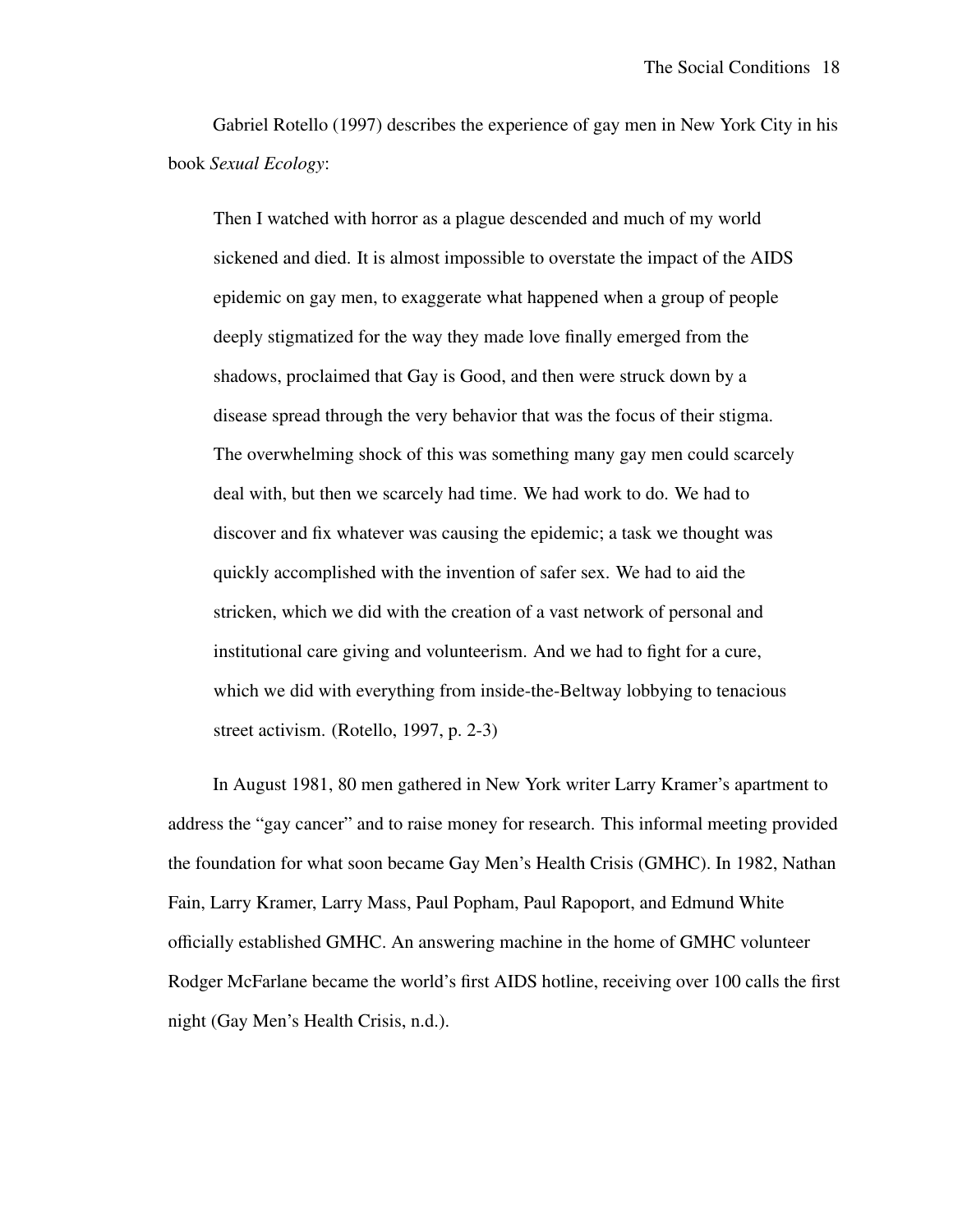# *Policy Response*

As previously discussed, within the gay community, conflict and concern for individual liberties also played a role in developing a policy response. Gay men experienced a revolution in the years following the Stonewall riots of June 1969. Newfound freedom created an atmosphere in which many gay men, in particular those in major urban centers, openly expressed their sexuality, often engaging in sex with multiple partners, frequently under the influence of a wide array of mind altering substances. A community norm developed that placed the rights of the individual above responsibility to the community, and, in many cases, to their own bodies. Sexually transmitted diseases were commonplace and readily-treated leading many of those with these diseases to prioritize their privacy over notifying their at-risk partners. Traditional public health measures such as the notification of the at-risk partners of the index  $6$  case became impossible, as the index case was reticent to reveal the names of their partners and anonymous sex became widespread (Coppola et al., 1983).

## *When We No Longer Touch*

"The layers I have put around your going are thin. . . "

The extended choral composition *When We No Longer Touch,* by Kristopher Anthony, provides the artistic framework for analyzing the impact of these social conditions on political process of policy development. *When We No Longer Touch* is uniquely suited for this project in that the composition and text were composed by People Living with AIDS. Anthony uses traditional requiem texts juxtaposed with poetry written by Peter McWilliams and based on the stages of death and dying as described by Elizabeth Kubler-Ross. Using interdisciplinary research, the following links are ¨ established between specific stages of death and dying as used in the choral work, key policy actions and the key leaders of this era.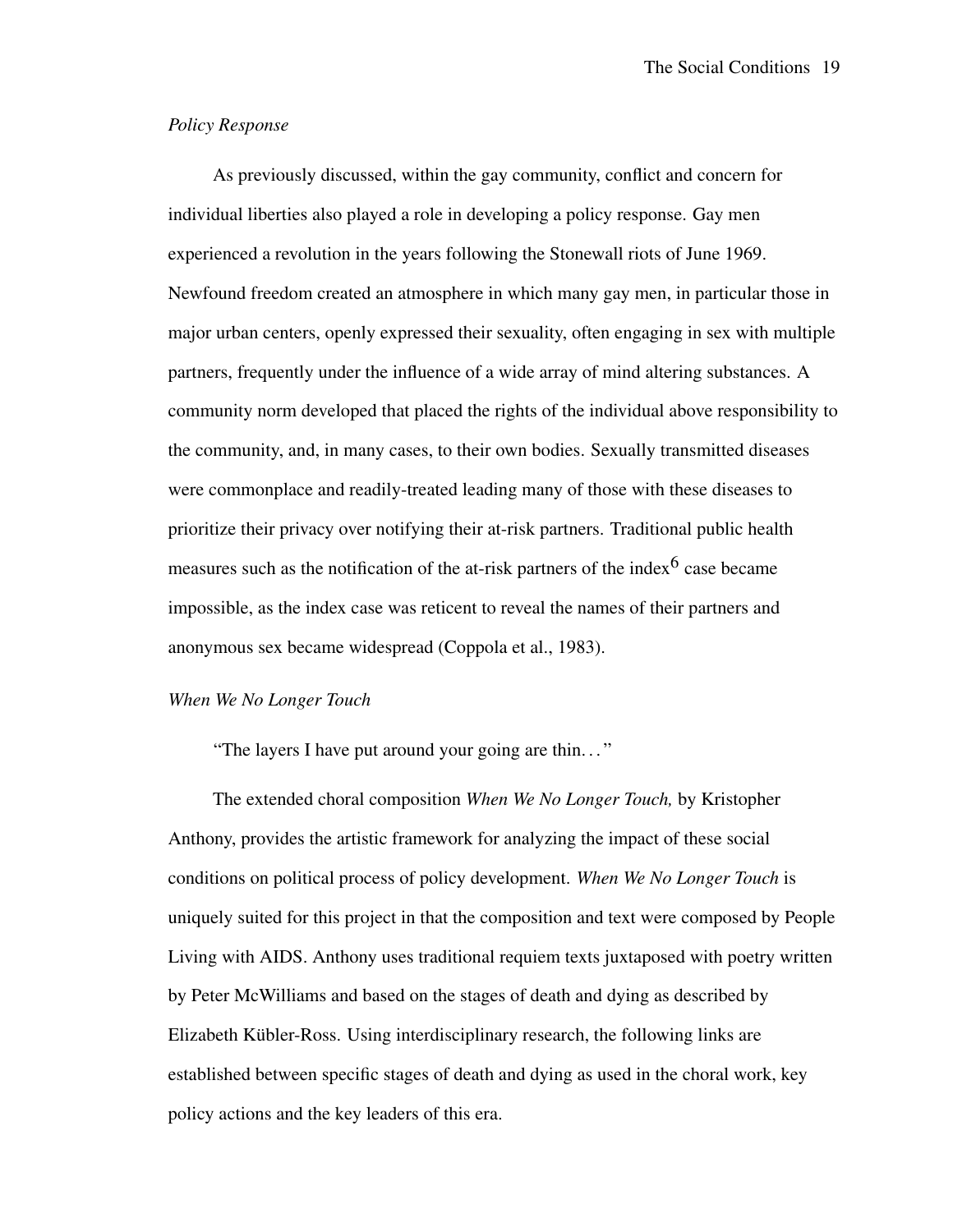# *Policy Represented*

The accompanying documentary video, produced in cooperation with Richard Diefenbach, chronicles the struggles and history of People Living with AIDS, caregivers, family and advocates during the first ten years of the epidemic, 1981-1991. Fear and social stigma, coupled with the untimely death of friends and neighbors galvanized a movement that shaped social policy at an unprecedented rate. These policies continue to shape the global response to HIV/AIDS and influence the development of health policy in the United States.

The video specifically explores four movements of the work as examples of the scope of possible analysis:

1. Fear: Using the movement entitled, "What Will I Do If It Happens," social issues of homosexuality, the role of public health in regulating private activity, the role of government in the regulating of the blood supply and the responsibility of first responders (as a surrogate for all medical providers) are raised. Personal fears that impact the public discourse are identified by fear of HIV transmission by casual contact and limited personal intimacy. We are reminded of the many prominent cultural and political personalities whose lives were impacted by HIV disease. These aspects of fear provide the underpinning for the

• Testing of the blood supply for HIV and Hepatitis B.

• Reestablishment of universal precautions.

2. Anger: Using the movement, "I Am Past the Point," we experience the rage that fueled the protests of the direct action movement AIDS Coalition to Unleash Power (ACT-UP). With them, we are enveloped by the anger of friends and family at the revelation of a loved one's diagnosis. The subsequent rejection by family and friends as a result of that diagnosis fans the flame of outrage.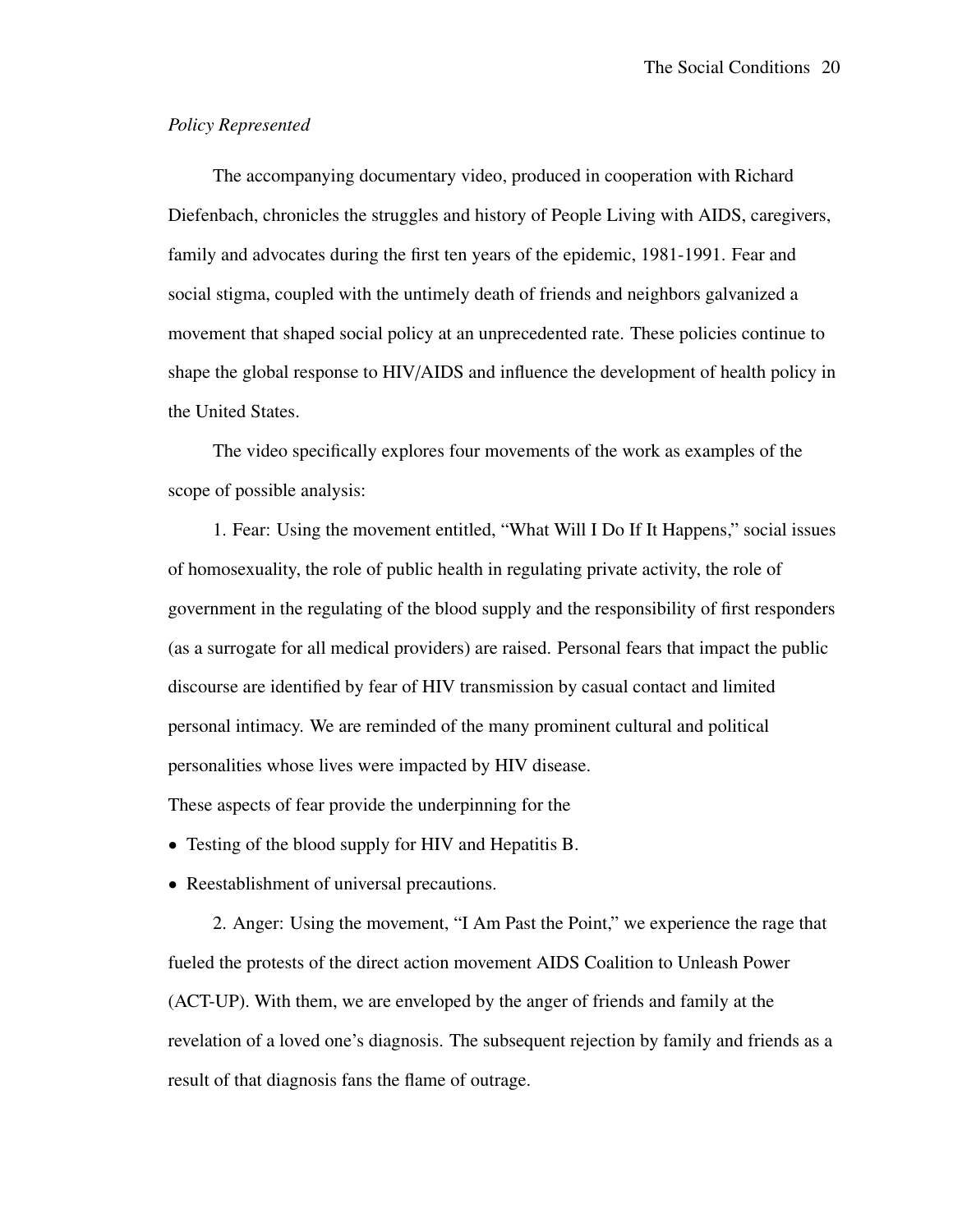These expressions of anger created the climate in which

• Treatment advocacy became the norm and federal officials relied upon the advocates to advance their internal agenda.

• The FDA streamlined and restructured the approval process for pharmaceuticals making drugs available more rapidly to the marketplace.

• By statute, People Living with AIDS are involved in health planning related to HIV/AIDS.

• The AIDS Drug Assistance Program (ADAP) was developed to make essential pharmaceuticals available free to all HIV infected persons. It also helps people with partial insurance or who have a Medicaid spend-down requirement.

• The roots of legal protections against discrimination based on sexual orientation are linked to this expression of anger.

3. Isolation: The segment draws upon the movements "The Layers I Have Put Around My Pain" and "I Am Missing You" as the basis for this exploration. We learn about the personal loathing and isolation common among People With AIDS, the rejection they have experienced from family and friends, the deep sense of abandonment and the troubling lack of access to hospital rooms for 'non-family' members, no matter the depth of their relationship.

These experiences of intense isolation lead to the creation of community-based solutions to the endemic issues of the day:

• The development of extensive buddy programs that provided social support, respite care and informal care throughout the community.

• The adoption of the San Francisco Model of Care, where volunteers were used extensively to supplement traditional medical and social care. Ultimately, this led to the basic mode for the delivery of care as being the community-based organization. Today, these organizations (e.g. Gay Men's Health Crisis) are the backbone of community care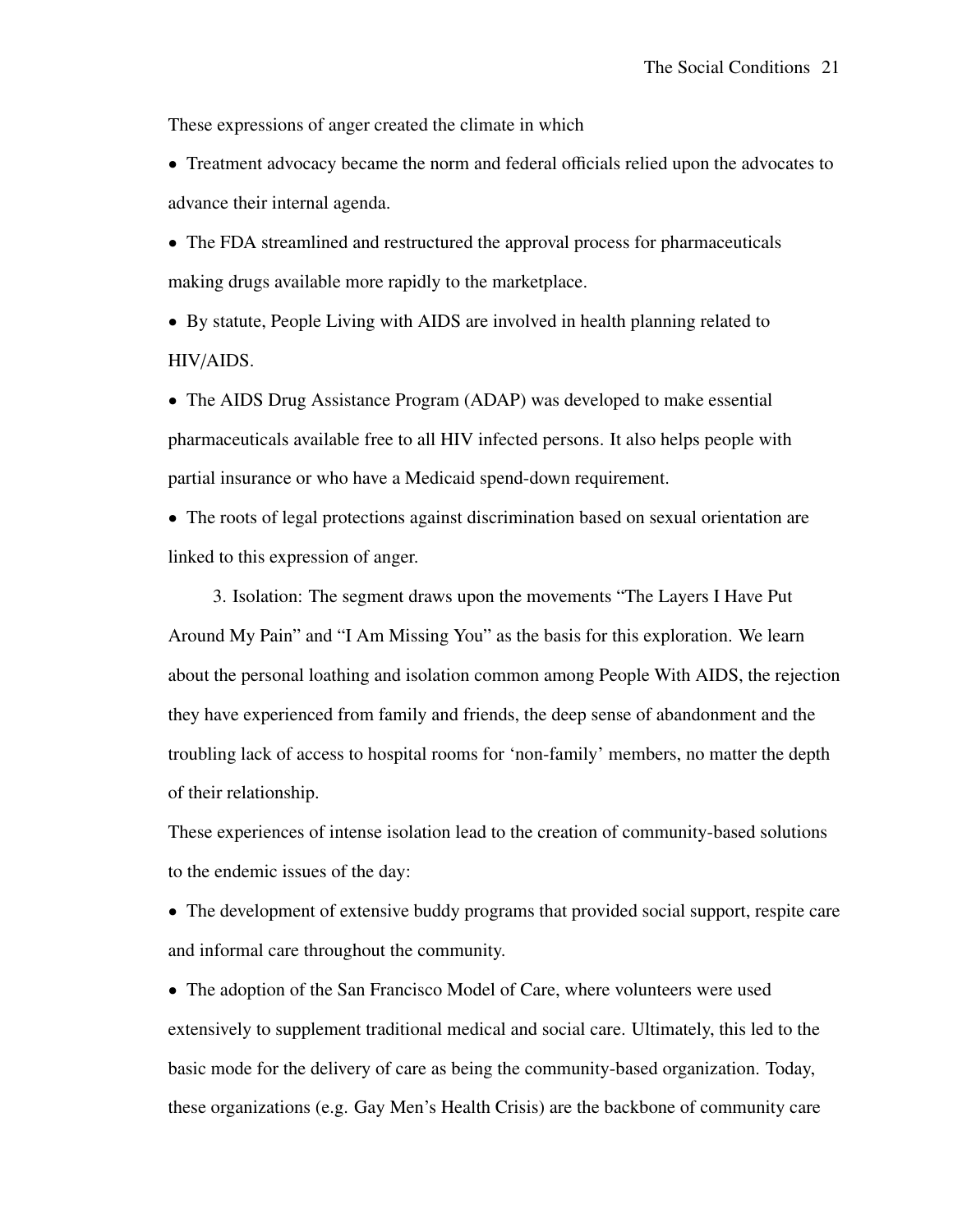and advocacy networks.

• Organized food delivery and home-based collateral services became essential elements of the continuum of care.

• The social model of care became the norm, supplanting the medical model.

4. Acceptance: We experience the impact of acceptance in the music of "I Shall Miss Loving You." Acceptance enabled a sense of focused action and acts of memorialization to emerge. In acceptance, we see promotion of safer sex practices, syringe and needle exchange programs, programs that support active deathing, and programs that celebrate life. The Quilt Project, candle light memorials, and community remembrances like World AIDS Day become possible.

Acceptance brought into being:

• Film and television productions that focused public attention on the reality that AIDS was a part of the social fabric of the United States.

• The Red Ribbon Campaign, created by Frank Moore, that became the most widely recognized and pervasively used symbol of the AIDS epidemic.

• Programs like Camp Viva came into being to celebrate the living experience of People with AIDS, decrease their sense of isolation and increase skills for living with the virus.

• Memorial activities like the Quilt Project became a routine part of the American folk art tradition to memorialize those lost.

Hope: "I Have Loved" opens the door to the signs that there is a hopeful horizon. The voice of the entertainment industry first expressed by Elizabeth Taylor, one of the earliest and most vocal AIDS activists in the entertainment industry, and continued here through Bono, a contemporary AIDS activist who has a particular focus on the pandemic in Africa who continues to bring hope to a hopeless situation. The transformation of Senator Jesse Helms, fostered in part by Bono, from anti-AIDS activist to a supporter of AIDS assistance programs is a hopeful transformation. The development of medical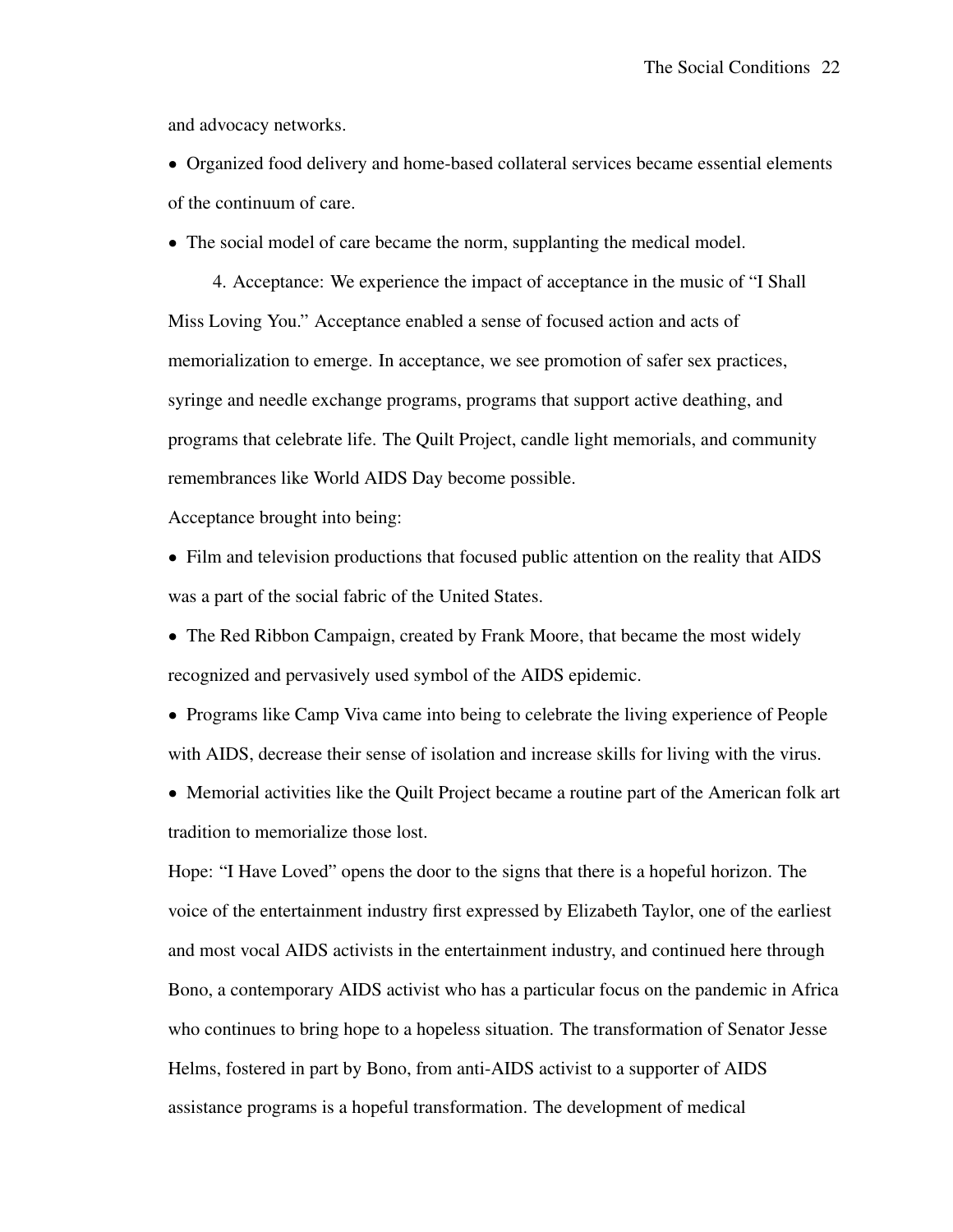interventions, legislative protections and the desire to be alive for the cure are presented here as representations of the possibilities for the future.

Hope is driven by

• the President's Emergency Plan for AIDS Relief (PEPFAR) legislation initiated by President George W. Bush which provides funding to the global fight against AIDS.

• Medical advances in HIV treatment, diagnostic procedures, health monitoring and vaccine research.

• American With Disabilities Act (ADA) providing protections to People With AIDS.

• Fair Housing Amendments Act providing protection against discrimination in all housing with limited exceptions.

• Federal Rehabilitation Act of 1973, Section 504, provided protections against work place discrimination and discrimination in federal employment for People With AIDS.

*The Text*

"I shall miss, missing loving you." The poet, Peter McWilliams makes this keen observation. Composed by Kristopher Anthony using poetry by McWilliams, *When We No Longer Touch* leads us through the stages of death and dying. Although McWilliams does not attribute the structure of the poetry to the influence of Elizabeth Kübler-Ross, I have followed the example of many who have written about the poems using the Kübler-Ross framework. We are reminded in each phrase that the AIDS epidemic is about people who struggle yesterday, today, and every day to make sense of their personal experience. In the end, it is this experience that drives the engine of effective policy development, community response, and the delivery of care.

A native of LaCrosse, Wisconsin, Kristopher Jon Anthony received degrees in music at the University of Wisconsin and composition at the University of Miami, and pursued doctoral studies in composition at the University of North Texas.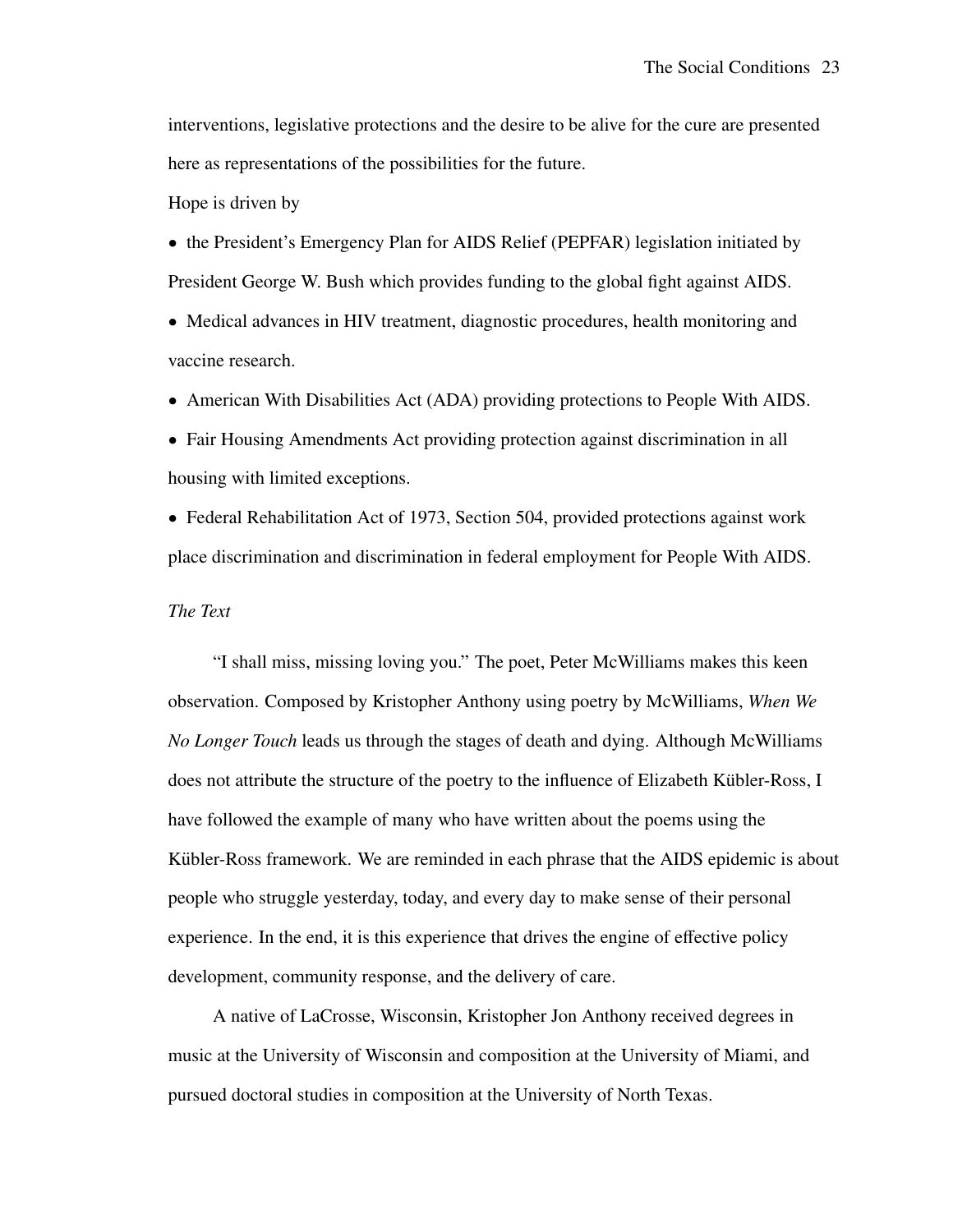Anthony joined the Turtle Creek Choral in Dallas, and remained a member until his death of AIDS-related complications at the age of 38 on June 26, 1992. He served as composer-in-residence and assistant director of the Choral from 1989 to 1992. *When We No Longer Touch* was commissioned by the Choral and premiered under the direction of Timothy Seelig at Meyerson Symphony Center in Dallas in October 1991.

In 1996 the work was presented by the Gay and Lesbian Association of Choruses at Constitution Hall in Washington, DC, a venue which in earlier years denied the Black soprano Marion Anderson an opportunity to sing, as part of "Music for Life: A Choral Tribute to the Quilt in the Capital." The performance drew these comments from Judy Gruber of the Washington Post: "*When We No Longer Touch: A Cycle of Songs for Survival* was one of the finest musical events of the season. This is a large dramatic work for soprano, baritone, men's chorus and orchestra, with music by Kristopher Jon Anthony and lyrics by Peter McWilliams. Anthony's haunting score calls for violin, viola, cello, bass, harp, flute, English horn, piano and percussion, and he has woven McWilliams's lyrics with text from the Latin Requiem Mass. The result is very effective but never maudlin. The piece touches on grief, despair, regret, denial and anger, yet it also incorporates hope, acceptance and salvation. The poignancy of 'I Shall Miss Loving You' lingered long after the concert was over."

Poet Peter McWilliams was a best-selling author of self-help books who fought for the medicinal use of marijuana. He died June 14, 2000 at his home in Los Angeles. He was 50 and had AIDS and AIDS-related non-Hodgkin's lymphoma. At his death, Mr. McWilliams was waiting to be sentenced in federal court after being convicted of having conspired to possess, manufacture and sell marijuana. At 17 he wrote his first book, "Come Love with Me and Be My Life," a collection of romantic poems published by his own Versemonger Press. Among the better known of the nearly 40 books that followed were "Surviving the Loss of a Love" published in 1971 from which the poems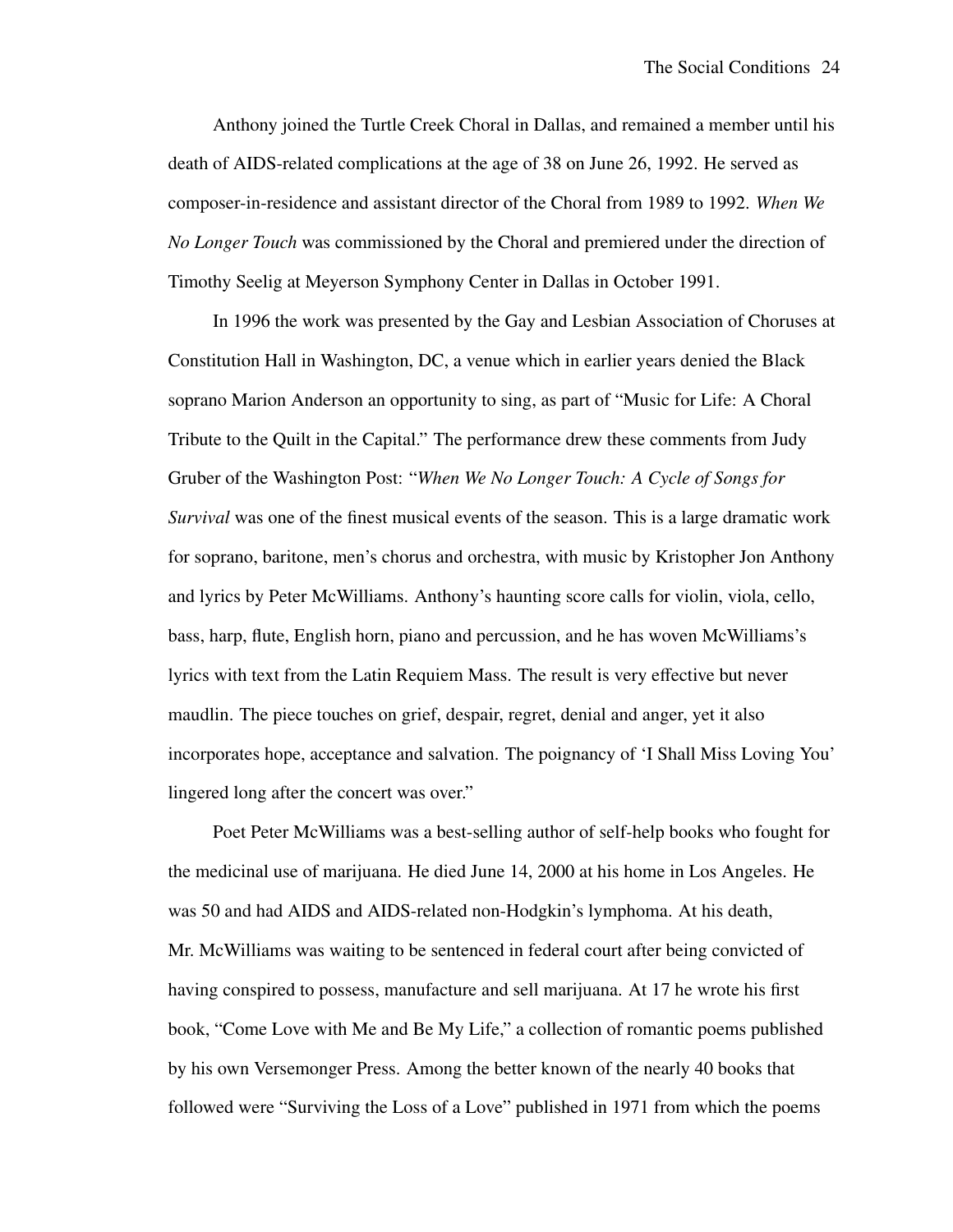for the current work are taken (Lehmann-Haupt, 2000).

As a PWA, McWilliams would have been well known to Anthony. I can find no evidence, however, that they actually met or collaborated on the development of this work.

Anthony uses the poetry of McWilliams and places it in dialogue with traditional Requiem texts, the traditional texts of the Mass of the Dead in the Tridentine Rite of the Roman Catholic Church. He juxtaposes these as a reminder that his struggle is not with the material world alone. He struggles to make sense of his experience as a Person with AIDS in the context of God. By using a traditional Requiem text, he places his struggle in the context of Mozart, Brahms, Faure, Britten and other notable composers who, using their individual musical idiom, open a dialogue with God and seek comfort, peace and understanding. This is in keeping with his training as a professional musician.

I have based my comments in the context of that musical tradition and have drawn upon the funeral liturgy of the Roman Rite to bring the poetic and liturgical texts together.

# *Prologue*/*Requiem in aeternum*.

The stage is set for the feelings that are presented in the poems that follow (see Table 1). McWilliams immediately connects with the fear of the reader for loneliness and links it to pain, a physical hurt that is carried in the body. The immediacy of that moment is brought to the reader, as the future thought of "What will happen?" is recast as a present reality, "It has."

The opening harp chords are a call to worship. The English horn is the faint sounds of the organ inside the sanctuary that greets the casket at the door. We are the loved ones following the casket in the human dialogue between the earthly shock of death and the otherworldly call of Jerusalem, as the choir sings the Latin introit.

#### *Denial*.

The denial of the reader is focused on the planning of lifetimes, eternity (see Table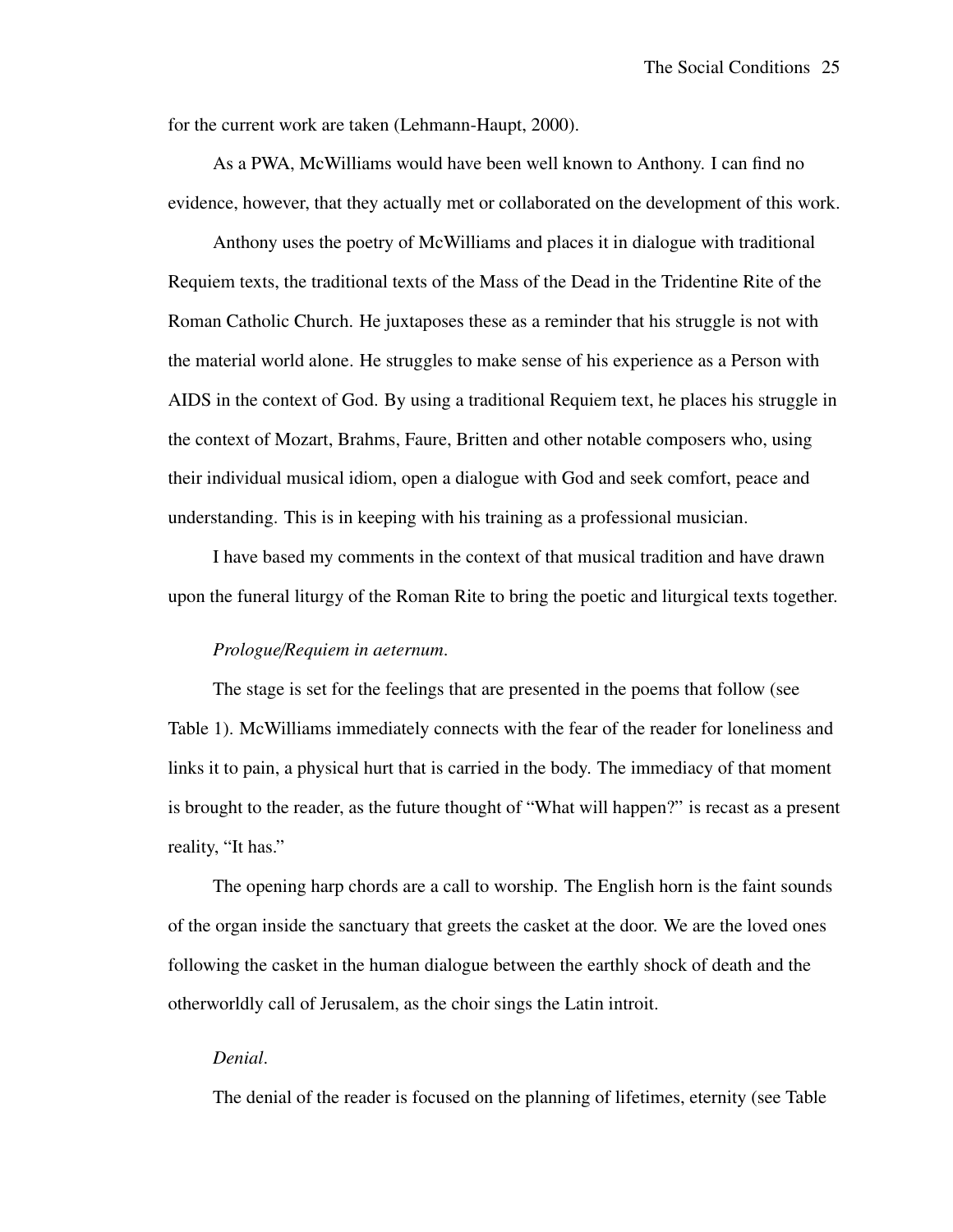2). Denial in the description of this Kübler-Ross identified stage can be described as the experience of "It can't be happening!" The time of physical knowing and the time of knowing in the heart are challenged as the announcement of impending death is made. These have allowed for the imagination to create emotional experiences that were not possible when confronted with the daily reality of the other. The common aggravations of daily interaction fade and the romantic ideal is expressed. The words are formed in the mind and take on a life creating an image of a parent looking for a lost child. The child is the innocence of self, calling to be reunited with the self. This is evident when the voice of the poem is placed with the lover who survives the death of a beloved. The image of the Good Shepherd from the New Testament also seems to be involved. Endless wandering throughout eternity to find the lost and create the imaginary life has taken shape to guard the living from the loss of the beloved.

The composer presents us with a halting rhythm in the low strings and piano. We hear the irregular tick of a heartbeat, an internal clock. The singers move us to an alternative reality as the elongated notes of their opening stretch time. Ultimately, both instrumentalists and singers are consumed by the throbbing rhythm of anxiety and yearning.

There is no requiem text presented with this poem. By this structural variation, Anthony takes us out of the public events of grieving and allows us moment with the bereaved. These are the musings of the heart wounded and confused. The requiem, focused on the future life, distracts from this deeply personal moment lived in the present.

#### *Isolation*.

"Isolation" is not an explicit stage identified by Kubler-Ross (see Table 3). Rather, ¨ this poem continues the exploration of denial. The grieving lover cannot escape the essential pain of the loss, even as the wandering to create an eternal life continues. To be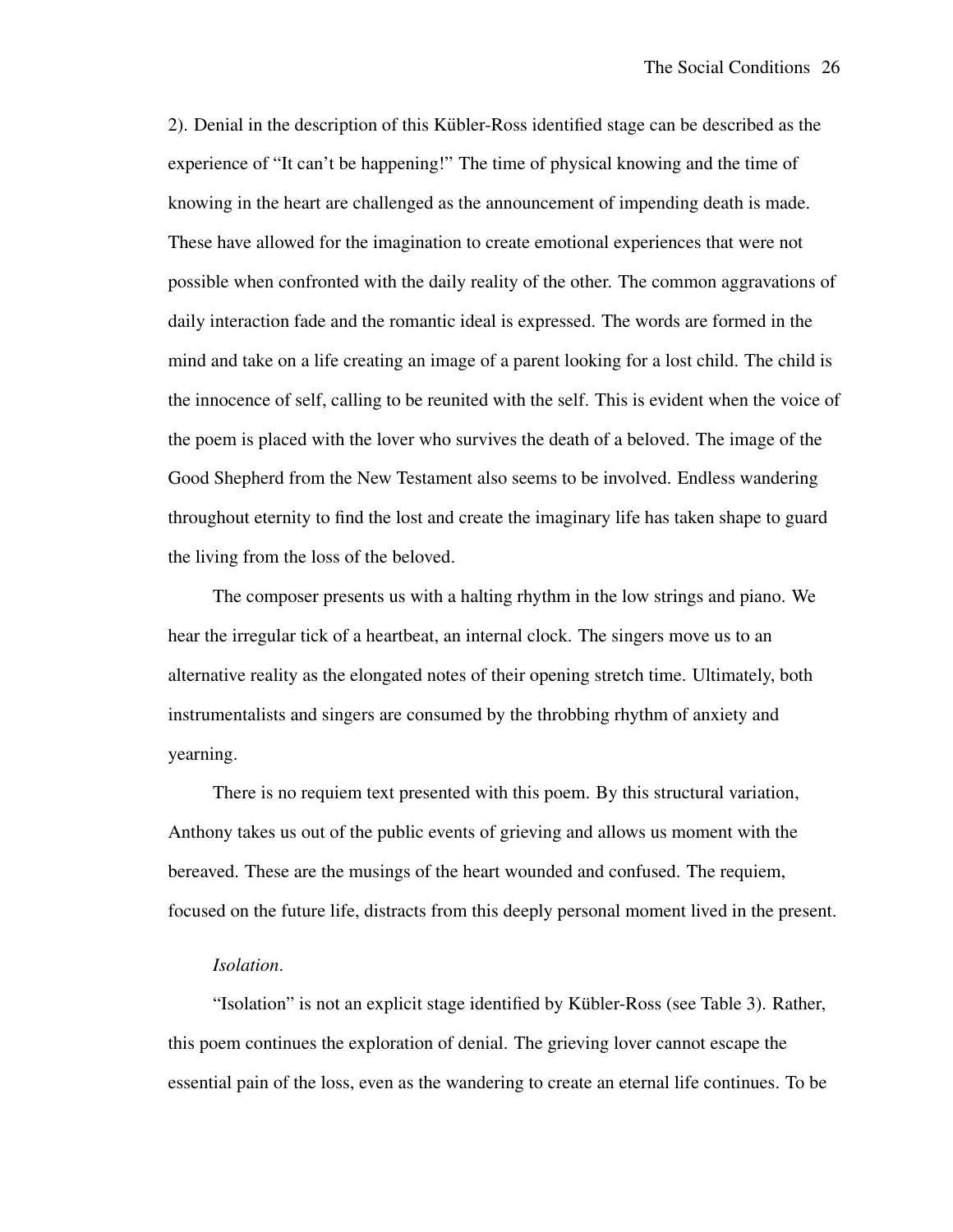isolated and in denial requires the mind to create distance from the events that bring pain. These layers are added naturally by the mind on a daily basis. There is a tenderness that is concomitant with this process. "The spin of the first layer of life" and the "night in death" create for us a scene we do not remember from our birthing; those last, painful hours as contractions begin in the womb and we are about to be expelled into the first breaths of life outside the womb. The images of the eternal search, the sunrise, the calling end and the reality of the birthing/deathing pain become real. No one gives birth silently. The paradox that we give life to death and find the thin layer of the amniotic sac is broken and the pushing begins in earnest.

Death, like birth, is a painful experience. In the final words of the poem, we are left with the hope that in the sunrise the weaving of the new eternal life will take hold and the infiltrates of reality will stop creating fissures in the warmth of the womb created by the layers of self-protective denial.

The thick choral writing is a stark contrast to the single line melody of the English horn. We hear the bass voices of the choir rattling the bedrock to crack the surface, while singing "Exaudi orationem meam."

#### *Anger*/*Dies irae, dies illa*.

Anger asks the question, "How dare you do this to me?" a stinging question addressed to God, the deceased and oneself (see Tables 4, 5 and 6). Again, the poet creates a paradox. The narrator is quite noisy about being quietly insane. We get a glimpse into the life of the narrator and the neighbors. They have thought him mad in past situations. One would read the poem to understand that in the past it was without reason. The current state of madness is expressive and appropriately recognized by the neighbors.

The use of 5/4 meter, moving from three beats to two, drives the rage of insanity. Nothing is regular; nothing is predictable in this rhythmic pattern. Anthony uses one of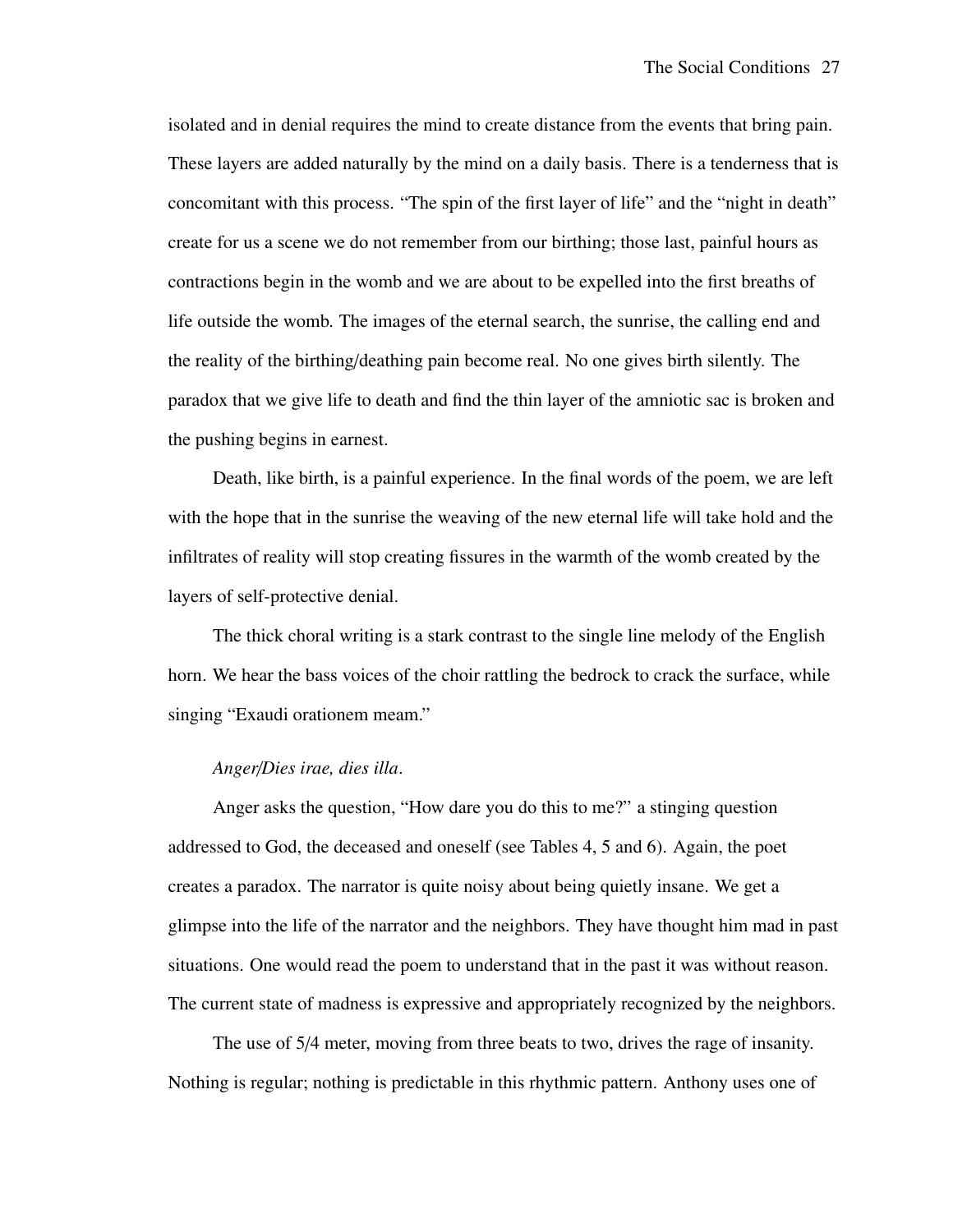the most commonly quoted melodic phrases by using Dies Irae. Like Berlioz, insanity is joined to the rages of hell.

#### *Bargaining*/*Quid*.

The direct simplicity of this poem is its strongest metaphor (see Table 7). A clear, direct question. I wonder if before our birth, we ask the same question of our mother. The reader easily understands the bargain between the narrator and God, the narrator and the lost love, the narrator and his lost self.

This hymn-like setting brings the living in direct conversation with the Divine. The melody of the soprano reminds us of angels, the traditional messengers of God, mediating the time and space between heaven and earth.

# *Depression*/*Lacrimosa dies illa*.

The idea that one can love more intensely in death than in life is a poignant reminder of the life lost (see Table 8). Depression is marked by lack of verbal communication. Short, truncated sentences and phrases. The poet uses this condition in constructing the text. Missing includes all the good and bad memories that have been accumulated. Love is only one among them. Missing becomes a more complete experience than loving.

This is a moving duet between the voices of angels who call the living to prepare of the dead and the human who can never be prepared for the depression and sadness of death.

#### *Acceptance*/*Agnus Dei*.

There is an element of convincing the self that comes with this acceptance (see Table 9). The poet gives the emotions personhood by using a capitalized statement of the emotion making it a name. These characters are players in the development of the plot, which moves from missing the past of loving to the future thoughts that will be marked by the decline of the strong feelings of loss. This immediacy of the loss is connected to the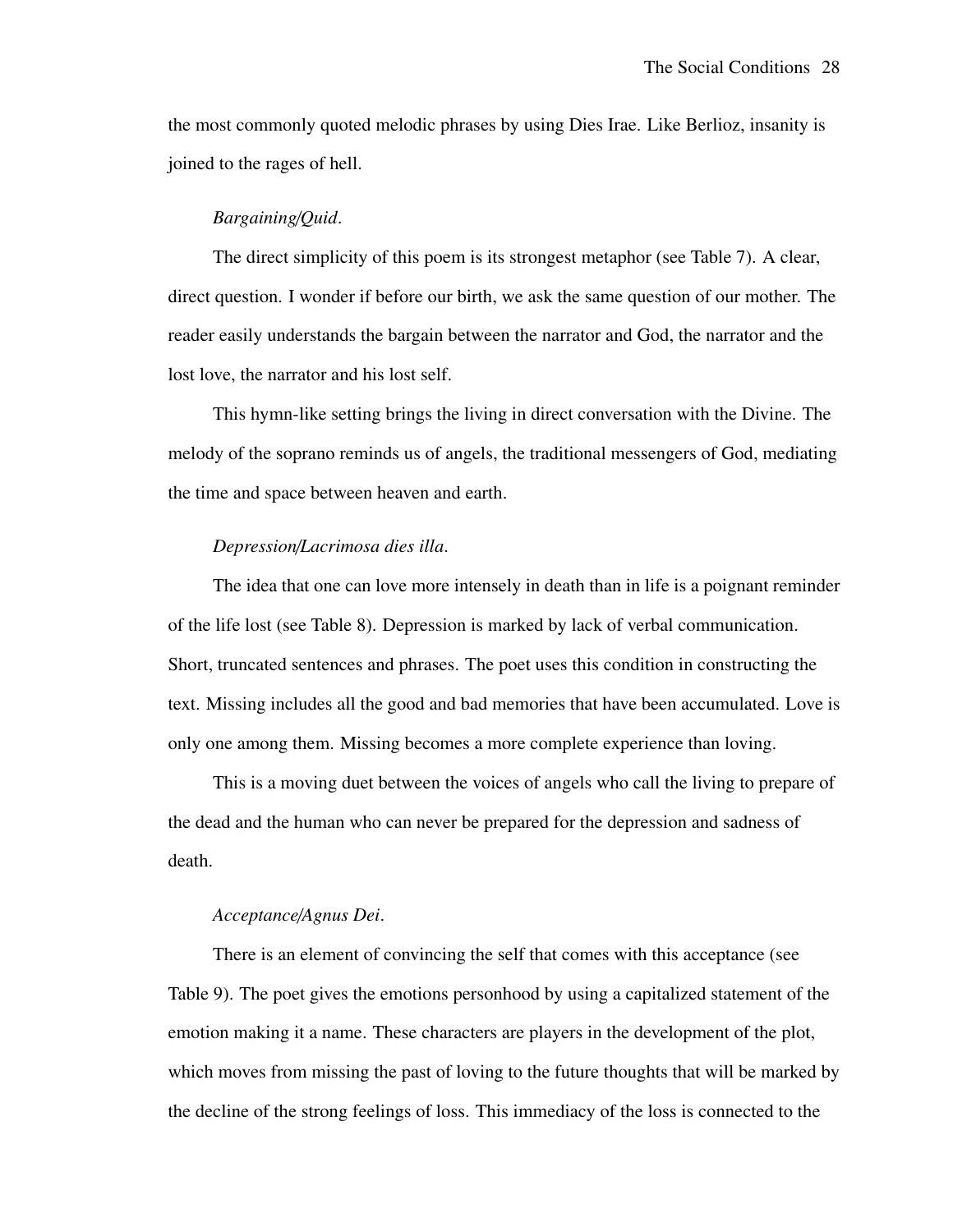eventual experience that even a feeling of loss is finite. Comfort, Loneliness, Joy, and Pain are identified and acknowledged. The good and the bad are remembered and a composite of the relationship emerges. In the end, it is missing that matters; and, even missing comes to an end.

We can imagine the final incensing of the casket and the song in our heart as the choir pleads for the eternal rest of the deceased. We hear their voices and accept that this too is our prayer, for their eternal repose.

#### *Hope*.

This postlude to the set provides a secondary level of understanding and acceptance that grows from the previous poem (see Table 10).

There is no requiem text to focus us on the deceased. The composer looks to the triumph of life over death. The bereaved lives on in hope. The understanding that hope is born of acceptance completes the healing process. Many people directly impacted by the AIDS epidemic felt that the illness brought communities closer together and created a new context for love. The love that was post-Stonewall and pre-AIDS focused on genital sexual activity. A transformation in the social awareness began with the epidemic that gave birth to the current struggle for gay marriage, gay adoptions and civil unions.

The dead live on in the memory and actions of the living. The perpetual light of eternity becomes intermingled with the song of the living. Ultimately, the conclusion is that "I have loved" is the expression of "Music in Catholic Worship" (Catholic Church, 1983): "People in love make signs of love, not only to express their love but also to deepen it. Love never expressed dies. Christians' faith in Christ and in each other must be expressed in the signs and symbols of celebration, or it will die."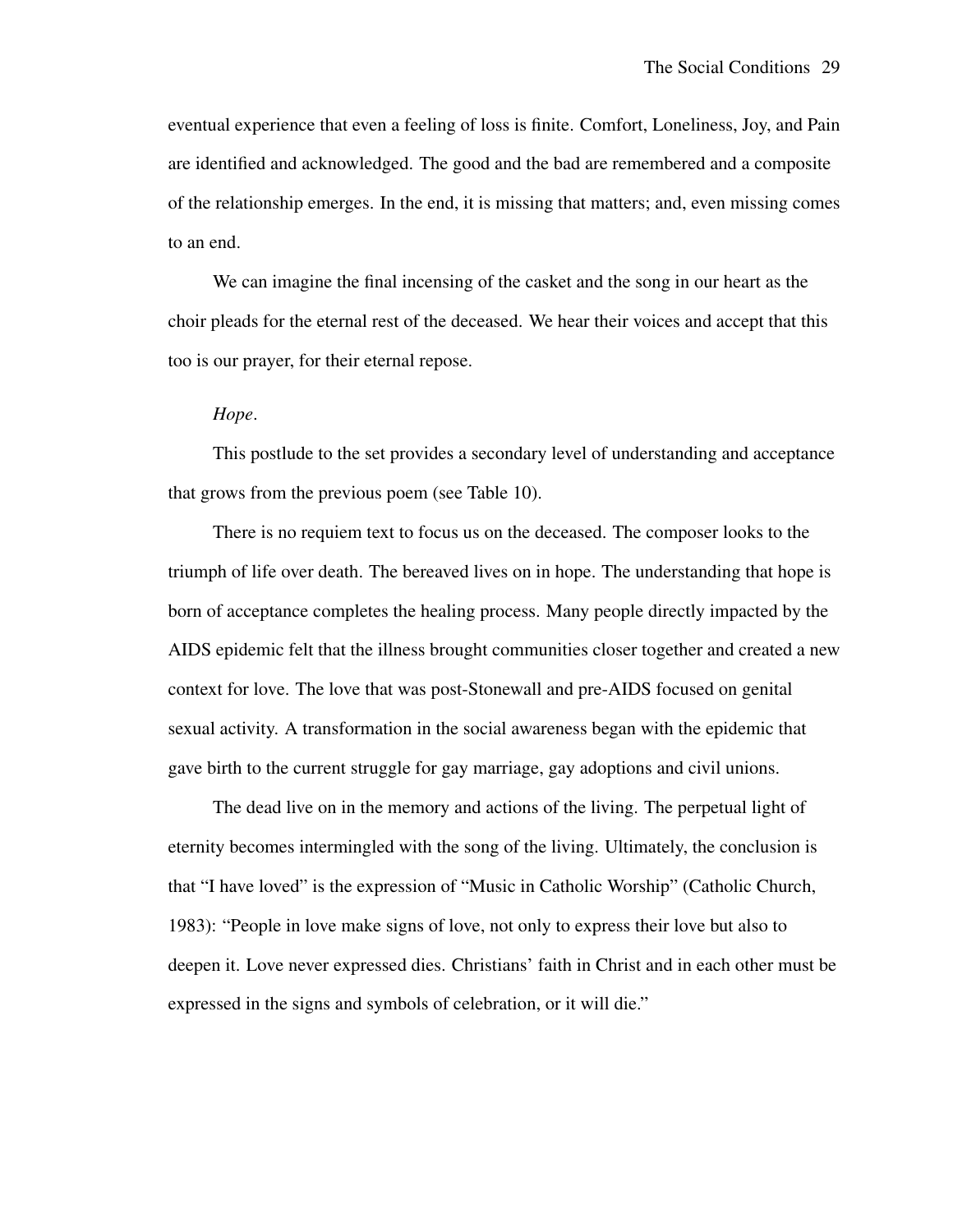#### Essay II – Personal Process and Personal Reflection

On December 6, 2008, I presented a full length recital/choral concert at the Maryknoll Fathers and Brothers, Ossining New York. The concert was scheduled to be a commemoration of the annual World AIDS Day on the first of December each year. The tri-part concert included an opening movement which was a musical reflection on my work in the HIV/AIDS epidemic, a presentation of my policy analysis delivered in the form of a documentary video, and a concert performance of *When We No Longer Touch.*

This performance became an element of the public rituals of World AIDS Day consistent with the definition of Etzioni in "Toward a theory of public ritual" (Etzioni, 2000). Building upon the work of Durkheim, Etzioni identifies the importance of public ritual in defining the individual and community response to an event. This concert/video event looks to the past to memorialize and commemorate events essential to the socialization of new members of the AIDS community. The musical selections capture the tension between the public and private commemoration of local and global events. Ultimately, this event marks the unity, diversity and relations among the parts of the community impacted by AIDS.

The performers were drawn from the professional ranks of New York City musicians. Faithful to the score, I was able to use a full male chorus, soprano soloist, and complete instrumental ensemble. In addition, I was honored to have Sandra Proctor, internationally known concert organist, and David Broome, innovative concert pianist, join the ensemble.

The setting, the Queen of the Apostles Chapel at Maryknoll, NY, provided a suitable acoustic and elegant setting. This hall was selected after a long search for a hall that would accommodate the forces required for the performance and not be a space too large that the audience would feel apart from the experience. In addition to the performance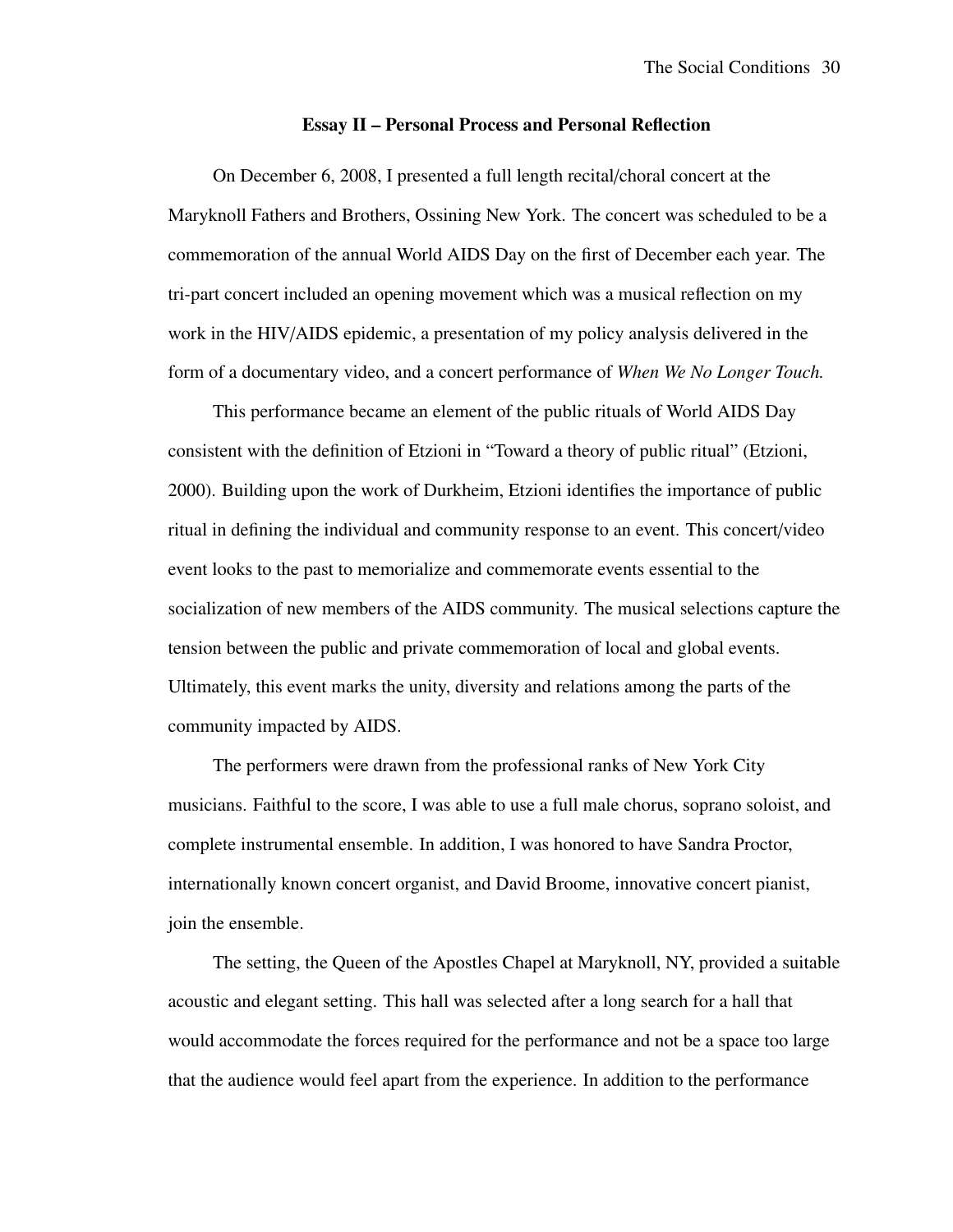space, the Maryknoll venue provided an adjacent hall for viewing the video.

In order to create a context for the listeners, I programmed a first movement for the evening that offered some insight into my work in and passion for HIV/AIDS issues. The selections lay the groundwork for and understanding of how and why I would consider addressing HIV policy using a musical composition.

This first movement also allowed the listener to be engaged in the process of experiencing the policy analysis. As addressed earlier, the conductor is a transformational leader and as such leads both the performer and listener in a process that moves them to a new level of understanding (Armstrong & Armstrong, 1996). The works in this section set the stage for that transformation.

The documentary video followed. Designed to provide links between the social conditions in the first ten years of the epidemic and the development of social policy, this 22 minute educational piece used clips from news footage, made-for-TV movies, popular media and Hollywood produced motion pictures to build its case. The musical soundtrack comprised selections from *When We No Longer Touch.* At the conclusion of each section, a silent screen was used to identify the policy activity associated with the social context presented in the previous video section. The viewer experienced the pathos of the time. They were also engaged in a subliminal experience of the musical composition that linked the music to this pathos.

A full concert presentation of *When We No Longer Touch* completed the program. Anecdotal comments from the audience identified the impact in which they were engaged by attending the concert.

# *The Concert – Movement I*

I began the concert as I have begun each AIDS presentation I give. A quiet reflection on Veni Creator Spiritus is my personal centering activity: "Come Holy Spirit, fill the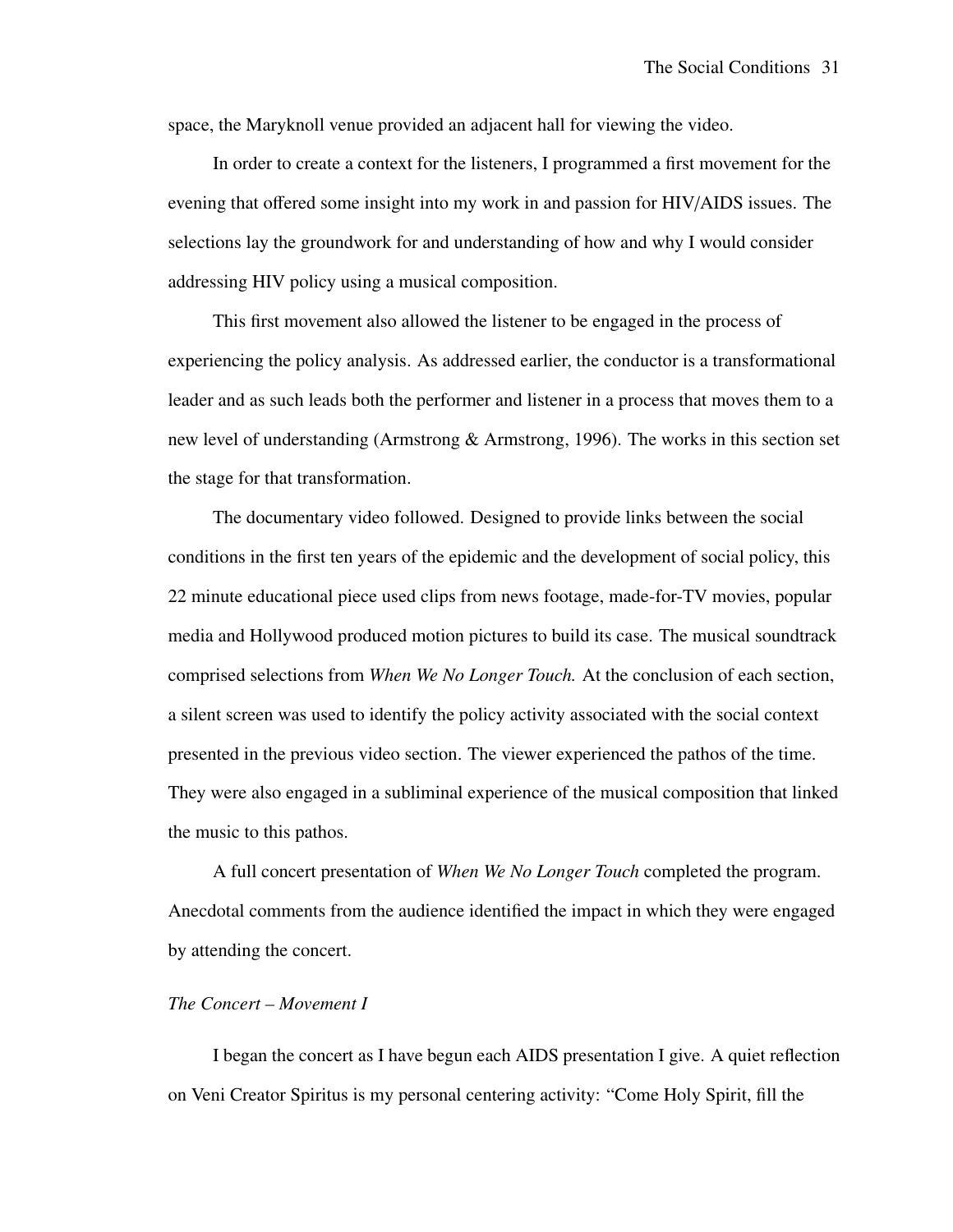hearts of your faithful... veni Creator Spiritus..." (see Table 11, "Veni Creator Spiritus").

"You are more a G-clef than a Red Ribbon,' a friend once told me. He was referring to my dual career in music and as a full-time HIV/AIDS policy wonk. I have carried this sentiment closely as I evaluate my daily experiences living at the intersection of two such diverse yet profound disciplines.

I have come to appreciate only now the statement is not quite right. Rather, I am the embodiment of that fluid ribbon that makes both the G-clef and the Red Ribbon different expressions of the same form. Indeed, the flexibility of the ribbon allows for distinct expressions of music and of HIV concern. The wonder is that this also allows the interconnection of many life experiences within the insights of these two, primary worlds.

Oddly, my entry to the world of HIV/AIDS was as a musician. With no background or training in HIV I relied on my skills as a performer to initiate many AIDS education programs in 1986 and beyond. My personal truth is clear: If you can live through music school and the associated pressures, you can live through anything. It was my training as a conductor that has had the greatest continuing impact on my work. When developing programs and working with groups, I draw upon my skill as a professional conductor, engaging performers and exploiting their unique talent, and, in the framework of trust, building up the individual within the cohesive ensemble and ultimately producing excellence in performance. As the conductor, I create the vision together with the performers and sustain it for them as the goal towards which the ensemble moves. Here, the G-clef becomes the living Red Ribbon.

This skill is guided by my theological prism, the Gospel call to building community. At the beginning of my music ministry, I was struck by this excerpt from "Music in Catholic Worship":

"People in love make signs of love, not only to express their love but also to deepen it. Love never expressed dies. Christians' faith in Christ and in each other, must be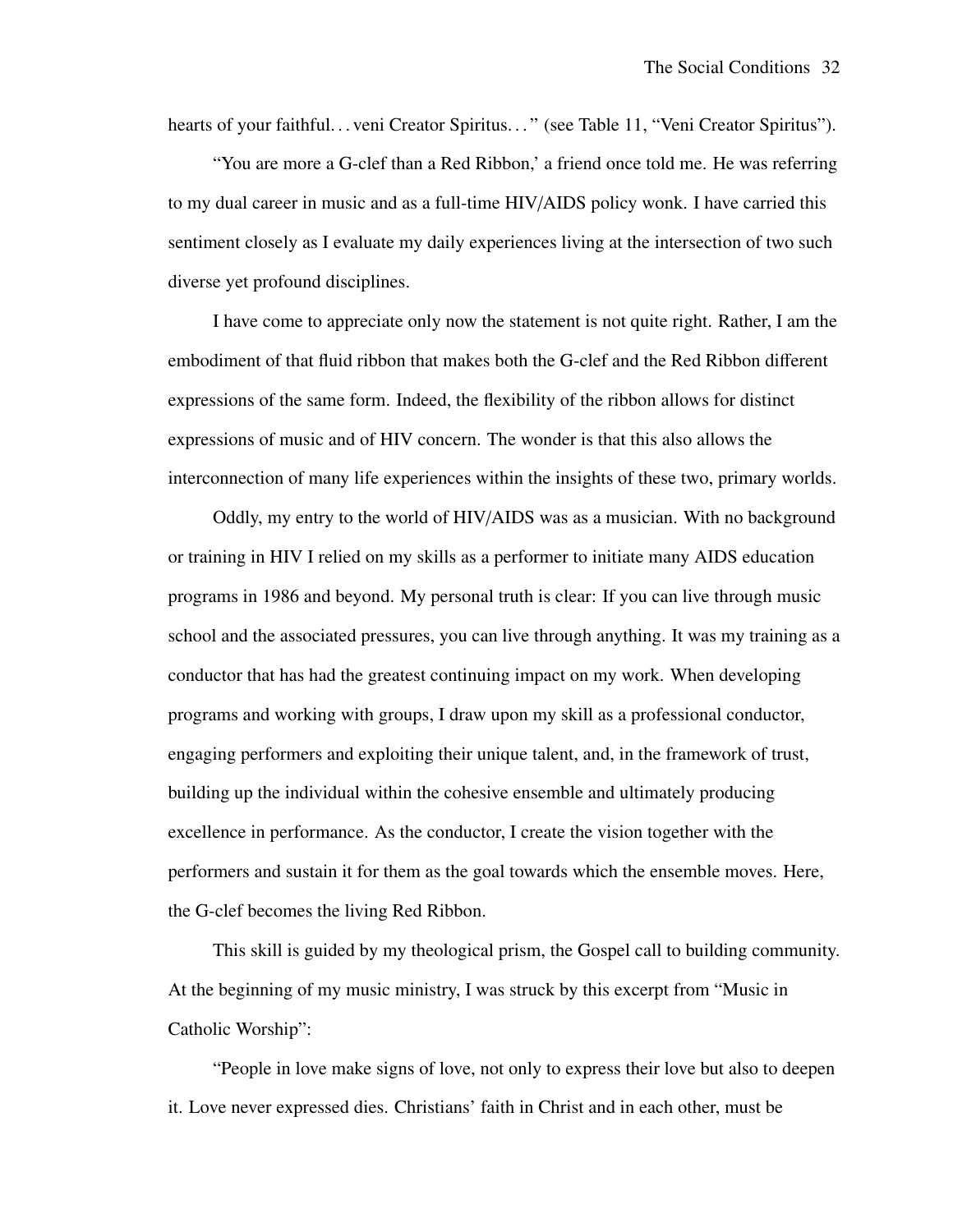expressed in the signs and symbols of celebration, or it will die" (Catholic Church, 1983, p. 4).

It is this love, the love of God, continually imposed on our past as well as our present, which keeps me in this commitment. In these days before Christmas, it is particularly clear to me that Incarnation is a continual process of acceptance and expression (see Table 12, "O Magnum Mysterium").

This expression of love in symbol and in community is not uniquely the prevue of the worship space. It pervades all that we do and is, for me, deeply rooted in the symbols of the G-clef and the Red Ribbon.

The AIDS community is not without its symbols and expressions. Red ribbons, quilt panels, public celebrations and memorial services are symbolic gestures that express the depth of feeling engendered by engagement in the AIDS community at any level.

So, as I reflect on my involvement in the AIDS epidemic, my life is inextricably linked to these primary symbols, all composed of the same fabric of and vision for all people (see Table 13, "'People' from Funny Girl").

The development of my AIDS expertise followed a winding path. Beginning with my work at the American Red Cross, I quickly became involved in AIDS issues that had a national perspective. I moved from this education and policy position to be the founding administrator of the Westchester County Medical Center Designated AIDS Program. This was an immersion experience in the delivery of health care and hospital administration. Subsequently, I was hired by the Westchester County Commissioner of Health to be an AIDS policy advisor, an exciting position that placed me in a very public role as executive director of the Westchester AIDS council, County AIDS spokesperson and policy wonk – always with an eye to the end of creating a system of prevention and care that addressed the emergent and continuing needs of those infected and at risk.

Through the National Catholic AIDS Conference, I met leaders in the fight against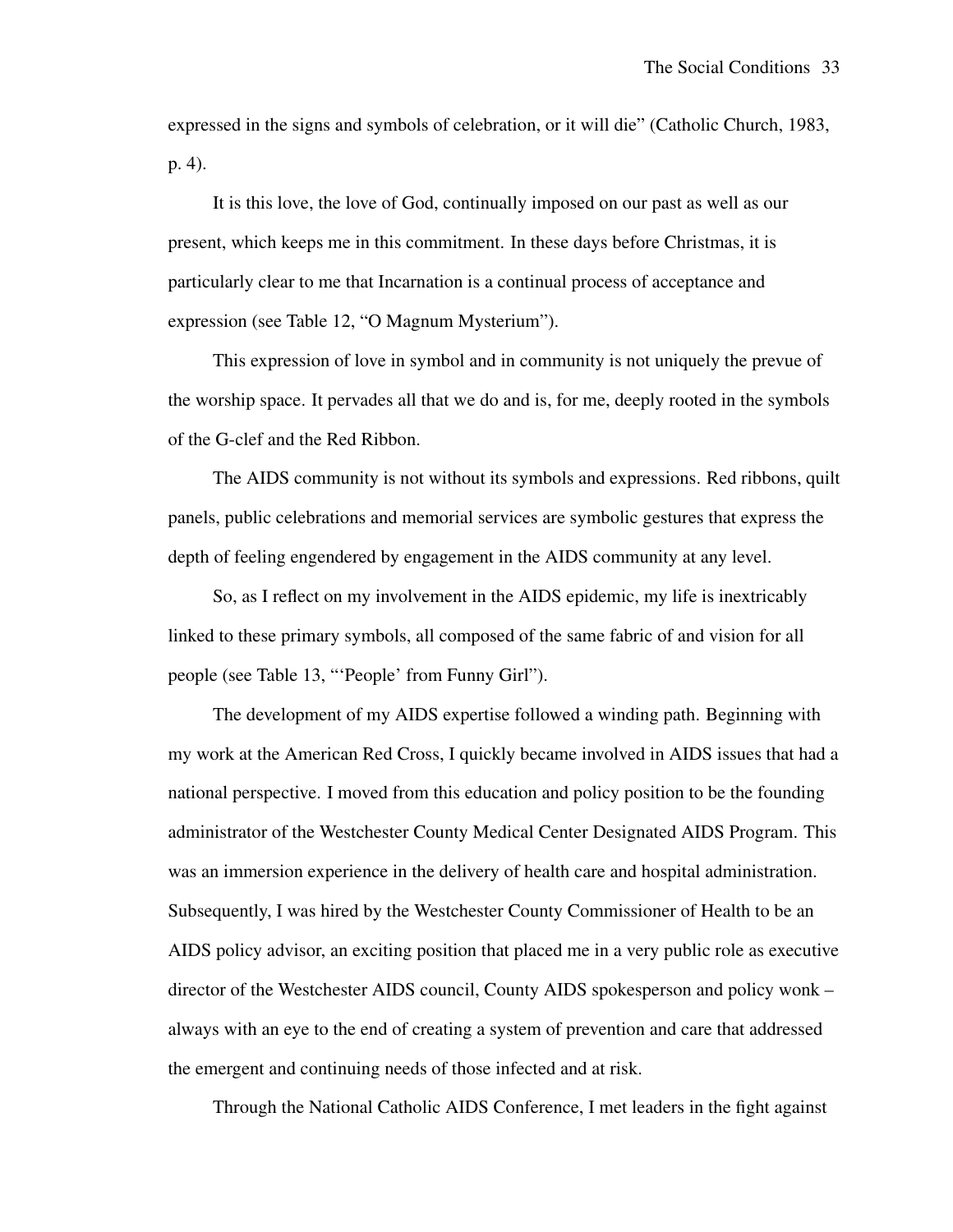AIDS from within and outside the church. I remember being an attendee at the first meeting of the conference in 1984. So little about the disease was known in those early days. So many projects were being developed. Such pain was in the air that you could not help but weep. It was at this first meeting that I had my first deeply personal encounter with God. It was anything but the warm, embracing, comforting God of Psalm 23. Surrounded by a cold flash in the University of Notre Dame Basilica of the Sacred Heart, I came to know the mantra of my work: "The Lord is my light and my salvation, whom should I fear" (Psalm 121). The power of this psalm is magnified by the trust that is evidenced in the subsequent psalm. We have no fear because life is a journey to Jerusalem, building a kingdom of peace. People with AIDS are my companions on this journey, teaching me a depth of understanding that comes from the pain of struggle.

In that basilica, in the cold of that lonely moment, I was searching for peace. That moment was the beginning of many glimpses of the new and eternal Jerusalem radiant in the eyes of the People with AIDS I have been privileged to know. Truth itself provides permission to search for peace (see Table 14, "Psaume 121").

Among the training, public appearances, policy work and care giving, I have always maintained work in the religious sphere. Funerals, memorial services, quilt showings and World AIDS Day remembrances have been abundant. Working with the dying, grieving families, lovers, friends and care staff, I was witness to the very real struggle to gain understanding of AIDS and death. As a musician, I was challenged to assist in making musical selections that were not always 'traditional' or 'appropriate.' However, understanding that God is immediately present to us, and within all of creation, who am I to question where and how the Spirit speaks? Standard popular songs became part of the expression of life often performed at these gatherings. They are themselves the expression of a G-clef as Red Ribbon: surrounding pain, expressing the culture of affliction and suffering, ultimately offering hope (see Table 15, "Danny Boy"; Table 16, "Amazing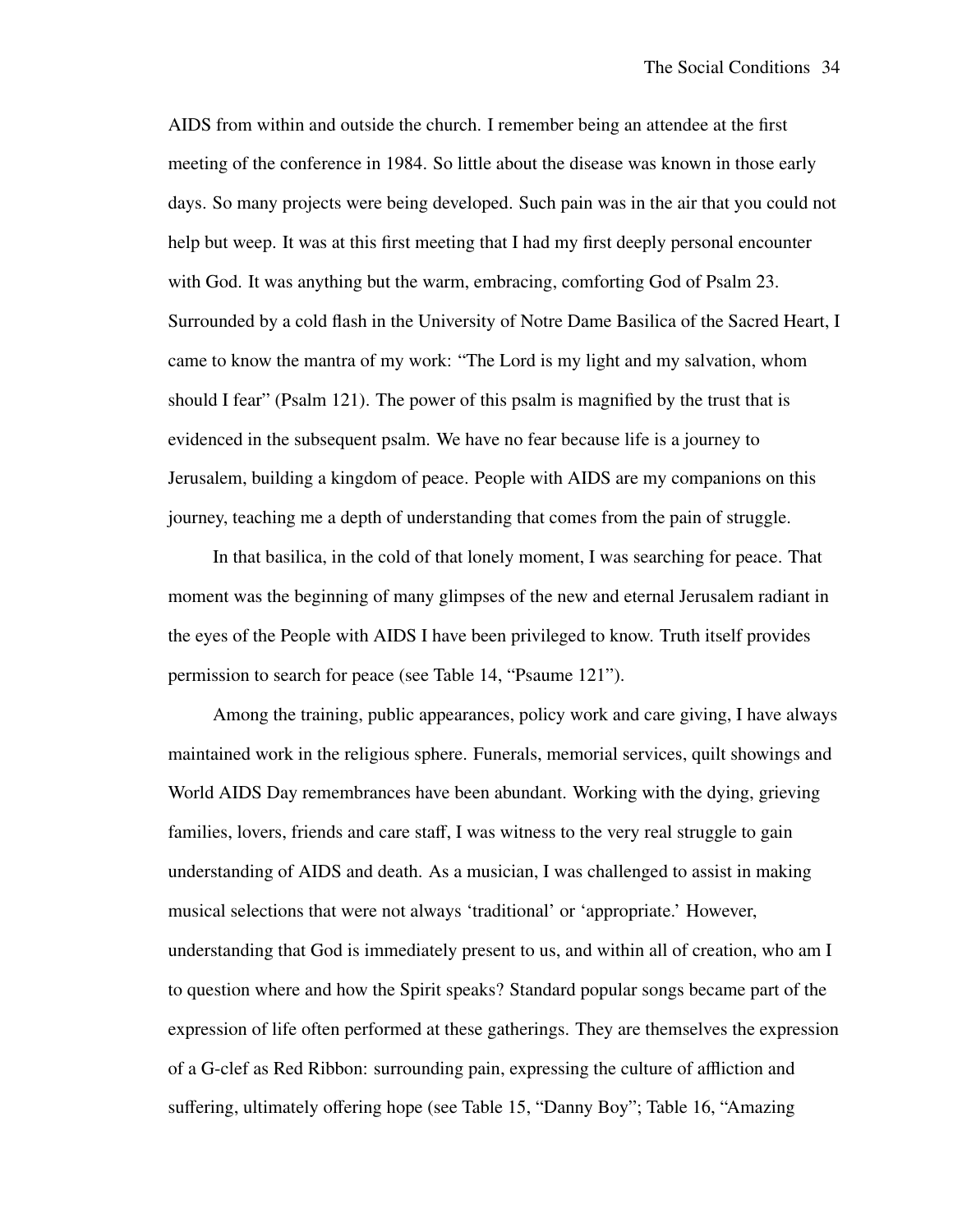Grace"; and Table 17, "Over the Rainbow").

Hope, ever present to the human spirit, was the fuel that kept all of us, those living with and affected by AIDS, moving forward. In those early days of the epidemic, the devastating ferocity of a living, relentless and resourceful particle, a virus, made hope the only medication available. For a generation of AIDS caregivers and advocates, the Red Ribbon gave life to the belief that a cure would be found. The Red Ribbon was the symbol of local efforts filled with compassion and care. The Red Ribbon is the symbol of unity and diversity, an understanding of which is an act of continuing socialization.

I have been fortunate in these years of AIDS work to have used the flexible expression of the ribbon to directly and indirectly better the lives of many and support their embrace of hope. Camp Viva was one of those efforts. Born of frustration with the clinic system and legal statutes that imposed isolation on individuals with AIDS, I worked to establish a collaborative that would provide a fun-filled opportunity for socialization and respite to families (very loosely defined) and individuals with AIDS. Camp Viva continues today as an opportunity for those people at the fringe to come to the center and be welcomed, surrounded by the ribbon of friendship and fun.

Camp Viva, the work with the Red Cross, the AIDS Care Center, countless families who grieve the loss of so many friends and the hundreds of talks given to groups across the country are all an experience that has given me access to the Divine. The mystery of the Incarnation brings my life into focus as I have seen the light of the Divine in the faces of the people I have met and with whom I have worked. They have given me laughter and healing. This is the mystery of the Incarnation.

This reflection closes as it opened, melding the G-clef with the Red Ribbon in an expression of community and trust. The two aspects of a ribbon, AIDS symbol and G-clef are that river of life, flexible, creative and always moving us all toward the goal of moving from the margins to a full life at the center (see Table 18, "Blessed Assurance").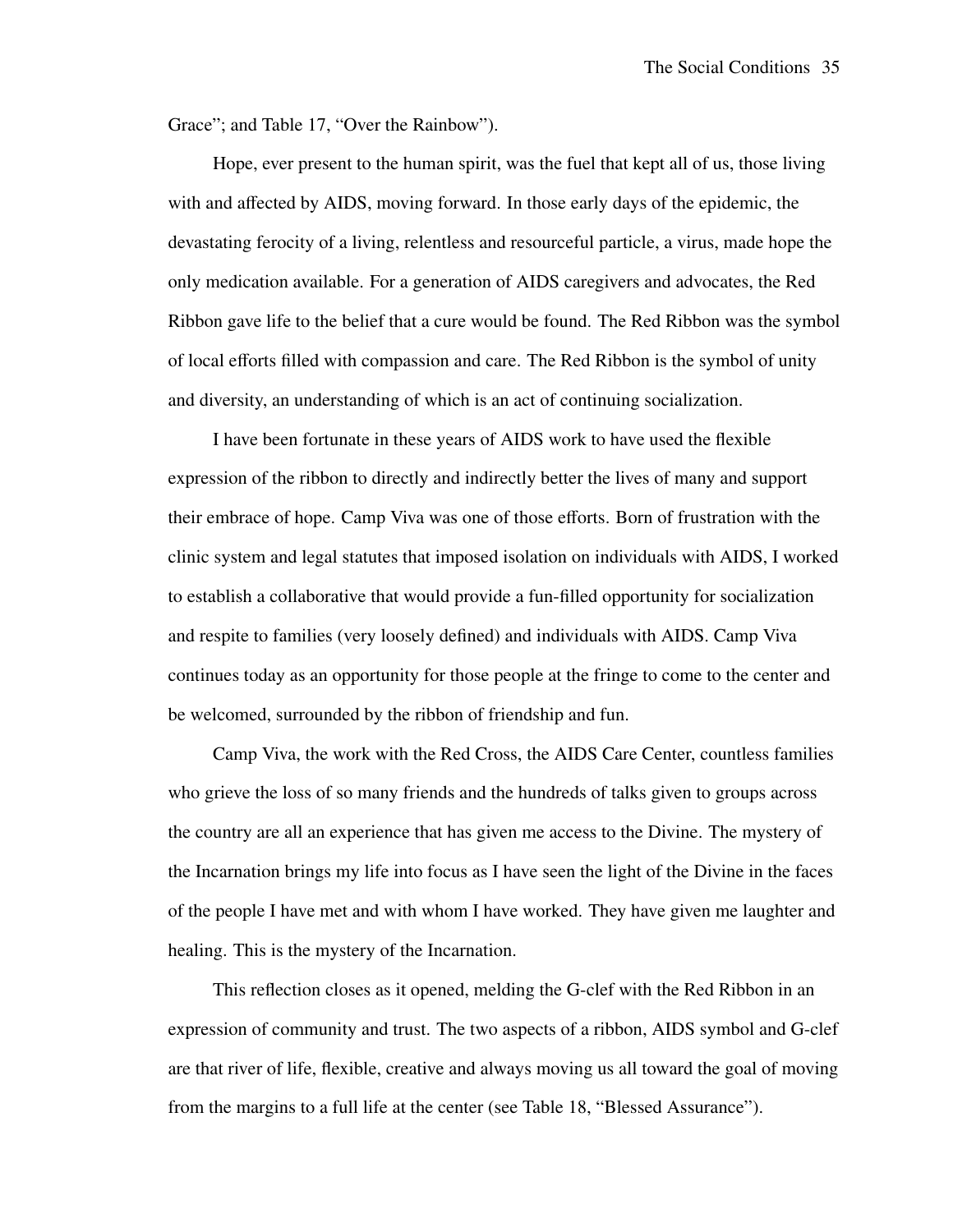#### *The Concert – Movement II and III*

The program notes and description of these movements are embedded in the first essay above.

# *Analytic Methods – Interdisciplinarity*

Drawing upon my experiences in AIDS as a background, I adopted an interdisciplinary approach for discussing the relationship between the musical composition and the social conditions that were the underlying forces that drove the development of AIDS-related policy from 1981 to 1991. The National Academy of Sciences, National Academy of Engineering and Institute of Medicine of the National Academies developed the following working definition of interdisciplinary research in 2005:

Interdisciplinary research (IDR) is a mode of research by teams or individuals that integrates information, data, techniques, tools, perspectives, concepts, and/or theories from two or more disciplines or bodies of specialized knowledge to advance fundamental understanding or to solve problems whose solutions are beyond the scope of a single discipline or field of practice. (Committee on Facilitating Interdisciplinary Research & Committee on Science, Engineering, and Public Policy, 2005)

The authors posit that at the heart of interdisciplinarity is communication – "the conversations, connections, and combinations that bring new insights to virtually every kind of scientist and engineer. . . without sustained and intense discussion of such possibilities and without special effort by researchers to learning the languages and cultures of participants in other traditions, the potential interdisciplinary research might not be realized and might have no lasting effect" (Committee on Facilitating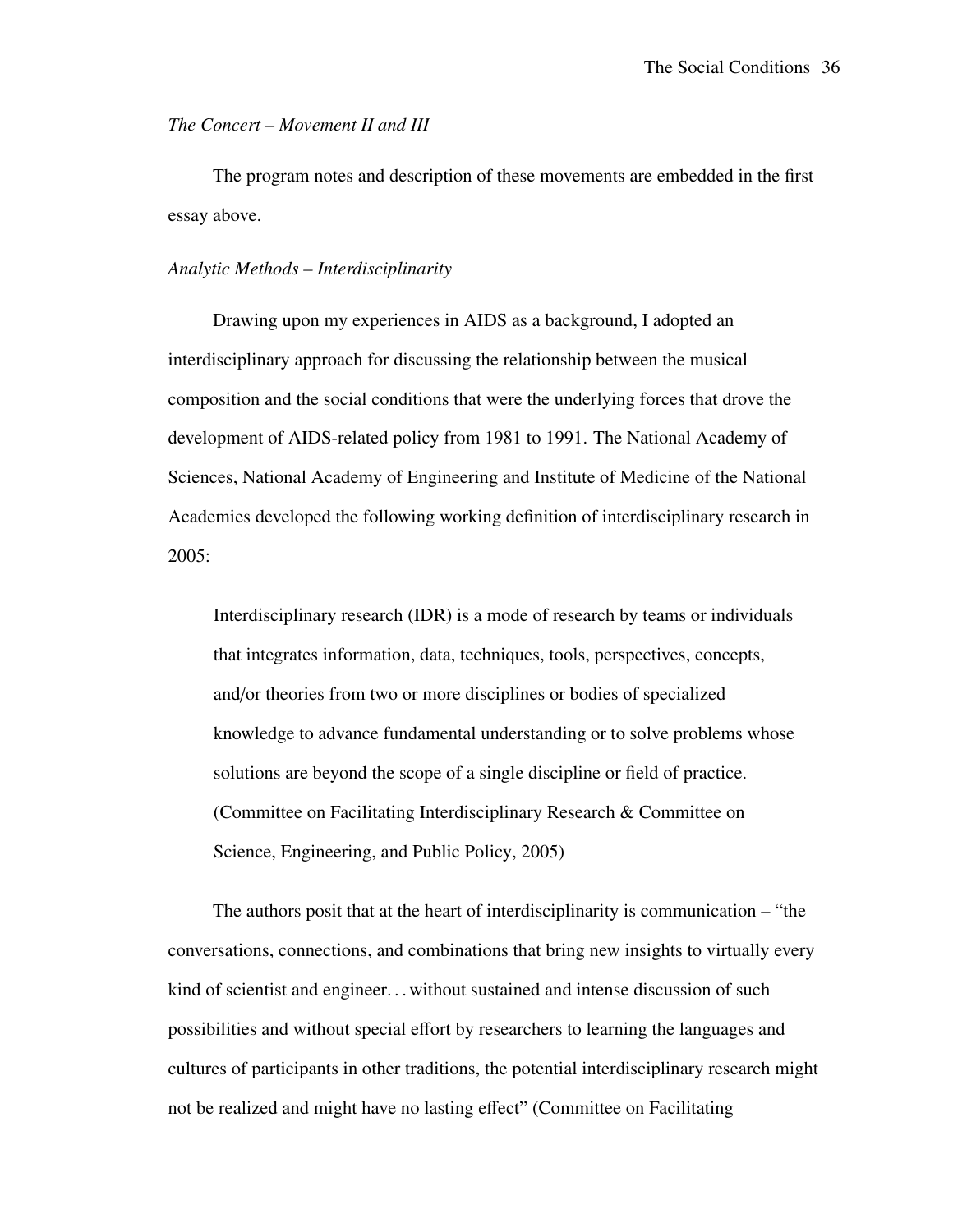Interdisciplinary Research & Committee on Science, Engineering, and Public Policy, 2005, p. 20-21).

Veselinovic-Hofman (2005, p. 9-27) develops an interdisciplinary approach systematic understanding of musicology and related ethnomusicology that reflects this definition. Using examples from contemporary Serbian music, she addresses the communication between the interrelated nature of the mixed media involved in the music and the social context of the work's creation and the role of the listener.

The interdisciplinary process includes analysis and synthesis. Working with the composition *When We No Longer Touch,* analytic processes common to thanatology,7 sociology, public policy and ethnomusicology, presented through the vehicle of a choral conductor were employed. These were synthesized in a process developed by Mary McGann (2002), RSCJ, and published in her essay "Exploring Music as Worship and Theology: Research in Liturgical Practice." She lays an interdisciplinary foundation for the research process and interpretive strategies that draws from liturgical studies, ethnomusicology and ritual studies that are understood as starting points for exploring what takes place when an assembly makes music. I adopted McGann's approach after reading Etzioni (2000) in *Toward a Theory of Public Ritual*, Berezin (1997) in *Politics and Culture: A Less Fissured Terrain* and Gusfield and Michalowicz (1984) in *Secular Symbolism: Studies of Ritual, Ceremony, and the Symbolic Order in Modern Life*. These authors analyze contemporary observance of holidays, procedures embedded in the political process and the development of an institutional order as secular rituals; that is, public rites in which the community engages to form community. This is the secular equivalent of McGann's premise that "persons and communities who make music in culturally distinct ways, and through their music express their existence. . . " (McGann, 2002, p. 7).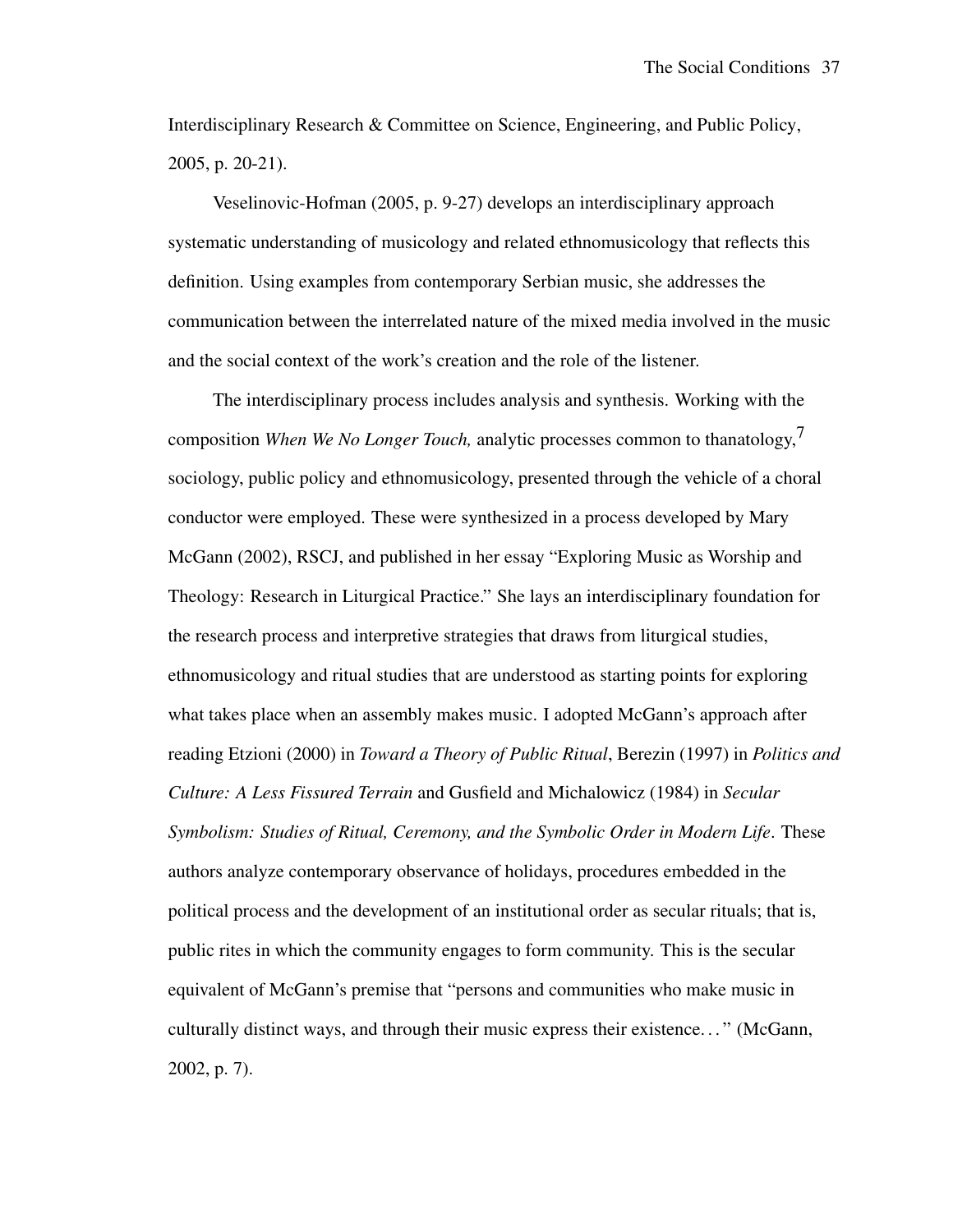Although the discrete disciplines are different, there are similarities between liturgical practice, thanatology and sociology, and public policy and ritual studies to make her approach easily modified to the analysis I completed, from which the documentary video and performance were derived.

A necessary focus on thanatology is well described by Gabriel Rotello. The experience described by Rotello can be understood in terms of the stages of death and dying as described in the seminal classic *On Death and Dying* (1969), by Elizabeth Kübler-Ross, MD. These stages are particularly notable in this research as both the composer and poet chose the Kubler-Ross model as the focus of their work to express ¨ their point-of-view.

In response to the HIV/AIDS epidemic, Kübler-Ross refocused her discussion of death and dying in light of her experiences with People With AIDS and their families in the book *AIDS: The Ultimate Challenge* (1987). In this she creates in the late twentieth century what the *Ars moriendi* achieved in the Middle Ages, an approach to understanding the ritual process of dying in response to the contemporary plagues of their day (O'Connor, 1942). Each text articulates a social process that approaches death by creating a ritual process in which the patient and the family can identify benchmarks and from which they find comfort.

Ultimately, she links the stages of death and dying as described in her earlier works with the patient dying of HIV infection, the caregiver to the patient, and the community in which the patient lives. She argues that the ongoing stress of the possibility of HIV infection for each individual and the continuing deaths of a significant number in the community is itself a form of dying.

Morrison (1996) graphically describes the relationship between the arts and HIV/AIDS and alludes to the grief process described by Kübler-Ross. "In the midst of AIDS-related death and dismay, art has depicted the devastation, spread hope for the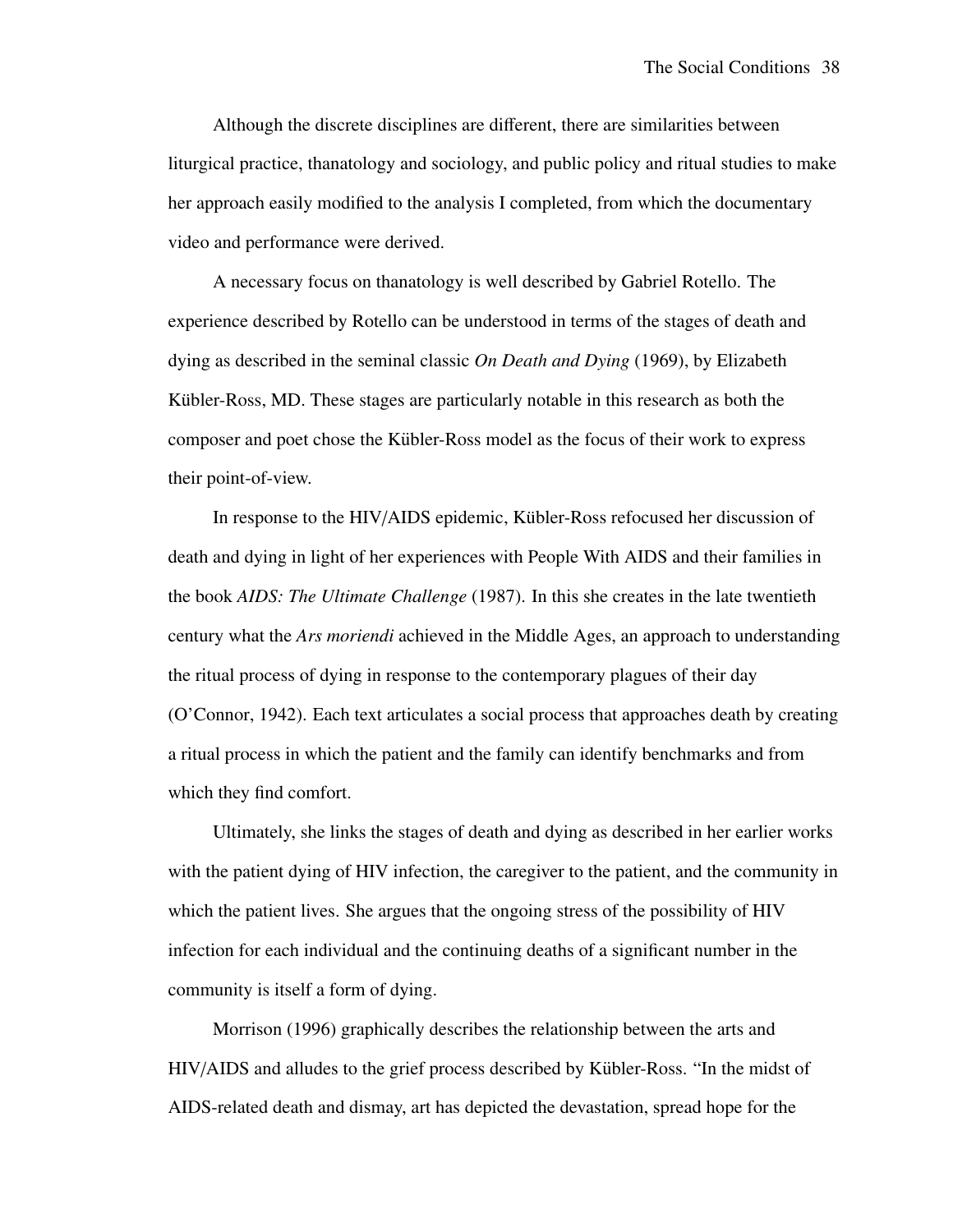future, and promoted democratization. Worldwide, the cultural world is being decimated by AIDS" (Morrison, 1996, p. 118). A reciprocal relationship also exists, as the author notes that draw upon the arts as a "bearing witness, affirmation, and galvanization." The analysis of *When We No Longer Touch* draws upon the key roles identified by these authors. "Bearing witness involves the testimonies of mourning, remembrance, and reverence, and includes elements ranging from red ribbons to elegy. Affirmation is part of a general process of moving the traditional boundaries from prevention to promotion. Finally, galvanization is the essence of activism. Whether used to confront authorities, to articulate desires, or to challenge beliefs, art and AIDS embody partnerships and community action."

The development of public policy in the AIDS epidemic follows from the engagement of the public rituals described above. Policy was developed that insured the rights of the individual as primary, compelling the government to a position of "reasoning" or "persuading" them to engage in HIV risk reduction behavior, seek HIV counseling and testing, share HIV-related information, and seek HIV treatment. Community support of gay men of this position was unquestioning. In the book, *And the Band Played On* (1987), Randy Shilts chronicles the resistance of the gay community to efforts of the San Francisco Department of Public Hygiene to the closing of the bathhouses, in which an individual might have upwards of 100 sexual contacts in a weekend. This despite clear epidemiological evidence that the baths was the locus for the spread of new infection. The individual right to expression shaped the policy that allowed the baths to remain open in San Francisco and established the norms for HIV policy to this day. The individual in isolation made decisions for himself. Individuals were instructed to act as though "everyone had HIV" and the responsibility for determining if an encounter was going to be "safe" rested with an inquiry of the other party rather than disclosure by the index partner. It is hoped that disclosure will happen as a matter of course and that the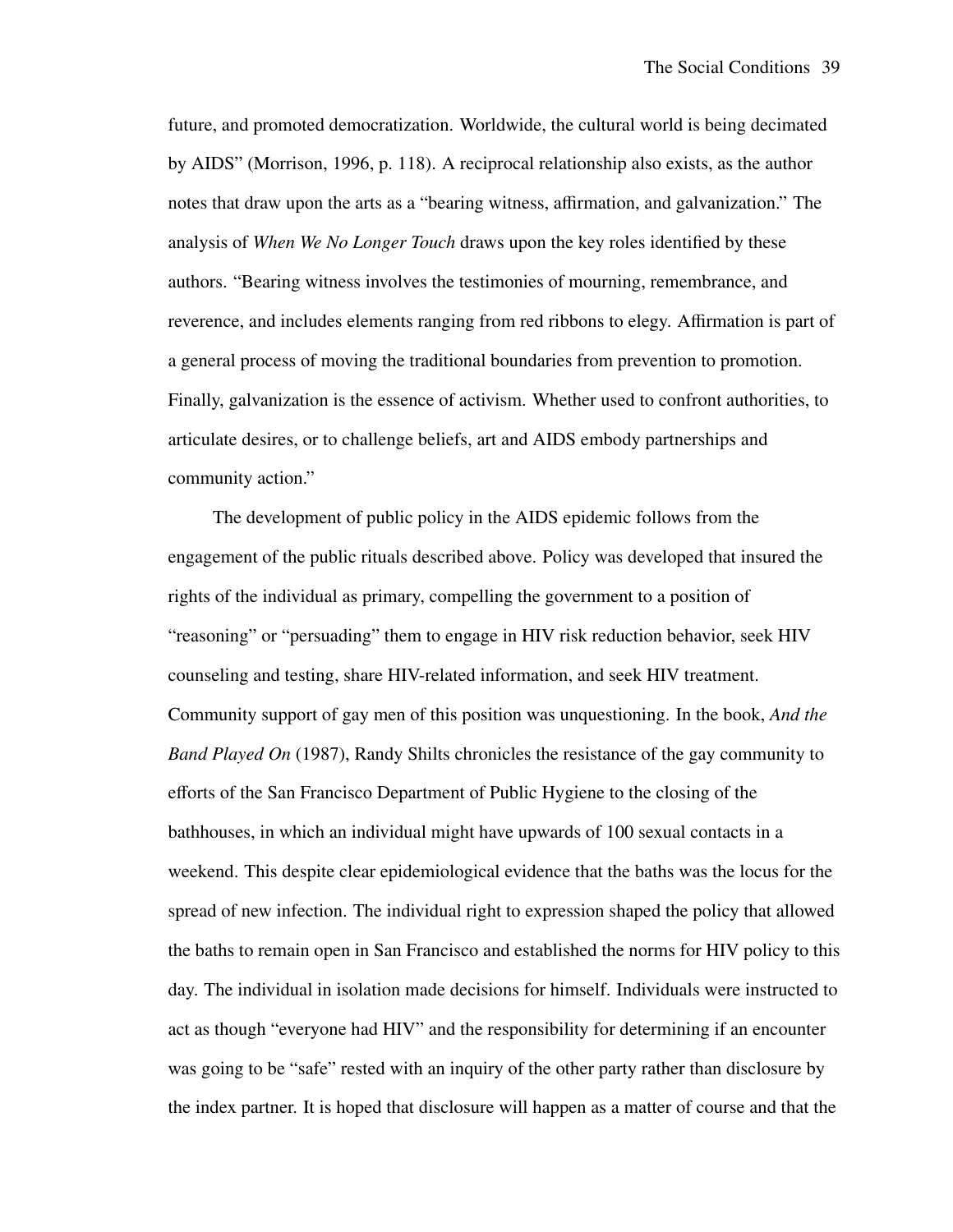sense of doing no harm to another will lead to disclosure.

To engage these phenomenon ethnomusicological research tools were used to bring the social context of the early years of the AIDS epidemic into dialogue with the selected musical composition. Ethnomusicological analysis engages the place of music in a culture or society. This approach is well suited for the exploration of the socio-political issues of AIDS in a musical context. Conceptually, ethnomusicologists "have drawn from a variety of theories or approaches, and the boundaries between them are treated as porous and permeable" (Stone, 2008, p. 10).

Further interdisciplinary research on the AIDS epidemic is required to gain further understanding of the human experience and the policy results given rise by that experience. Etzioni (2006) outlines the *Unique Methodology of Policy Research*. He describes malleability, scope of analysis, private and confidential research, and communication as key elements of policy research. He draws upon his philosophical position as a communitarian to develop these themes.

### *The Conductor as Transformational Leader*

As a choral conductor, I engage this body of data, apply it to the interpretation of *When We No Longer Touch,* produce a performance and reflect on the experience of the process.

Henry Coward in *Choral Technique and Interpretation* (2007) outlines the conductor's charge. In chapter eight, he focuses specifically on the choral conductor. The first thing a conductor requires is self-reliance, born of mastery of the subject he has to inspire the performers and guide them to a common vision. The conductor must have power to inspire, incite, and command.

His focus on leadership is echoed in *The Conductor as Transformational Leader* (Armstrong & Armstrong, 1996). They present an analysis of the conductor as a model for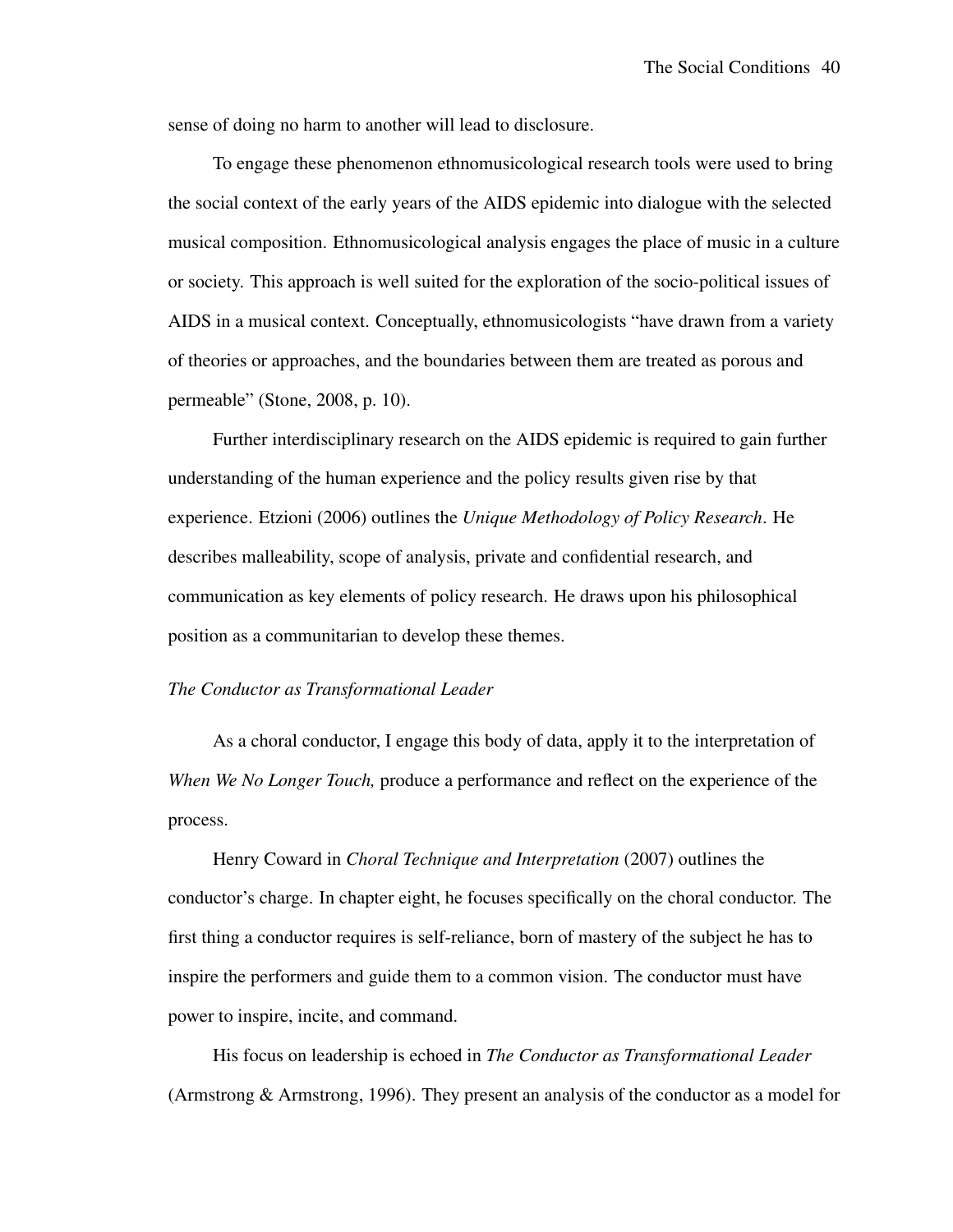understanding transformational leadership and enabling a generalized application of these characteristics to a broad audience. They develop the thesis that there is more to successful leadership than producing a worthy product. Conductors can and should have a transforming impact on the musicians in their ensemble. Although I did not study this phenomenon specifically, there was a great deal of anecdotal evidence that the performers and the listeners of the December 6, 2008 concert were transformed by the experience.

The ability to forge a shared vision is a characteristic of a transformational leader. Transformational leaders inspire belief and trust, which allow those they lead to look beyond their doubts and make a commitment to the common vision. This is easily applied to conductors' need to have a vision for their performing organization, for their music program, and for themselves.

Through positive modeling, the transformational leader models the way he or she desires his or her followers to act. Scott notes that this "characteristic of the transformational leader has also been described as the 'management of trust'." The group learns very quickly that it can rely on the leader, who is exactly what he or she appears to be. "The transformational leader is not a dictator, but an enabler. When conductors show their enthusiasm, share their vision, produce through people, model the way, empower, and encourage, the result will be students who have a vision and the strength and ability to make it come true" (Armstrong & Armstrong, 1996). As a conductor and transformational leader, my responsibility was to be thoroughly conversant in the background material and analysis, musical structure and performance practice suitable for a successful performance of the composition. The ability to lead and create a vision is essential in this process.

The performance of this work became a metaphor of the AIDS grieving process and a public ritual as described above. The choir and orchestra become a community. As such, they developed a lived experience of the work by drawing on their personal experience of the AIDS epidemic and the impact of the musical work in their lives. This experience is a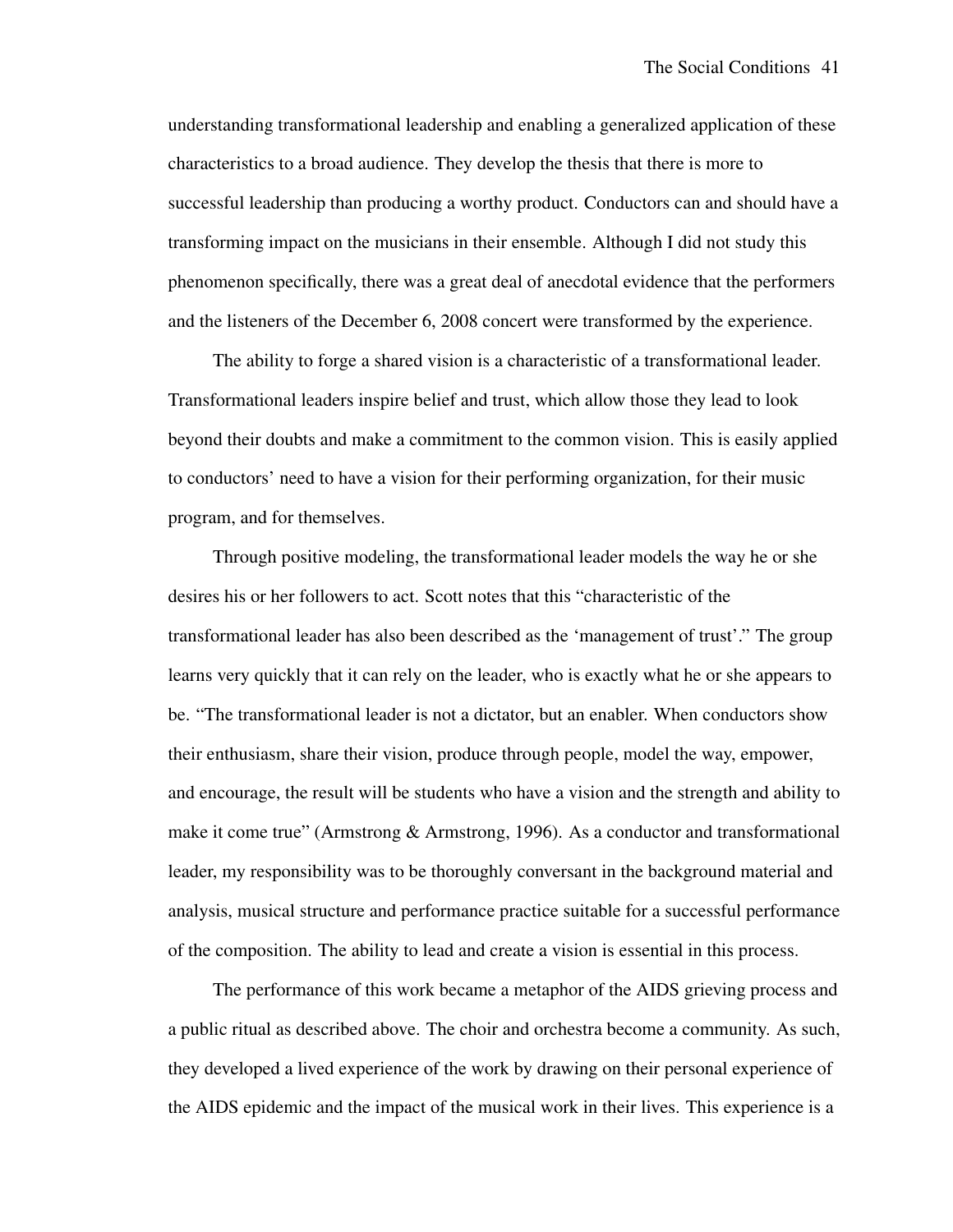shared, community experience as the performers meld to achieve the common vision of performance.

#### *Performance as Ritual*

This performance becomes a part of the public ritual of the AIDS epidemic by its performance on December 6, to coincide with World AIDS Day commemorated on December 1. World AIDS Day was first recognized on December 1 in 1988 by the World Health Organization to focus global attention on the HIV/AIDS pandemic (National Institute of Allergy and Infectious Diseases, 2001).

From the start, the World AIDS Day commemoration has included 3 key elements: memorial of those who have died from the complications of HIV infection, public education and awareness campaign to increase awareness of the global spread of HIV, and local activities to engage the public in action that has a local impact.

Etzioni develops a theory of public ritual expanding on the work of Emile Durkheim. He begins with a summary of Durkheim's relevant points:

1. Profane (secular), routine, daily life, the conduct of instrumental activities at work, and carrying out household chores, tend to weaken shared commitments to beliefs and social bonds, and to enhance centrifugal individualism. For societies to survive these centrifugal, individualistic tendencies, they must continuously "recreate" themselves, by shoring up commitments to one shared ("common") set of beliefs and practices.

2. Rituals provide one major mechanism for the recreation of society, one in which the members of a society worship shared objects and in which they share expe-riences that help form and sustain deep emotional bonds among the members.

3. The specifics of the ritual, and the objects that are being worshipped or celebrated in these rituals, be they colored stones or woodcuts or practically anything else, have no intrinsic value or meaning. It is the society that imbues these objects with significance,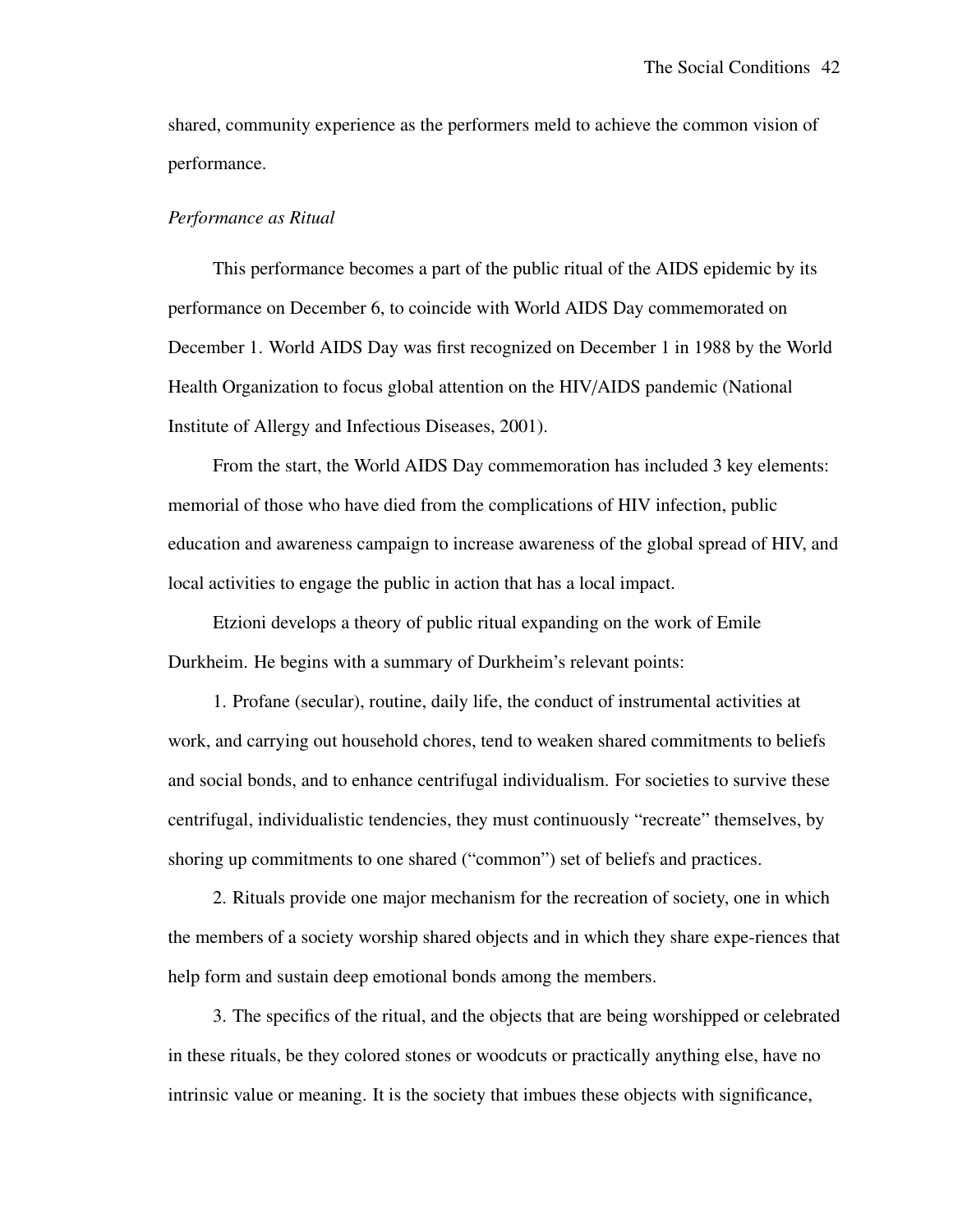and, thus endowed, they become the cornerstones of the integrative rituals built around them (p. 45).

Commemorations of World AIDS Day fall within the overarching rubric of the Durkheim/Etzioni construct. Following the articulation developed by Etzioni, World AIDS Day holidays can be understood from the perspective of global indicators (p. 45), socialization agents (p. 47), an expression of unity, diversity, and relations among the parts (p. 49); maintaining a tension between public and private commemoration (p. 52); the cyclic nature of subordinate commemorations that have emerged from the December 1 event (p. 53); the key elements of design and tradition (p. 55); and the impact of World AIDS Day celebrations focusing on the past and lagging behind the future.

The concert/documentary format provides for the presentation of information, analysis and reflection structured in the format of McGann (2002). McGann describes three research tasks. First, the researcher must "come to know the music as we come to know the community." Here the researcher "learns the complex relationships that are mediated in the community's life and in it liturgical-musical performance" (McGann, 2002, p. 39). The second task is to make the learnings available for further reflection within the field. McGann proposes that these two activities are best accomplished through the third task, an ethnographic study rooted in the understandings and categories of those who perform.

Participants in this concert, the researcher/conductor, performers and audience were transformed by their role in the concert. The transformation provided them with memory of the events of their personal and/or communal past, insight into the impact of those historical events and offered them an opportunity to bring this experience to life in their interaction.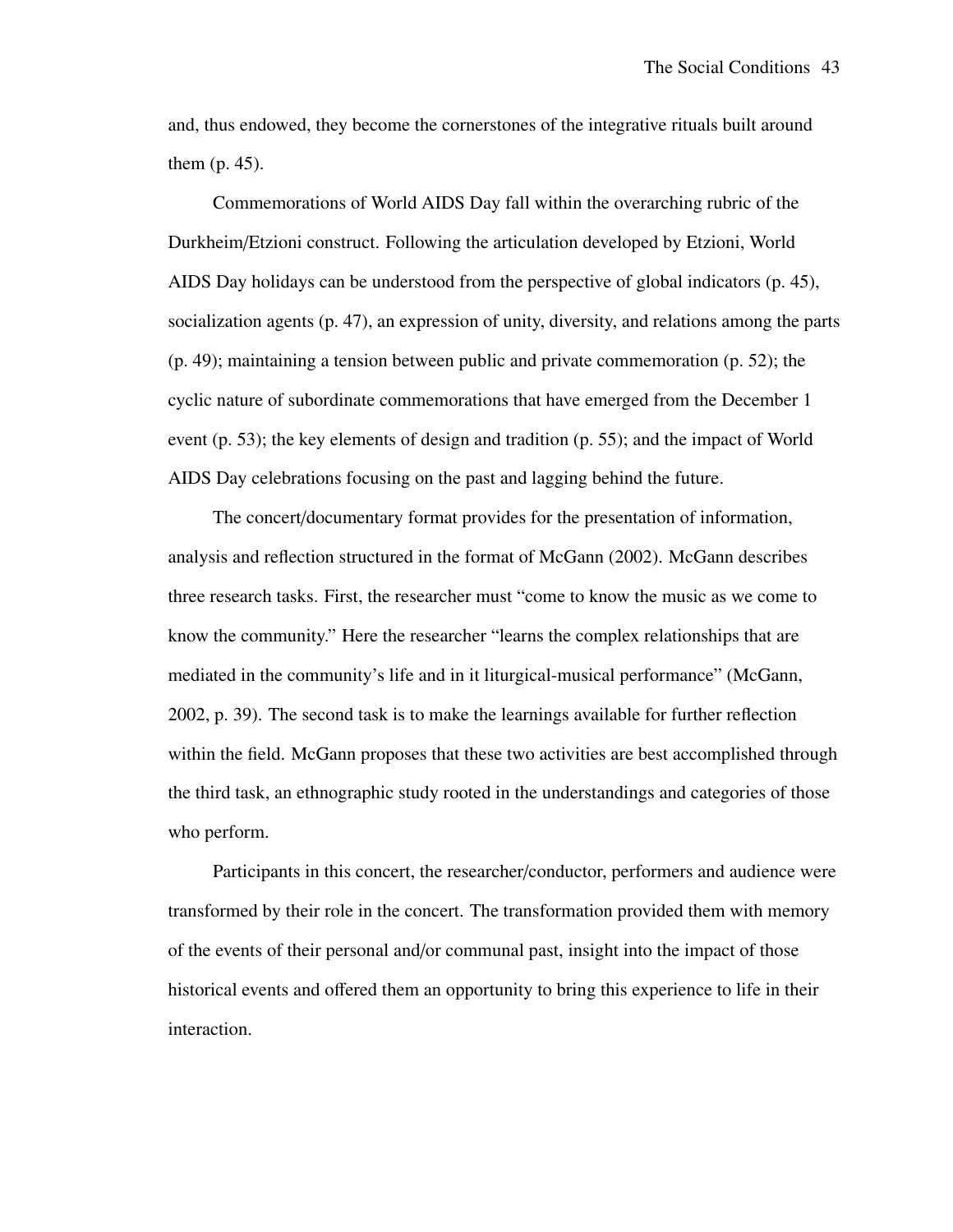#### Essay III – Changing HIV Epidemic

The creative work of this dissertation is a first attempt to draw upon this understanding of public ritual as applied to World AIDS Day and expands upon them to form the vehicle to engage the participant in a new level of action.

Embedded in the performance, video and essays are the memorialization of the HIV infected – living, dead, and their life partners, segments of public education to describe the spread of HIV infection locally and globally, and as a local performance is a local activity that engages the public in an action that has local impact.

To date, the literature discussing World AIDS Day describes the ritual action of World AIDS Day and makes suggestions for concrete local action. This dissertation draws these rituals into a context and uses them to analyze the impact of these past actions on policy and assessment of the future course of this impact.

In particular, this dissertation addresses the limited scholarly literature assessing the impact on the experience of People With AIDS living in the first 10 years of the epidemic, the years preceding the release of protease inhibitors, on the development of public policy and the rituals of World AIDS Day.

This is the first work that uses an interdisciplinary method and a creative media performance medium to express such findings to a public that has a wide range of experience with and background in the epidemic.

Further interdisciplinary research on the AIDS epidemic is important to gain understanding in the human experience and the policy results given rise in the experience. In the *Unique Methodology of Policy Research*, Etzioni (2006) describes malleability, scope of analysis, private and confidential research, and communication as key elements of policy research. He draws upon his philosophical position as a communitarian to develop these themes. This emergent philosophical position requires new leadership that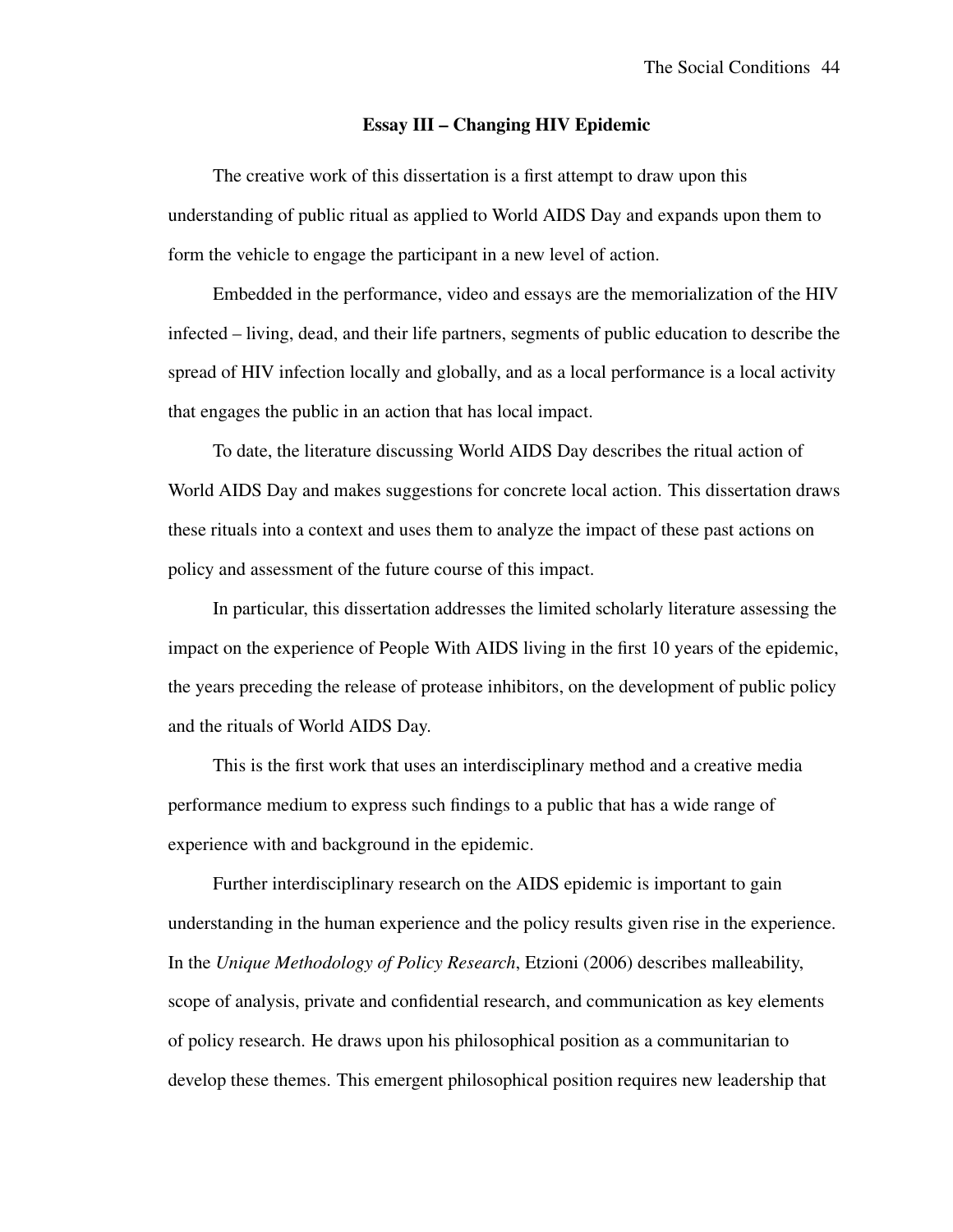will, at its best, draw from the lessons learned in the first ten years of the epidemic.

### *Medical and Technological Advances*

In 1996, the understanding of HIV disease and the delivery of HIV care changed. The ability to inhibit the replication of HIV by blocking the functioning of protease in cell division through the use of protease inhibitors had dramatically reduced the number of deaths due to AIDS and progress of disease in HIV infected individuals. HIV infection and disease progression was widely discussed as a "long-term chronic illness" like diabetes (Beaudin & Chambre, 1996). The progression of scientific opinion from the plague model to the chronic disease model was begun in June 1989 when Samuel Broder, then head of the National Cancer Institute, declared that AIDS was "Like Cancer" and should be treated in the same way (Scandlyn, 2000).

New therapies were developed to supplement the effectiveness of AZT. The first of these was Saquinavir. The therapeutic benefits were immediately identified in clinical trials of the drug Saquinavir, a protease inhibitor. Over 16 weeks of treatment, CD4 cell<sup>8</sup> counts increased on average for 30 to 40 cells above entry level in patients on saquinavir in combination with other antiretroviral drugs (United States Food and Drug Administration, 1995). The introduction of protease inhibitors, administered in combination with previously available HIV antiretrovirals brought a precipitous decline in deaths among People With AIDS (see Figure 1).

The release of protease inhibitors dropped the number of deaths from AIDS in the United States from a high of 51,297 in 1996 to less than 20,000 by mid-1997.

This drop in AIDS-related deaths brought treatment optimism to the community of HIV providers, People with AIDS, and the community at large. Pharmaceutical companies began intensive campaigns showing robust models portraying HIV infected individuals living healthy, active lives as a result of combination drug therapy (Kumbier, 2001).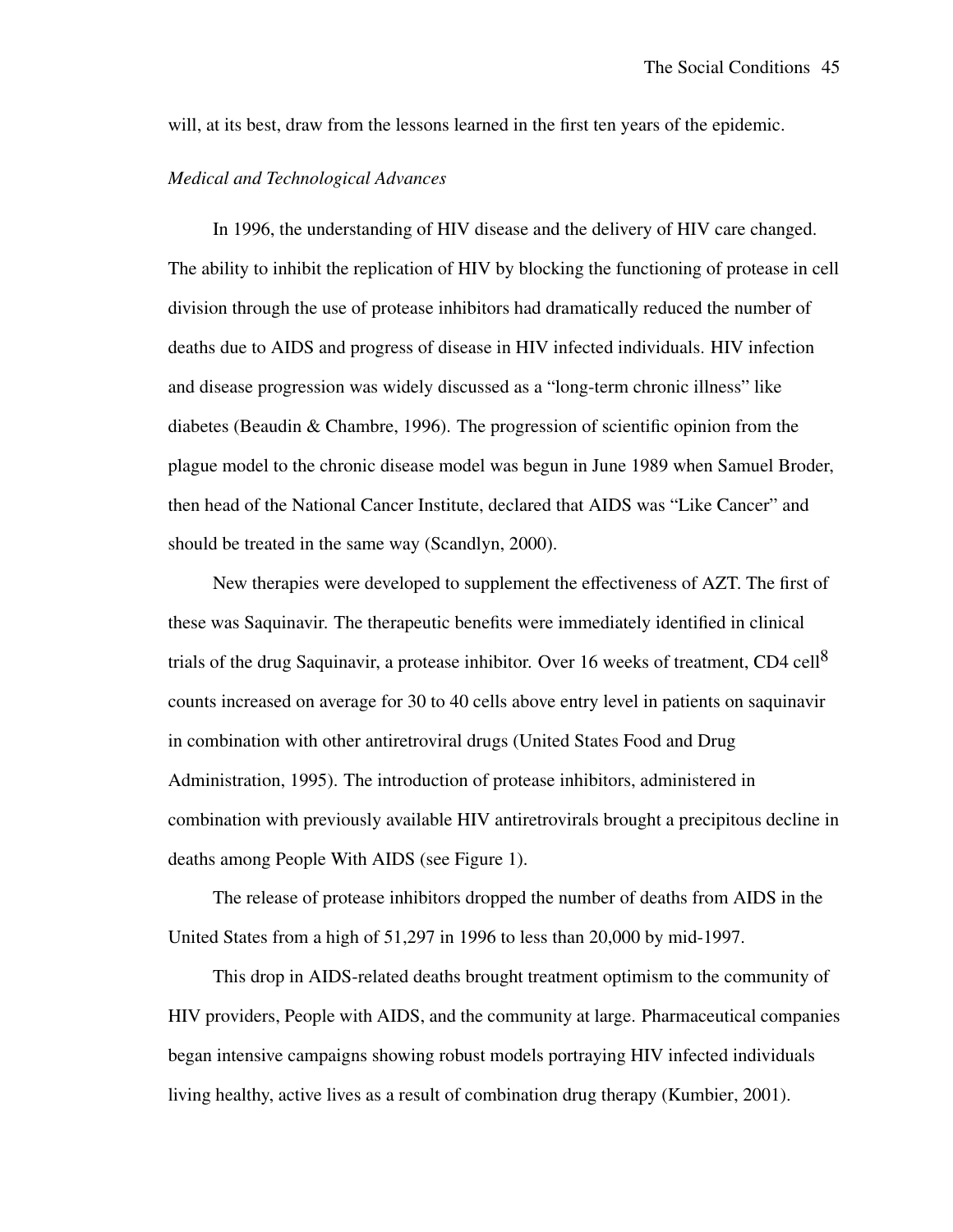Beginning August 1, 1999, the New York State Department of Health implemented a comprehensive newborn HIV screening program. This program mandated that all newborns in New York State be screened for HIV as a standard of care. This screening may happen during the mother's prenatal care or immediately postpartum. The mother must receive the test result during the initial newborn pediatric visit. This policy change was made in response to the findings of the clinical trial commonly known in the industry as 076. The trial tested administration of zidovudine (AZT) during labor and delivery. The treatment resulted in the reduction in the rate of HIV infection from a mother to the newborn from approximately 33% to less than 8% (New York State Department of Health, 1999). This practice posits the concern for the well being of the fetus over the rights of the mother. As a result of the implementation of the testing policy and treatment intervention, Westchester County, a New York suburban county of approximately 1 million residents, has seen a drop from a high of 12 cases of HIV in newborns annually to zero (Westchester County Department of Health, 2005).

Technology further fueled a change in the HIV delivery system with the development of laboratory tests that made geno-typing and phenol-typing of the virus in the blood of the infected individual. This diagnostic test was approved by the FDA in 1999. This advance allowed clinicians to identify the specific nature of the HIV with which the individual was infected and the drug resistance of the virus. This allowed clinicians to prescribe medication in a combination that most efficiently worked to control the specific virus in each individual (Hwang, n.d.).

The most recent technological advance to impact the HIV care system is the approval of a serologic screening test for HIV, which provides a test result in 20 minutes. Approved in June 2004, this assay-screening test provides a non-invasive, oral swab method of determining if the client is reactive or non-reactive to HIV antibody reagents. Those who are non-reactive are not infected with HIV at the time of the test (95%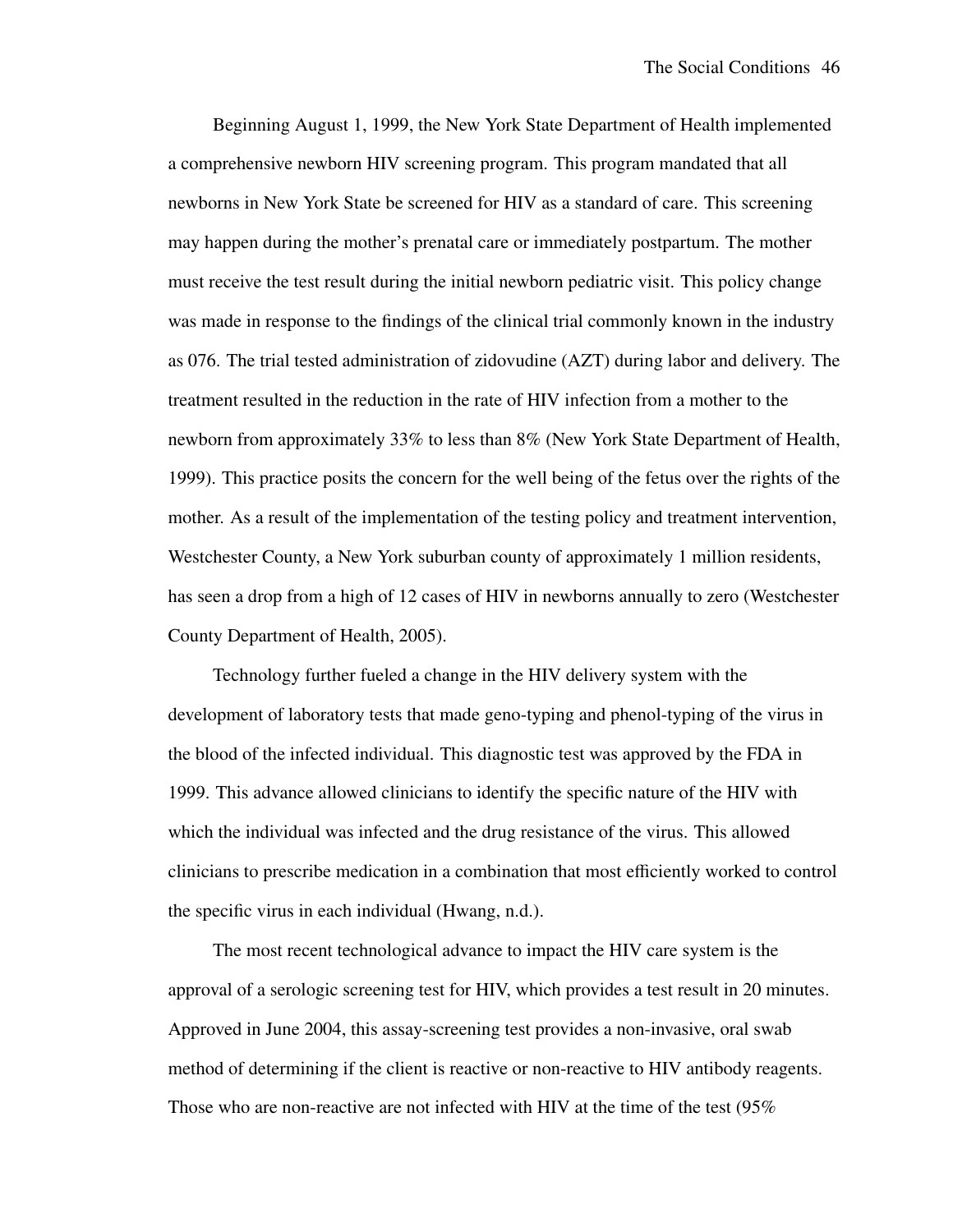confidence interval). Those who are reactive are referred for confirmatory testing of their HIV status, generally accommodated through seroscreening with the Western blot test.

# *Public Opinion*

As a result of these technological and medical advances, policy addressing the HIV epidemic is at a crossroads. At issue is the continued "exceptional" treatment of HIV infection as a unique disease process requiring discrete policy and practice, maintaining the delivery of HIV care, prevention and funding through a system that parallels the delivery of routine medical care. This dialogue is influenced by the voices of many communities, participants in many of which share multiple memberships. These include but not exclusively the public-at-large, medical providers, consumers/People Living with HIV, medical and social researchers, funders, and health care advocates. At issue are policies that have been the bedrock of HIV policy and care: HIV confidentiality, delivery of HIV counseling and testing, partner and contact tracing, names reporting to governmental units, integration of HIV primary care into the general primary care setting, discrete funding for HIV social service programs, risk reduction strategies focused on HIV infected individuals, and managed care for HIV infected patients.

Government sponsored public education campaigns have been the focus of study. Of particular note is research exploring the impact of the October 1997 United States government sponsored public education campaign. This campaign was designed to reach every household in the United States. The Gallup Organization conducted public opinion surveys before and after the campaign. The data were reviewed and analyzed by Singer, Rogers, and Glassman (1991). Their findings addressed changes in public information and misinformation about transmission, in concern about AIDS as an epidemic, and in reported behavior to avoid exposure to AIDS. The authors determined that some changes could be identified over the time studied. They concluded, however, that these were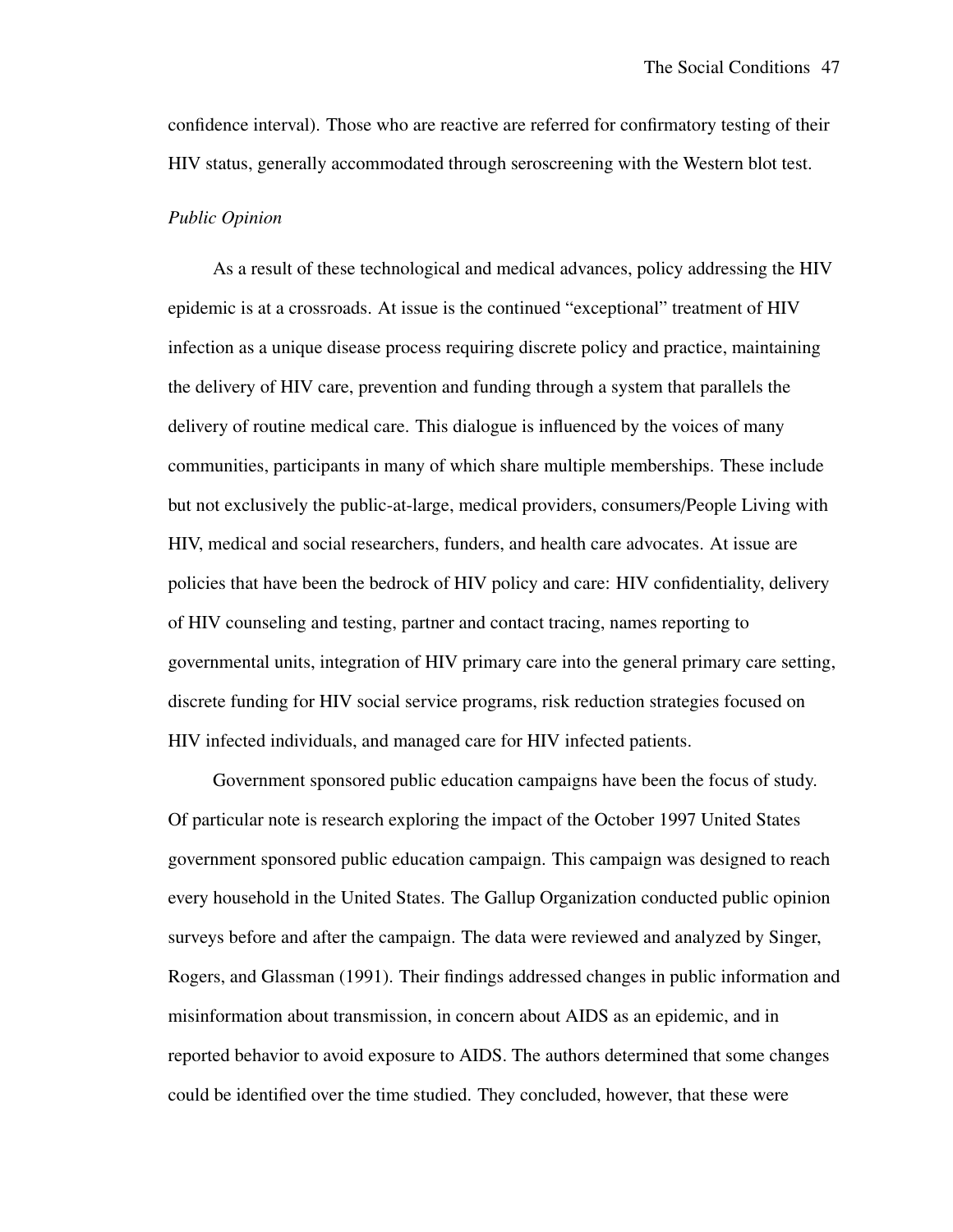consistent with the trends for change which had begun before the campaign and continued long after the campaign had ended (Singer et al., 1991, p. 161).

Among the many factors fueling this debate is the perception of the public at large on the direction and progress of the epidemic. The sense of urgency for the HIV epidemic among the public-at-large continues to decline. The 2006 Kaiser Family Foundation Survey of Americans on HIV/AIDS, published in May 2006, found that 17% of respondents ranked HIV the most urgent health problem in the United States, ranking it third behind cancer and heart disease. This is a drop in ranking from first place in 1995 and second, behind cancer, in 1997 (see Figures 2 and 3).

The survey further identified a drop in concern among respondents that they were personally very concerned about becoming HIV-infected, falling from a high of 24% in October 1997 to a low of 15% in March 2006, the time during which the data for the survey was collected. This trend is even more pronounced when addressing issues of concern of parent for their children. In October 1997, 53% responded that they were "very concerned" about a son or daughter becoming infected with HIV. In March 2006 the percentage had fallen to 32% (see Figure 4).

This trend toward decreased personal concern is mirrored in the perception of respondents most likely to be infected. When asked in an open ended question: "Which groups of people do you think of first as those who are most likely to be infected?", respondents reported the following result shown in Figure 5.

These responses do not reflect the current epidemiology of HIV infection. Today, about one-third of new infections are transmitted heterosexually, up from 3% in 1989, as reported by Centers for Disease Control and Prevention (2004). More than half of those diagnosed with HIV are black, up from 25% in 1986, though blacks account for about 12% of the US population (Centers for Disease Control and Prevention, 2005). Black women and black gay men are especially at risk.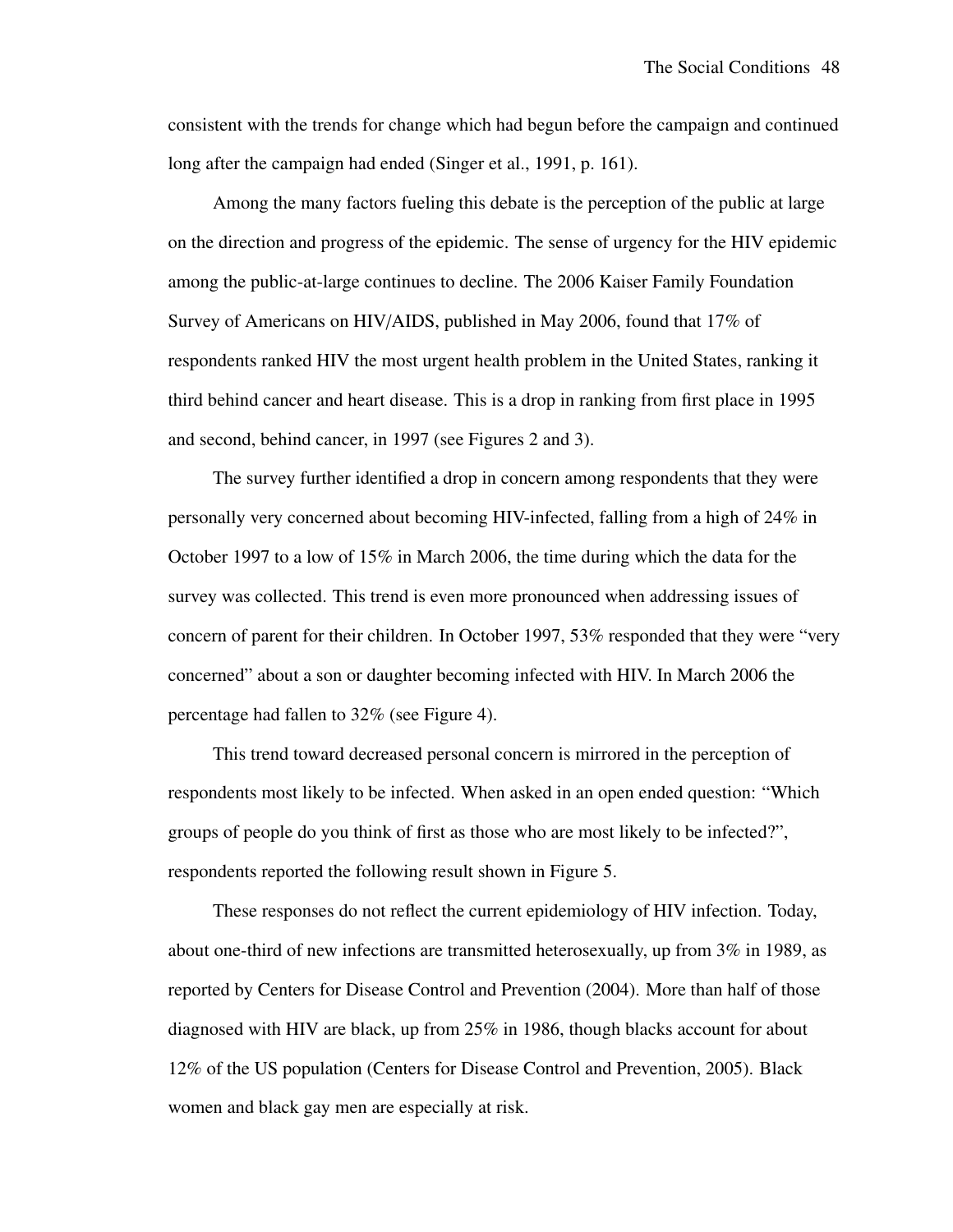Infection rates among black women in the USA are 20 times higher than for white women and five times higher than among Hispanic women. Two-thirds of HIV infections in young women result from unsafe sex with infected partners as reported by the CDC. "More than half the women we treat had one sexual partner and no idea he was HIV positive," says Donna Futterman, director of Adolescent AIDS care at Montefiore Medical Center in New York (Centers for Disease Control and Prevention, 2003). This is the story typically heard by HIV/AIDS care practitioners.

Heterosexual sex has now become a major transmission route for HIV and is a leading cause of infection among women, especially within minority communities. In fact, the proportion of total AIDS cases attributed to heterosexual transmission has increased six-fold since 1989, from 5% to 31% (Espinoza, Hall, Campsmith, & Lee, 2005).

In the face of this, the 2006 Kaiser Family Foundation findings among African Americans are instructive. When asked: "Bearing in mind the different ways people can be infected with HIV, how concerned are you personally about becoming infected with HIV?", 45% responded either "not too concerned" or "not at all concerned." This follows a trend among African American respondents who responded that they were personally "very concerned" at 55% on November 1995 to a low of 34% in March 2006 (see Figures 6 and 7).

Media coverage and the role of the media were studied by Brodie, Hamel, Brady, and Altman (2004) for the Princeton Survey Research Associates International and the Kaiser Family Foundation in October 2003. The findings of the survey mirror the findings of the 2006 Family Survey. The decline in personal concern has followed the decline of total media coverage of HIV/AIDS which has decreased since the late 1980's when total coverage peaked at over 5,000 stories in 1987. International AIDS conferences have received greater coverage by the media. This has mirrored the increase of the focus on global issues as presented in the news stories. Over time, the study concludes, fewer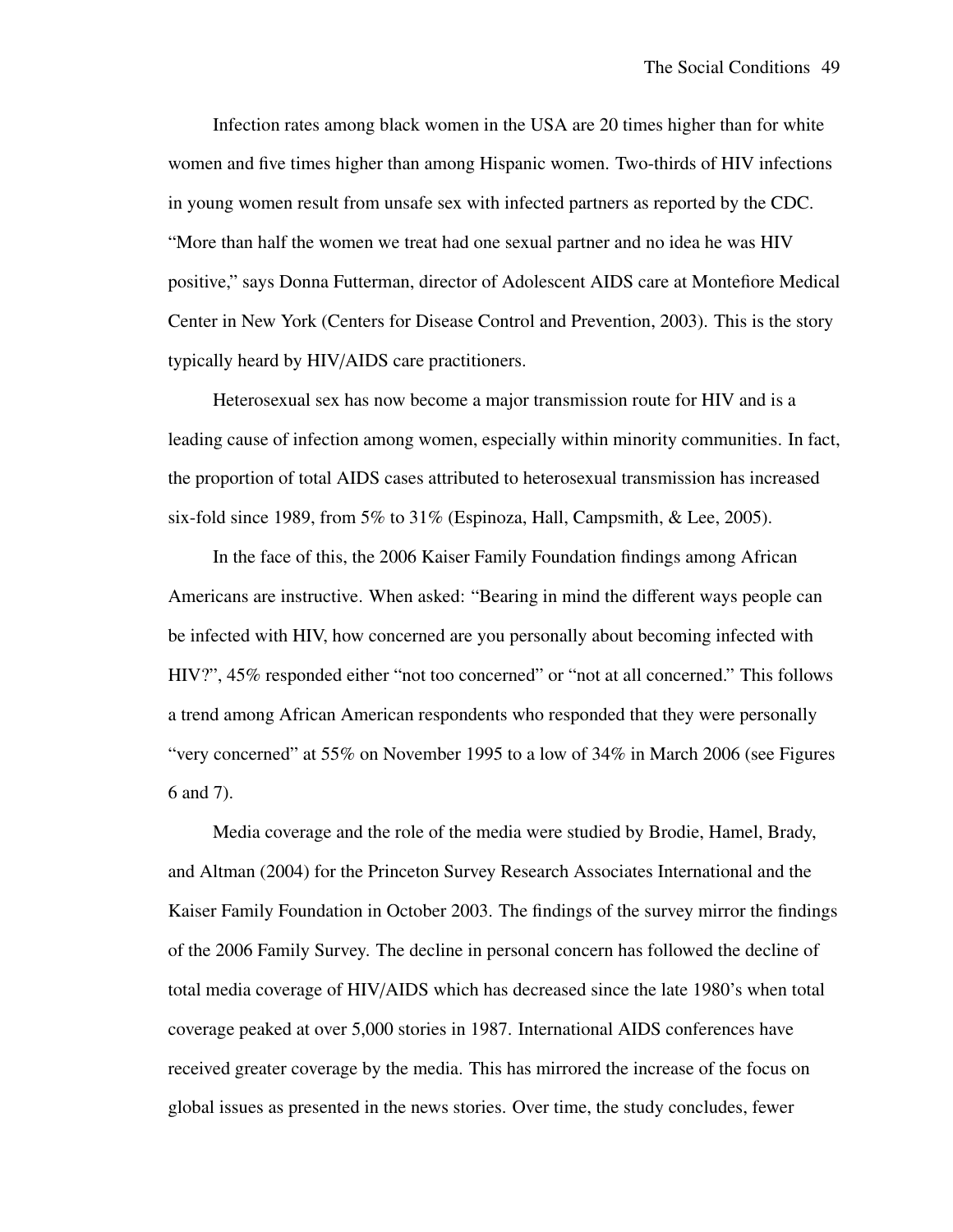stories contained information related to consumer education (Brodie et al., 2004, p. 1). *Stigma*

Stigma towards People Living with HIV has shaped the HIV policy debate since the earliest days of the epidemic. During August-September 2000, the Research Triangle Institute (Lentine et al., 2000) conducted an internet-based, household study of 7493 adults aged 18 years or greater. The reported findings were based on an analysis of 5641 respondents (75.3%) who answered the question considered to be a proxy indicator for a stigmatizing attitude. The findings suggest that most adults in the United States do not hold stigmatizing views about persons with HIV infection or AIDS. Significantly more of the respondents misinformed about HIV transmission gave a stigmatizing response, suggesting that increasing understanding about behaviors related to HIV transmission may result in lower levels of stigmatizing beliefs about infected persons (Lentine et al., 2000, p. 1).

An integral participant in any conversation about HIV/AIDS is the physician-provider. The attitudes and beliefs of the physician can have a profound impact on the service delivered, both its quality and its quantity. Yedidia, Barr, and Berry (1993) surveyed house staff, faculty and applicants at six residency programs in internal medicine and six in surgery. House staff had more negative outlooks than senior medical students and faculty. They reported greater fear of exposure to AIDS and greater unwillingness to treat AIDS patients. Comparing the two areas of training, surgeons expressed more negative outlooks than internists. For all groups, concern expressed about possible negative educational consequences of treating AIDS patients was a function of their amount of contact with AIDS patients. Comparing willingness to treat AIDS and nine other conditions, AIDS consistently ranked low, along with Alzheimer's disease, alcoholism, and drug dependency (Yedidia et al., 1993, p. 273).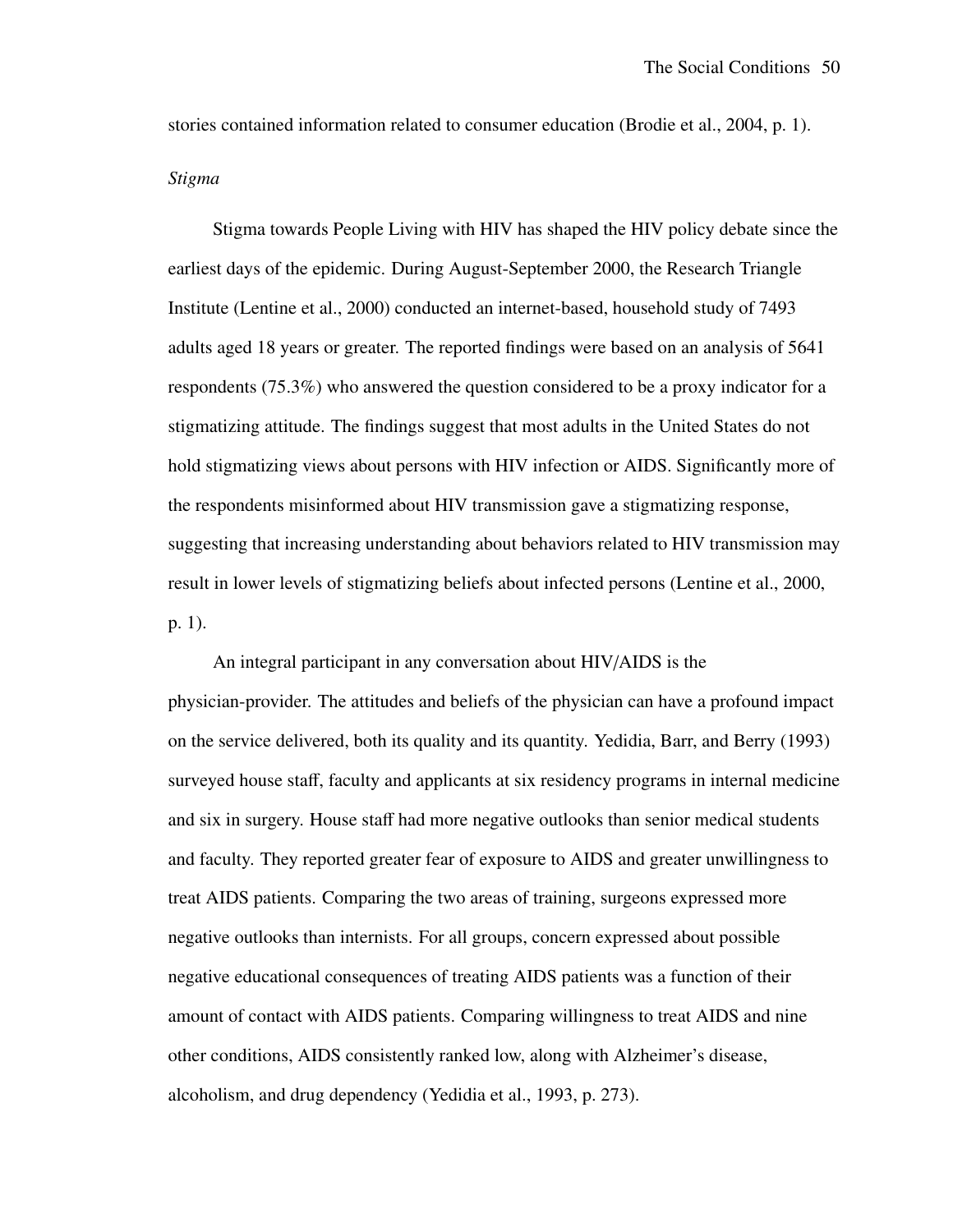As a result of the 1993 study, the authors subsequently studied and authored *Changes in physicians' attitudes toward AIDS during residency training: a longitudinal study of medical school graduates* published in 1996. This prospective panel study collected data on 383 physicians at two stages: as fourth year medical students and third-year residents. Aspects of residency training were the most powerful predictors of increase in willingness to treat People With AIDS. Decline in willingness was primarily a product of negative social attitudes, for example homophobia and aversion to injection drug users. Cynicism toward patient care acted as a trigger (Yedidia et al., 1996, p. 1).

# *AIDS Exceptionalism*

The current HIV policy debate centers on changes in the fundamental understandings of confidentiality and access to care. The dialogue is framed in the social context of American exceptionalism. The American ideal of ruggedness, the shining city on the hill, the ever hopeful conquering nation set to right the world's ills. Kohut and Stokes (2006) observe, "American's self-confidence breeds indifference and inertia toward dealing with problems. . . Americans tend to minimize challenges even as they acknowledge them." Citing major polls conducted by Pew in mid-1999, the authors note that eight in ten Americans described themselves as hopeful. Majorities predicted that AIDS would be eradicated in the 21st century, cancer would be curable, and ordinary people would travel in space.

The changes in the landscape of HIV care and delivery include key areas of concern to policy makers. Increased access to screening for infection, effective pharmacological therapies and diagnostic tools to maximize treatment have had an impact on health policy both in the realm of public opinion and in the financing of care. No longer was AIDS the untreatable disease. Rather, the possibility of treatment and long-term survival with the virus has become a reality.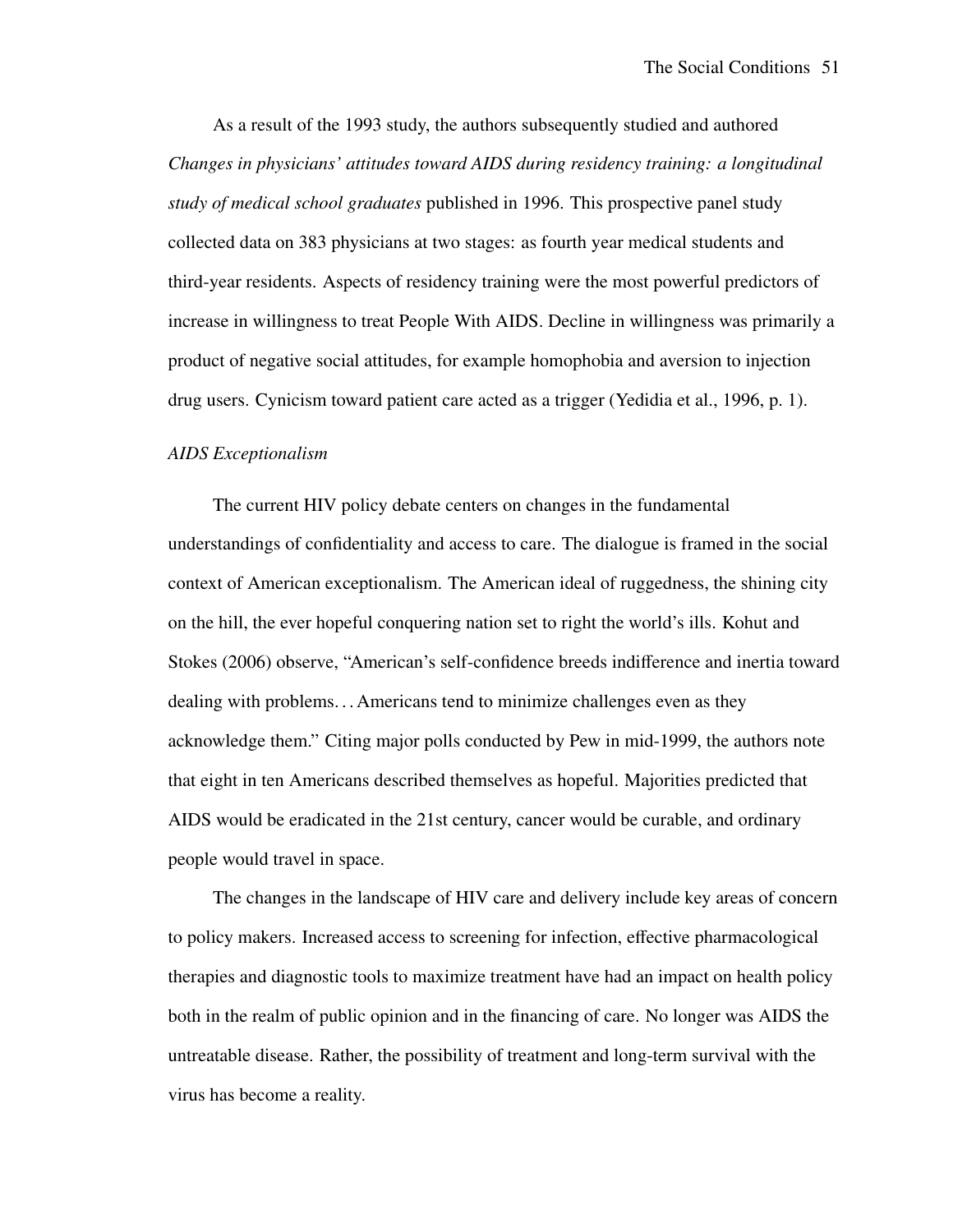Traditional AIDS advocates spoke in support of these measures and struggled to determine their position in this new landscape. Public health professionals long in support of primary prevention to combat the HIV epidemic began advocating a return to standard public health models for medical interventions. They cited the following statistics:

1. The number of new infections of HIV has been stable at 40,000 cases per year since 1990 (see Figure 8).

2. After 15 years of decline, the number of new cases of AIDS has begun to climb steadily since 1999 (see Figure 9).

3. HIV is moving into the heterosexual population (see Figure 10).

4. Women are increasingly part of the case mix (see Figure 11).

As a result of these technological changes and data, on September 21, 2006, the CDC issued *Revised recommendations for HIV testing of adults, adolescents, and pregnant women in health-care settings* (Branson et al., 2006). These recommendations were developed in response to the continuing rate of HIV infection of 40,000 new cases of HIV infection per year and advances in the treatment of HIV disease. By issuing these guidelines, the CDC continued the policy shift from the individual rights enshrined in public policy from the earliest days of the HIV epidemic to a communitarian, public health approach. Heralded as the end of "AIDS exceptionalism," the guidelines reframed HIV testing as a routine diagnostic test.

The discrimination and stigma of the early years of the AIDS epidemic fostered the development of complex regulation of HIV-related activity. Principal among these was the requirement that all HIV diagnostic testing be preceded by an exhaustive pretest counseling session, authorized by specific consent, and followed by test results delivered in a structured, face-to-face encounter with a health care provider. These regulations were necessary to focus the locus of control on the individual as the sole authority in control of the dissemination and use of HIV-related status.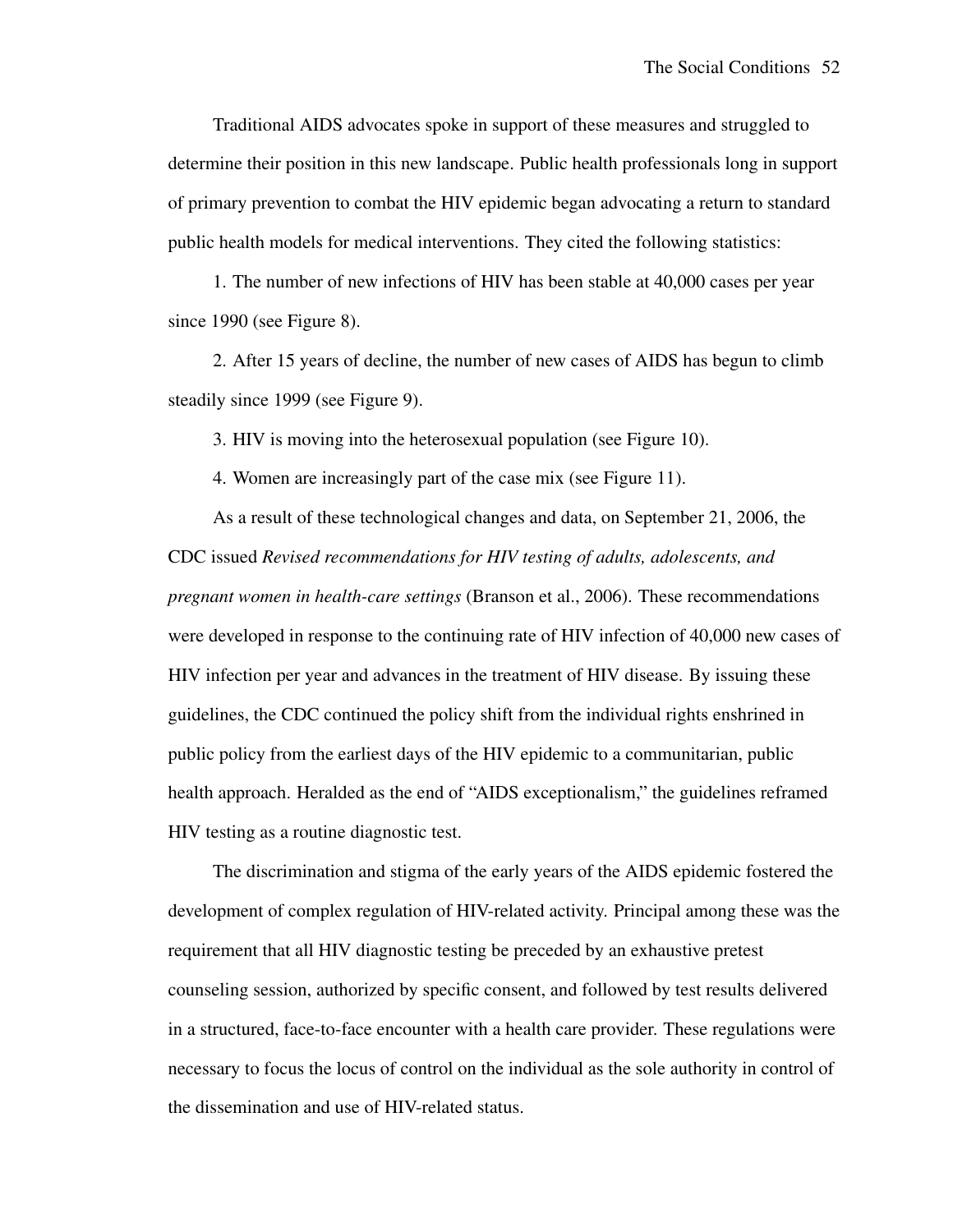# *Policy Shift*

The release of the 2006 guidelines seeks to end this practice. HIV testing will be provided without pretest counseling and specific, written informed consent. Patients will have the option to "opt out" of the test on an individual basis. The anticipated outcome of this shift includes a belief that new cases of HIV will be identified that would have otherwise been unidentified by the current system. This early identification will enable these clients to be referred for treatment and social services (Branson et al., 2006). These anticipated outcomes are informed by current understanding of HIV epidemiology.

As noted earlier, treatment has improved survival rates for people with HIV disease dramatically. Today a person treated for HIV can have a life expectancy of 24 years post-infection. This improvement is due in large part to the introduction of highly active antiretroviral therapy (HAART) in 1995 (see Palella et al., 2003). This advance in treatment is not reflected in a parallel improvement in early diagnosis. During 1990-1992, the proportion of persons who first tested positive for HIV one year before receiving a diagnosis of AIDS was 51% (Wortley et al., 1995); during 1993-2004, this proportion declined only modestly, to 39% in 2004 (Centers for Disease Control and Prevention, 2004). Persons tested late in the course of their infection were more likely to be black or Hispanic and to have been exposed through heterosexual contact; 87% received their first positive HIV test result at an acute or referral medical care setting and 65% were tested for HIV antibody because of illness.

These results are often cited in conjunction with an estimate that one quarter of the 252,000 to 312,000 persons infected with HIV are unaware of their infection and therefore unable to benefit from clinical care to reduce morbidity and mortality (Glynn  $\&$  Rhodes, 2005). A number of these persons are likely to have transmitted HIV unknowingly (Marks, Crepaz, Senterfitt, & Janssen, 2005).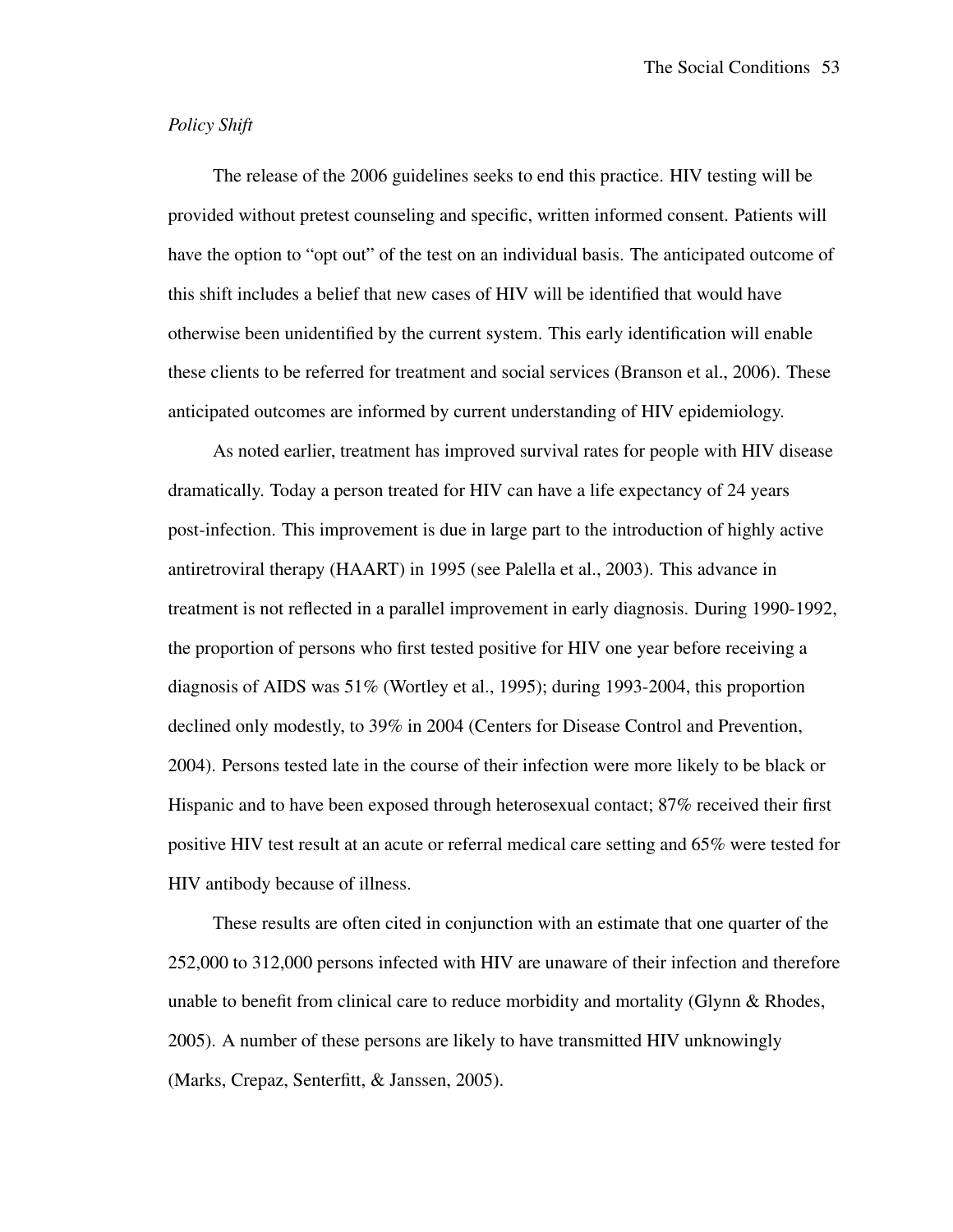These data have further driven a move to erode a focus on individual rights and redouble efforts to engage a communitarian, public health approach to protect the community by balancing the rights and responsibilities of the infected and uninfected in light of the total health and well-being of the community.

A number of issues related to the "end of AIDS exceptionalism" have been raised as reasons to approach changes in HIV policy with care and study. I have identified some of the issues and tried to frame some fundamental questions that can spark further dialogue and research. Among these questions: "How does one define 'exceptional'?" A reading of the literature leads one to believe that what we are ultimately considering is universal access to HIV testing. Few authors have posited the notion that all HIV care be mainstreamed. Greater clarity in this definition is necessary to develop a comprehensive plan. As the plan develops, will differences in populations at risk be discreetly funded for enhanced service and outreach?

Implementation of this recommendation of universal testing will be uneven across the US. Each state and the District of Columbia have adopted statues and policies that interpret HIV practice for their jurisdiction. Federal guidelines set a national standard of care for HIV and virtually every other medical condition and disease process. Local jurisdictions are, nevertheless, free to legislate to address the concerns of their constituents. For example, in order to implement the federal HIV testing guidance in New York State, legislative authority must be given to change Article 27-F of the Public Health Law, the statute which delineates the legal scope and application of HIV confidentiality. Long regarded as the nation's most comprehensive and stringent statues of its kind, it was designed in the earliest days of the epidemic when civil rights protections were essential.

Today, states like New York are revisiting these statutes. Nationwide a battle line has been drawn between the "individual rights" proponents and the "communitarian" advocates. Again using New York as an example, a number of New York State legislators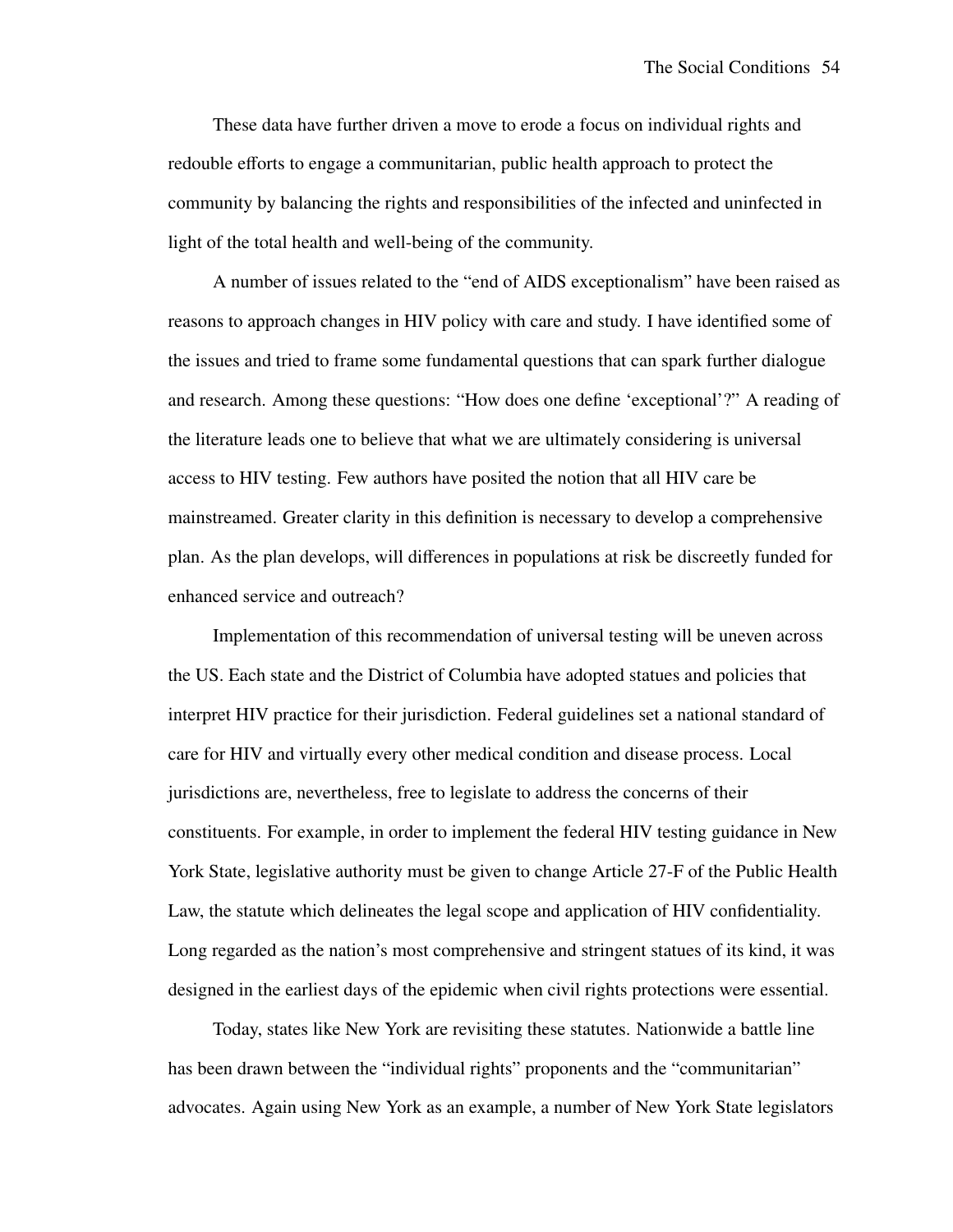have publicly expressed reticence for adopting the federal guidelines. The state's public health professionals are strongly advocating for change. The voice most often overlooked in the debate is the unfiltered voice of those living with HIV on a day-to-day basis.

### *Practical Outcomes of Policy Shifts*

Change in policy is not an abstraction made without practical impact, both on the life of individuals in society and on the activity of the health care system. This policy conundrum has implications for medical malpractice. Federal guidelines have long been the standard against which quality of care has been measured. Can the practitioner be held liable for malpractice if the federal standard is not met due to compliance with local statutes? Will this concern drive practitioners away from providing HIV services and, in effect, create a net loss of HIV case finding? (see Gostin, 2006)

The uneven application of the federal recommendations mirrors the attempts by states to implement pre-marital HIV testing. In Illinois, pre-marital HIV testing was mandated as a condition for obtaining a marriage license. Ultimately, Illinois state health officials said the law had been an expensive and ineffective way to identify carriers of the AIDS virus. Out of the 155,458 newly betrothed people tested for the virus in 1988, tests indicated that only 26 were infected with the virus, and health officials suspected that half a dozen of those results may be false. \$5.4 million was spent on the testing initiative, costing \$30 to \$125 for each person tested, depending on whether testing was done in clinics or in doctors' offices and whether follow-up testing was required. The total cost for Illinois couples was at least \$5.4 million last year, or about \$209,000 to find a single infection with the AIDS virus.

Because of the law, health officials say marriages in Illinois fell by nearly a quarter, from 99,212 in 1987, the last year for which data is available, to 77,729 as about 40,000 people left the state to marry. Others, particularly low-income couples who could not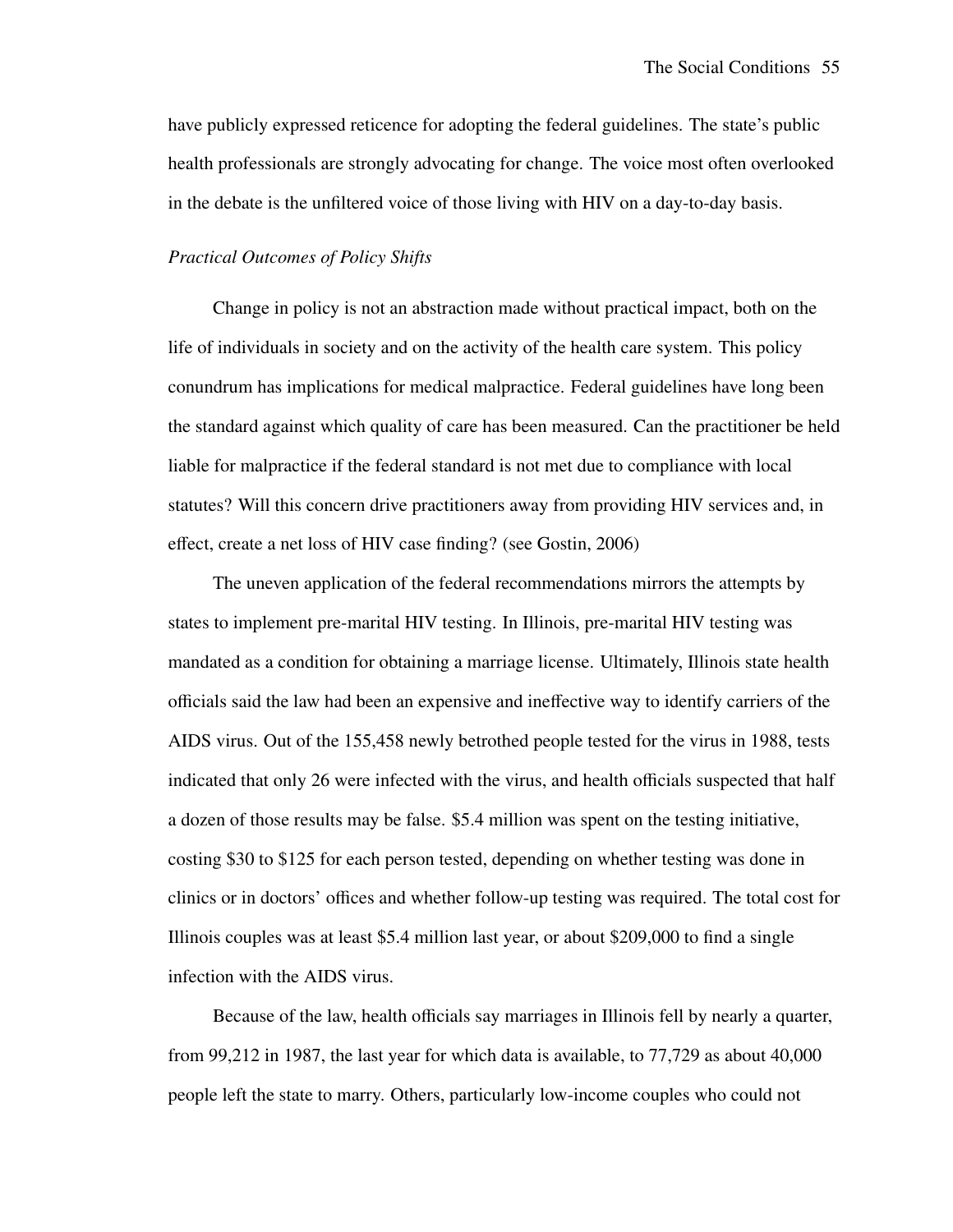afford the test, put off marriage altogether (Wilkerson, 1989). Americans are mobile, and if uneven application of the federal regulations becomes the norm, they are likely to find locales where they feel their best interests are served.

A second significant area of concern is for the quality of care administered to the patient. The scope of HIV services has evolved into a complex matrix of highly specialized care. Surveys by the New York State Department of Health have made a link between high volume HIV providers and better outcomes for the patient. Post HIV diagnosis, geno-typing and phenol-typing of the virus carried by each individual are done to tailor treatment for each patient to be specific to the virus with which they have been infected. Treatments are designed and managed in asymptomatic and symptomatic patients using a matrix of lab values and techniques for the management of side effects. Effective HIV care requires comfort on the part of the provider with issues of sex and substance use.

Central to the communitarian approach to management of HIV infection in the community is the development of partnerships for care with HIV infected individuals. People living with HIV infection must be engaged in the process of HIV prevention. CDC recognized this and instituted the Advancing HIV Prevention campaign in April 2003. This campaign set as its goal providing HIV prevention counseling and risk reduction skill building to all HIV infected individuals in care. These interventions are to be provided in the medical setting by physicians and mid-level practitioners.

Research data continue to demonstrate that medical providers seldom engage patients by talking about a sexual and/or substance use history, discussing sexual risk reduction or managing substance use issues in their patients. Fewer than 25% of patients report their provider discussing sexual risk reduction at their last appointment; 5.8% recall a specific discussion of sexual activities (Morin et al., 2004; Abrahmson, Bennet, & Stehling, 2004). These results were gathered from clients who received care from HIV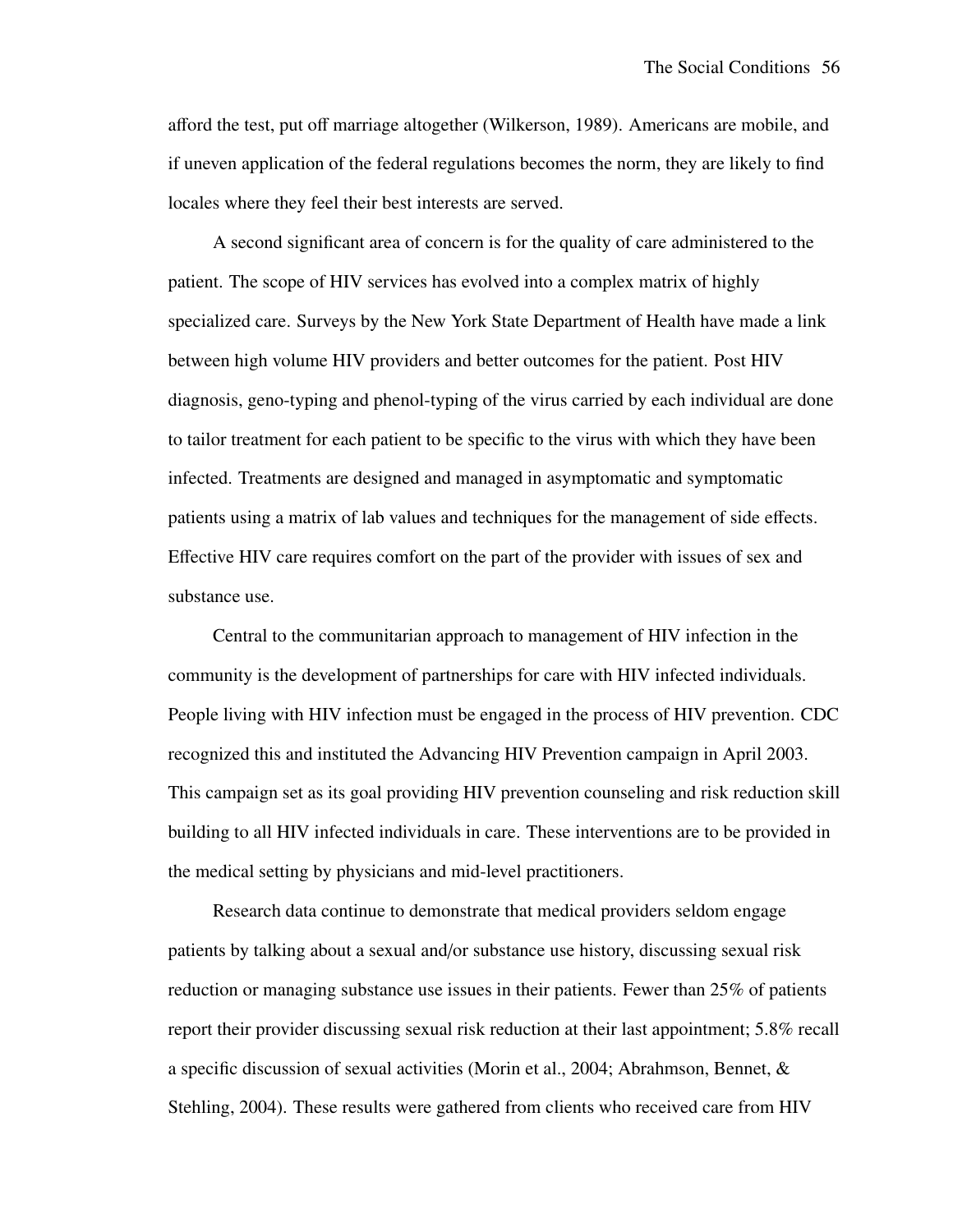specialists. What level of care can be expected from non-HIV focused providers? Is it reasonable to expect every primary care provider to manage the medical care of their patients and be skilled in discussing HIV risk reduction? At what point in care does specialty or exceptional care begin?

Social setting, geography, community norms, and social structures are important in the delivery of all health care. The provision of HIV care and services continues to highlight the differences embedded in American life. Consistent with the communitarian argument, the family and community resources for each patient are important. It is my concern that a false assumption is made that all medical facilities are staffed by HIV savvy providers – professional and support staff – and that stigma has been removed from the equation. In urban areas, there is a significantly higher concentration of experienced HIV providers. However, as you move to rural areas, there are far fewer experienced providers.

# *Conclusion*

Leadership by a few visionary pioneers shaped the initial policy response to the HIV epidemic. Exploration of the work of two iconic figures of that era; Larry Kramer, founder of Gay Men's Health Crisis (GMHV) and C. Everett Koop, MD, MPH, former Surgeon General of the United States, provides insight into the impact of that leadership.

In June of 1981, what we now know as Acquired Immune Deficiency Syndrome (AIDS) was announced on the world scene by the United States Centers for Disease Control and the United States Public Health Service. A small cohort of gay men in New York and San Francisco were identified as having an unusual cancer followed by a rapid post-diagnosis death. C. Everett Koop, MD, Surgeon General of the United States at that time issued the Surgeon General's Report on Acquired Immune Deficiency Syndrome ("The Report") in October 1986. "The Report" details the epidemiology, modes of transmission, and current treatment and prevention recommendations for AIDS.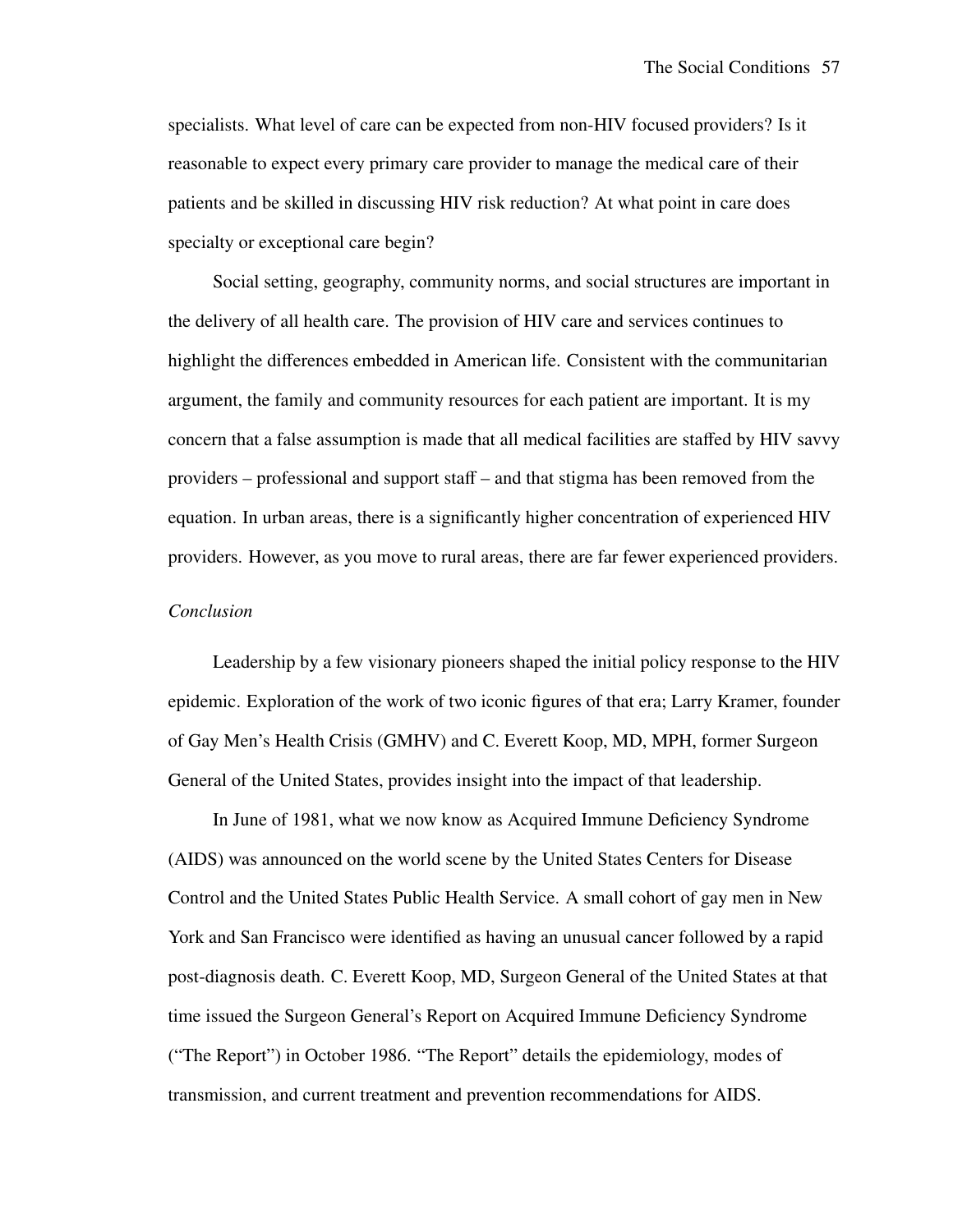Koop acted as the leader of the public health and larger medical community, a key population of professionals who influenced the development of HIV policy. The public health community was the first to recognize the clusters of outbreak in 1981 and publish the notification of the previously unseen constellation of symptoms in the Morbidity and Mortality Weekly (MMWR). A great deal has been written about the leadership of the homosexual community in fashioning and influencing public policy for HIV/AIDS. This largely heterosexual cadre of professionals in a government agency was the first and consistent leaders in HIV/AIDS policy. Koop is representative of this constituency.

Koop moved the conversation of AIDS from the corridors of the public health community and the associated fledgling community-based organizations (CBO) instituted to address the physical and psychosocial needs of People with AIDS (PWA) to an open public discourse. In 1985, President Ronald Reagan first spoke of AIDS in a public address. In that year, he asked Koop to prepare a report to the American people on AIDS. The delay in "The Report's" release to October 1986 is an indication of how reticent the Reagan administration was to address the AIDS issue. Ultimately, Koop reported that he "was never informed why the Surgeon General was not to discuss AIDS at any public forum" (United States Public Heath Service, 2007).

"The Report" was produced with goals broader than simply providing education to the American people. In an unusual distribution scheme, "The Report" was mailed to every household in America. It used basic medical information to educate the public about their personal risk, reduce the rates of new infection, and minimize discrimination against People With AIDS. This was groundbreaking. The blanket distribution of "The Report" forced the AIDS debate from the halls of the immunology laboratories and hospitals of the world into the public realm. Koop's approach was replicated throughout the industrialized world. "The Report" was translated and distributed by the governments of France and Australia. Health ministries of other nations reacted to Koop's public health agenda by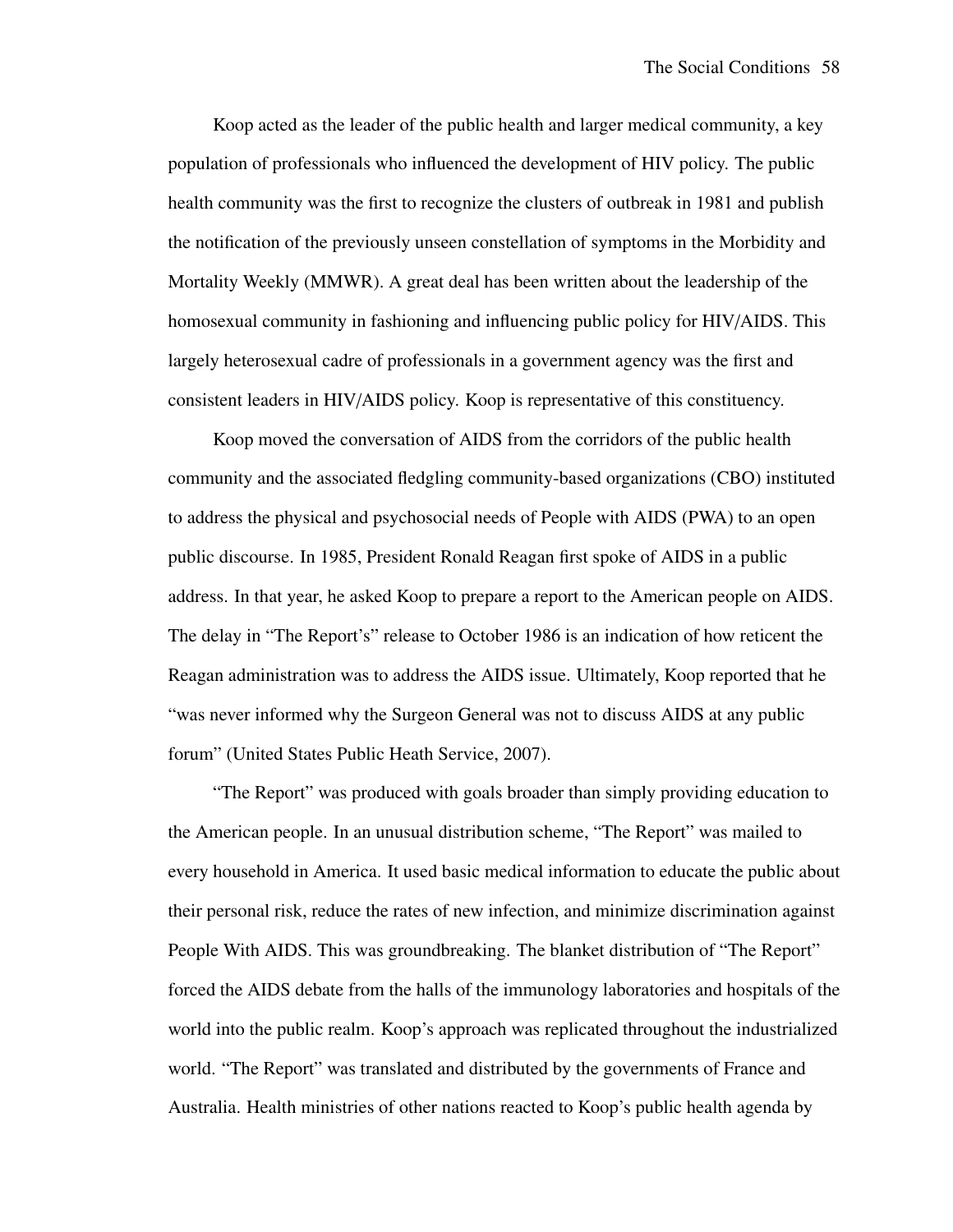initiating high profile national campaigns (United States Public Heath Service, 2007).

Koop brought the weight of being "America's doctor" to the debate. "The Report" was constructed in such a way that the reader identified with Koop as an extension of their local provider. With him, he brought the full weight and authority of the federal government's reputation as the final arbiter in the development of standards of medical care, his position in the United States Public Health Service which is emphasized by his photograph in full dress uniform in the document, and a vast network of local, regional and state public health administrators who shared a similar vision to stop the spread of an infectious disease that was transmitted through a virus.

Larry Kramer was a second powerful voice in the AIDS policy dialogue. A gay man, Kramer gave voice to the fears and frustrations of a generation of gay men. Kramer was an accidental leader, thrown into action in the earliest days of the AIDS epidemic when his friends began getting infected. "I was just a New York faggot like everyone else who was gay then," he said. "I didn't march in Pride. We used to be at Fire Island and make fun of all that" (Vargas, 2005).

Americans were concerned about AIDS and casual contact in 1981. Gay men were, by contrast, frightened by the sudden sickness and death of their friends. News reports, film documentaries, play and educational videos all depict the terror that consumed gay men each time an unidentified dermatitis or blemish appeared on their body. As AIDS threatened the lives of his friends, and fueled by anger at government and policy inaction against the epidemic, Kramer co-founded Gay Men's Health Crisis, the first and the world's largest service provider to people with AIDS in 1981. In 1987, he launched the AIDS Coalition to Unleash Power – ACT UP. This grassroots effort focused on establishing an accelerated approval process for drugs to treat AIDS. At its height from the late-1980s to the mid-1990s, ACT UP boasted 140 chapters nationwide (Potier, 2003).

Tony Kushner, Pulitzer Prize winning playwright who explores the AIDS epidemic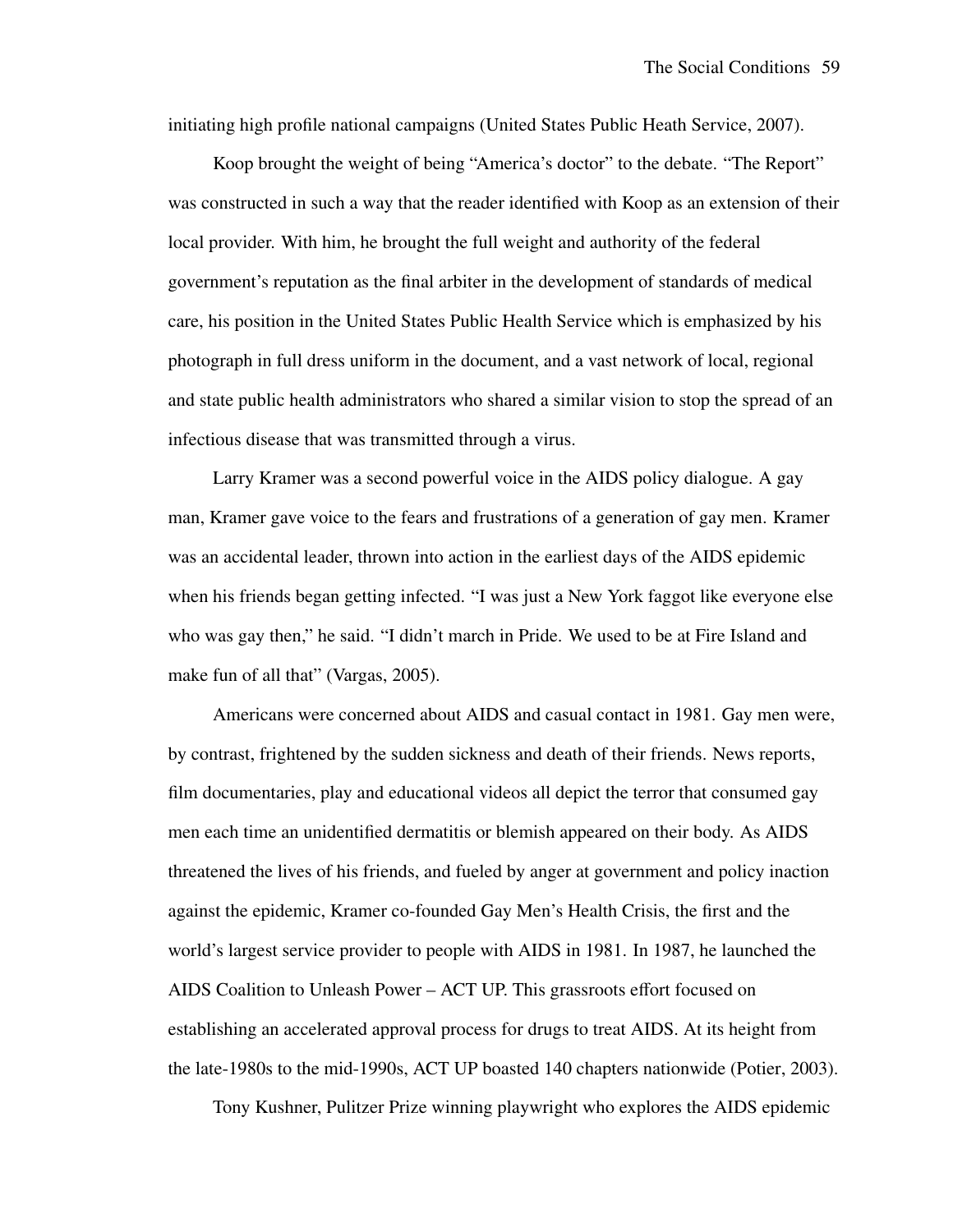in his play "Angles in America", discusses the impact of Kramer who is a playwright in his own right. "How many gorgeous passages are there in 'Faggots'? How many beautiful pages of prose?" Kushner adds. He wonders, as do others, "Who knows what Kramer might have written had he not taken it upon himself to shape a whole movement – a whole movement – in response to the epidemic?"

"There wasn't a casting call for Larry. When AIDS began, before we even knew to call it AIDS, he recognized a historic opportunity and he had the courage to speak the truth," says Rodger McFarlane, a longtime friend. He met Kramer in 1981; in the same Greenwich Village apartment Kramer now shares with his lover of 10 years, David Webster, the same apartment where Kramer started GMHC (Vargas, 2005).

The management of HIV prevention, disease and policy development is a study in the impact of difference on the evolution of societal response. Recent advances in technology and treatment have made possible a reassessment of the social framework by which public health policy has developed to address the needs of the American public. Initially, in the absence of treatment and the social need for confidentiality, legal protections against discrimination and profound social stigma were addressed through policy and systems that focused on the individual (Bayer, 1997). These drew upon the framework developed by Rawls (1971) in *A Theory of Justice*. As reassessment continues, a communitarian approach as detailed by Etzioni (1993) in *The Spirit of Community* is increasing the norm. Each addresses core needs of the individual and the population. Careful consideration and planning is required as this evolution continues.

Leadership in this time of change is reflective of the strength of the shift from a focus on individual rights to a communitarian approach. Public health physicians like Dr. Koop remain central to the debate. Thomas Freiden, MD, MPH, Commissioner of Health for the New York City Department of Health is at the forefront of articulating policies and interventions, reflecting this shift. Lacking is a strong voice from the communities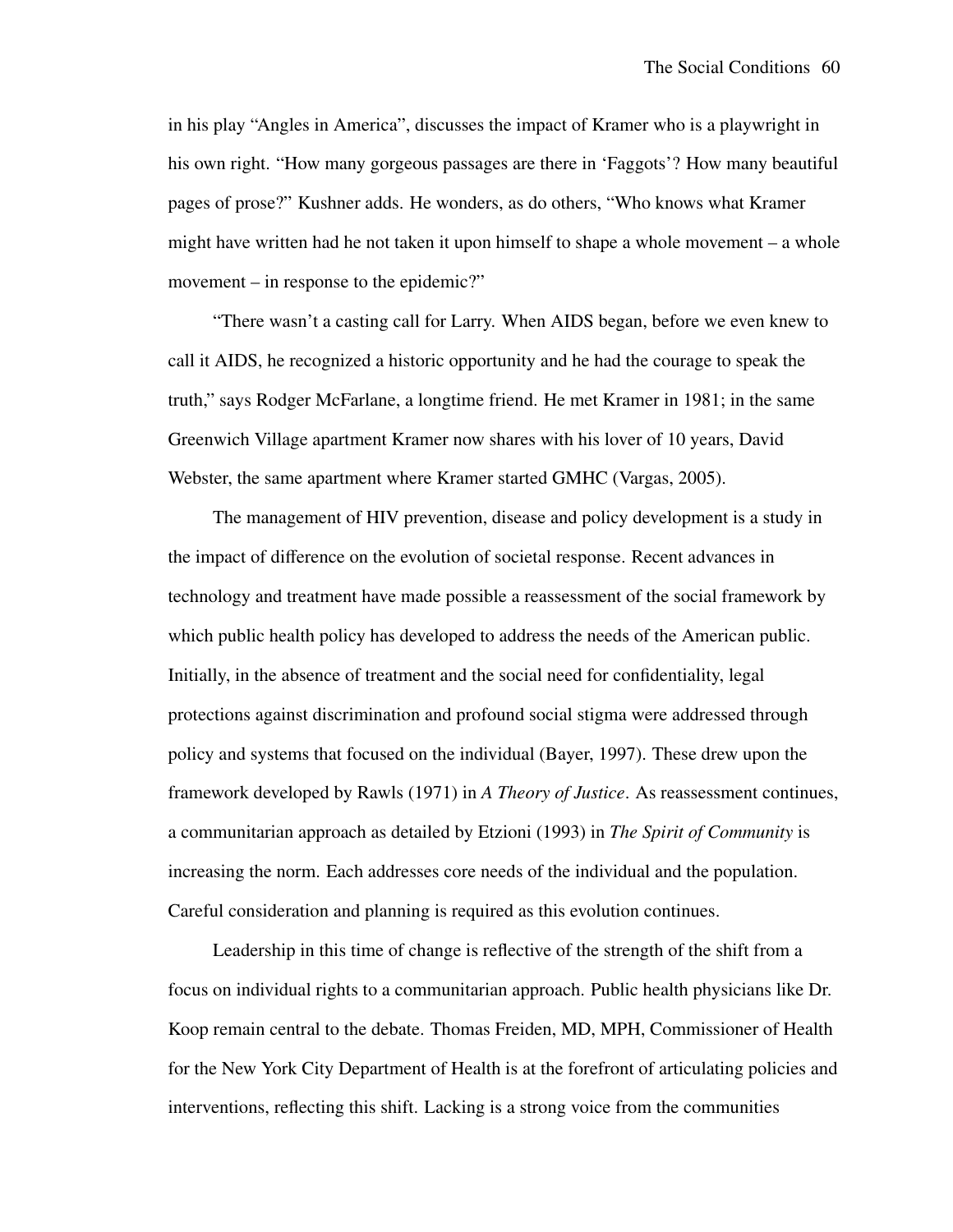impacted by HIV and AIDS. Leaders of AIDS organizations have not captured the attention of the press in the way that Larry Kramer did in the early days of the epidemic nor are they insistent on being integral to the development of a vision for the future shaped by the results of this shift.

It is ironic that the period that primarily focused on the rights of the individual saw the greatest input and impact of the community most deeply affected. As Communitarian ideals have emerged, the direct input of members of the HIV community has been minimized. Activism by groups such as ACT-UP has been replaced by scientific studies. The voice of the individual has been subjected to responses on formal questionnaires that provide homogenized data to a planning committee. This may be the greatest indication of the strength and lasting impact of this shift.

#### Epilogue to the Dissertation

The HIV epidemic continues as does my personal journey living and working in it. The poetry and music discussed in this series of essays and related public performance brings to mind the words of Edmund White in *Loss Within Loss: Artists in the Age of AIDS*:

. . . I can feel the heat rising off them – the intense, baked terra-cotta heat of longing and desire, or the headachy, sobbing heat of grief writhing on the mattress, pounding like a defeated wrestler. And I can felt the simple, blunt fact of the head of human presence – of eyelashes brushing the pillowcase, of breath held, heart bursting, of another head on the pillow, drinking it all in, a bit stunned by such voluminous and cruel information but observant nonetheless, memorizing the moment. (White, 2001, p. 3)

Using an interdisciplinary approach, I have employed elements of traditional policy, metaphoric, and ethnomusicological analysis to identify key links among policy, poetic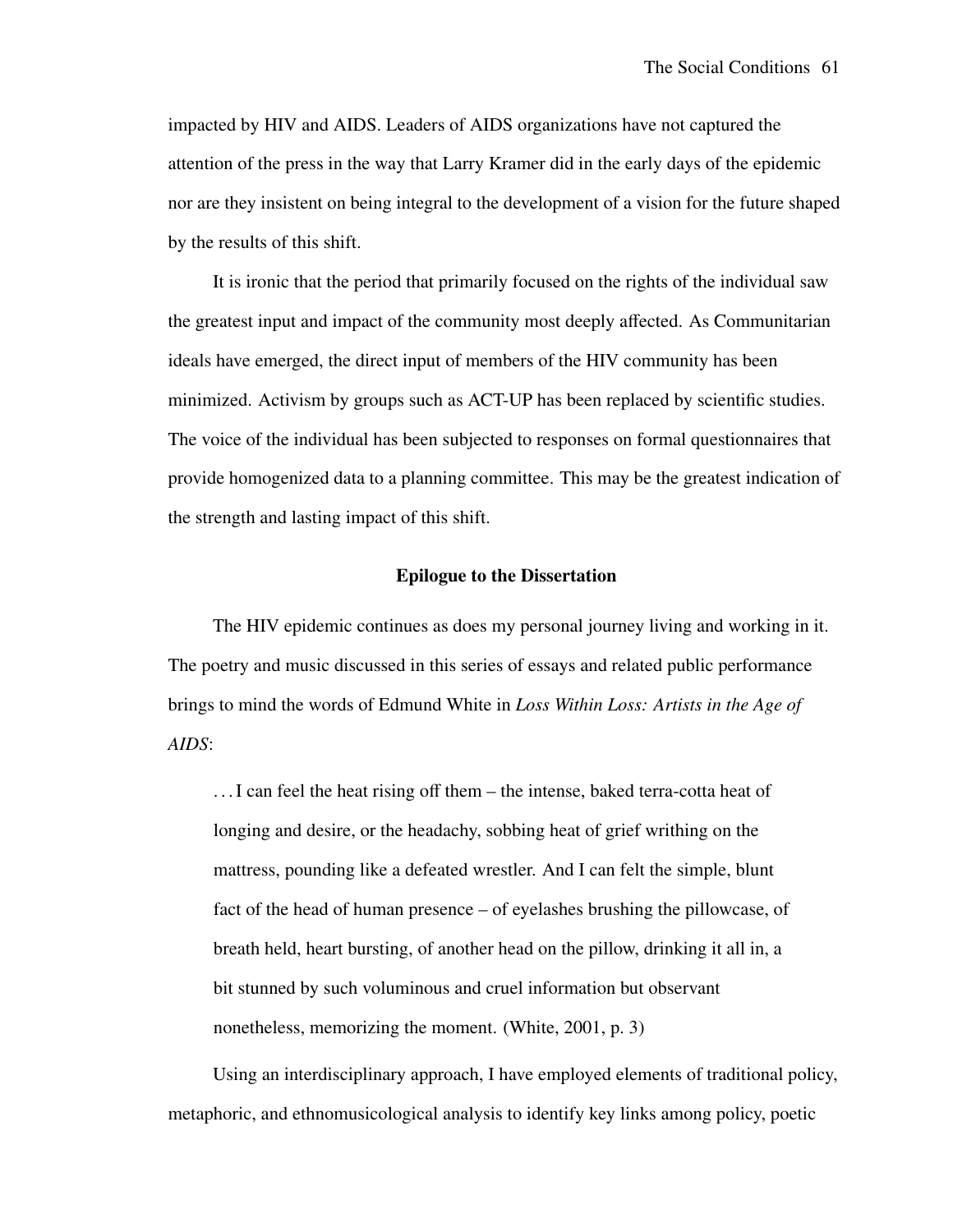text and music. Leadership studies, ritual studies, thanatology and the use of memoir have provided an understanding of the development of social policy in the HIV epidemic.

The important work of Etzioni by the application of Durkheim's work under girds this creative dissertation. World AIDS Day is a public ritual into which a unique interdisciplinary synthesis has been introduced.

In *When We No Longer Touch* Anthony gives the listener a first hand account of the experience of a PWA. This has provided a unique canvass for exploring social commentary, memorialization of life's events, grappling with giving meaning to tragedy and developing a framework for hope for the future.

As the journey continues, the pain of death continues worldwide. The use of protease inhibitors has slowed the devastation and distracted many in North America as the mortality decreased. The worldwide epidemic continues to escalate without moderation. From this global epidemic, new voices and new leaders are emerging. Their experience expressed in their music continues to give life to the "longing, grieving, observing" (White, 2001, p. 3) of the current age.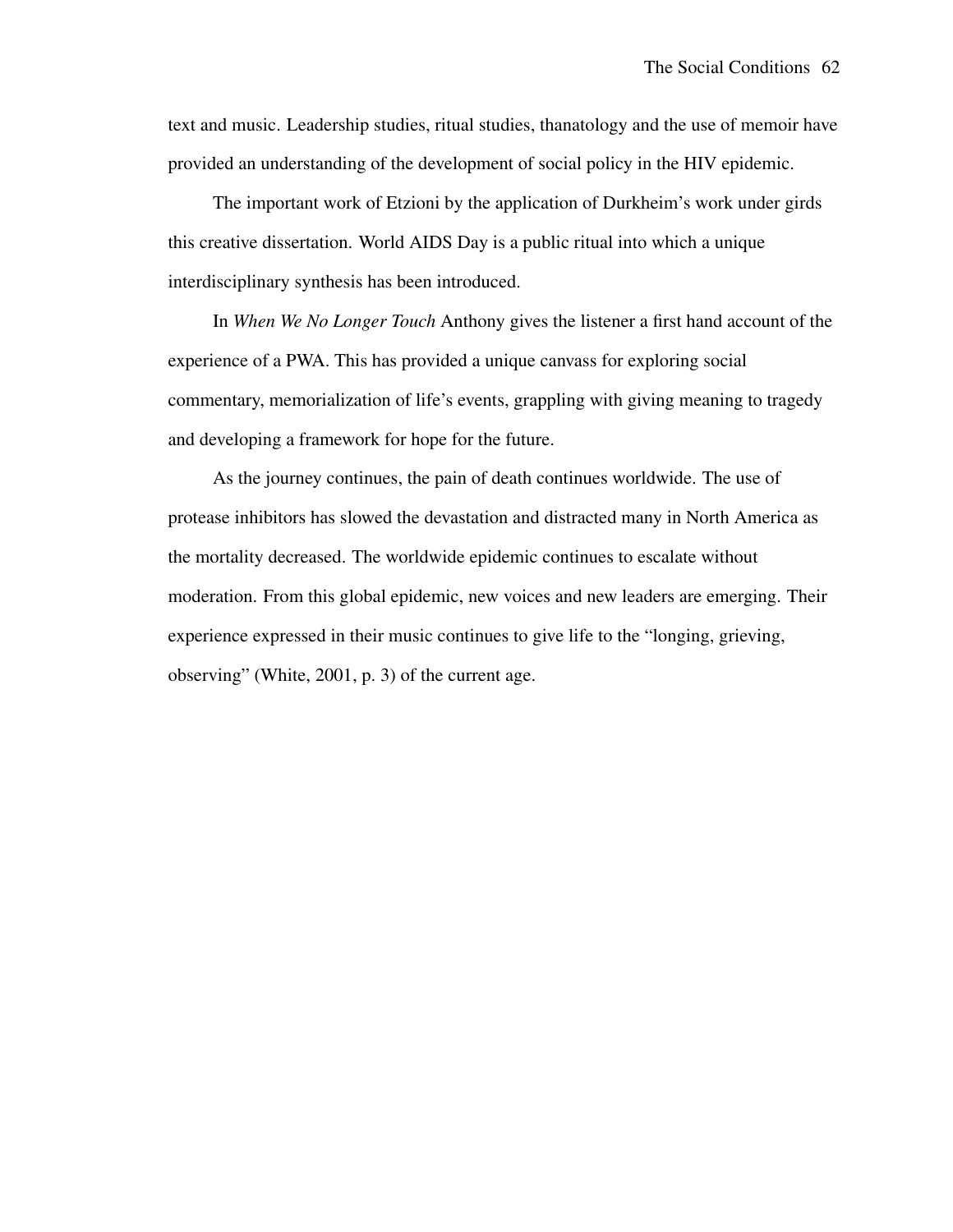### References

- Abrahmson, D., Bennet, B., & Stehling, T. (2004). *Tri-county chain study summary findings*. New York, Columbia University.
- Anthony, K. J., McWilliams, P., & Seelig, T. (1990). *When we no longer touch.* [Musical Work]. Dallas, TX: Turtle Creek Chorale.
- Armstrong, S., & Armstrong, S. (1996). The conductor as transformational leader. *Music Educators Journal*, 22–25.
- Barre-Sinoussi, F., Chermann, J., Rey, F., Nugeyre, M., Chamaret, S., Gruest, J., et al. (1983). Isolation of a T-lymphotropic retrovirus from a patient at risk for acquired immune deficiency syndrome (AIDS). *Science*, *220*(4599), 868–871.
- Beaudin, C., & Chambre, S. (1996). HIV/AIDS as a chronic disease: Emergence from the plague model. *American Behavioral Scientist*, *39*(6), 684.
- Berezin, M. (1997). Politics and culture: A less fissured terrain. *Annual Review of Sociology*, *23*(1), 361–383.
- Branson, B., Handsfield, H., Lampe, M., Janssen, R., Taylor, A., Lyss, S., et al. (2006). *Revised recommendations for HIV testing of adults, adolescents, and pregnant women in health-care settings*. Atlanta, GA: US Dept. of Health & Human Services, Centers for Disease Control and Prevention.
- Brodie, M., Hamel, E., Brady, L., & Altman, D. (2004). AIDS at 21: media coverage of the HIV epidemic 1981-2002. *Columbia Journalism Review*, March/April.
- Brown, F. (1986). AIDS virus nomenclature. *Nature*, *321*(6071), 644.
- Catholic Church. (1983). *Music in Catholic worship*. Washington, DC (1312 Massachusetts Ave., N.W., Washington 20005): Bishops' Committee on the Liturgy, National Conference of Catholic Bishops.

Centers for Disease Control and Prevention. (2003). *HIV*/*AIDS surveillance in*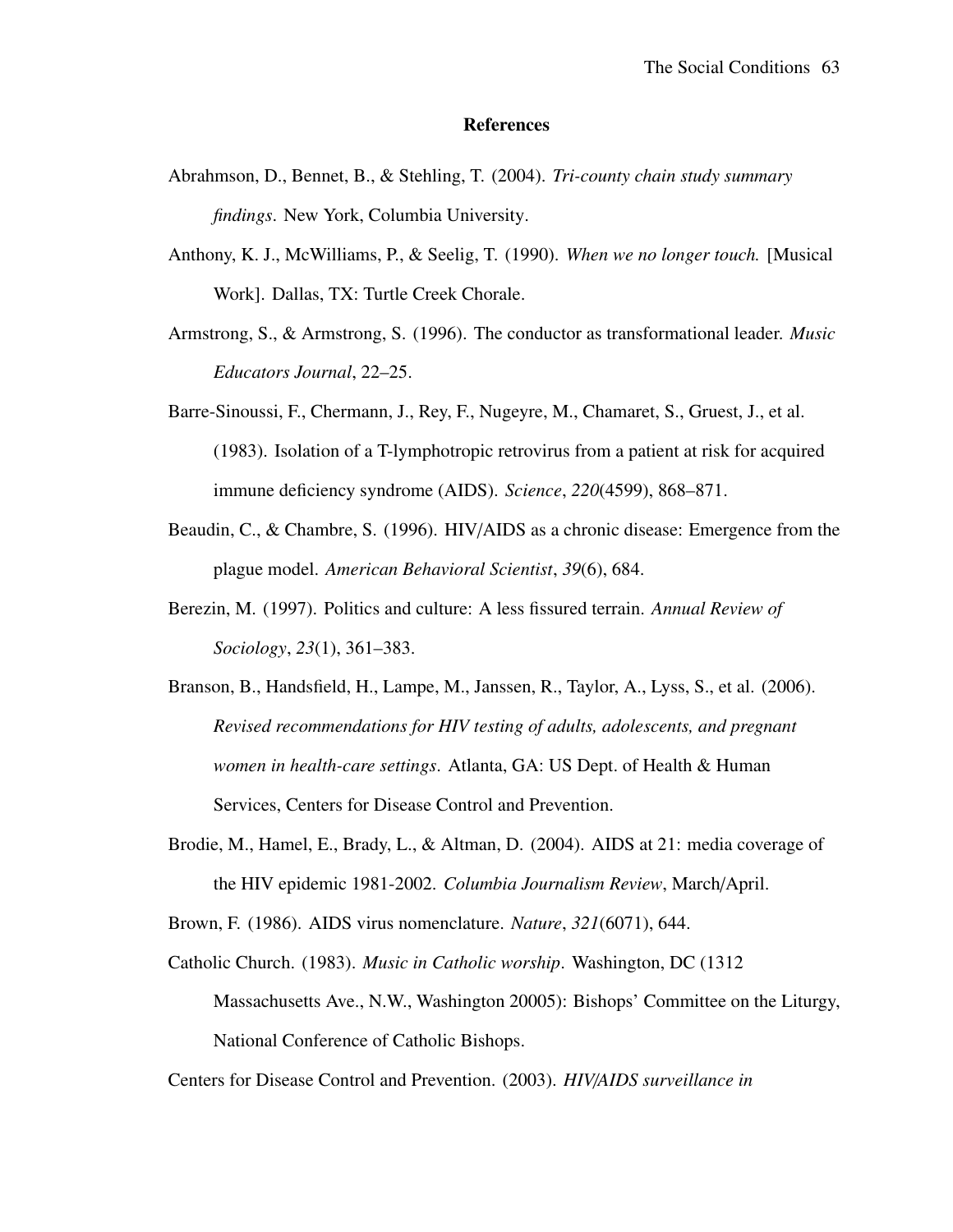*adolescents, L265 Side Series.* Available from

http://www.cdc.gov/hiv/graphics/adolesnt.htm

Centers for Disease Control and Prevention. (2004). *HIV*/*AIDS surveillance report* (Vol. 16). Available from http://www.cdc.gov/hiv/topics/surveillance/ resources/reports/2004report/default.htm

Centers for Disease Control and Prevention. (2005). *HIV*/*AIDS Surveillance Report, Volume 17, Revised Edition, June 2007.* Available from http://www.cdc.gov/ hiv/topics/surveillance/resources/reports/2005report

- Committee on Facilitating Interdisciplinary Research, & Committee on Science, Engineering, and Public Policy. (2005). *Facilitating interdisciplinary research*. Washington, DC: The National Academies Press. Available from http://www.nap.edu/books/0309094356/html
- Coppola, V., West, R., & Huck, J. (1983, April). The AIDS epidemic: The change in gay life-style. *Newsweek*, *18*, 80.

Coward, H. (2007). *Choral technique and interpretation*. Home Farm Books.

- Darrow, W., Echenberg, D., Jaffe, H., O'Malley, P., Byers, R., Getchell, J., et al. (1987). Risk factors for human immunodeficiency virus (HIV) infections in homosexual men. *American Journal of Public Health*, *77*(4), 479–483.
- Espinoza, L., Hall, H., Campsmith, M., & Lee, L. (2005). Trends in HIV/AIDS Diagnoses–33 States, 2001–2004. *Morbidity and Mortality Weekly Report*, *54*, 1149–1153.
- Etzioni, A. (1993). *The spirit of community*. New York: Crown.
- Etzioni, A. (1997). *Balancing individual rights and the common good communitarianism's new golden rule* (Vol. 12). Tikkun, Oakland, CA: Institute for Labor and Mental Health.

Etzioni, A. (2000, March). Toward a theory of public ritual. *Sociological Theory*, *18*(1),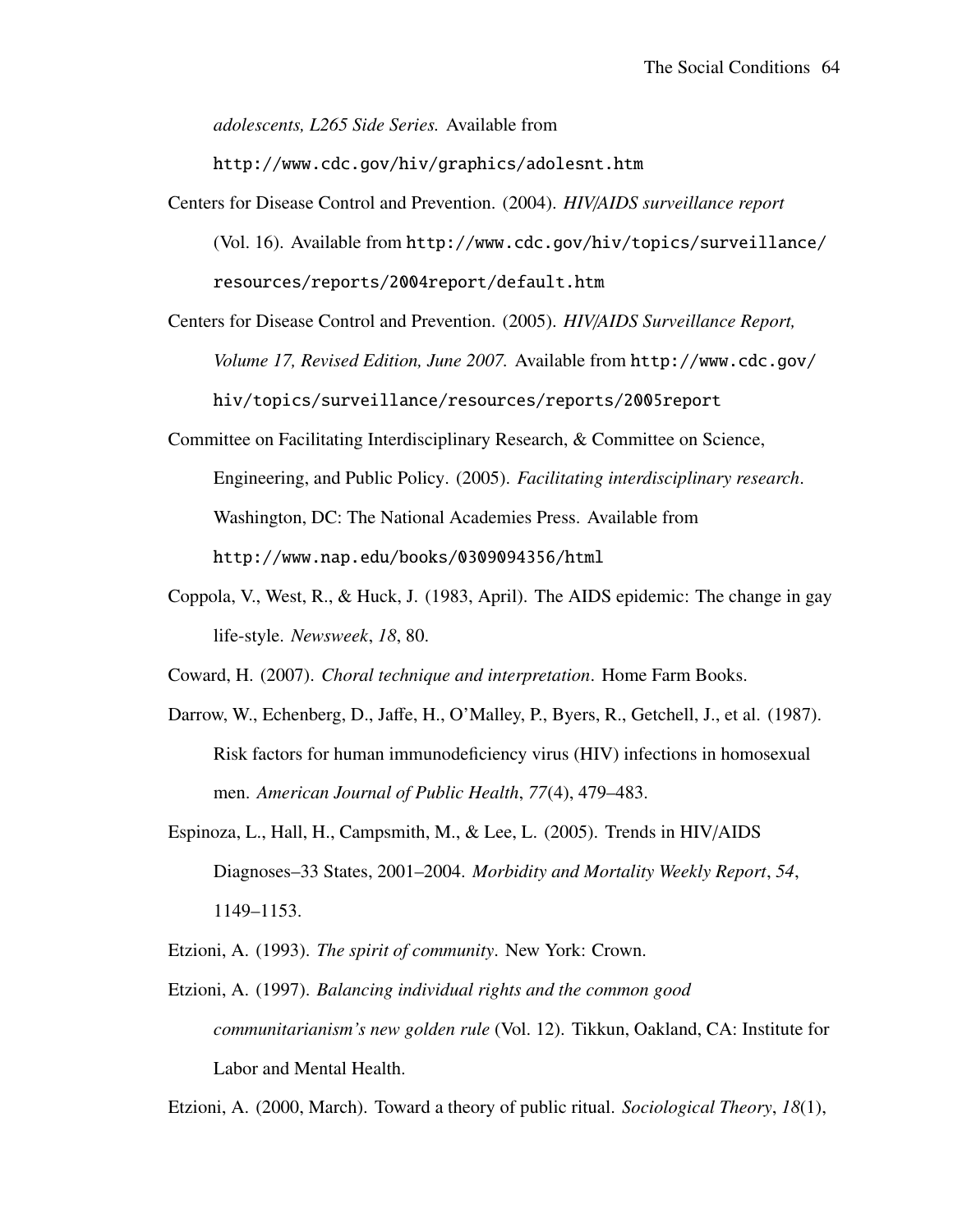44–59.

- Etzioni, A. (2006). Unique methodology of policy research. In M. Moran, M. Rein, & R. Goodin (Eds.), *The Oxford handbook of public policy.* Oxford University Press.
- Friedman-Kien, A., Laubenstein, L., Marmor, M., Hymes, K., Green, J., Ragaz, A., et al. (1981). Kaposi's sarcoma and Pneumocystis pneumonia among homosexual men–New York City and California. *Morbidity and Mortality Weekly Report*, *30*(25), 305–8.
- Gallo, R., Sarin, P., Gelmann, E., Robert-Guroff, M., Richardson, E., Kalyanaraman, V., et al. (1983). Isolation of human T-cell leukemia virus in acquired immune deficiency syndrome (AIDS). *Science*, *220*(4599), 865–867.
- Gay Men's Health Crisis. (n.d.). *The Gay Men's Health Crisis HIV*/*AIDS timeline.* Retrieved March 5, 2007, from http://gmhc.org/about/timeline.html
- Glynn, M., & Rhodes, P. (2005). Estimated HIV prevalence in the United States at the end of 2003. In *National HIV prevention conference* (pp. 12–15).
- Gostin, L. (2006). HIV screening in health care settings: public health and civil liberties in conflict? *Journal of the American Medical Association*, *296*(16), 2023.
- Gusfield, J., & Michalowicz, J. (1984). Secular symbolism: Studies of ritual, ceremony, and the symbolic order in modern life. *Annual Review of Sociology*, *10*(1), 417–435.
- Hwang, A. (n.d.). *Genotype interpretation algorithms: The key to resistance testing for HIV-1.* Retrieved July 12, 2007, from

http://biochem218.stanford.edu/Projects%202004/hwang.pdf

Kohut, A., & Stokes, B. (2006, May). The problem of American exceptionalism. *Pew Research Center for the People and the Press*. Retrieved March 18, 2007, from http://pewresearch.org/pubs/23/ the-problem-of-american-exceptionalism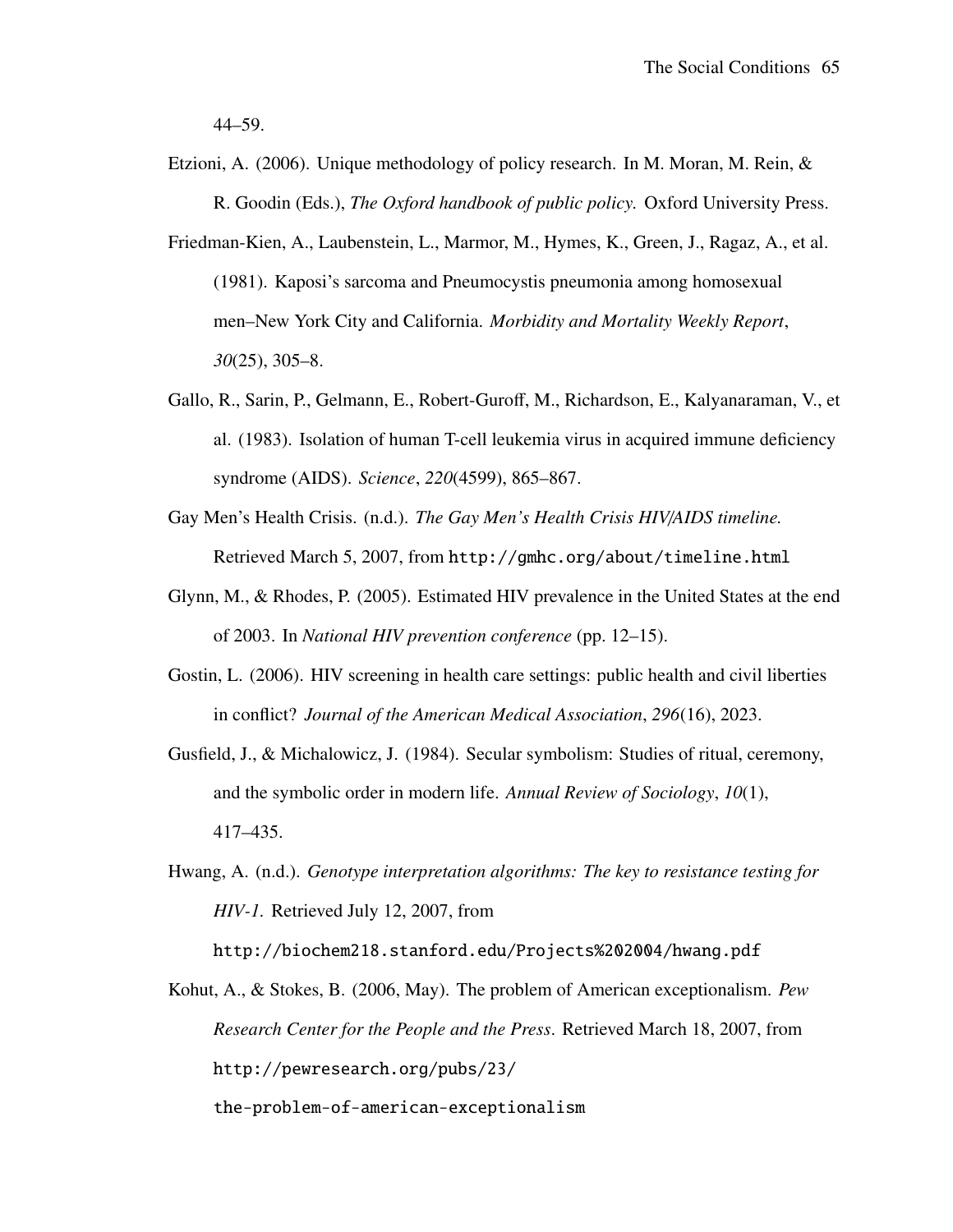Kübler-Ross, E. (1969). On death and dying. Routledge.

Kübler-Ross, E. (1987). *AIDS: The ultimate challenge*. MacMillan Publishing Company.

Kumbier, A. (2001, June). *Despite ad images, HIV still not carefree.* Retrieved April 10, 2006, from http://www.alternet.org/media/11003

Lehmann-Haupt, C. (2000, June). Peter McWilliams dies at 50; an author of self-help books. *The New York Times*. Retrieved January 18, 2009, from http://www.nytimes.com/2000/06/26/us/ peter-mcwilliams-dies-at-50-an-author-of-self-help-books.html

- Lentine, D., Hersey, J., Iannacchione, V., Laird, G., McClamroch, K., & Thalji, L. (2000). HIV-related knowledge and stigma—United States, 2000. *Morbidity and Mortality Weekly Report*, *49*(47), 1062–1064.
- Lyter, D., Valdiserri, R., Kingsley, L., Amoroso, W., & Rinaldo Jr, C. (1987). The HIV antibody test: why gay and bisexual men want or do not want to know their results. *Public Health Reports*, *102*(5), 468.
- Marks, G., Crepaz, N., Senterfitt, J., & Janssen, R. (2005). Meta-analysis of high-risk sexual behavior in persons aware and unaware they are infected with HIV in the United States: implications for HIV prevention programs. *JAIDS Journal of Acquired Immune Deficiency Syndromes*, *39*(4), 446.
- McCusker, J., Stoddard, A., Mayer, K., Zapka, J., Morrison, C., & Saltzman, S. (1988). Effects of HIV antibody test knowledge on subsequent sexual behaviors in a cohort of homosexually active men. *American Journal of Public Health*, *78*(4), 462–467.
- McGann, M. (2002). *Exploring Music as Worship and Theology: Research in Liturgical Practice*. Liturgical Press.
- Mill, J. (1998). *On liberty and other essays*. Oxford University Press.
- Morin, S., Koester, K., Steward, W., Maiorana, A., McLaughlin, M., Myers, J., et al. (2004). Missed opportunities: prevention with HIV-infected patients in clinical care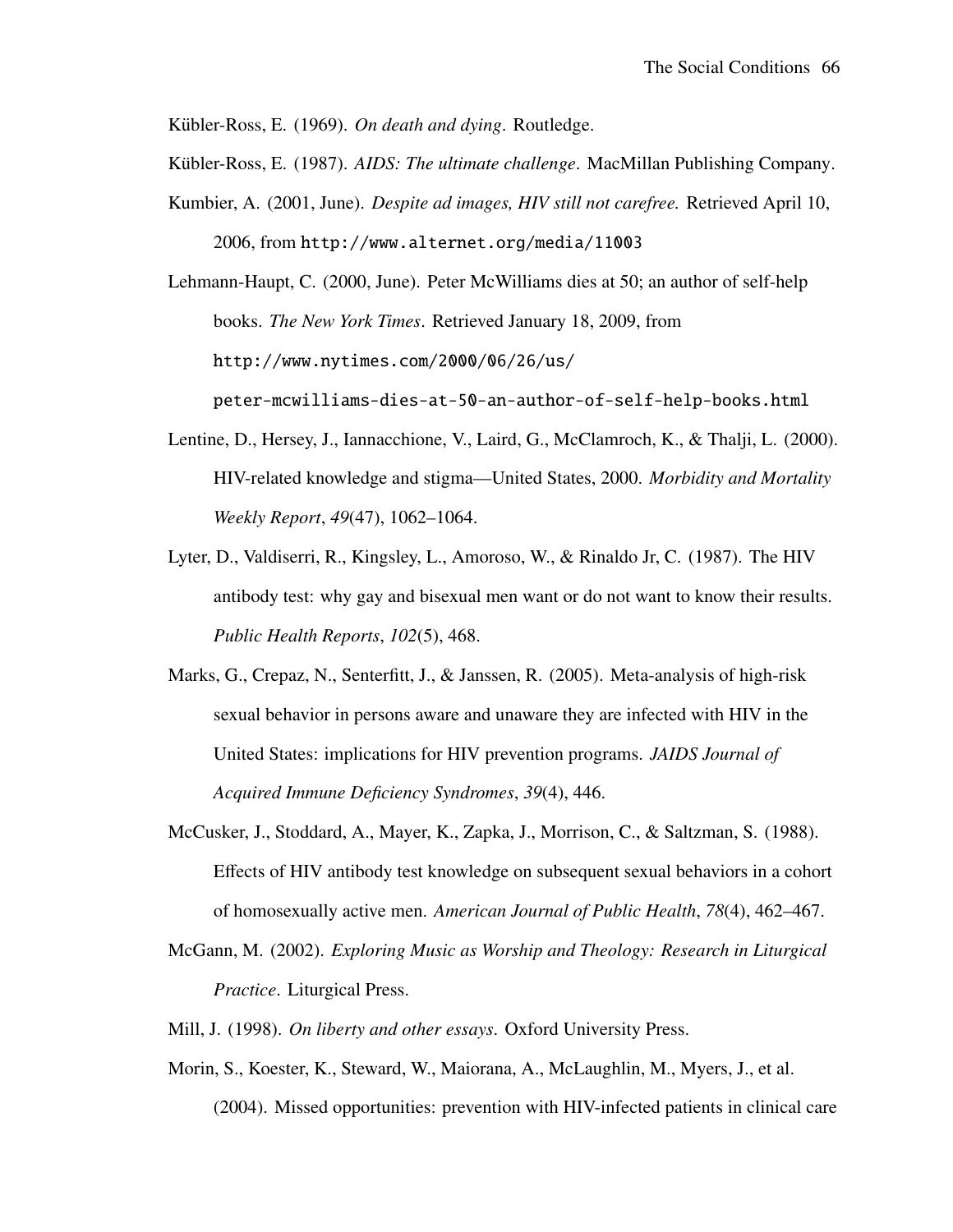settings. *JAIDS Journal of Acquired Immune Deficiency Syndromes*, *36*(4), 960.

- Morrison, K. (1996). AIDS and the arts: devastation to democratization. *AIDS in the World II: Global Dimensions, Social Roots, and Responses*, 118.
- National Institute of Allergy and Infectious Diseases. (2001, November). *New NIH web resource marks World AIDS Day.* Retrieved April 30, 2008, from http://www.thebody.com/content/world/art6763.html
- New York State Department of Health. (1999). *Changes in the state's newborn HIV screening program - starting August 1, 1999*. Albany: New York State Department of Health.
- O'Connor, M. (1942). *The art of dying well: The development of the Ars moriendi*. Columbia University Press.
- Palca, J. (n.d.). Virus nomenclature: controversy over AIDS virus extends to name. *Nature*, *321*(6065), 3.
- Palella, F., Deloria-Knoll, M., Chmiel, J., Moorman, A., Wood, K., Greenberg, A., et al. (2003). Survival benefit of initiating antiretroviral therapy in HIV-infected persons in different CD4+ cell strata. *Annals of Internal Medicine*, *138*(8), 620–626.
- Potier, B. (2003, October). Activist Larry Kramer is not nice. *Harvard University Gazette*.
- Rawls, J. (1971). *A theory of justice*. Cambridge: Harvard University Press.
- Rotello, G. (1997). *Sexual ecology: AIDS and the destiny of gay men*. New York: Dutton.
- Scandlyn, J. (2000). When AIDS became a chronic disease. *Western Journal of Medicine*, *172*(2), 130.
- Shilts, R. (1987). *And the band played on*. New York: Martin's Press.
- Singer, E., Rogers, T., & Glassman, M. (1991). Public opinion about AIDS before and after the 1988 US government public information campaign. *Public Opinion Quarterly*, *55*(2), 161–179.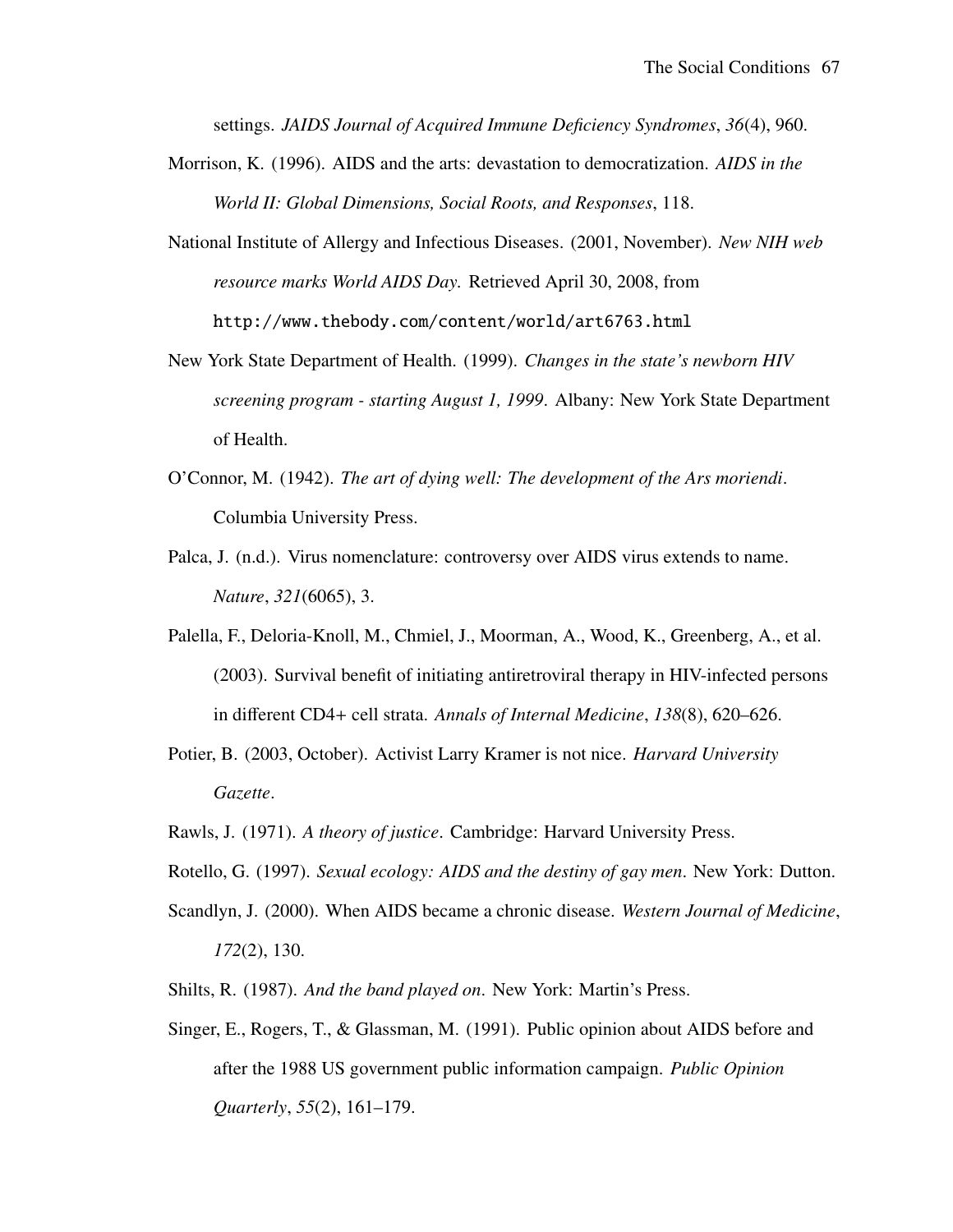Stone, R. M. (2008). *Theory for ethnomusicology*. Upper Saddle River, NJ: Pearson Prentice Hall. Available from

http://www.loc.gov/catdir/toc/ecip0718/2007020333.html

United States Centers for Disease Control and Prevention. (2008, November). *About CMV.* Retrieved November 8, 2008, from

http://www.cdc.gov/cmv/facts.htm

- United States Food and Drug Administration. (n.d.). *Donor screening assays for infectious agents and HIV diagnostic assays.* Retrieved March 9, 2007, from http://www.fda.gov/prodcuts/testkits.htm
- United States Food and Drug Administration. (1995, December). *FDA approves first protease inhibitor drug for treatment of HIV.* [Press Release].
- United States Public Heath Service. (2007, January). *O*ffi*ce of the surgeon general.* Available from

http://www.surgeongeneral.gov/about/previous/biokoop.htm

Vargas, J. A. (2005, May). The pessimist. *Washington Post*.

- Veselinovic-Hofman, M. (2005). Musicology vs. musicology from the perspective of interdisciplinary logic. In N. Schüler (Ed.), On methods of music theory and *(ethno-) musicology: from interdisciplinary research to teaching* (Vol. 4). Frankfurt am Main: P. Lang.
- Weinhardt, L., Carey, M., Johnson, B., & Bickham, N. (1999). Effects of HIV counseling and testing on sexual risk behavior: a meta-analytic review of published research, 1985-1997. *American Journal of Public Health*, *89*(9), 1397–1405.
- Westchester County Department of Health. (2005). *Annual data book.* Retrieved October 22, 2006, from http://www.westchestergov.com/health/ 2004AnnualDataBook/2004AnnualDataBook May2006.pdf

White, E. (2001). *Loss within loss: Artists in the age of AIDS*. Madison, WI: University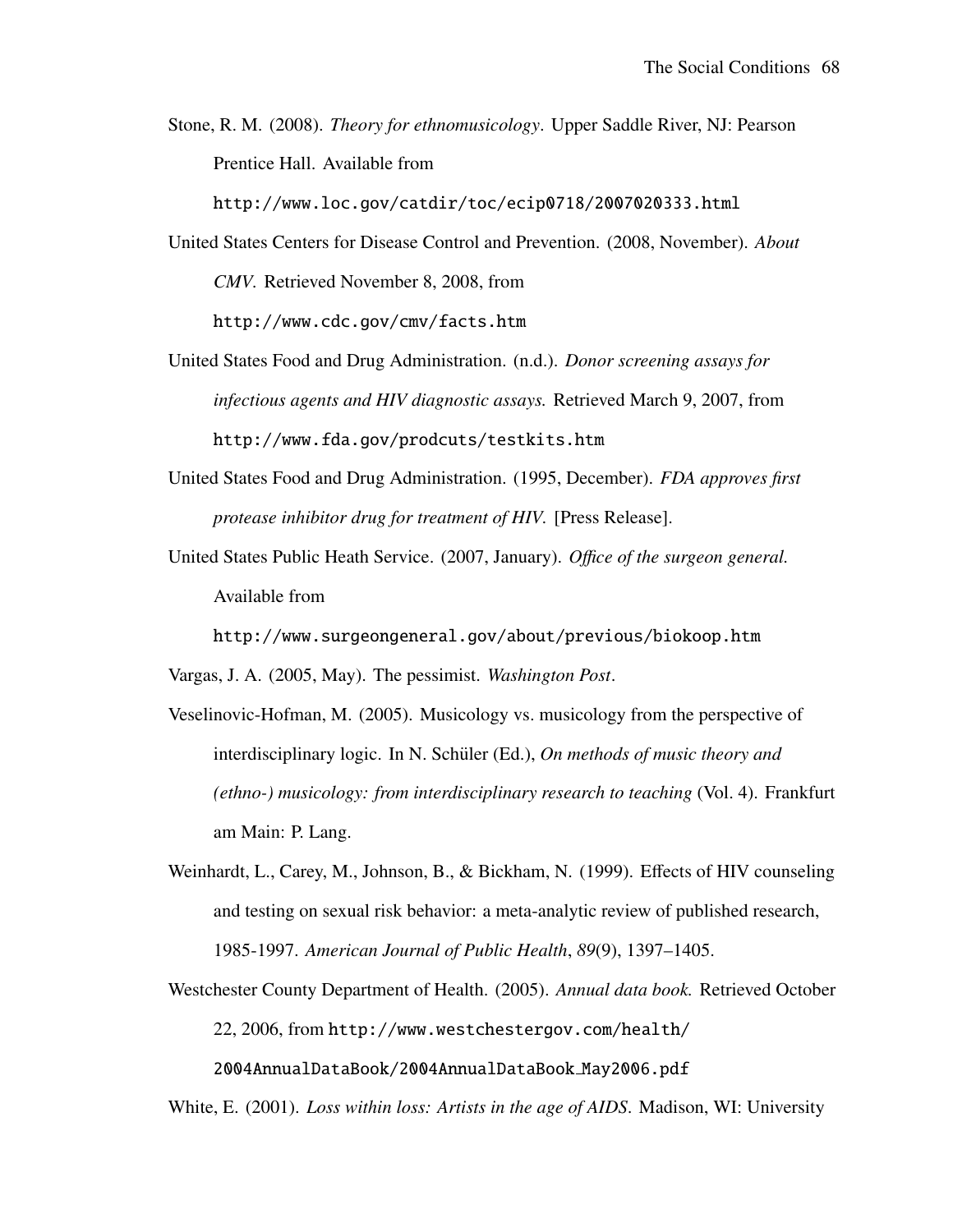of Wisconsin Press.

- Wilkerson, I. (1989, February). *Illinois is urged to repeal law for AIDS tests.* Retrieved June 14, 2009, from http://www.nytimes.com/1989/02/04/us/ illinois-is-urged-to-repeal-law-for-aids-tests.html
- Wortley, P., Chu, S., Diaz, T., Ward, J., Doyle, B., Davidson, A., et al. (1995). HIV testing patterns: where, why, and when were persons with AIDS tested for HIV?. *AIDS*, *9*(5), 487.
- Yedidia, M., Barr, J., & Berry, C. (1993). Physicians'attitudes toward AIDS at different career stages: A comparison of internists and surgeons. *Journal of Health and Social Behavior*, 272–284.
- Yedidia, M., Berry, C., & Barr, J. (1996). Changes in physicians' attitudes toward AIDS during residency training: a longitudinal study of medical school graduates. *Journal of Health and Social Behavior*, 179–191.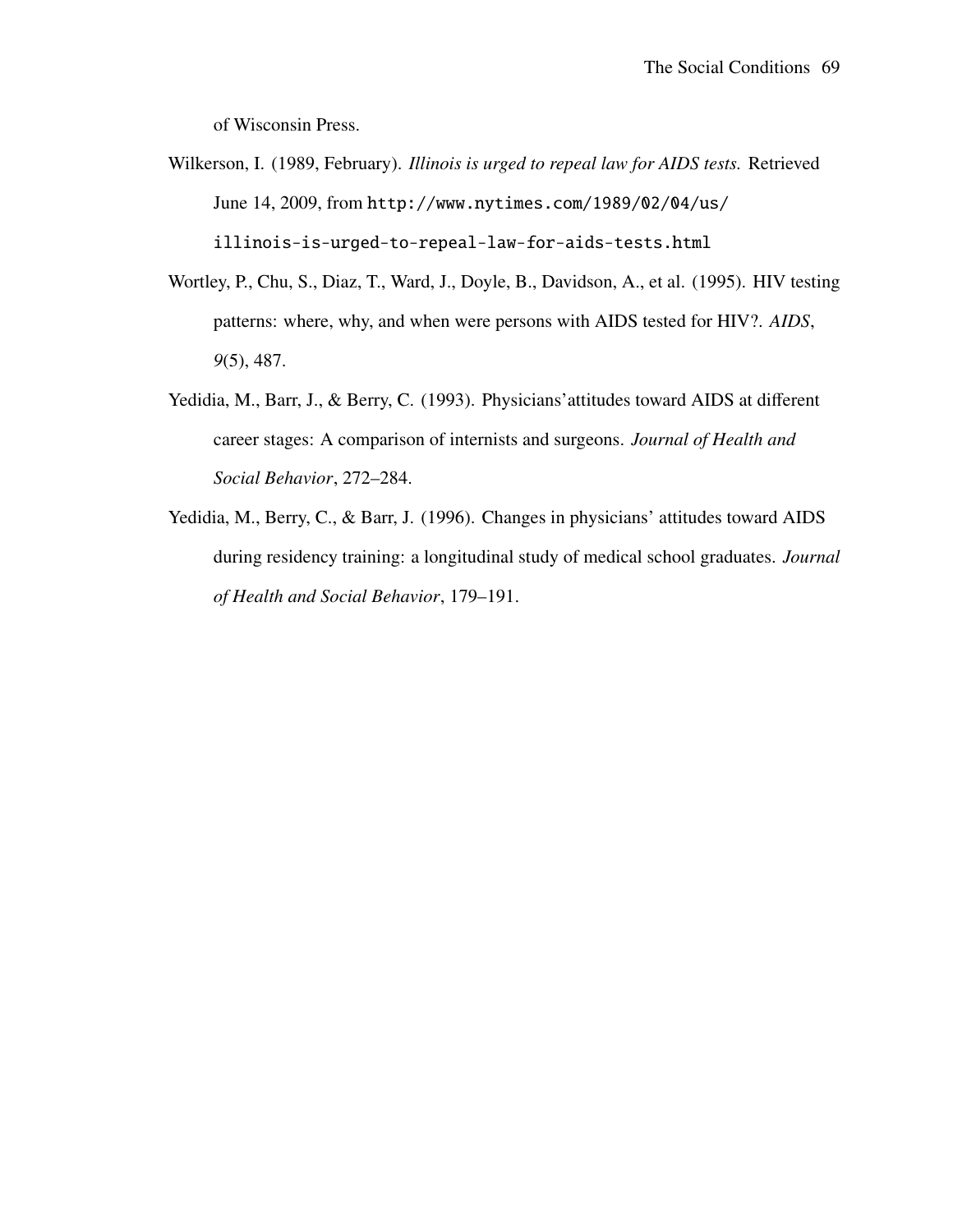### Appendix A

#### Credits for Accompanying Video Documentary

- Anthony, K. J., McWilliams, P., & Seelig, T. (1990). *When we no longer touch* [Musical score]. Dallas, TX: Turtle Creek Chorale.
- Botas, J., & Platt, L. (1994, May). *One foot on a banana, the other foot in the grave* [Motion picture]. New York Lesbian and Gay Film Festival.
- Demme, J., Hanks, T., Washington, D., Robards, J., Steenburgen, M., & Banderas, A. (2004). *Philadelphia* [Motion picture]. Culver City, CA: Columbia TriStar Home Entertainment.
- Huestis, M., & Helman, L. (1994). *Sex is. . . Exploring sex and sexuality in the lives of gay men.* [Motion picture]. New York: Water Bearer Films.
- Koppel, T. (1982). *AIDS Friday, December 17, 1982* [Motion picture]. Oak Forest, IL: MPI Home Video.
- Quinn, A., Rowlands, G., & Gazzara, B. (1987). *An early frost* [Motion picture]. Burbank, CA: RCA/Columbia Pictures Home Video.
- René, N., Davison, B., Lucas, C., Caffrey, S., Cassidy, P., & Cousins, B. (2001). *Longtime companion. Avant-garde cinema* [Motion picture]. Santa Monica, CA: MGM Home Entertainment.
- Schulman, A., Spottiswoode, R., Modine, M., Alda, A., Collins, P., & Gere, R. (2001). *And the band played on* [Motion picture]. United States: HBO Home Video.
- Simone, R., Cran, W., Barker, G., & Lyman, W. (2006). *The age of AIDS* [Motion picture]. Alexandria, VA: PBS Home Video.
- Law E., & The Dolan Law Firm. (2007). *Social policy out of discrimination* [Motion picture]. San Francisco.

Westchester County Department of Health, & O. Borda (Executive Producer). (1994).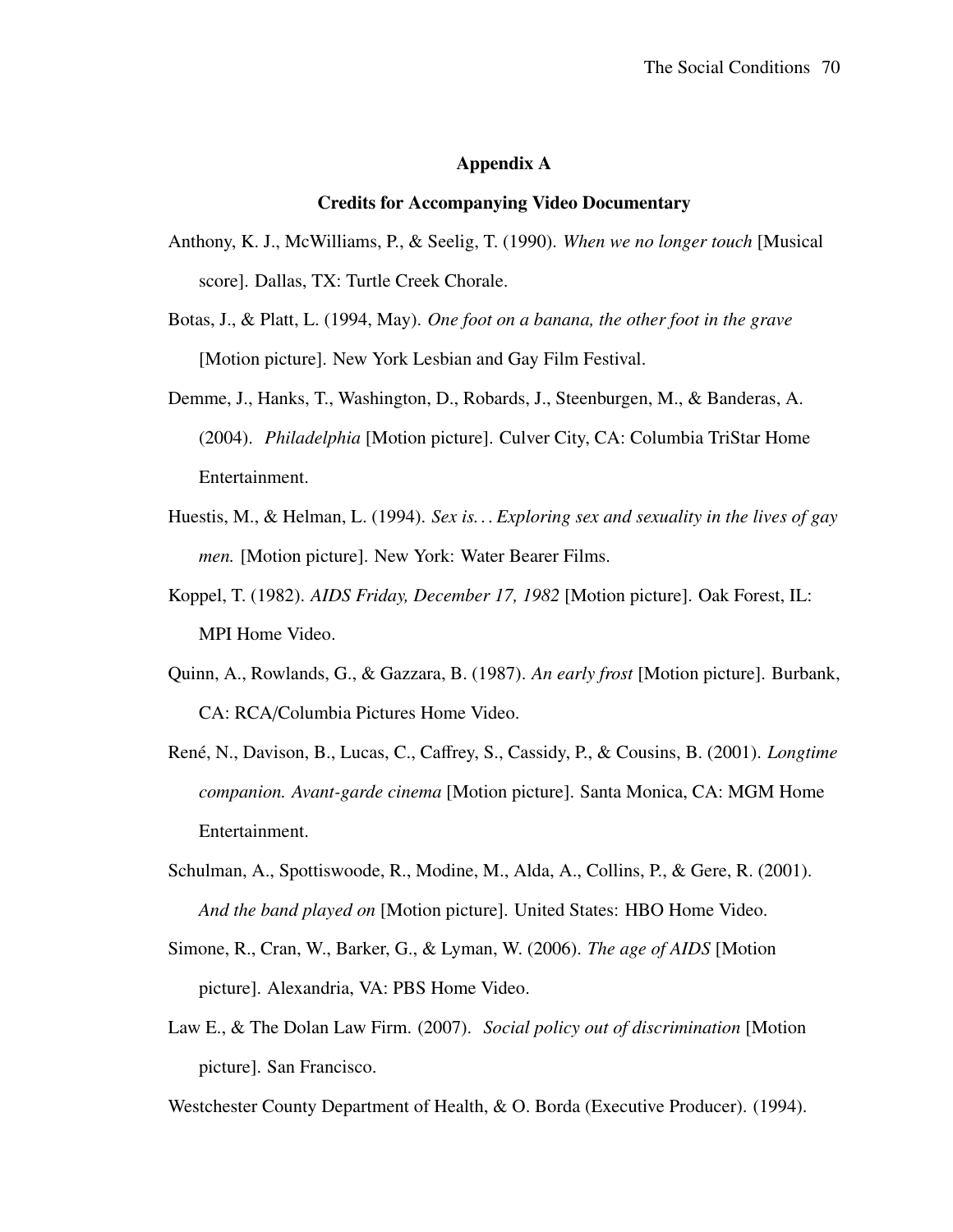*AIDS in the workplace* [Motion picture].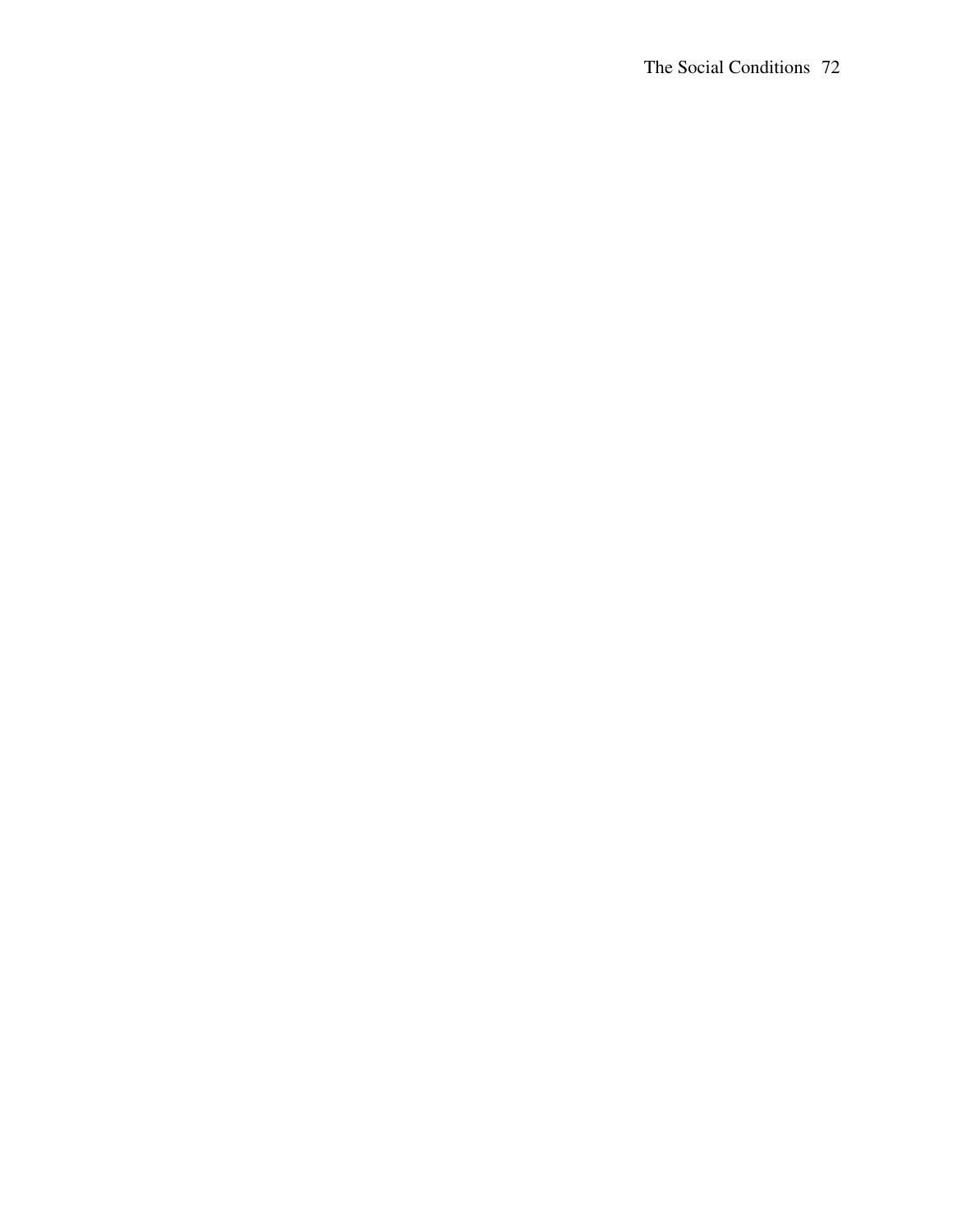## Appendix B

### Program: Recital/choral concert at the Maryknoll Fathers and

### Brothers, Ossining New York



December 6, 2008 7:30 p.m. Maryknoll Center Ossining, New York

Owen M. Borda

*Conductor*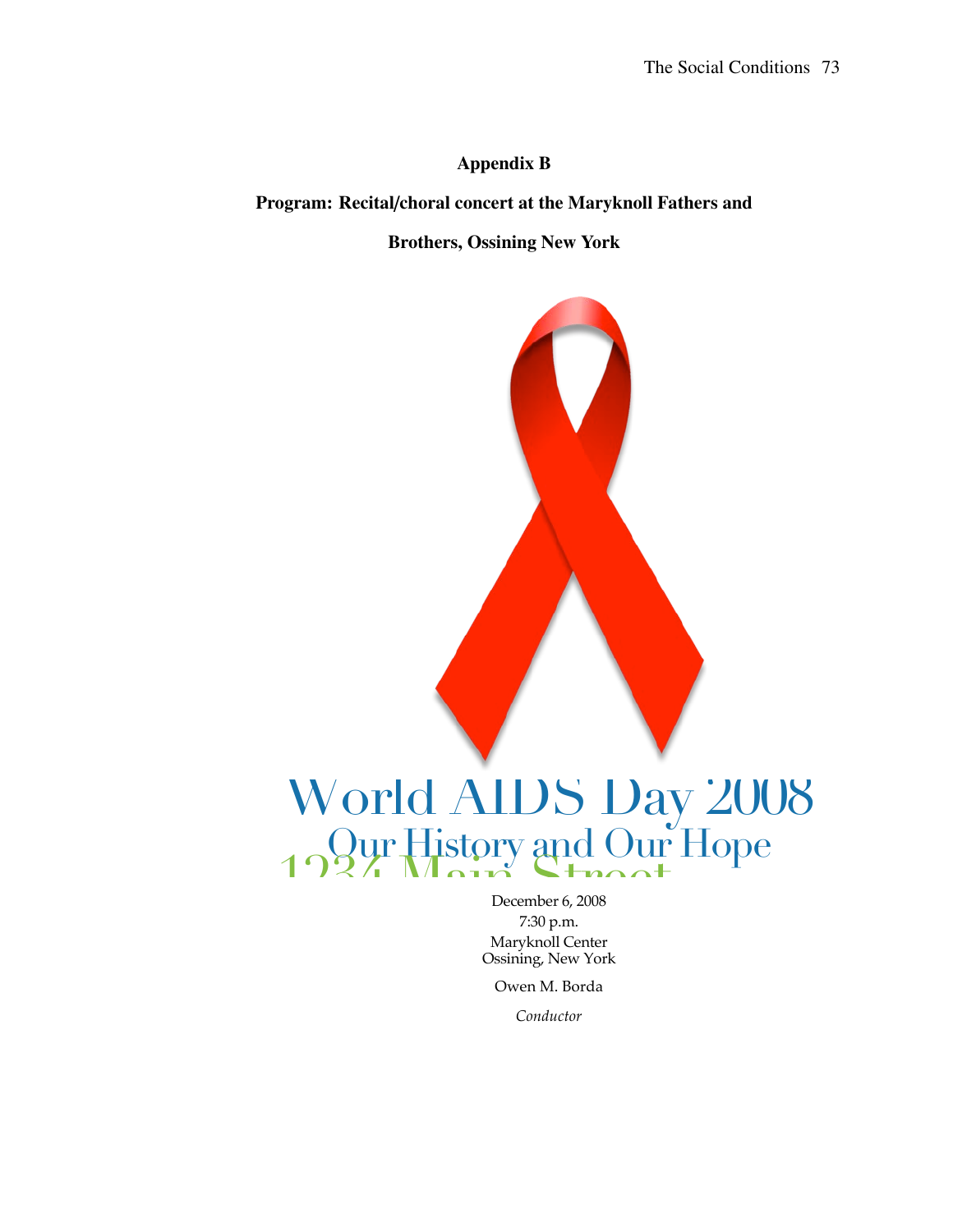## **World AIDS Day 2008** *Our History and Our Hope*

*This evening's program is designed to inspire your active participation in the program. Together, with the performers,we hope to be enlightened by the experience of the presentation.*

*On this occassiion, we ask you to reflect on the history of the AIDS epidemic, your personal journey and experience during these times, and to consider the impact of the social conditions in the early days of the epidemic within which profound social change and policy development occurred. A fuller comprehension of the initial phase of the AIDS epidemic will help us draw upon the successes and failures of this ten year period to develop tools that can be used to assist organizations meet the changing HIV/AIDS funding environment to be even more succesful in the future.*

*Consider the following: What are the lessons learned? How do these lessons impact the current situation? How do we use these lessons to craft a future in the epidemic?*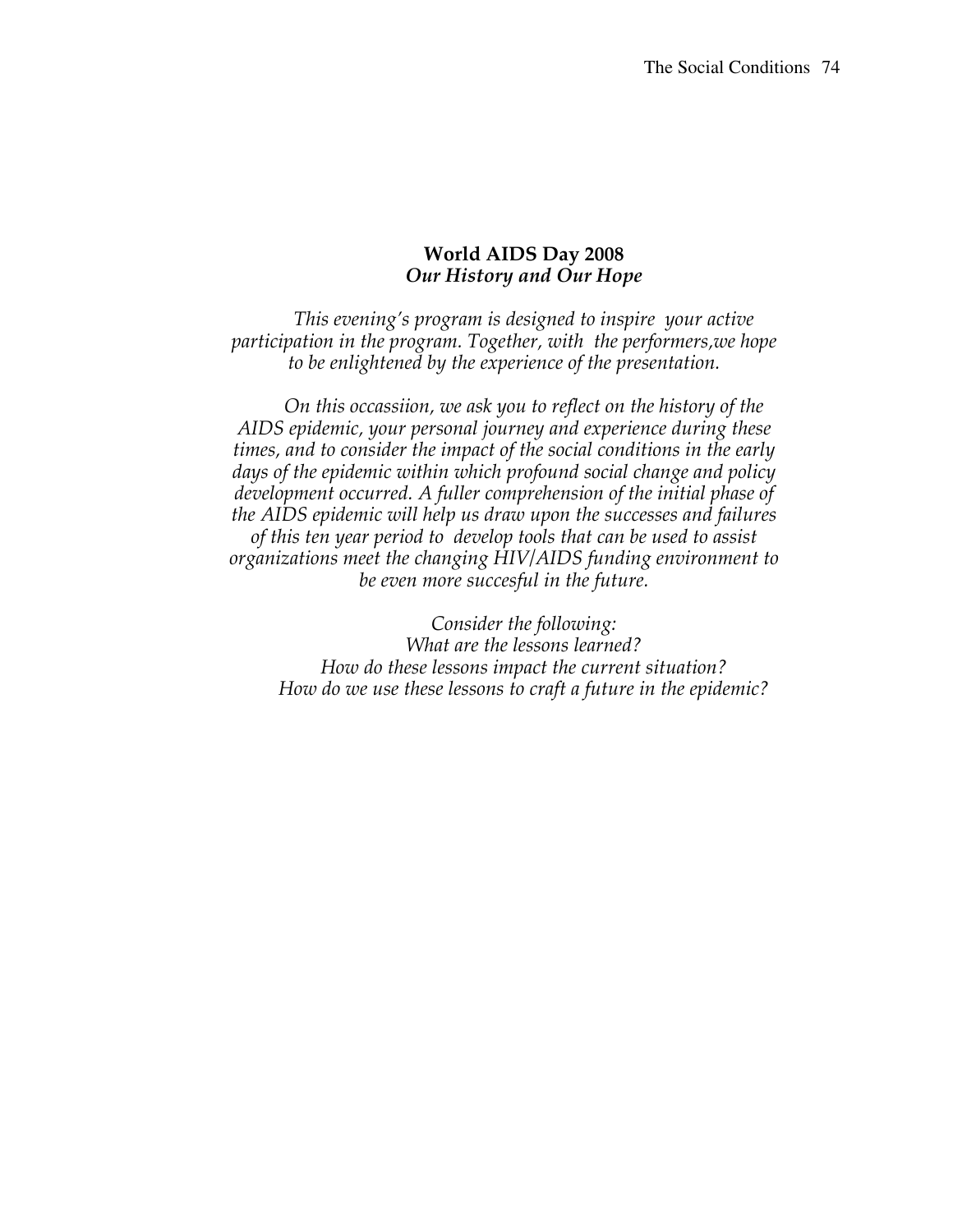## *Part I -- A Personal Reflection*

I begin my work this evening as I have begun every AIDS presentation I have made over the past 20 years of presentations. "Come Holy Spirit, fill the hearts of your faithful…..veni Creator Spiritus…."

*Veni Creator Spiritus Chant*

*Prelude and Variations on Veni Creator Spiritus*

*Maurice Duruflé*

"You are more a G-clef than a Red Ribbon," a friend once told me. He was referring to my dual career in music and as a full-time HIV/AIDS policy wonk. I have carried this sentiment closely as I evaluate my daily experiences living at the intersection of two such diverse yet profound disciplines.

I have come to appreciate only now the statement is not quite right. Rather, I am the embodiment of that fluid ribbon that makes both the G-clef and the Red Ribbon different expressions of the same form. Indeed, the flexibility of the ribbon allows for distinct expressions of music and of HIV concern. The wonder is that this also allows the interconnection of many life experiences within the insights of these two, primary worlds.

Oddly, my entry to the world of HIV/AIDS was as a musician. With no background or training in HIV I relied on my skills as a performer to initiate many AIDS education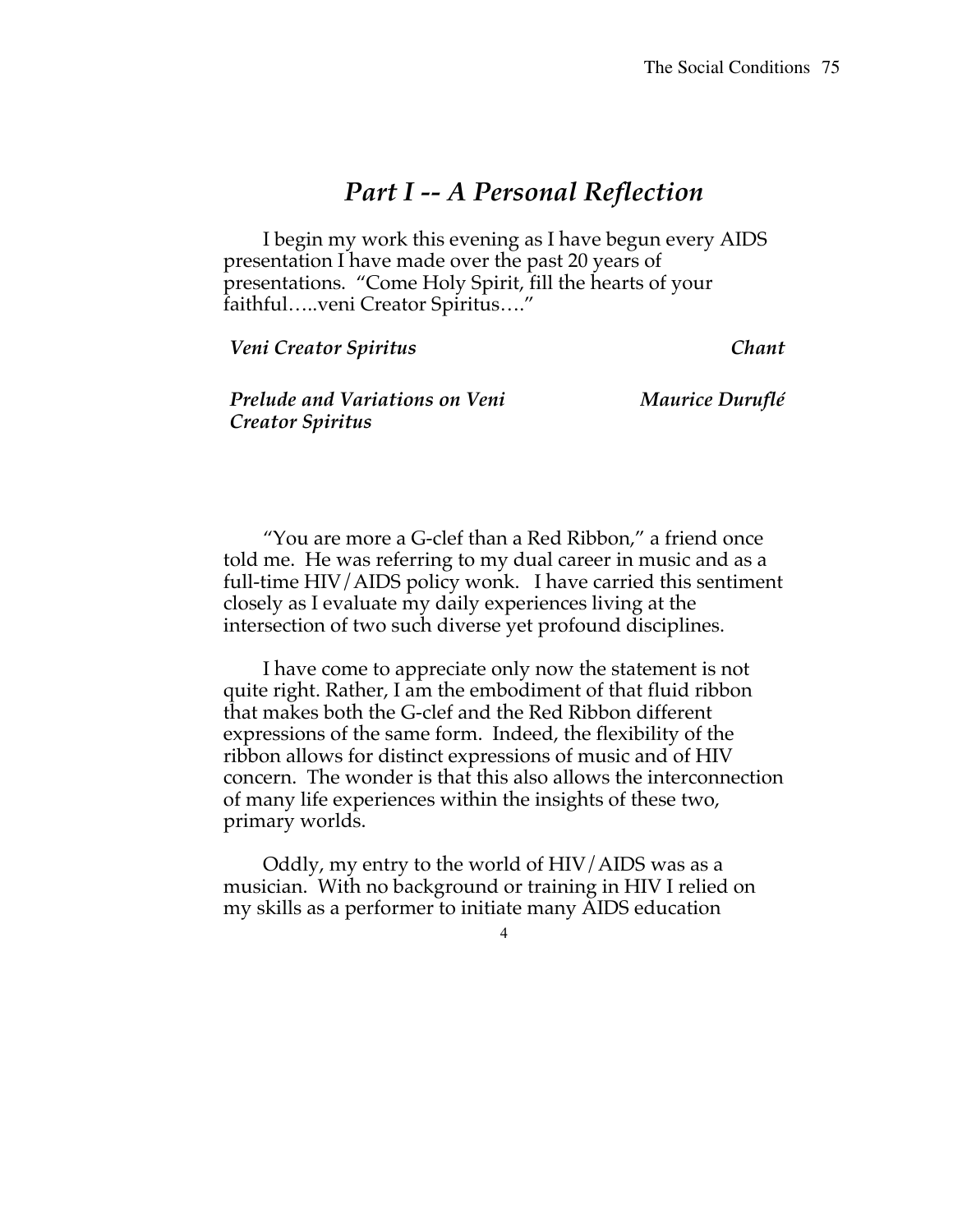programs in 1986 and beyond. My personal truth is clear: if you can live through music school and the associated pressures, you can live through anything. It was my training as a conductor that has had the greatest continuing impact on my work. When developing programs and working with groups, I draw upon my skill as a professional conductor, engaging performers and exploiting their unique talent, and, in the framework of trust, builds up the individual within cohesive ensemble and, ultimately, produce excellence in performance. As the conductor, I create the vision together with the performers and sustains it for them as the goal to which the ensemble moves. Here, the G-clef becomes the living Red Ribbon.

This skill is guided by my theological prism, the Gospel call to building community. At the beginning of my music ministry, I was struck by this excerpt from *Music in Catholic Worship:*

"People in love make signs of love, not only to express their love but also to deepen it. Love never expressed dies. Christians' faith in Christ and in each other, must be expressed in the signs and symbols of celebration, or it will die." (no. 4)

It is this love, the love of God, continually imposed on our past as well as our present, that keeps me in this commitment. In these days before Christmas, it is particularly clear to me that Incarnation is a continual process of acceptance and expression.

## **O Magnum Mysterium Morten Lauridensen**

*O Magnum Mysterium O most awesome mystery and sacrament divine and most wondrous:*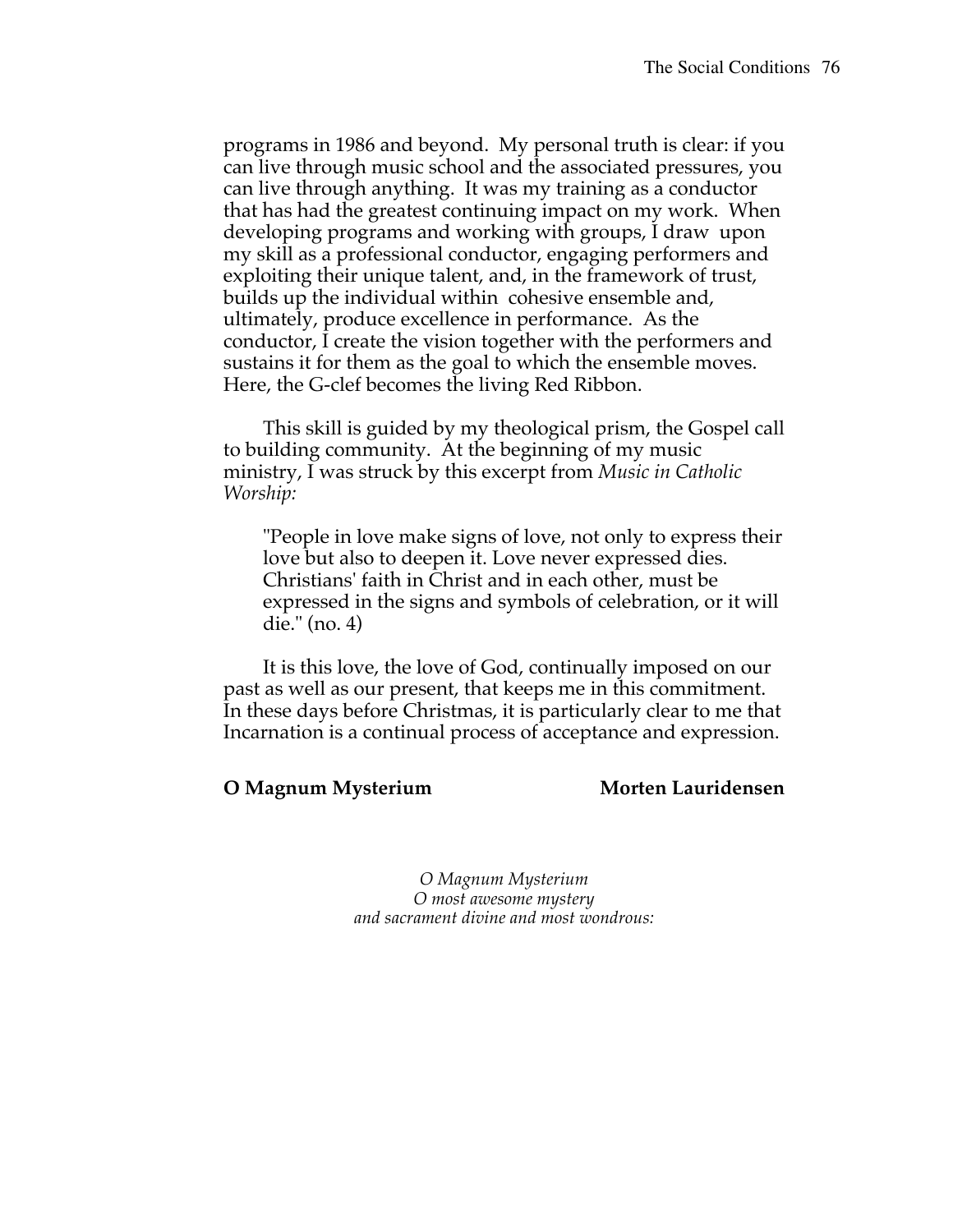*that animals should look and see the Lord a babe newborn beside them in a manger laid. O how truly blessed is the Virgin whose womb was worthy to bear and bring forth the Lord Christ Jesus. Alleluia!*

This expression of love in symbol and in community is not uniquely the prevue of the worship space. It pervades all that we do and for me, is deeply rooted in the symbols of the G-clef and the Red Ribbon.

The AIDS community is not without its symbols and expressions. Red ribbons, quilt panels, public celebrations and memorial services are symbolic gestures that express the depth of feeling engendered by engagement in the AIDS community at any level.

So, as I reflect on my involvement in the AIDS epidemic, my life is inextricably linked to these primary symbols, all composed of the same fabric of and vision for all people.

### **"People" from** *Funny Girl* **Julie Styne**

**Tim Takach, arr.**

*People--people who need people Are the luckiest people in the world, We're children, needing other children And yet letting our grown-up pride Hide all the need inside, Acting more like children Than children.*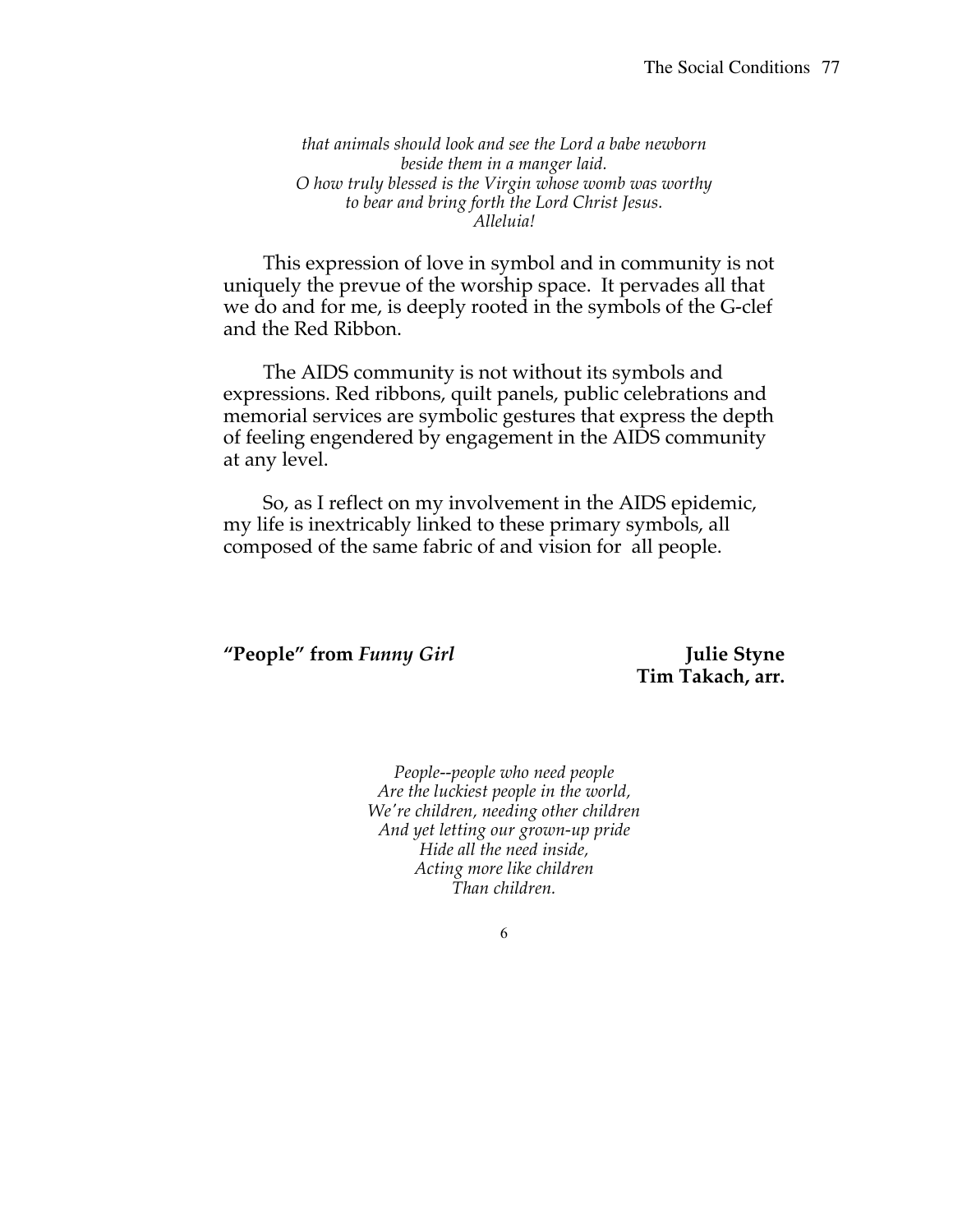*Lovers are very special people, They're the luckiest people In the world. With one person, one very special person A feeling deep in your soul Says you were half, Now you're whole. No more hunger and thirst But first be a person Who needs people. People who need people Are the luckiest people In the world!*

The development of my AIDS expertise followed a winding path. Beginning with my work at the American Red Cross, I quickly became involved in AIDS issues that had a national perspective. I moved from this education and policy position to be the founding administrator of the Westchester County Medical Center Designated AIDS Program. This was an immersion experience in the delivery of health care and hospital administration. Subsequently, I was hired by the Westchester County Commissioner of Health to be an AIDS policy advisor, an exciting position that placed me a very public role as executive director of the Westchester AIDS council, County AIDS spokesperson and policy wonk -- always with an eye to the end of creating a system of prevention and care that addressed the emergent and continuing needs of those infected and at risk.

Through the National Catholic AIDS Conference, I met leaders in the fight against AIDS from within and outside the church. I remember being an attendee at the first meeting of the conference in 1984. So little about the disease was known at that time. So many projects were being developed. Such pain was in the air that you could not help but weep. It was at this first meeting that I had my first deeply personal encounter with God. It was anything but the warm, embracing, comforting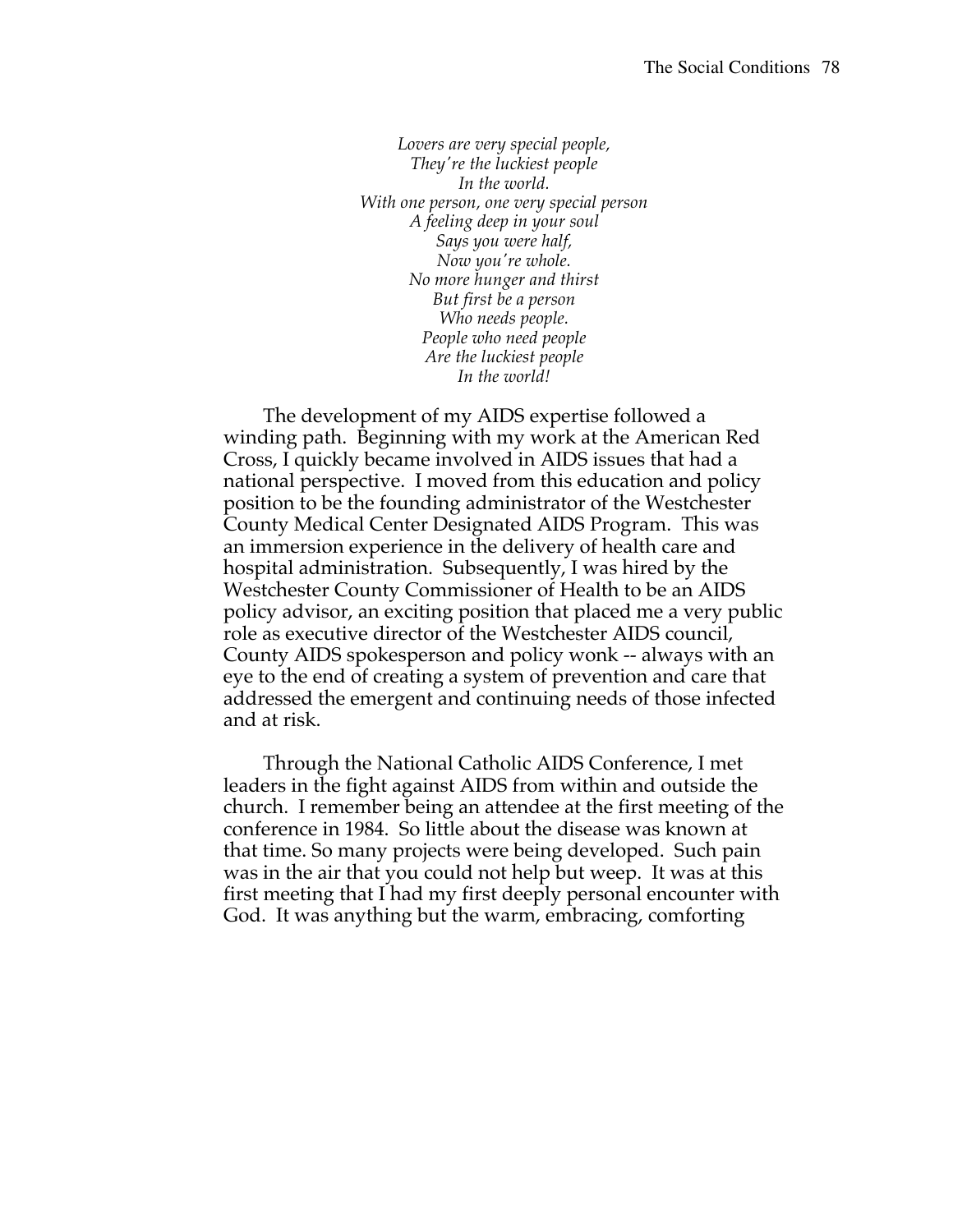God of Psalm 23. Surrounded by a cold flash in the University of Notre Dame Basilica of the Sacred Heart, I came to know the mantra of my work "The Lord is my light and My Salvation, whom should I fear." (Psalm 121) The power of this psalm is magnified by the trust that is evidenced in the subsequent psalm. We have no fear because life is a journey to Jerusalem, building kingdom of peace. People With AIDS are my companions on this journey, teaching me a depth of understanding that comes of the pain of struggle.

In that basilica, in the cold of that lonely moment, I was searching for peace. That moment was the beginning of many glimpses of the new and eternal Jerusalem radiant in the eyes of the People with AIDS I have been privileged to know. Truth itself provides permission to search for peace.

## **Psaume 121 Darius Milhaud**

*I rejoiced when I heard them say: "Let us go to God's house." And now our feet are standing within your gates, O Jerusalem.*

*Jerusalem is built as a city strongly compact. It is there that the tribes go up, the tribes of the Lord.*

*For Israel's law it is, there to praise the Lord's name. There were set the thrones of judgment of the house of David.*

*For the peace of Jerusalem pray:*

<sup>8</sup>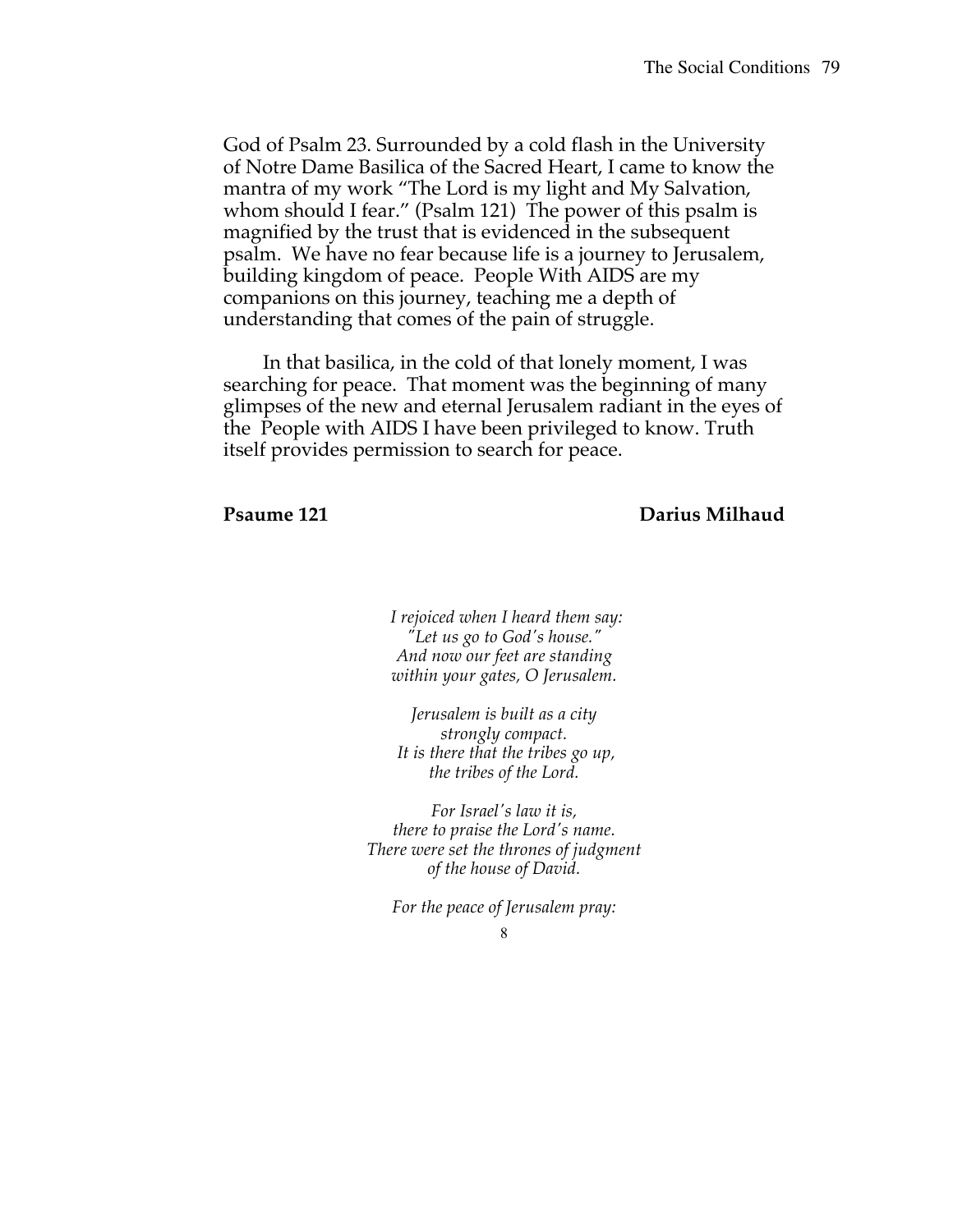*"Peace be to your homes! May peace reign in your walls, in your palaces, peace!"*

*For love of my brethren and friends I say: "Peace upon you." For love of the house of the Lord I will ask for your good.*

Among the trainings, public appearances, policy work and care giving, I have always maintained work in the religious sphere. Funerals, memorial services, quilt showings and World AIDS Day remembrances have been abundant. Working with the dying, grieving families, lovers, friends and care staff, I was witness to the very real struggle to gain understanding of AIDS and death. As a musician, I was challenged to assist in making musical selections that were not always "traditional" or "appropriate." However, understanding that God is immediately present to us, and within all of creation, who am I to question where and how the Spirit speaks? Standard popular songs became part of the expression of life often performed at these gatherings. They are themselves the expression of a G-clef as Red Ribbon: surrounding pain, expressing the culture of affliction and suffering, ultimately offering hope.

## **Danny Boy Traditional Steve Bishop, Patrick Rose, arr.**

*Oh Danny boy, the pipes, the pipes are calling From glen to glen, and down the mountain side The summer's gone, and all the flowers are dying 'Tis you, 'tis you must go and I must bide.*

*But come ye back when summer's in the meadow Or when the valley's hushed and white with snow 'Tis I'll be here in sunshine or in shadow Oh Danny boy, oh Danny boy, I love you so.*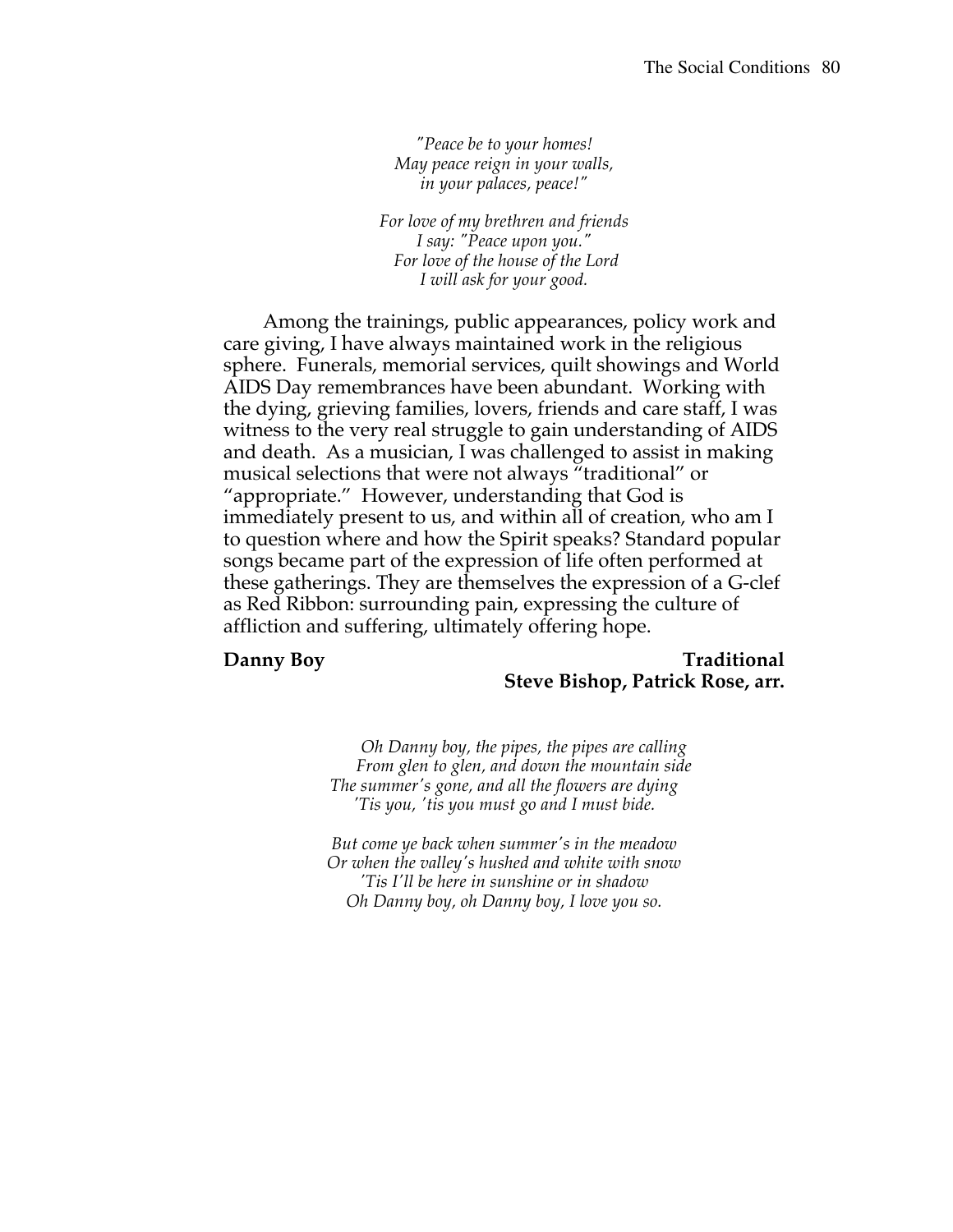*And if you come, when all the flowers are dying And I am dead, as dead I well may be You'll come and find the place where I am lying And kneel and say an "Ave" there for me.*

*And I shall hear, tho' soft you tread above me And all my dreams will warm and sweeter be If you'll not fail to tell me that you love me I'll simply sleep in peace until you come to me.*

*I'll simply sleep in peace until you come to me.*

## **Amazing Grace American Traditional Stephen Hatfield, arr.**

*Amazing grace! How sweet the sound That saved a wretch like me! I once was lost but now am found, Was blind but now I see.*

*'Twas grace that taught my heart to fear, And grace my fears relieved; How precious did that grace appear The hour I first believed!*

*Through many dangers, toils, and snares, I have already come; 'Tis grace hath brought me safe thus far, And grace will lead me home.*

*When we've been there ten thousand years, Bright shining as the sun, We've no less days to sing God's praise Than when we'd first begun.*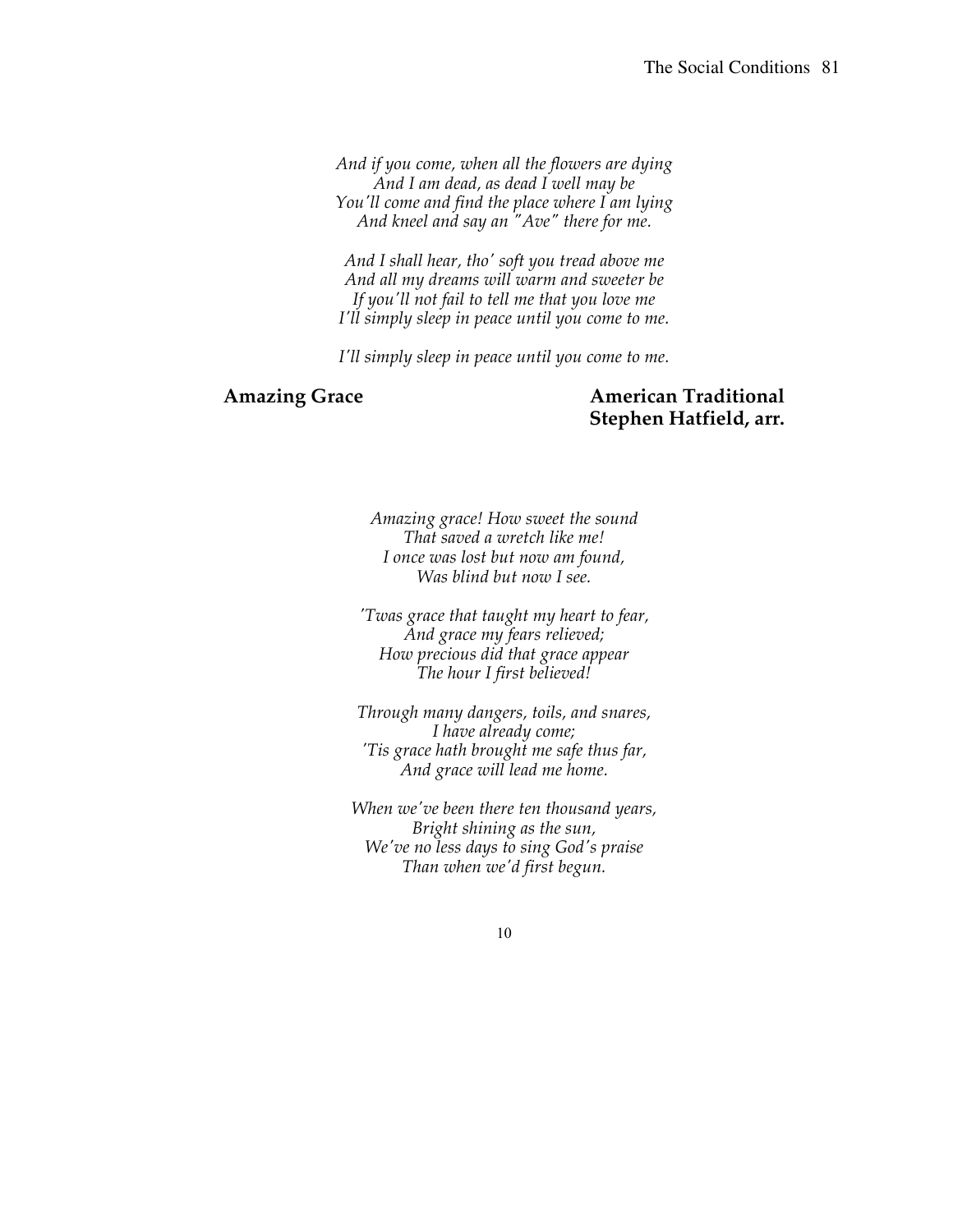## **Over the Rainbow <b>Harold Arlen**

# **Mark Hayes, arr.**

*When all the world is a hopeless jumble, And the raindrops tumble all around, Heaven opens a magic lane. When all the clouds darken up the skyway Theres a rainbow highway to be found Leading from your window pane To a place behind the sun Just a step beyond the rain*

*Somewhere over the rainbow, Way up high Theres a land that I heard of once, In a lullaby. Somewhere over the rainbow, Skies are blue. And the dreams that you dare to dream Really do come true.*

*Someday I'll wish upon a star And wake up where the clouds are far behind me... Where troubles melt like lemon drops, Way above the chimney tops, Thats where youll find me...*

> *Somewhere... Over the rainbow Bluebirds fly, Birds fly over the rainbow Why then oh why cant i? If all those little bluebirds fly Beyond the rainbow... Why .. oh .. why .. can't I*

Hope, ever present to the human spirit, was the fuel that kept all of us, those living with and affected by AIDS, moving forward. In those early days of the epidemic, the devastating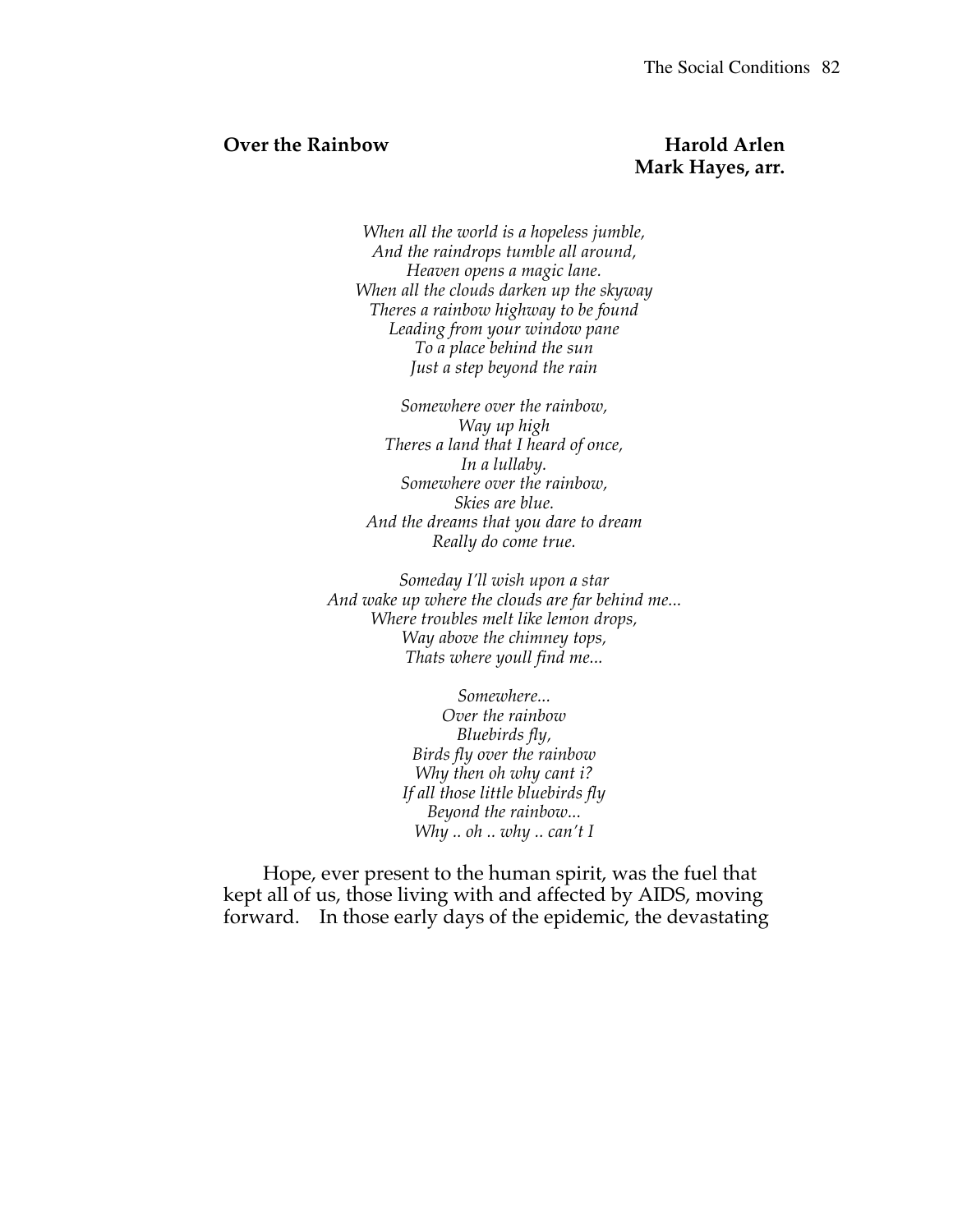ferocity of a living , relentless and resourceful particle, a virus, made hope the only medication available. It was the Red Ribbon that gave life to the belief that a cure would be found. The Red Ribbon was the symbol of local efforts filled with compassion and care.

I have been fortunate in these years of AIDS work to have used the flexible expression of the ribbon to directly and indirectly better the lives of many and support their embrace of hope. *Camp Viva* is one of those efforts. Born of frustration with the clinic system and legal statutes that imposed isolation on individuals with AIDS, I worked to establish a collaborative that would provide a fun-filled opportunity for socialization and respite to families (very loosely defined) and individuals with AIDS. *Camp Viva* continues today as an opportunity for those people at the fringe to come to the center and be welcome, surrounded by the ribbon of friendship and fun.

*Camp Viva,* the work with the Red Cross, the AIDS Care Center, countless families who grieve, the loss of so many friends and the hundreds of talks given to groups across the country are all an experience that has given me access to the Divine. The mystery of the Incarnation brings my life into focus as I have seen the light of the Divine in the faces of the people I have met and with whom I have worked. They have given me laughter and healing. This is the mystery of the Incarnation

This reflection closes as it opened, melding the G-clef with the Red Ribbon in an expression of community and trust. The two aspects of a ribbon, AIDS symbol and G-clef are that river of life, flexible, creative and always moving us all toward the goal of moving from the margins to a full life at the center.

What is your personal story of HIV/AIDS advocacy and service delivery?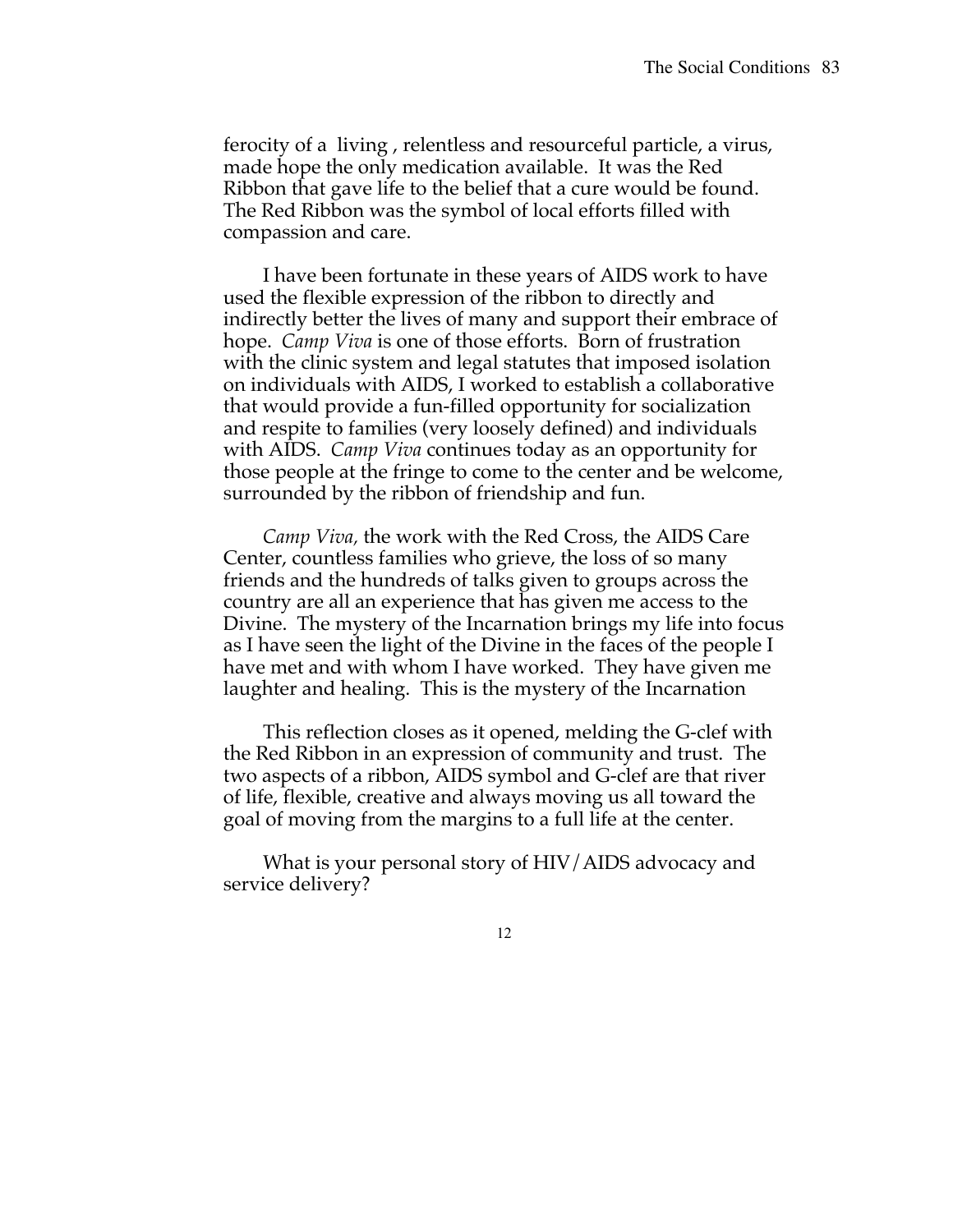## **Blessed Assurance Phoebe Knapp Nancy Wertsch, arr.**

*Blessed assurance, Jesus is mine! O what a foretaste of glory divine! Heir of salvation, purchase of God, born of his Spirit, washed in his blood.*

*Refrain This is my story, this is my song, praising my Savior all the day long; this is my story, this is my song, praising my Savior all the day long.*

*Perfect submission, perfect delight, visions of rapture now burst on my sight; angels descending bring from above echoes of mercy, whispers of love.*

*Perfect submission, all is at rest; I in my Savior am happy and blest, watching and waiting, looking above, filled with his goodness, lost in his love.*

������������ *Please move to Spellman Hall for the video presentation.*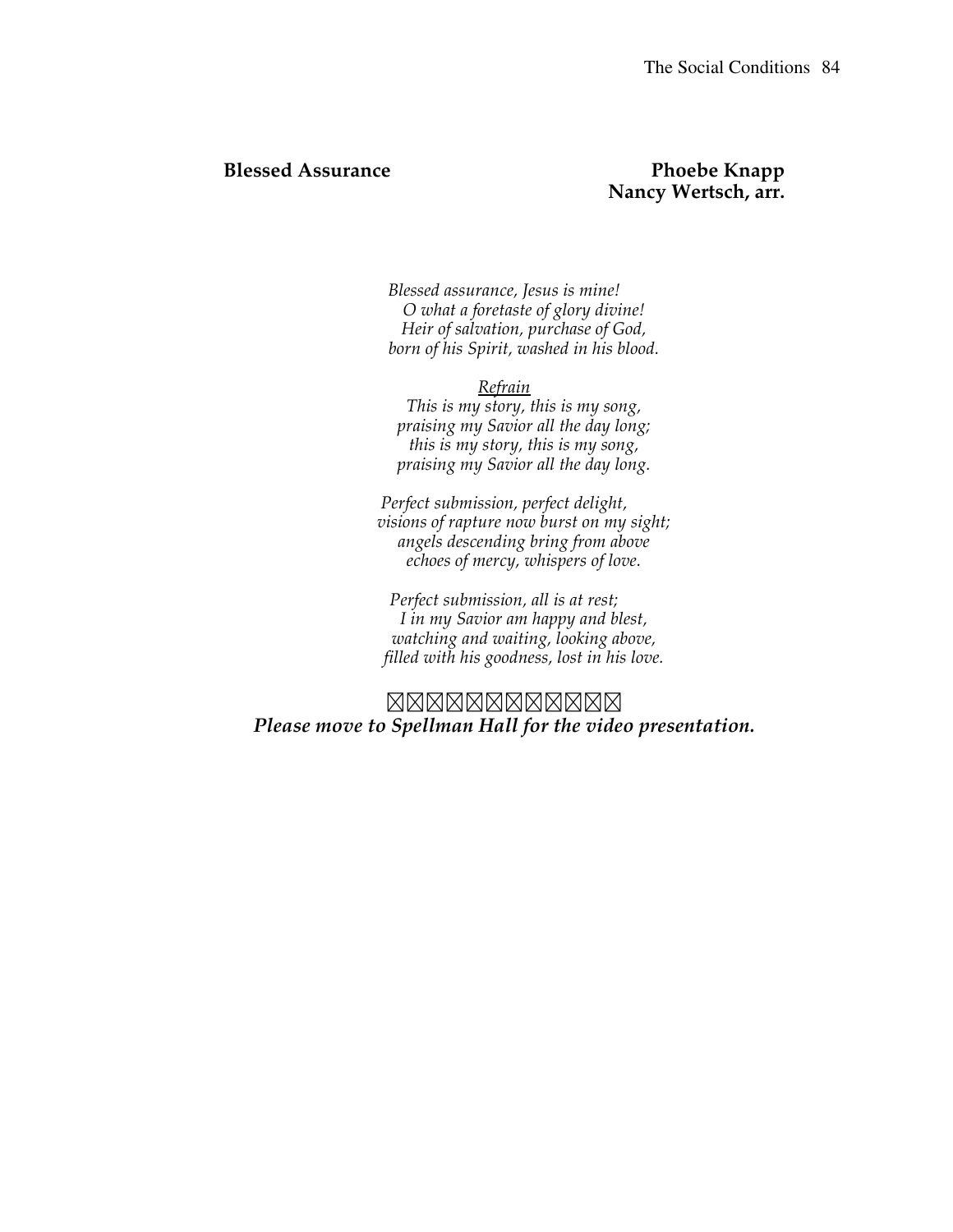## *Part 2 -- A History of HIV Policy Development*

Using a video documentary produced in cooperation with Richard Diefenbach, the struggles and history of People Living with AIDS, the caregivers, family and advocates during the first ten years of the epidemic, 1981-1991, are documented. Fear and social stigma, coupled with the untimely death of friends and neighbors galvanized a movement that shaped social policy at an unprecedented rate. These policies continue to shape the global response to HIV/AIDS and influence the development of health policy in the United States.

The extended choral composition *When We No Longer Touch,* by Kristopher Anthony, provides the artistic framework for this analysis. *When We No Longer Touch* is uniquely suited for this project in that the composition and text were composed by People Living with AIDS. The composition uses traditional requiem texts juxtaposed with poetry based on the stages of death and dying as described by Elizabeth Kübler-Ross. Using interdisciplinary research, the following links are established between specific stages of death and dying as used in the choral work, key policy actions and the key leaders of this era.

The video specifically explores four movements of the work as examples of the scope of possible analysis

1. **Fear**: Using the movement entitled, , social issues of homosexuality, the role of public health in regulating private activity, the role of government in the regulating the blood supply and the responsibility of first responders (as a surrogate for all medical providers) are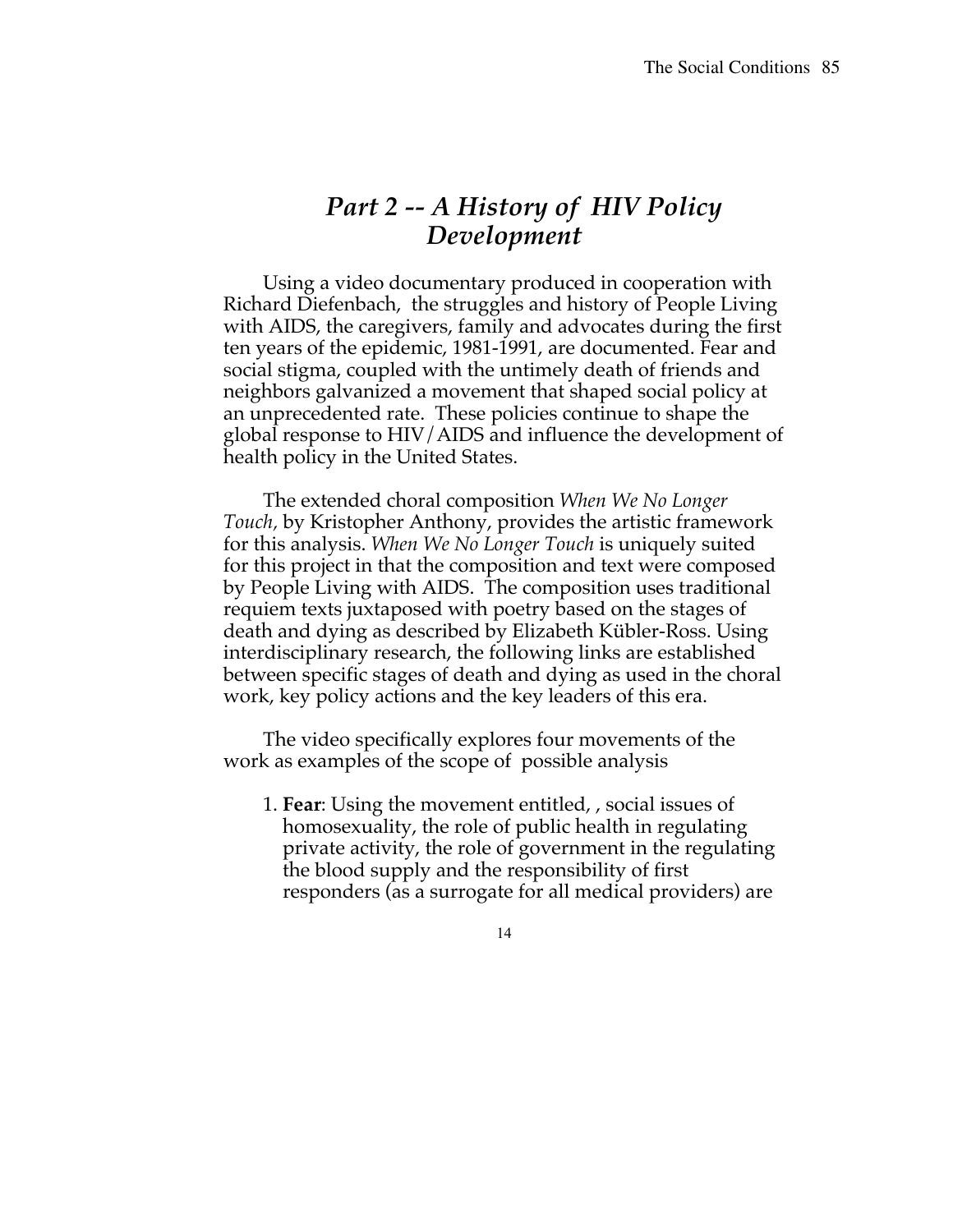raised. Personal fears that impact the public discourse are identified by fear of HIV transmission by casual contact, limited personal intimacy. We are reminded of the many prominent cultural and political personalities whose lives were impacted by HIV disease.

These aspects of fear provide the underpinning for the

- Testing of the blood supply for HIV and Hepatitis B
- Reestablishment of universal precautions
- **2. Anger:** Using the movement, *I Am Past the Point*, we experience the rage that fuel the protest movement ACT-UP, are confronted by the anger of friends and family at the revelation of a loved one's diagnosis, and the subsequent rejection by family and friends as a result of that diagnosis.

These expressions of anger created the climate in which

- Treatment advocacy became the norm and federal officials relied upon the advocates to advance their internal agenda.
- The FDA streamlined and restructured the approval process for pharmaceuticals making drugs available more quickly to the marketplace.
- By statue, People Living With AIDS are involved in health planning related to HIV/AIDS.
- The AIDS Drug Assistance Program (ADAP) was developed to make essential pharmaceuticals available free to all HIV infected. It also helps people with partial insurance or who have a Medicaid spenddown requirement.
- The roots of legal protections against discrimination based on sexual orientation are linked to these expression of anger.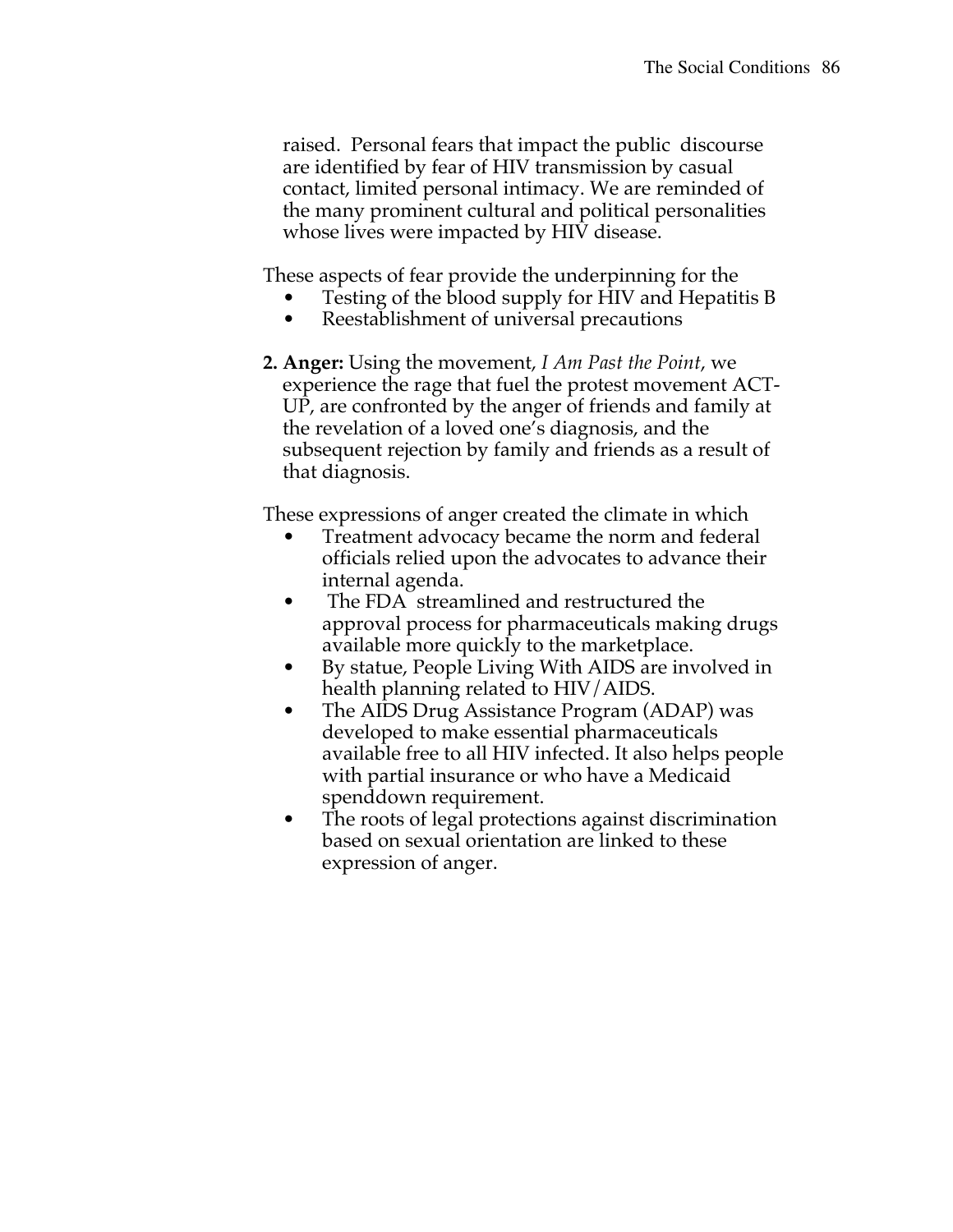3. **Isolation**: The movements *The Layers I Have Put Around My Pain* and *I Am Missing You* is the basis for this exploration. We learn about the personal loathing and isolation common among People Wit AIDS, the rejection they have experienced from family and friends, the deep sense of abandonment and the troubling lack of access to hospital rooms for non-"family" members, no matter the depth of their relationship.

 These experiences of intense isolation lead to the creation of community-based solutions to the endemic issues of the day.

- The development of extensive buddy programs that provided social support, respite care and informal care throughout the community.
- The adoption of the San Francisco Model of Care, where volunteers were used extensively to supplement traditional medical and social care. Ultimately, this lead to the basic mode for the delivery of care as being the community-based organization. Today, these organizations (eg. Gay Men's Health Crisis) are the backbone of the community care and advocacy network.
- Organized food delivery and home-based collateral services became essential elements of the continuum of care.
- The social model of care became the norm, supplanting the medical model.
- 4. **Acceptance**: We experience the impact of acceptance in the music of, *I Shall Miss Loving You.* Acceptance enabled a sense of focused action and acts of memorialization to emerge. In acceptance, we see promotion of safer sex practices, syringe and needle exchange programs, programs that support active deathing, and programs that celebrate life. The Quilt Project, candle light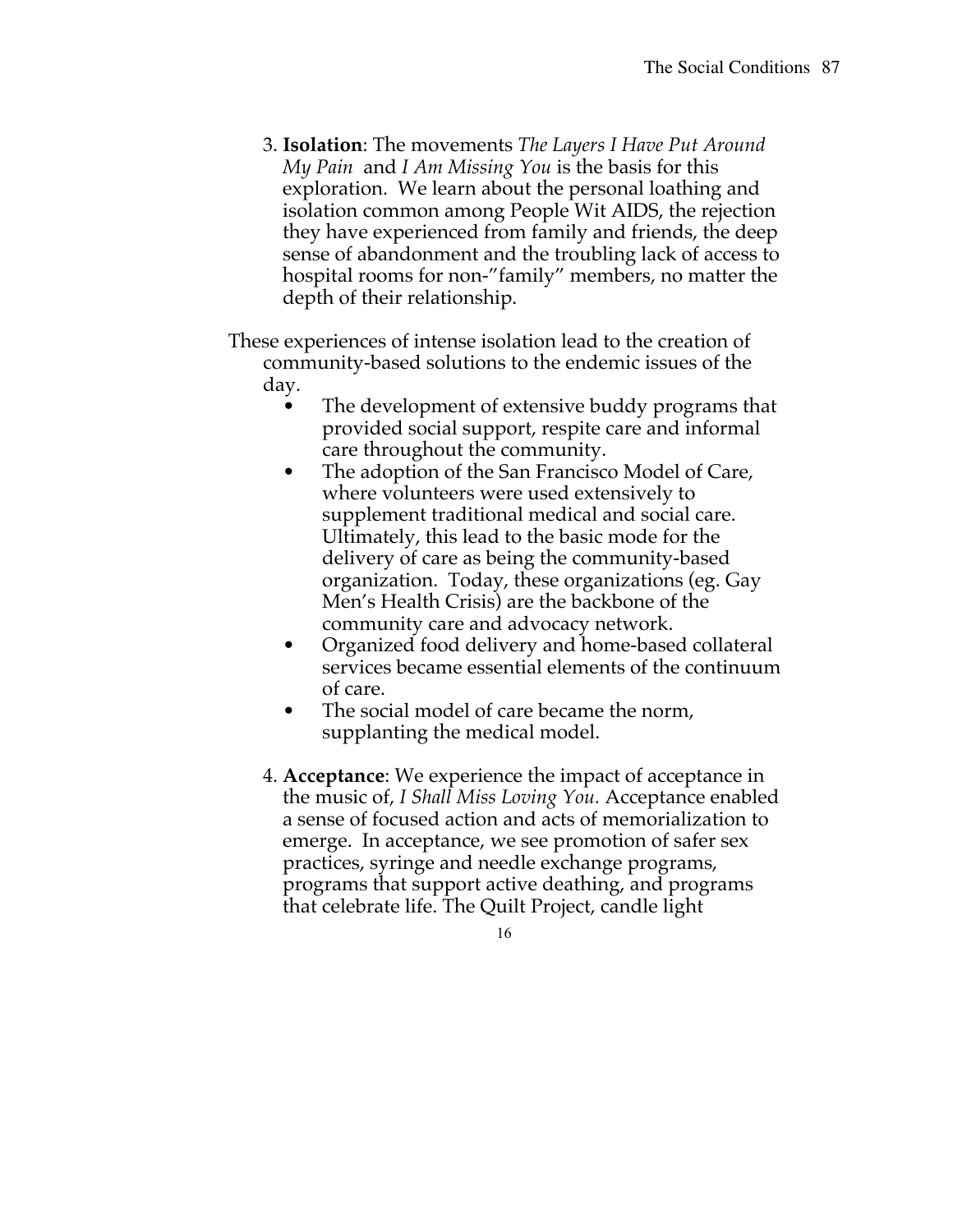memorials, and community remembrances like World AIDS Day become possible.

Acceptance brought into being

- Film and television productions that focused public attention on the reality that AIDS was a party of the social fabric of the United States.
- The Red Ribbon Campaign, created by Frank Moore, became the most widely recognized and pervasively used symbol of the AIDS epidemic.
- Program like *Camp Viva* came into being to celebrate the living experience of People with AIDS, decrease their sense of isolation and increase skills for living with the virus.
- Memorial activities like the Quilt Project became a routine part of the American folk art tradition and memorialize the memory of those lost.
- 5. **Hope**: *I Have Loved* opens the door to the signs that there is hopeful horizon. The voice of entertainment industry, first expressed by Elizabeth Taylor and continued here through Bono, continues to bring hope to a hopeless situation. The transformation of Jesse Helms from anti-AIDS to a support is a hopeful transformation. The development of medical interventions, legislative protections and the desire to be alive for the cure are presented here as representations of the possibilities for the future.

Hope is driven by

- President's Emergency Plan for AIDS Relief (PEPFAR) providing funding to the gobal fight against AIDS
- Medical advances in HIV treatment, diagnostic procedures, health monitoring and vaccine research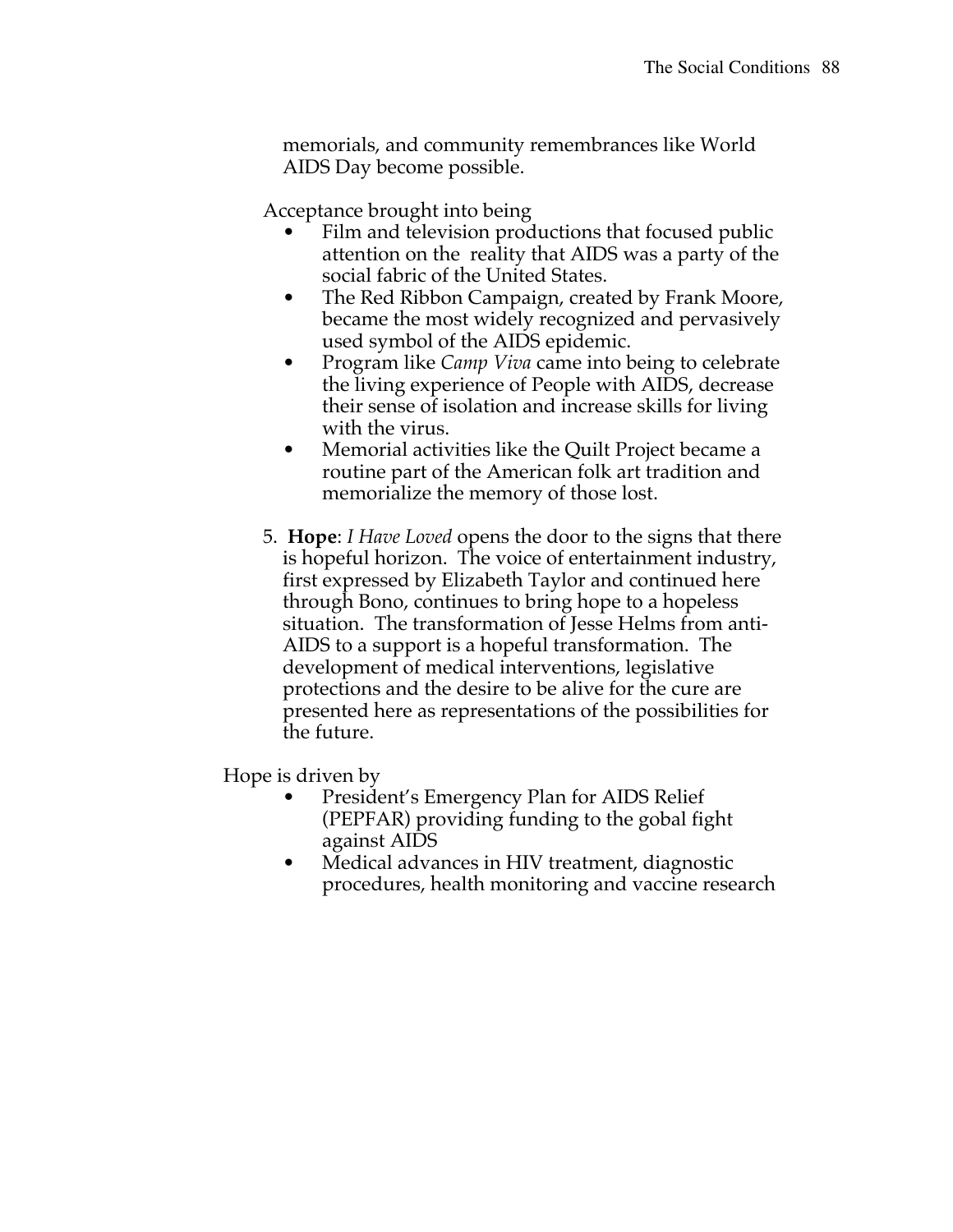- American With Disabilities Act (ADA) providing protections to People With AIDS
- Fair Housing Amendments Act provides protection against discrimination in all housing with limited exceptions.
- Federal Rehabilitation Act of 1973, Section 504, provided protections against work place discrimination and discrimination in federal housing for People With AIDS

������ *Please return to the chapel for the conclusion of the program.*

## *Part 3 -- When We No Longer Touch*

"I shall miss, missing loving you." The poet, Peter McWilliams makes this keen observation. Composed by Kristopher Anthony using poetry by McWilliams, *When We No Longer Touch* leads us thru the stages of death and dying. We are reminded in each phrase that the AIDS epidemic is about people who struggle, yesterday, today and every day to make sense of their personal experience. In the end, it is this experience that drives the engine of effective policy development, community response and the delivery of care.

As a duet with this text, Anthony uses traditional Requiem texts, the traditional texts of the Mass of the Dead in the Tridentine Rite of the Roman Catholic Church. He juxtaposes these as a reminder that his struggle is not with the material world alone. He struggles to make sense of his experience as a Person With AIDS in the context of God. By using a traditional Requiem text, he places his struggle in the context of Mozart, Brahms, Faure, Britten and other notable composers who, using their individual musical idiom, open a dialogue with God and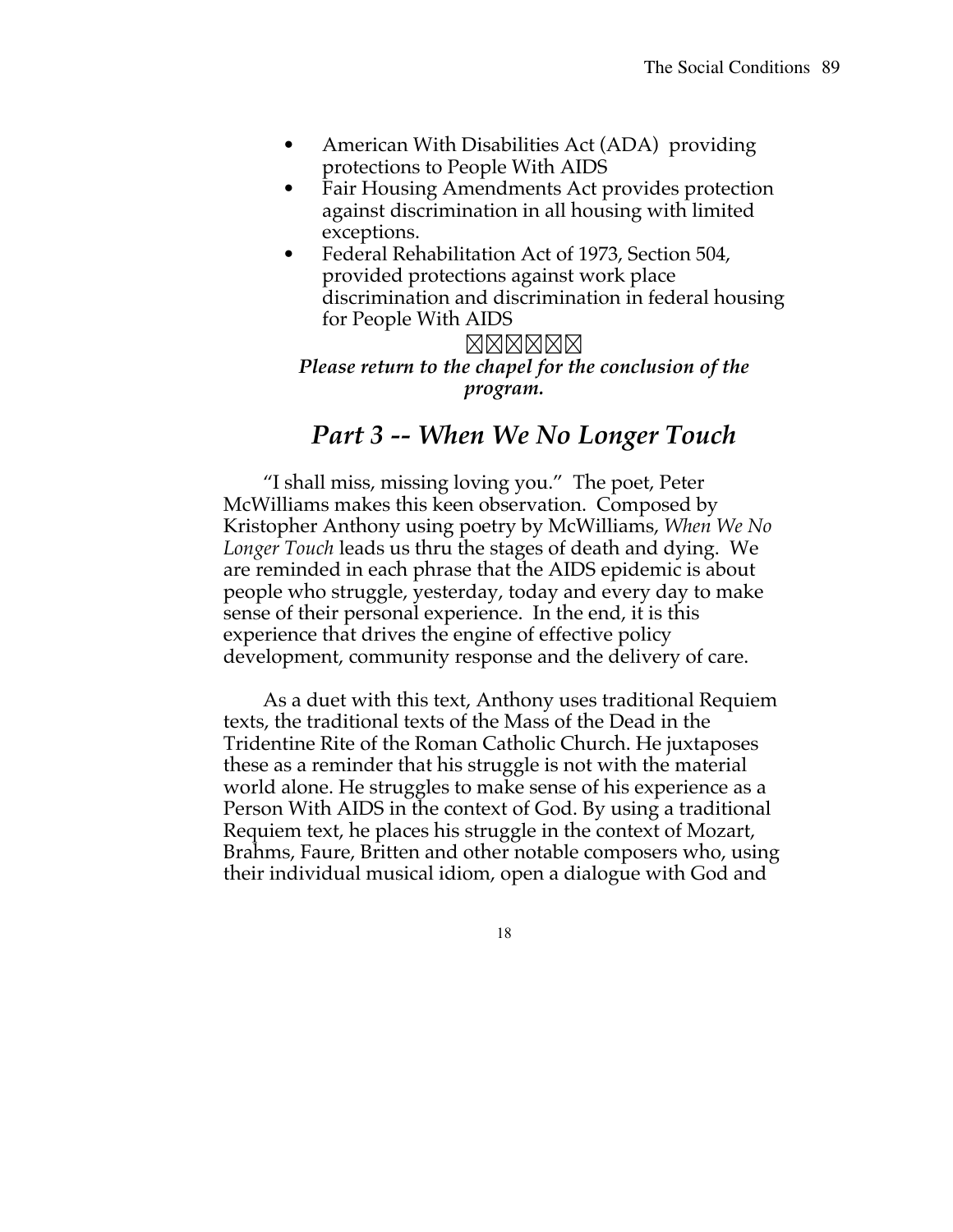seek comfort, peace and understanding. This is in keeping with his training as a professional musician.

I have based my comments in the context of that musical tradition and draw upon the funeral liturgy of the Roman Rite to bring the poetic and liturgical texts together. The key question remains to be answered: "How does my personal experience fuel my commitment to the development of future HIV/AIDS policy?

## **Prologue**

*The fear that I would come home one day and find you gone has turned into the pain of the reality. What will I do if it happens? What will I do now that it has?*

The stage is set for the feelings that are presented in the poems that follow. McWilliams immediately connects with the fear of the reader for loneliness and links it to pain, a physical hurt that is carried in the body. The immediacy of that moment is brought to the reader as the future though of "what will happen?" is recast as a present reality, "It has."

The opening harp chords are a call to worship. The english horn is the faint sounds of th eorgan inside the snactuary that casket greets the casket at the door. We are the loved ones following the casket in the human dialogue between the earthly shock of death and the otherworldly call of Jerusalem, as the choir sings the latin introit

> *Requiem in aeternum Rest eternal grant them, O Lord,*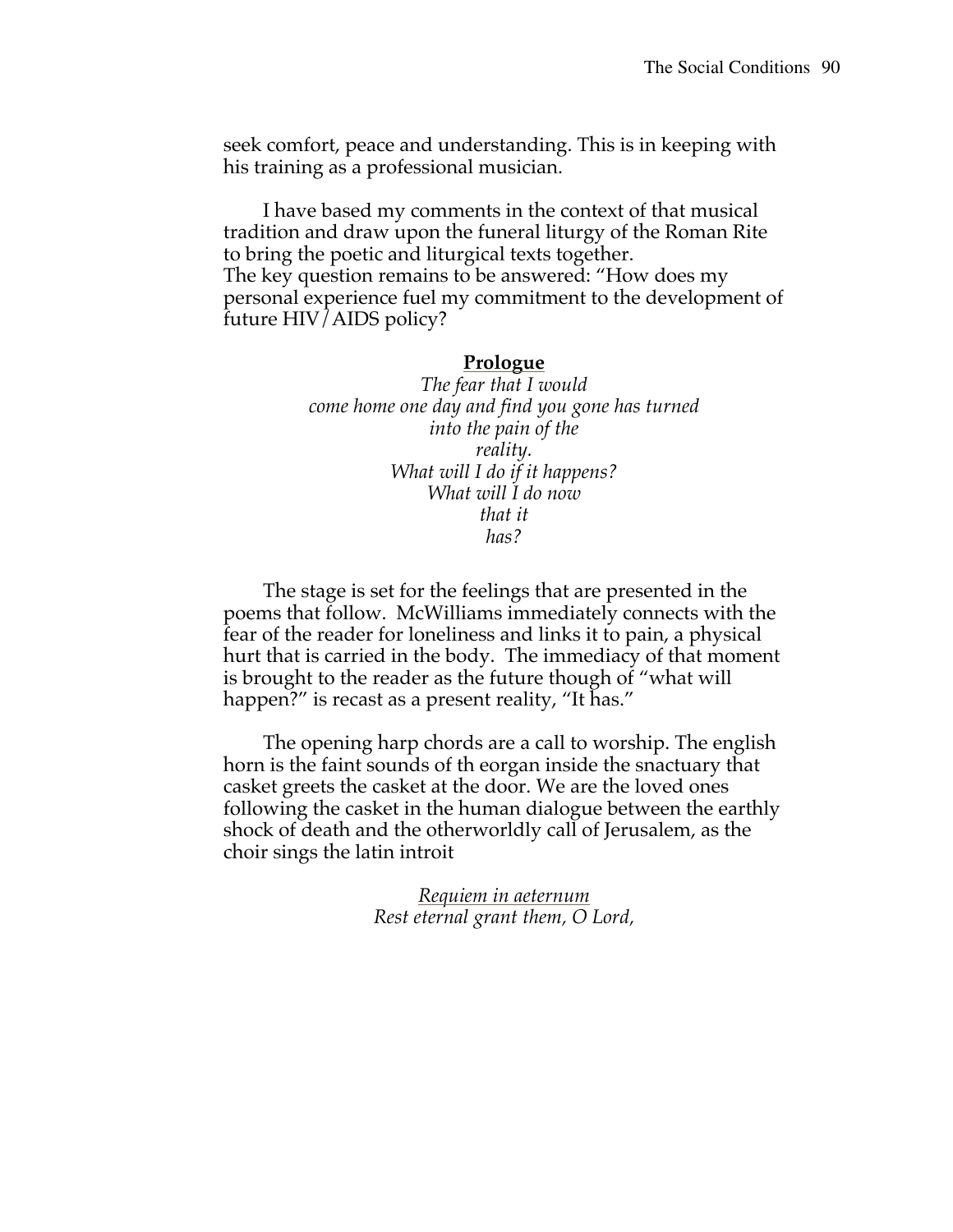*and let perpetual light shine on them. To thee praise is due, O God, in Zion, and to thee vows are recited in Jerusalem.* 

#### **Denial**

*I know our time together is no more. Then why do words come to mind that call you back? Why do I plan lifetimes that include you? Why do I torture myself with love I never felt while you were here?*

The denial of the reader is focused on the planning of lifetimes, eternity. Denial in the description of this Kübler Ross identified stage can be described as the experience of "It can't be happening!" The time of physical knowing and the time of knowing in the heart are challenged as the announcement of impending death is made. These have allowed for the imagination to create emotional experiences that where not possible when confronted with the daily reality of the other. The common aggravations of daily interaction fade and the romantic ideal is expressed. The words are formed in the mind and take on life creating an image of a parent looking for a lost child. The child is the innocence of self, calling to be reunited with the self. A second look at the child can be related to the child of relationship with another. This is evident when the voice of the poem is placed with the lover who survives the dead of a beloved. The image of the Good Shepherd from the New Testament also seems to be involved. Endless wandering throughout eternity to find the lost and create the imaginary life is taken shape to guard the living from the loss of the beloved.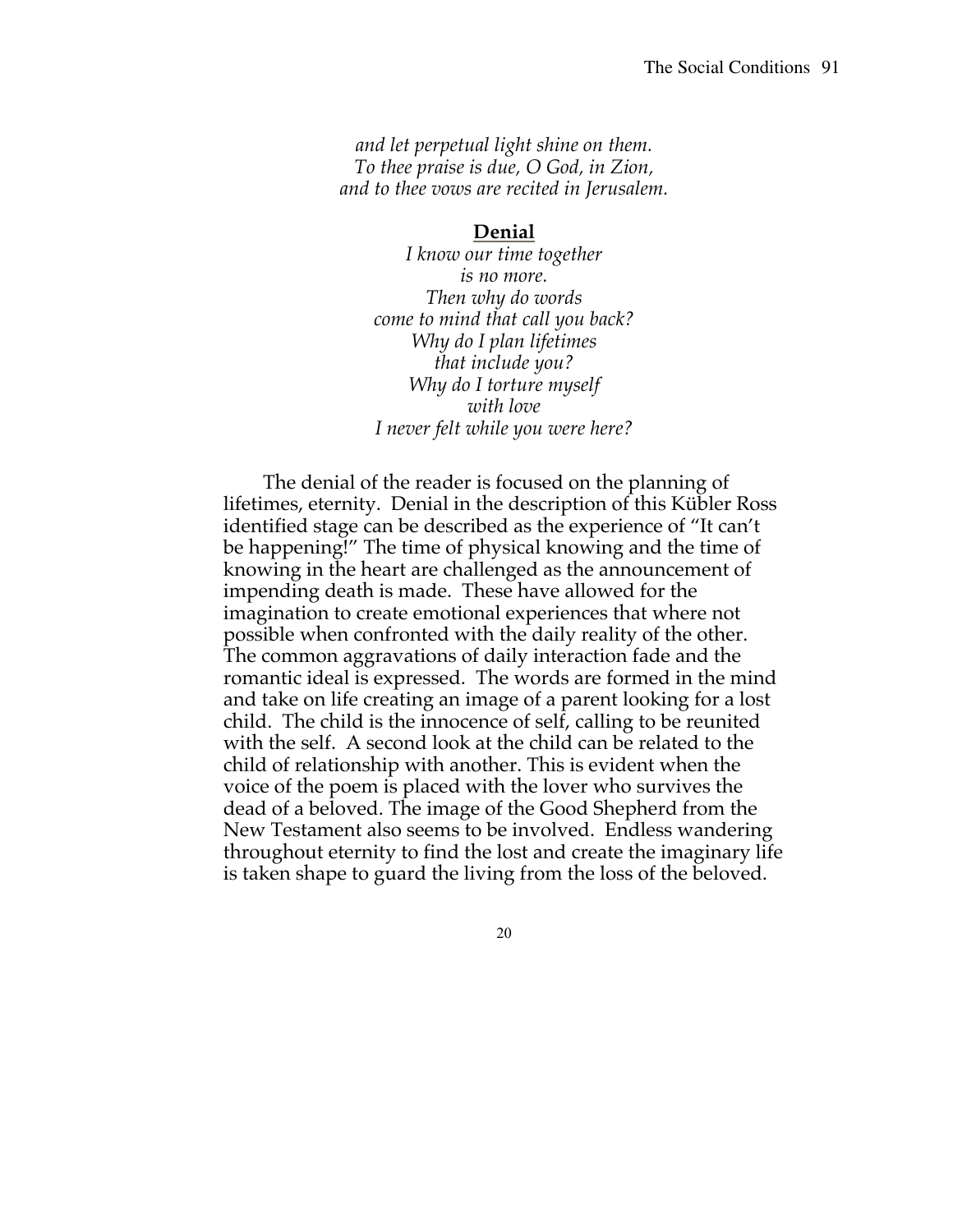The composer presents us with a halting rhythm in the low strings and piano. We hear the irregular tick of a hearbeat, an internal clock. The singers move us to an alternative reality as the elongaed notes of their opening stretch time. Ultimately, both instrumentalists and singers are consumed by the throbbing rhythm of anxiety and yearning.

#### **Isolation**

*The layers I have put around the pain of your going are thin. I walk softly through life, adding thickness each day. A thought or a feeling of you cracks the surface; a call to you shatters it all. I spend that night in death and spin the first layer of life with the sunrise.*

"Isolation" is not an explicit stage identified by Kübler Ross. Rather, this poem continues the exploration of denial. The grieving lover cannot escape the essential pain of the loss, even as the wandering to create an eternal life continues. To be isolated and in denial requires the mind to create distance from the events that bring pain. These layers are added naturally by the mind on a daily basis. There is a tenderness that is concomitant with this process. This author "The spin of the first layer of life" and the "night in death" creates a scene we do not remember from our birthing; those last, painful hours as contractions begin in the womb and we are about to be expelled into the first breaths of life outside the womb. The images of the eternal search, the sunrise, the calling end and the reality of the birthing/deathing pain become real. No one gives birth silently. The paradox that we give life to death and find the thin layer of the amniotic sac is broken and the pushing begins in earnest.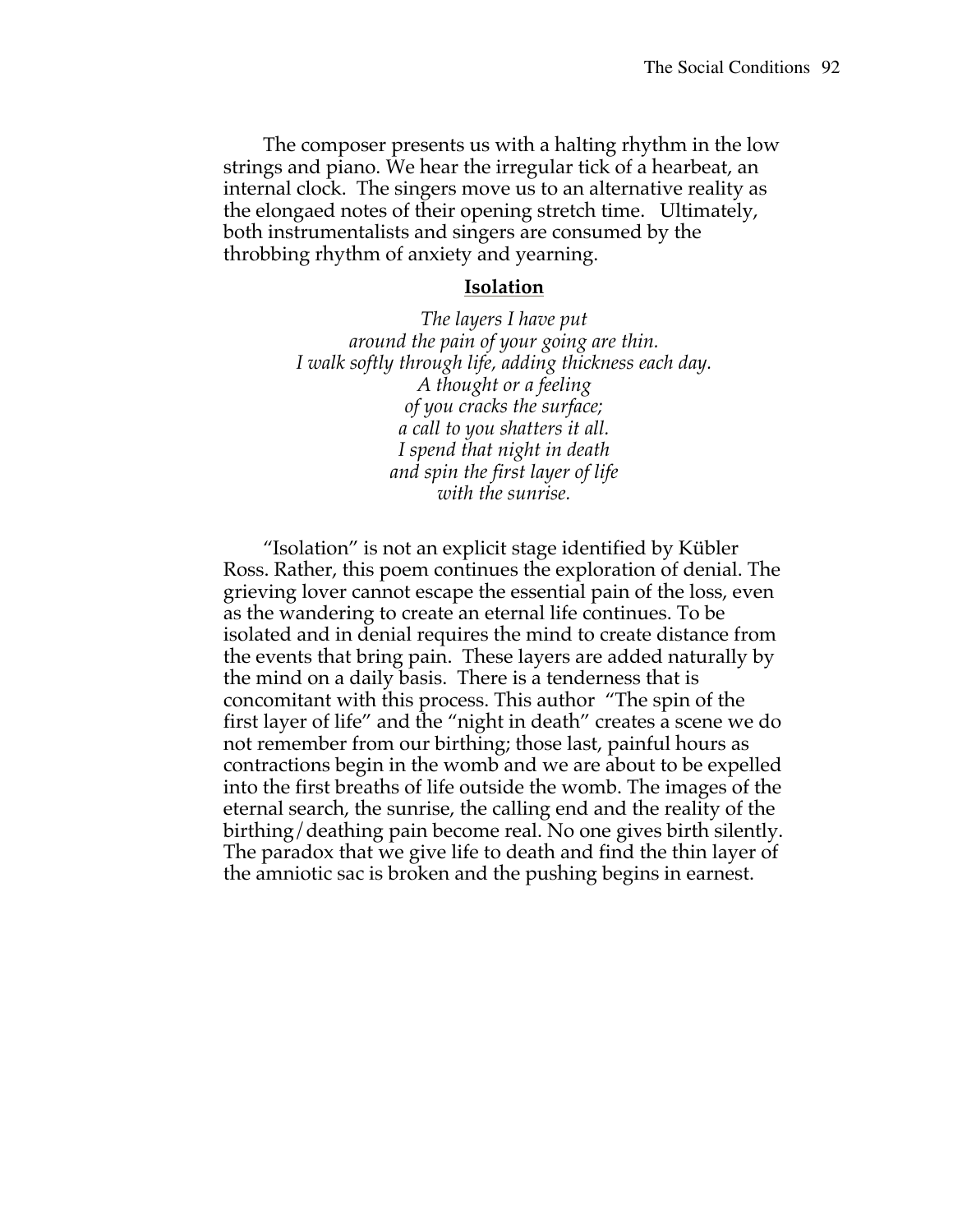Death, like birth, is a painful experience. In the final word of the poem, we are left with the hope that in the sunrise the weaving of the new eternal life will take hold and the infiltrates of reality will stop creating fissures in the warmth of the womb created by the layers of self-protective denial

The thick choral writing is a stark contrast to the single line melody of the english horn. We hear the bass voices of the choir rattling the bedrock to crack the surface, while singing

> *Exaudi orationem hear my prayer; unto thee all flesh shall come*

> > **Anger**

*I'm past the point of going quietly insane. I'm getting quite noisy about it. The neighbors must think I'm mad. The neighbors, for once, think right.*

Anger asks the question, *"*How dare you do this to me?" referring wither to God, the deceased or oneself. Again, the poet creates a paradox. The narrator is quite noisy about being quietly insane. We get a glimpse into the life of the narrator and the neighbors. They have thought him mad in past situations. One would read the poem to understand that in the past it was without reason. The current state of madness is expressive and appropriately recognized by the neighbors.

The use of 5/4 meter, moving from three beats to two, drives the rage of insanity. Nothing is regular, nothing is predicable in this ryhtmic pattern. Anthony uses one of the

<sup>22</sup>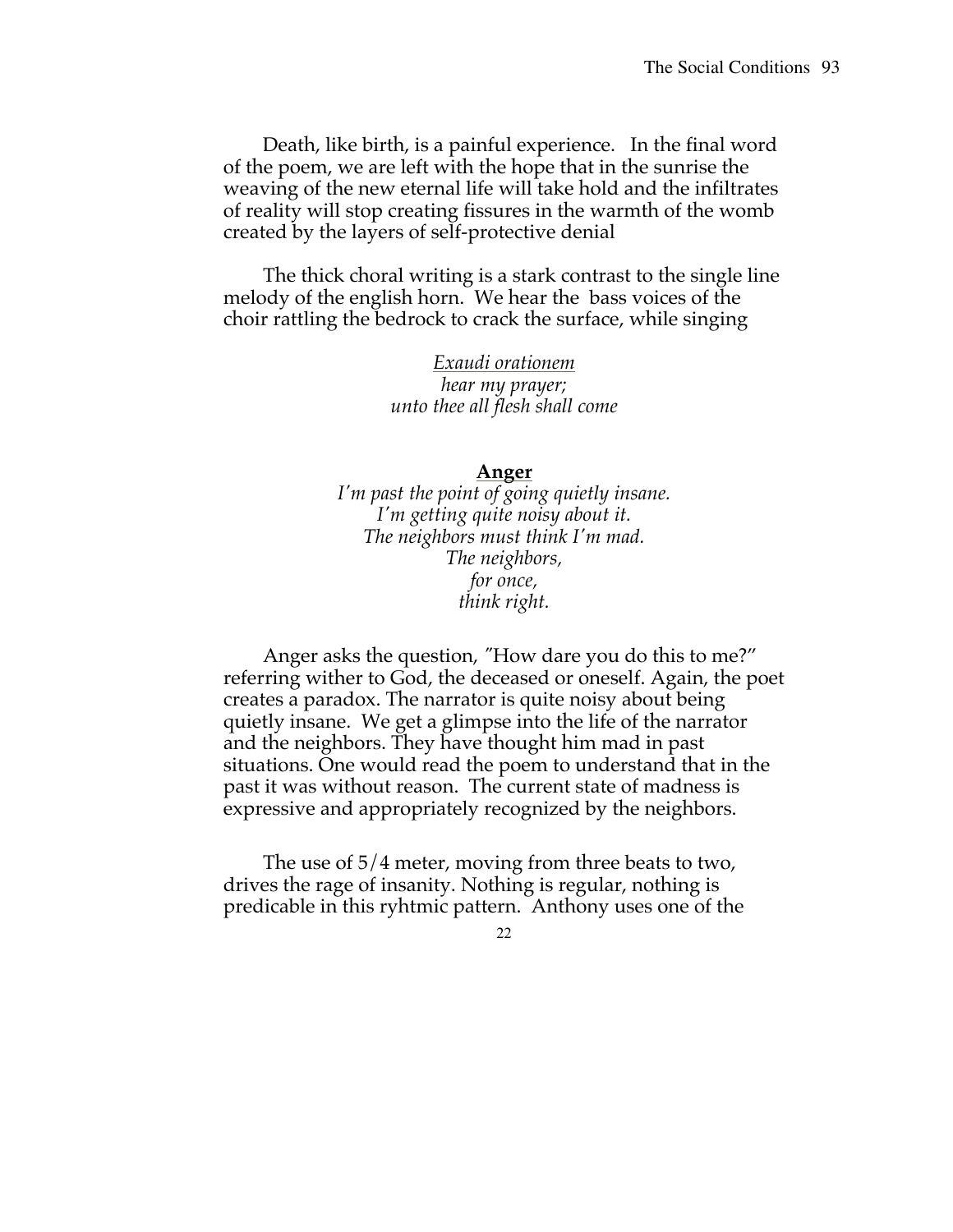## most commonly quoted meodic phrases by using Dies Irae. Like Berlioz, insanity is joined to the rages of hell

*Dies irae, dies illa The day of wrath, that day which will reduce the world to ashes, as foretold by David and the Sybil. What terror there will be, when the Lord will come to judge all rigorously! The trumpet, scattering a wondrous sound among the graves of all the lands, will assemble all before the Throne. Death and Nature will be astounded when they see a creature rise again to answer to the Judge. The book will be brought forth in which all deeds are noted, for which humanity will answer. When the judge will be seated, all that is hidden will appear, and nothing will go unpunished. Alas, what will I then say?*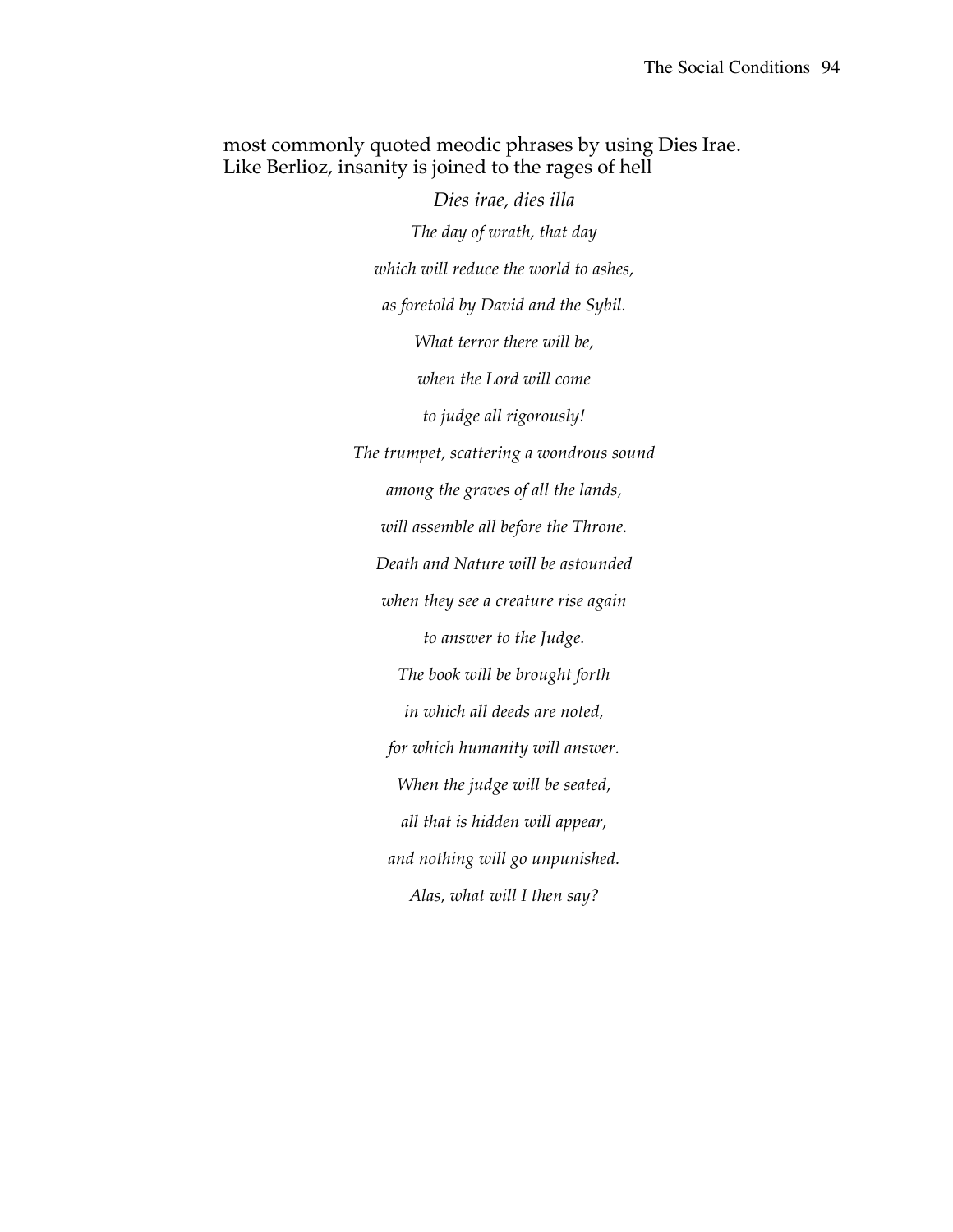*To what advocate shall I appeal, when even the just tremble? O king of redoutable majesty, who freely saves the elect, save me, o fount of piety! Remember, merciful Jesus, that I am the cause of your journey, do not lose me on that day. You wearied yourself in finding me. You have redeemed me through the cross. Let not such great efforts be in vain. O judge of vengeance, justly make a gift of your forgiveness before the day of reckoning. I lament like a guilty one. My faults cause me to blush, I beg you, spare me. You who have absolved Mary, and have heard the thief's prayer, have also given me hope. My prayers are not worthy,*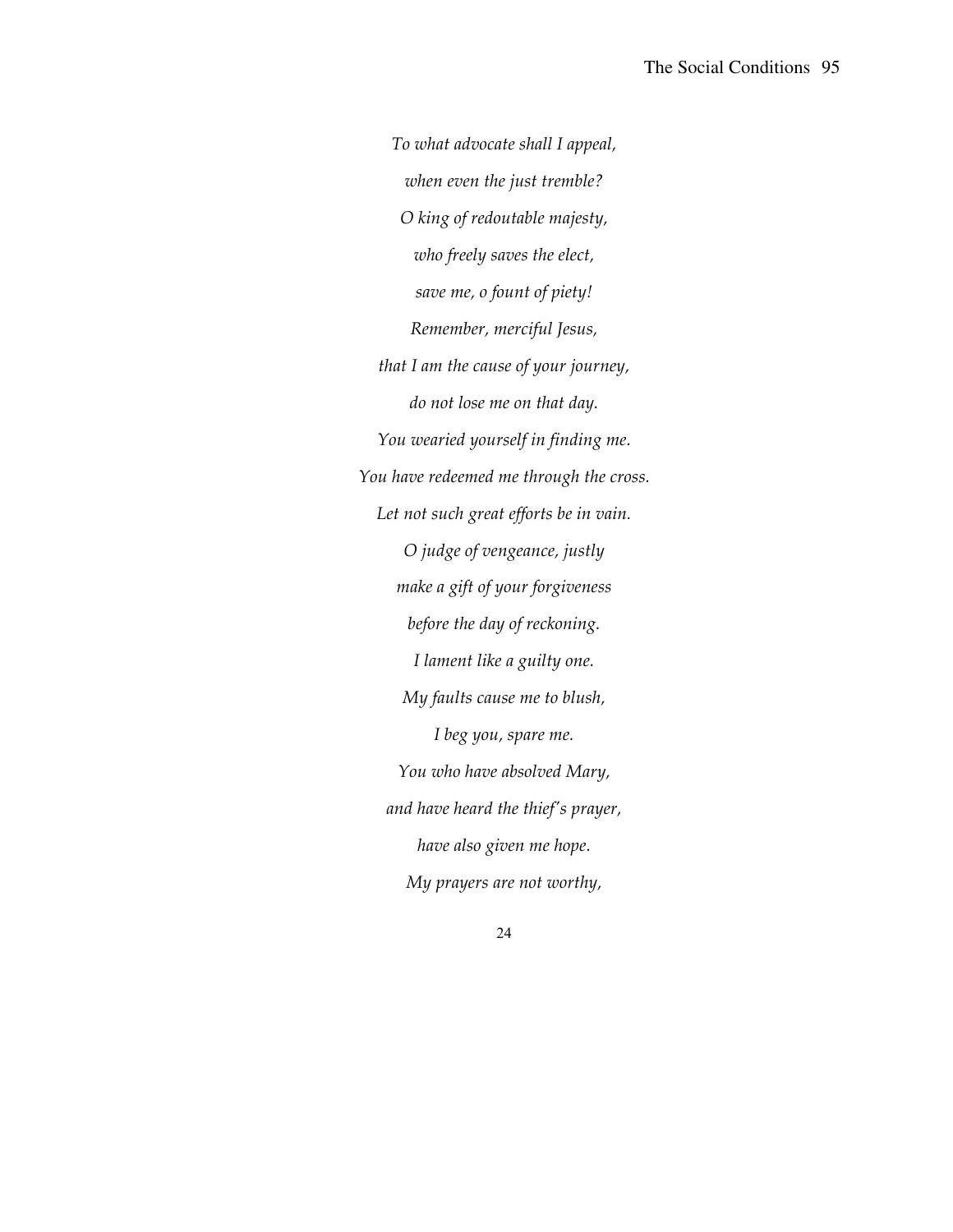*but you, o Good One, please grant freely*

*that I do not burn in the eternal fire.*

*Give me a place among the sheep,*

*separate me from the goats*

*by placing me at your right.*

*Having destroyed the accursed,*

*condemned them to the fierce flames,*

*Count me among the blessed.*

*I prostrate myself, supplicating,*

*my heart in ashes, repentant;*

*take good care of my last moment!*

## **Bargaining**

*I know, I know it was time for us to part but today? I know I had much pain to go through, but tonight?*

The direct simplicity of this poem is it's strongest metaphor. A clear, direct question. I wonder if before out birth, we ask the same question of our mother? The read easily understands the bargain between the narrator and God, the narrator and the lost love, the narrator and his lost self.

This hymn like settingbrings the living in direct conversation with the Divine. The melody of the soprano reminds of of angels mediating the time and space betweenheaven and earth, the traditional messengers of God.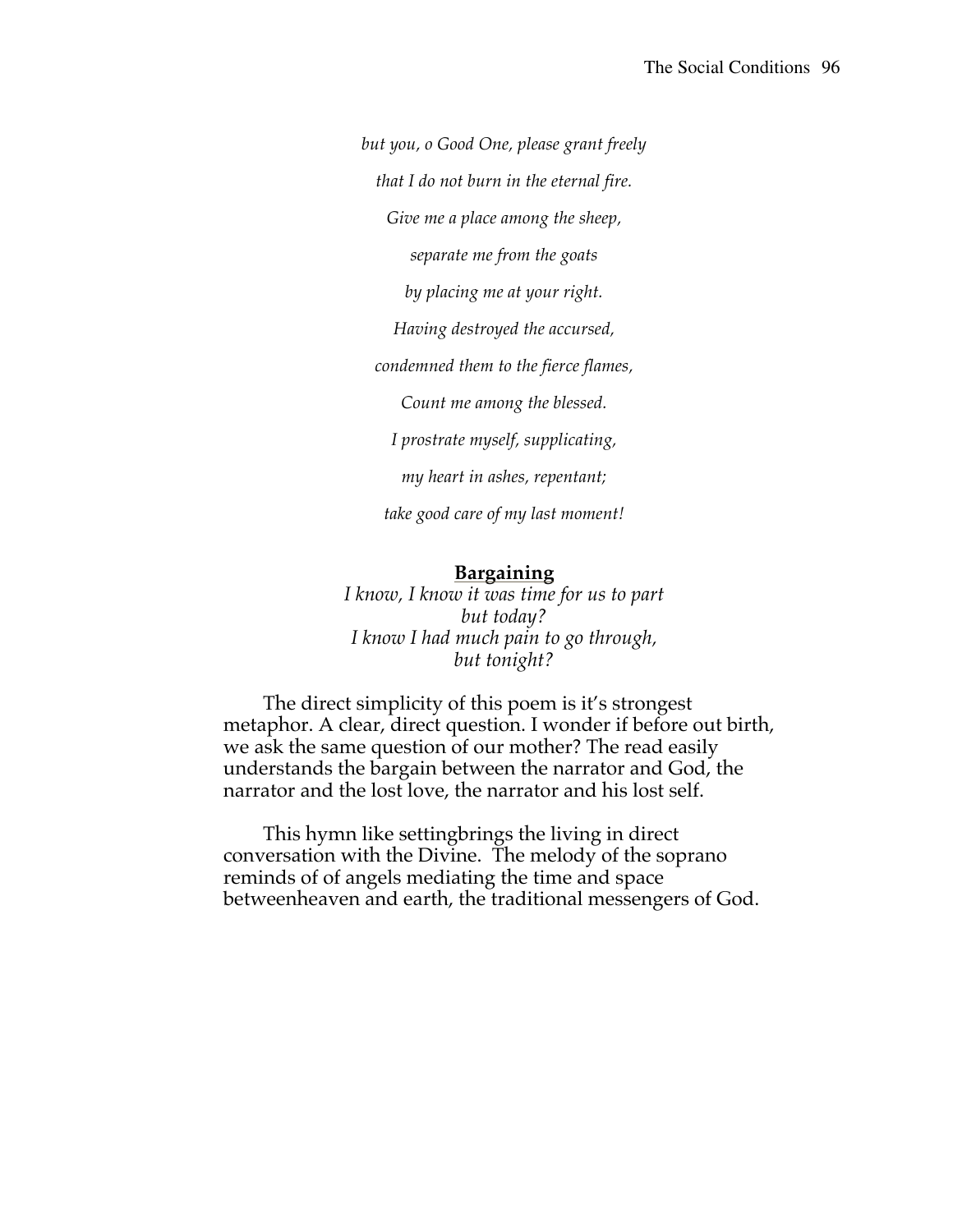*Quid What shall I, frail man, be pleading? Who for me be interceding, when the just are mercy needing?*

### **Depression**

*I am missing you far better than I ever loved you.*

The idea that one can love more intensely in death than in life is a poignant reminder of the life lost. Depression is marked by lack of verbal communication. Short, truncated sentences and phrases. The poet uses this condition in constructing the text. Missing includes all the good and bad memories that have been accumulated. Love is only one among them. Missing becomes a more complete experience than loving.

This is a moving duet between the voices of angels who call the living to prepare of the dead and the human who can never be prepared for the depression and saddness of death.

*Lacrimosa dies illa,*

*Ah! that day of tears and mourning! From the dust of earth returning man for judgment must prepare him*

### **Acceptance**

*I shall miss loving you. I shall miss the Comfort of your embrace. I shall miss the Loneliness of waiting for the calls that never came.*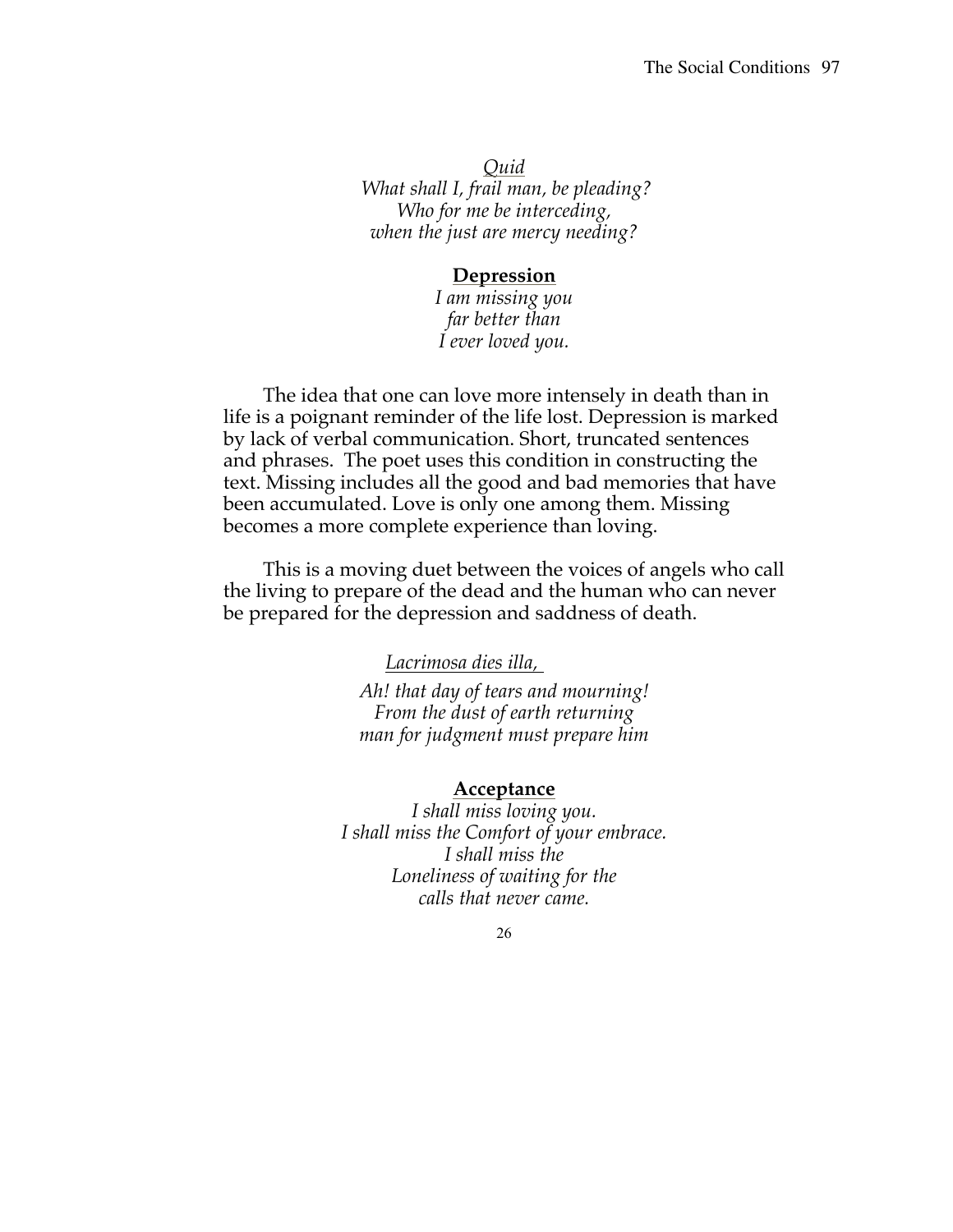*I shall miss the Joy of your comings, and the Pain of your goings and, after a time, I shall miss Missing loving you.*

There is an element of convincing the self that comes with this acceptance. The poet gives the emotions personhood by using a capitalized statement of the emotion making it a name. These characters are players in the development of the plot, which moves from missing the past of loving to the future thoughts that will be marked by the decline of the strong feelings of loss. This immediacy of the loss is connected to the eventual experience that even a feeling of loss is finite. Comfort, Loneliness, Joy, and Pain are identified and acknowledged. The good and the bad are remembered and a composite of the relationship emerges. In the end, it is missing that matters; and, even missing comes to an end.

We can imagine the final incensing of the casket and the song in our heart as the choir pleasds for the eternal rest of the deceased. We hear thier voices and accept that this too is our prayer, for their eternal repose.

> *Agnus Dei Lamb of God who takes away the sins of the world Grant them rest, Grant them eternal rest*

> > **Hope** *And through all the tears and the sadness and the pain*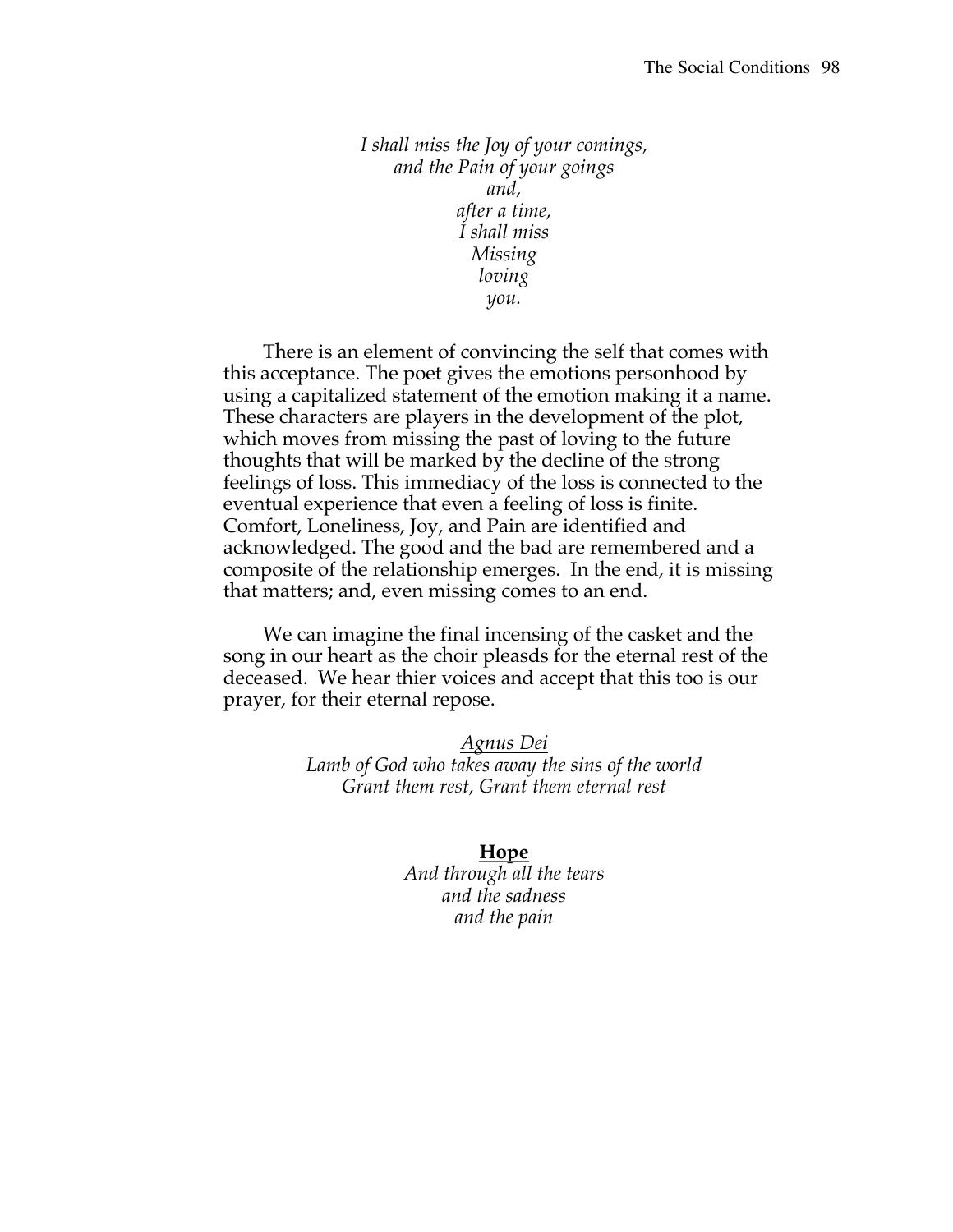*comes the one thought that can make me internally smile again: I have loved.*

This postlude to the set provides a secondary level of understanding and acceptance that grows from the previous poem. The understanding that hope is born of acceptance completes the healing process. Many people directly impacted by the AIDS epidemic felt that the illness brought communities closer together and created a created a new context for love. The love that was post-Stonewall and pre-AIDS focused on genital sexual activity. A transformation in the social awareness began with the epidemic that gave birth to the current struggle for gay marriage, gay adoptions and civil unions.

The dead live on in the memory and actions of the living. The perpetual light of eternity become intermigled with the song of the living. Ultimately, the conclusion is that "I have loved" is the expression of *Music in Catholic Worship:*

"People in love make signs of love, not only to express their love but also to deepen it. Love never expressed dies. Christians' faith in Christ and in each other, must be expressed in the signs and symbols of celebration, or it will die." (no. 4)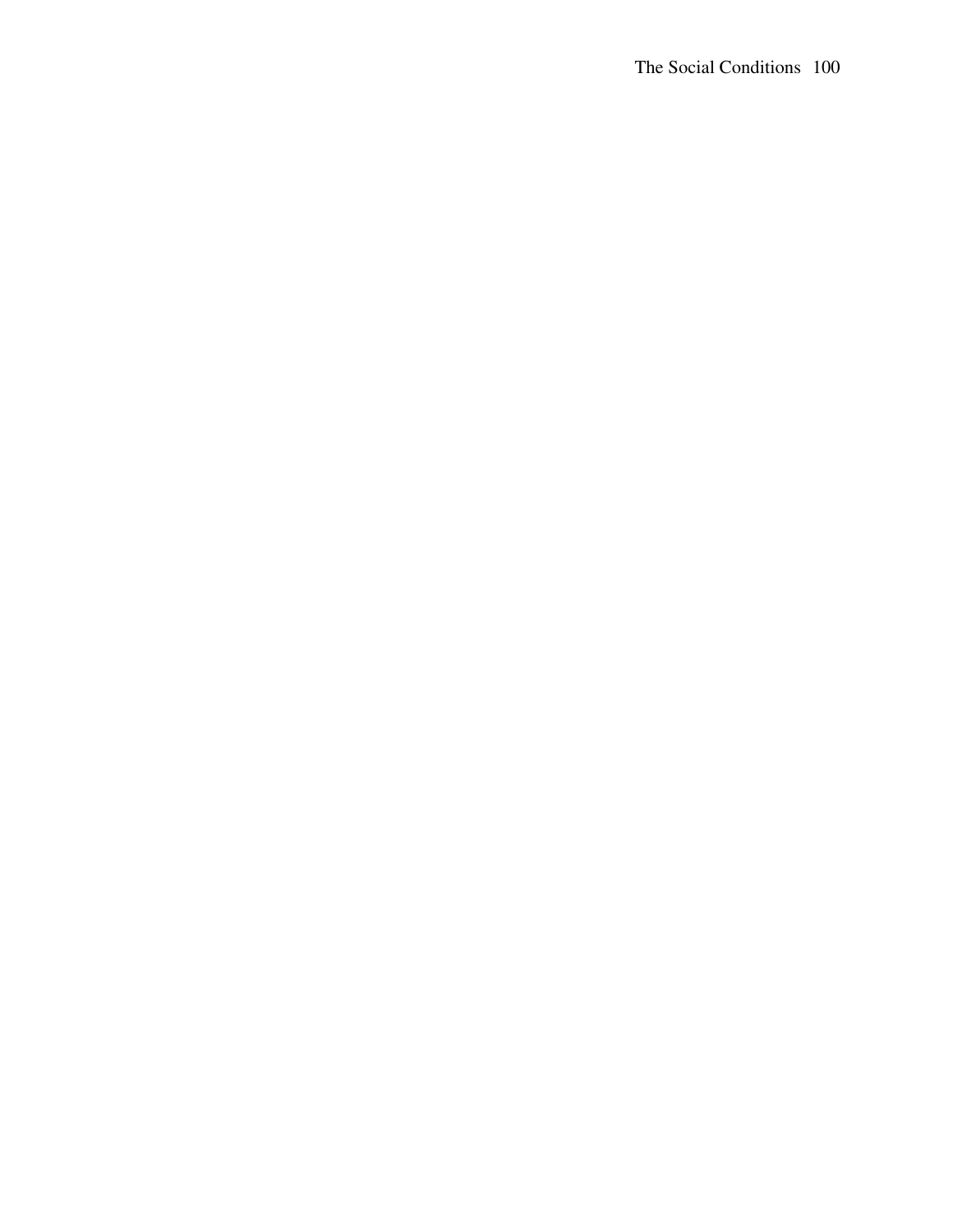Owen Borda *Conductor*

David Broome *Pianist*

Sondra Goldsmith Proctor *Organist*

> Lielle Berman *Soprano*

#### *Choristers* Keith Dunn Larry Long \* David Morrow Paul Daniel Murphy Michael O'Hearn Caleb Stokes Alexander Tall\* Jason Thoms<sup>+</sup> Sorab Wadi<sup>+</sup> Erik Nelson Werner  $+$   $+$   $+$ Avid Williams

\*soloist in *When We No Longer Touch* + soloist in *Danny Boy* # soloist in *Veni Creator Spiritus*

## *Instrumentalists*

| 111011 anichiators  |            |  |
|---------------------|------------|--|
| Maryanne Meade      | violin     |  |
| Kiku Enomoto        | violin     |  |
| Christiana Liberis  | viola      |  |
| Allison Seidner     | Cello      |  |
| Matt Smallcomb      | percussion |  |
| Jessica Schmitz     | flute      |  |
| <b>Joy Plaisted</b> | harp       |  |
|                     |            |  |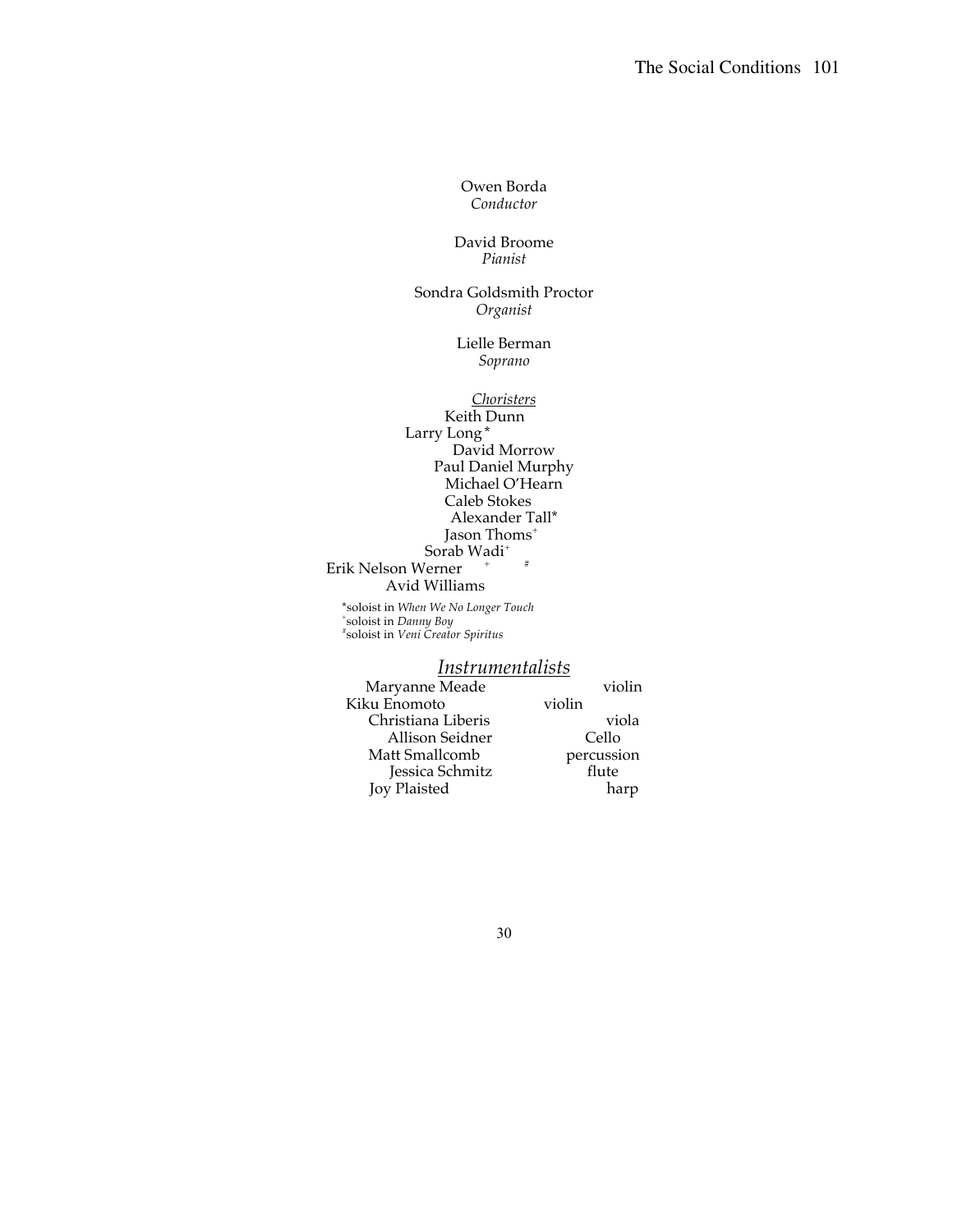## Author Note

A creative work is not developed in a vacuum. I offer my most sincere gratitude to my family and friends who, with patient understanding and care, have supported me throughout my life. Their generosity and support are tireless. I am deeply grateful for the lives of the many People with AIDS and their caregivers with whom I have had the privilege to share a portion of life's journey. They continue to teach me the profound lessons of life, love, and hope. Finally, a special thank you to Richard Diefenbach and Kyle Spitzfaden for their excellent collaboration in the preparation of the accompanying documentary video and to Joshua Wong for the ever thankless job of editing and formatting this text.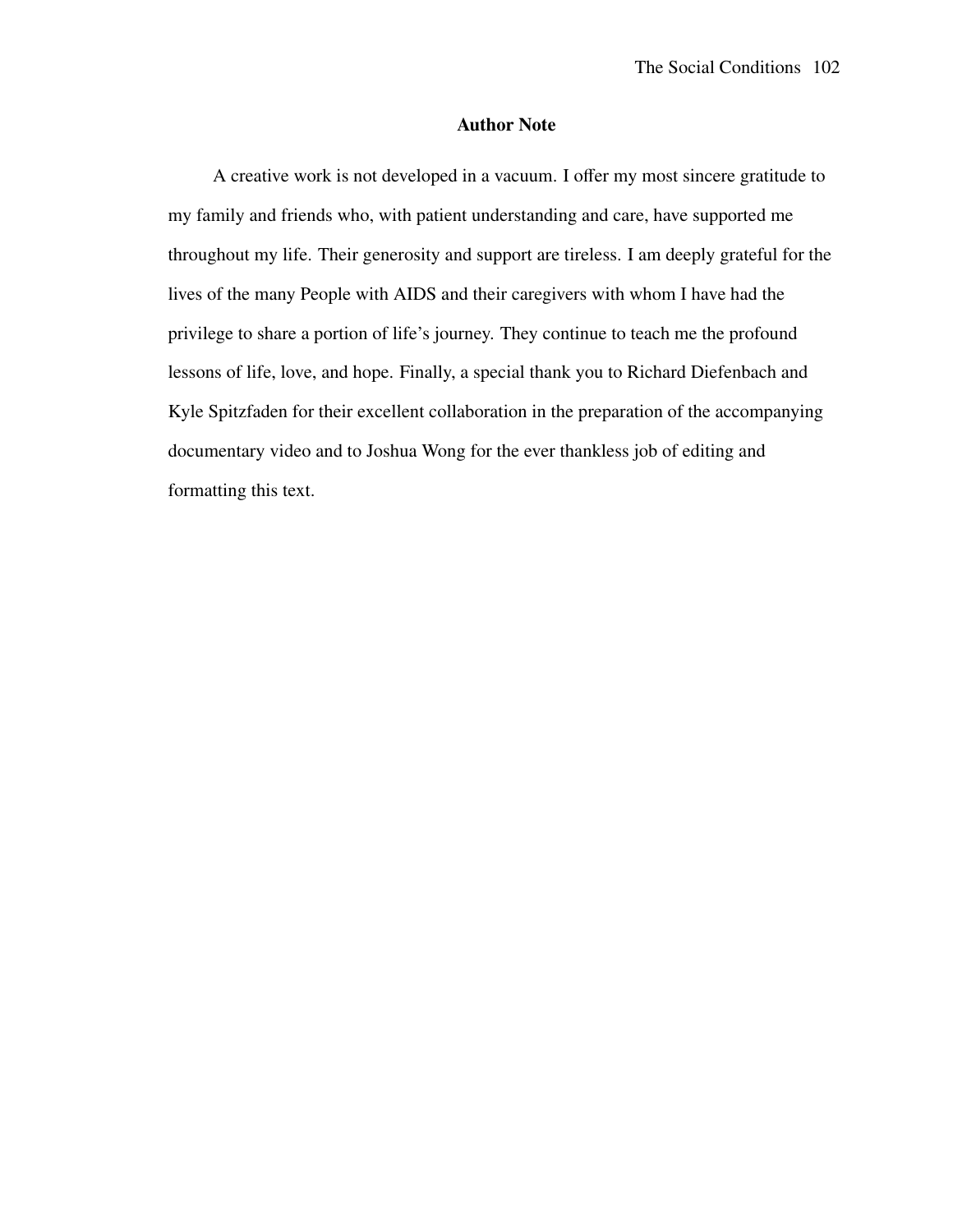#### **Notes**

<sup>1</sup>Human Immunodeficiency virus, the infectious agent that weakens the human immune system leading to Immunodeficiency Syndrome (AIDS).

<sup>2</sup> CMV (cytomegalovirus) is found throughout the world in all geographic and socioeconomic groups, but, in general, it is more widespread in developing countries and in areas of lower socioeconomic conditions . It is a member of the herpes virus family, which includes the herpes simplex viruses and the viruses that cause chicken pox (varicella-zoster virus) and infectious mononucleosis (Epstein-Barr virus). It's found in body fluids, including urine, saliva (spit), breast milk, blood, tears, semen, and vaginal fluids. Once CMV is in a person's body, it stays there for life. Most CMV infections are "silent", meaning they cause no signs or symptoms in an infected person. CMV can cause disease in unborn babies and in people with a weakened immune system (United States Centers for Disease Control and Prevention, 2008).

<sup>3</sup> Seroconversion is the process during which a person infected with HIV develops a measurable concentration of HIV antibodies in their blood. The Elysa-Western Blot test combination identifies these antibodies in the blood of the HIV-infected person. Once antibodies are detected, the individual is diagnosed as "HIV positive." Seroconversion describes the process the immune system undergoes as it produces HIV antibodies and the individual moves from "HIV negative" to "HIV positive."

<sup>4</sup> Anonymous testing does not require the patient to reveal any personally identifying information. No individual medical record is created; only epidemiologic data is collected.

5 Confidential testing requires a client reveal their name and other identifying data. A medical record is created.

<sup>6</sup> The first case of a contagious disease in a group or population that serves to call attention to the presence of the disease.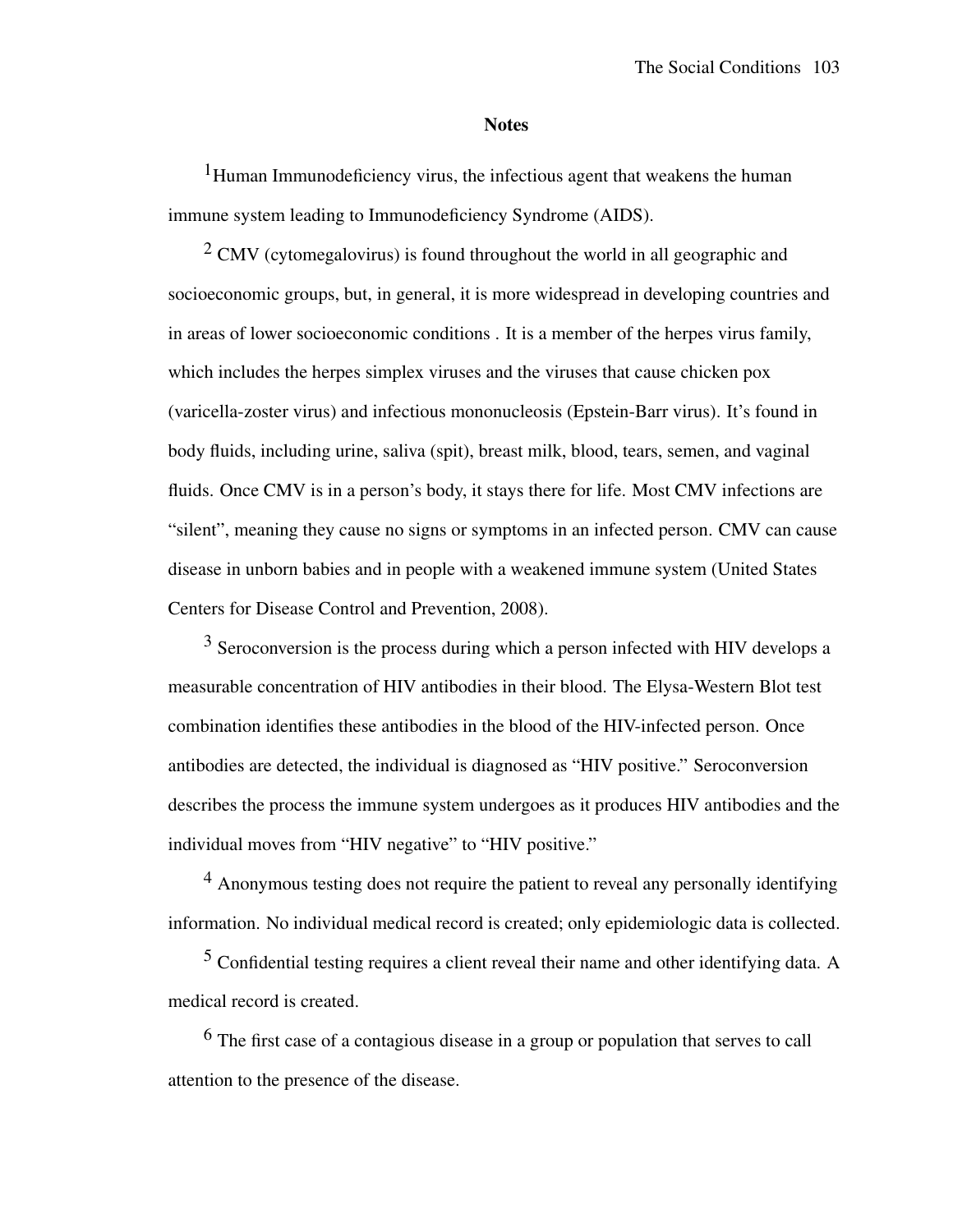The study of death and dying.

White blood cells used as a marker for the health of the immune system.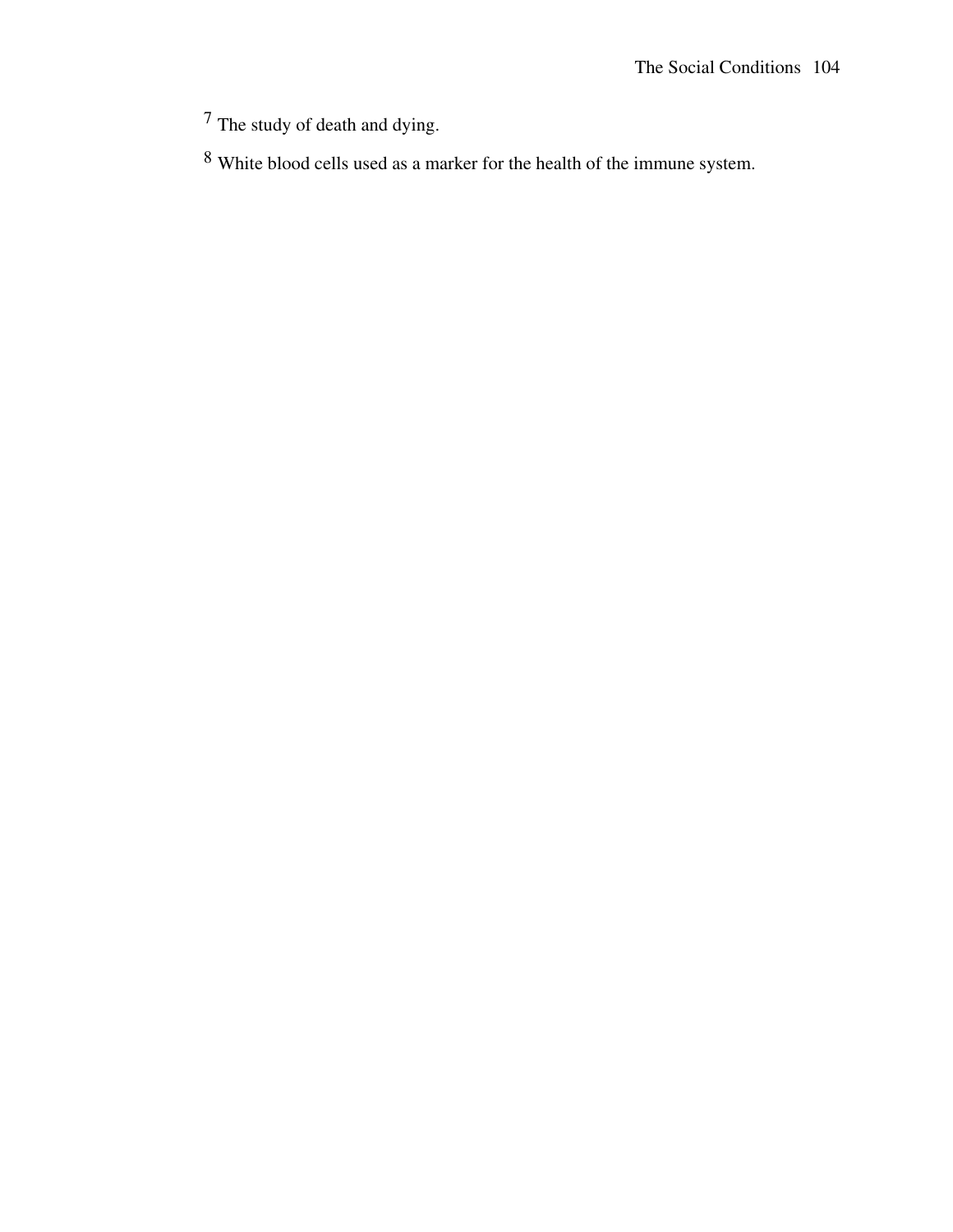## *Prologue*/*Requiem in aeternum*

| Prologue                                       | Requiem in aeternum                        |
|------------------------------------------------|--------------------------------------------|
| The fear that I would                          | Rest eternal grant them, O Lord,           |
| come home one day and find you gone has turned | and let perpetual light shine on them.     |
| into the pain of the                           | To thee praise is due, O God, in Zion,     |
| reality.                                       | and to thee vows are recited in Jerusalem. |
| What will I do if it happens?                  |                                            |
| What will I do now                             |                                            |
| that if                                        |                                            |
| has?                                           |                                            |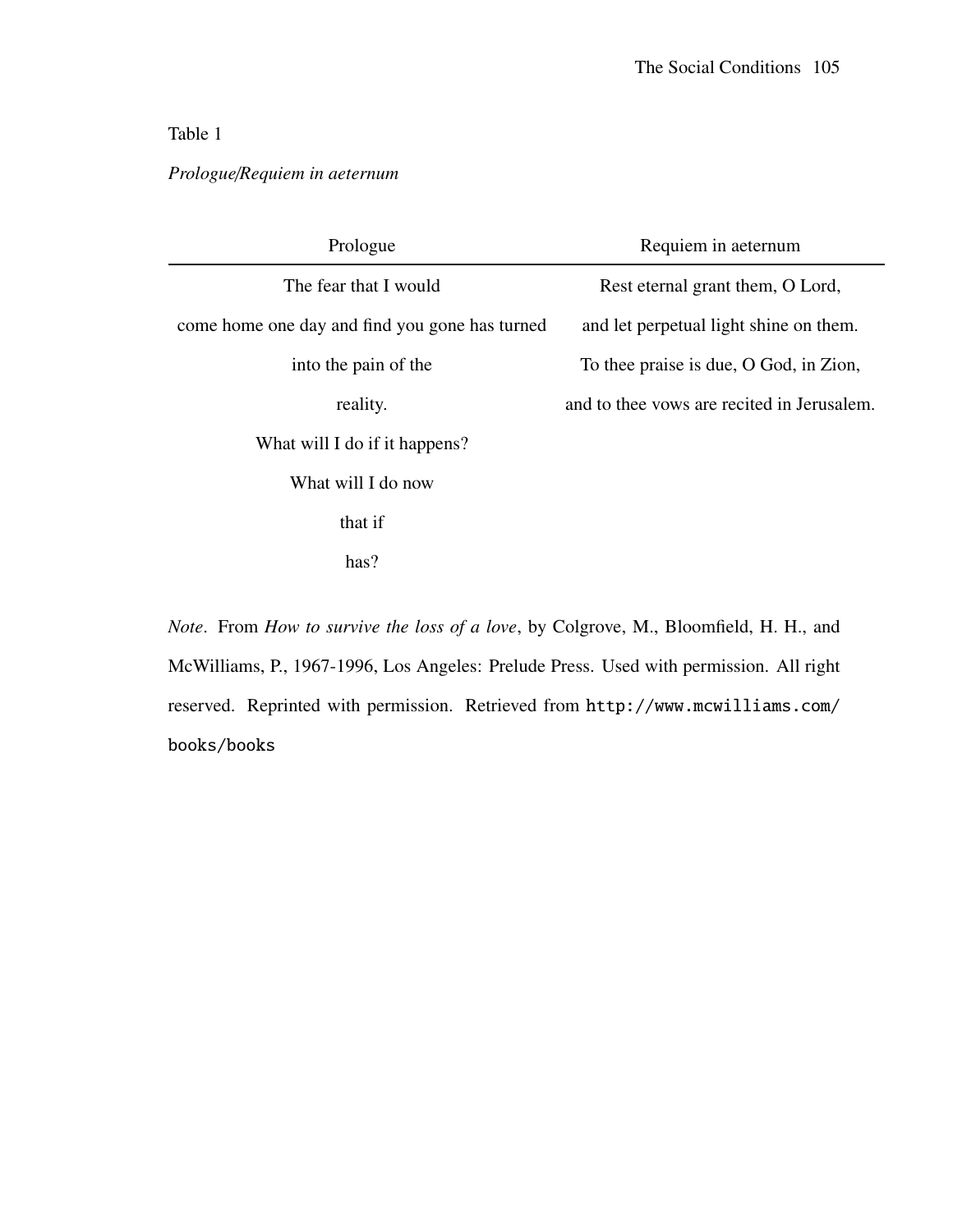*Denial*

Denial (no requiem overlay) I know our time together is no more. Then why do words come to mind that call you back? Why do I plan lifetimes that include you? Why do I torture myself with love I never felt while you were here?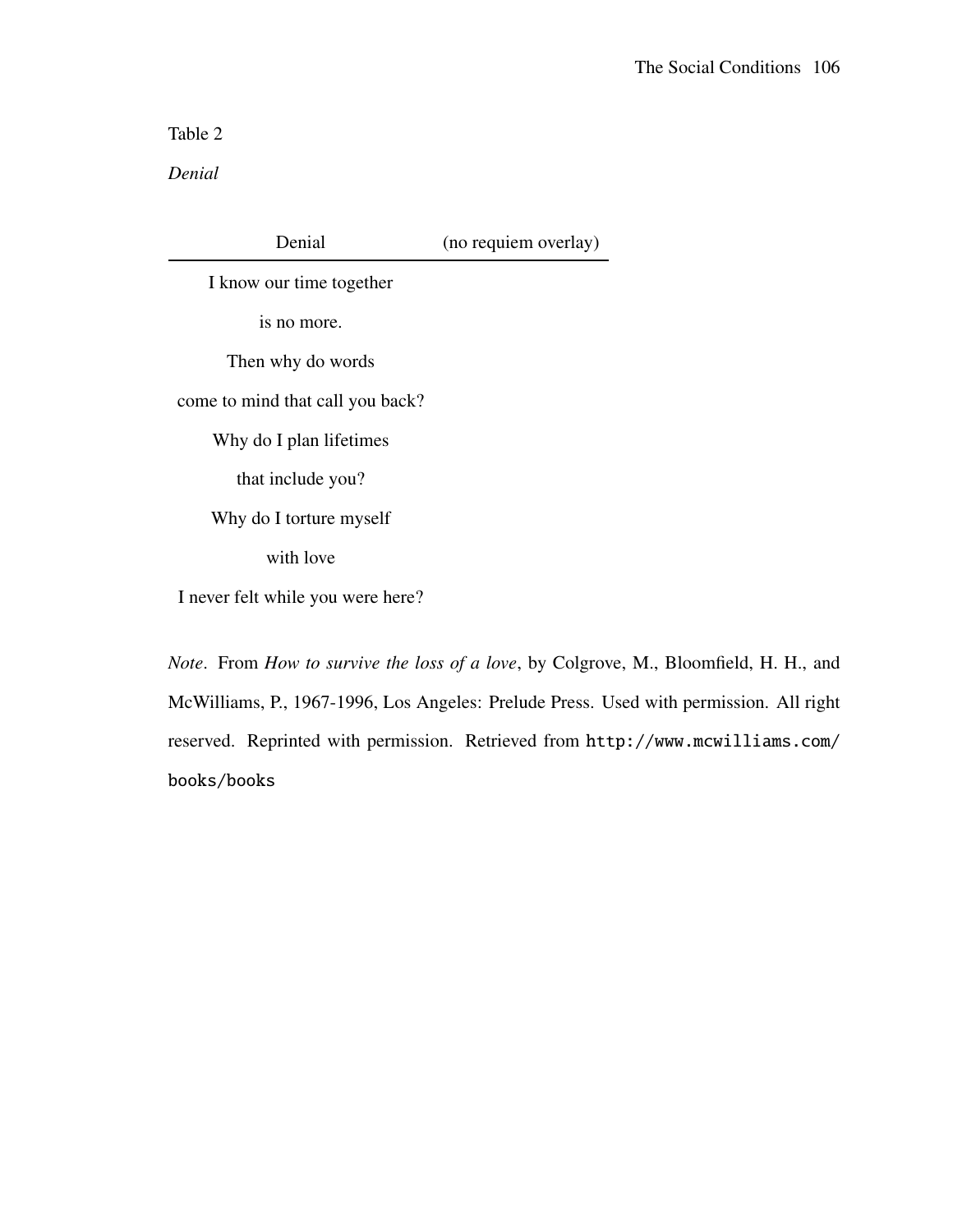## *Isolation*

| Isolation                                              | Exaudi orationem               |
|--------------------------------------------------------|--------------------------------|
| The layers I have put                                  | hear my prayer;                |
| around the pain of your going are thin.                | unto thee all flesh shall come |
| I walk softly through life, adding thickness each day. |                                |
| A thought or a feeling                                 |                                |
| of you cracks the surface;                             |                                |
| a call to you shatters it all.                         |                                |
| I spend that night in death                            |                                |
| and spin the first layer of life                       |                                |
| with the sunrise.                                      |                                |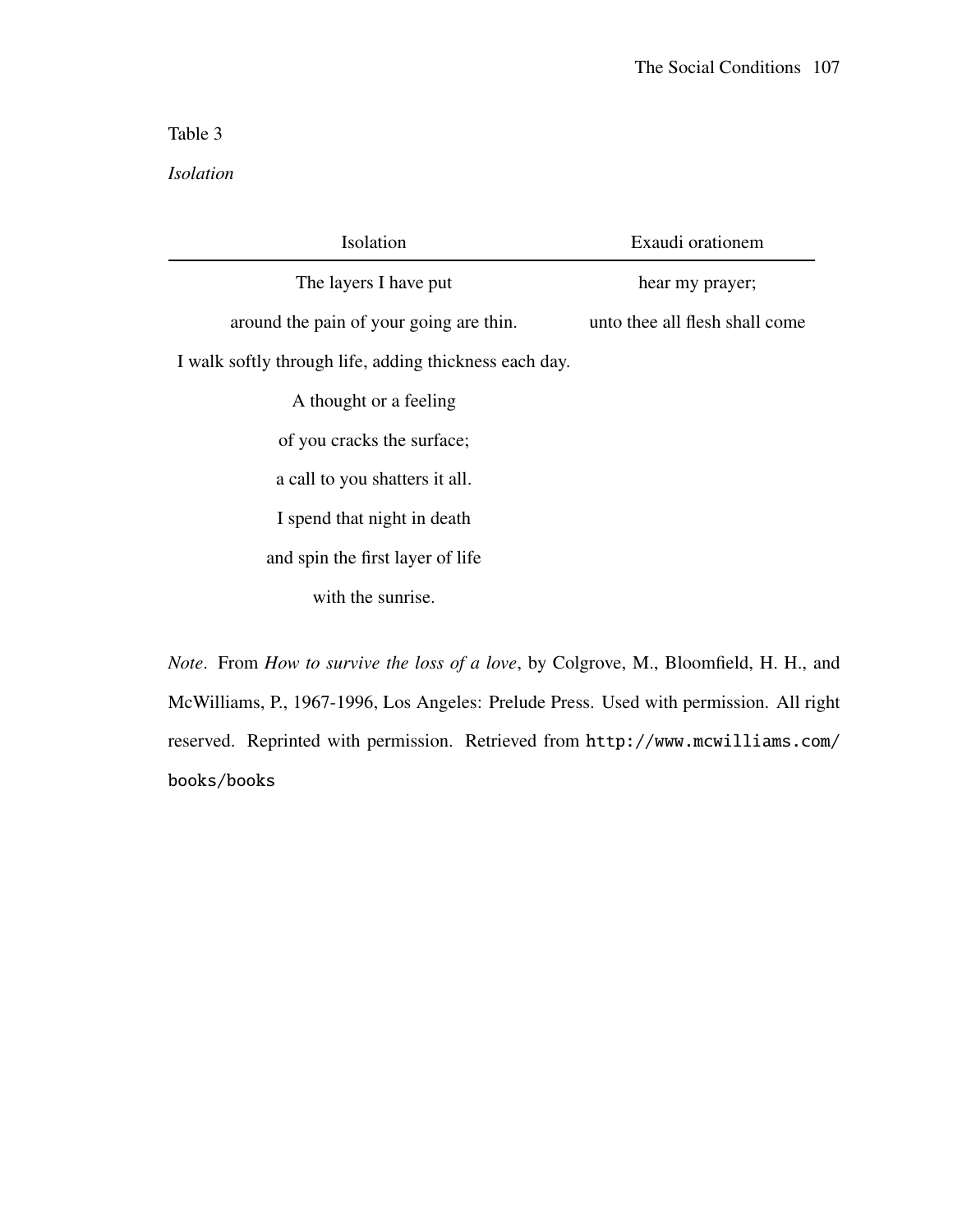*Anger*/*Dies irae, dies illa*

| Anger                                       | Dies irae, dies illa                     |
|---------------------------------------------|------------------------------------------|
| I'm past the point of going quietly insane. | The day of wrath, that day               |
| I'm getting quite noisy about it.           | which will reduce the world to ashes,    |
| The neighbors must think I'm mad.           | as foretold by David and the Sybil.      |
| The neighbors,                              | What terror there will be,               |
| for once,                                   | when the Lord will come                  |
| think right,                                | to judge all rigorously!                 |
|                                             | The trumpet, scattering a wondrous sound |
|                                             | among the graves of all the lands,       |
|                                             | will assemble all before the Throne.     |
|                                             | Death and Nature will be astounded       |
|                                             | when they see a creature rise again      |
|                                             | to answer to the Judge.                  |
|                                             | The book will be brought forth           |
|                                             | in which all deeds are noted,            |
|                                             | for which humanity will answer.          |
|                                             | When the judge will be seated,           |
|                                             | all that is hidden will appear,          |
|                                             | and nothing will go unpunished.          |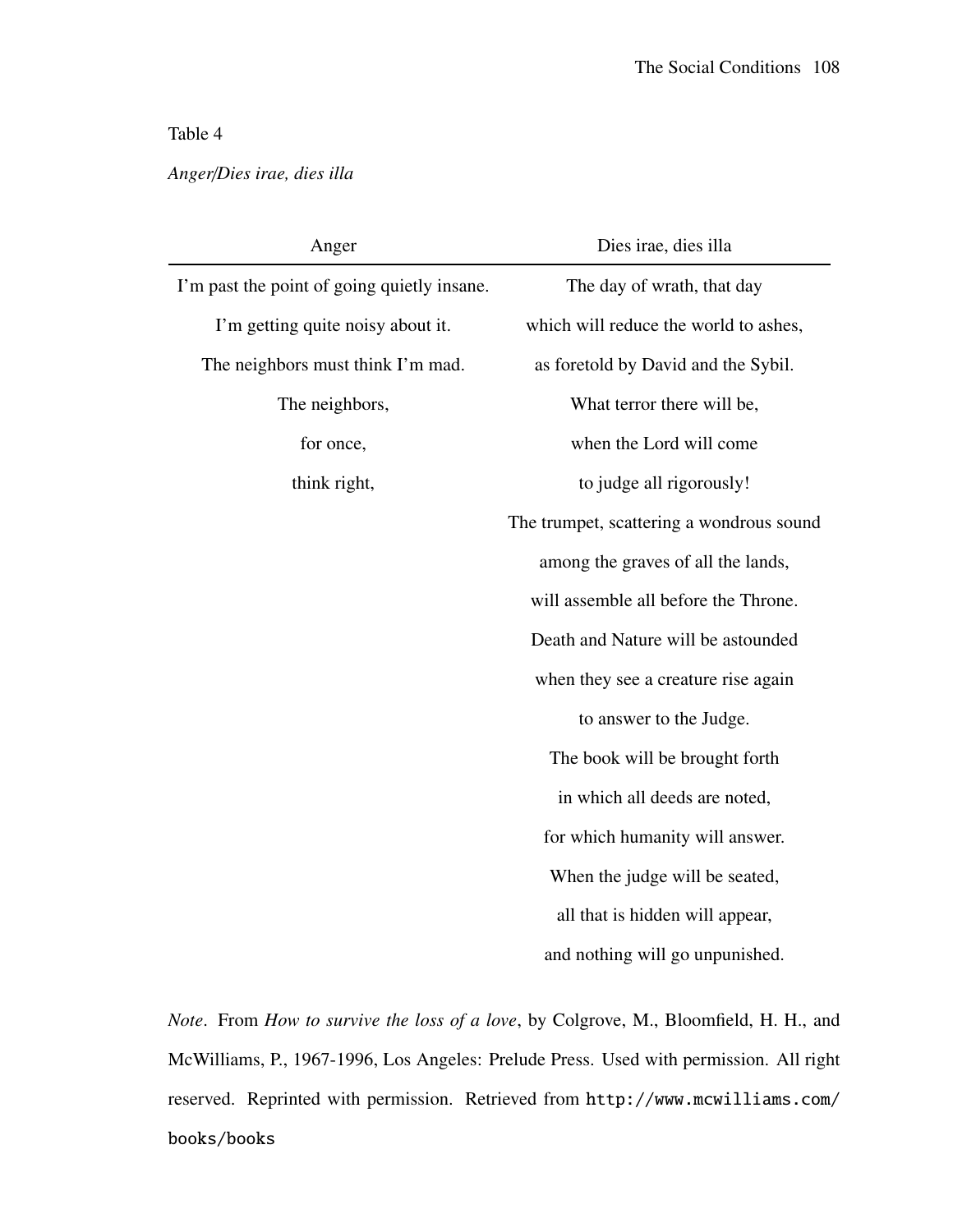### *Anger*/*Dies irae, dies illa (continued)*

| Anger | Dies irae, dies illa                    |
|-------|-----------------------------------------|
|       | Alas, what will I then say?             |
|       | To what advocate shall I appeal,        |
|       | when even the just tremble?             |
|       | O king of redoutable majesty,           |
|       | who freely saves the elect,             |
|       | save me, o fount of piety!              |
|       | Remember, merciful Jesus,               |
|       | that I am the cause of your journey,    |
|       | do not lose me on that day.             |
|       | You wearied yourself in finding me.     |
|       | You have redeemed me through the cross. |
|       | Let not such great efforts be in vain.  |
|       | O judge of vengeance, justly            |
|       | make a gift of your forgiveness         |
|       | before the day of reckoning.            |
|       | I lament like a guilty one.             |
|       | My faults cause me to blush,            |
|       | I beg you, spare me.                    |
|       |                                         |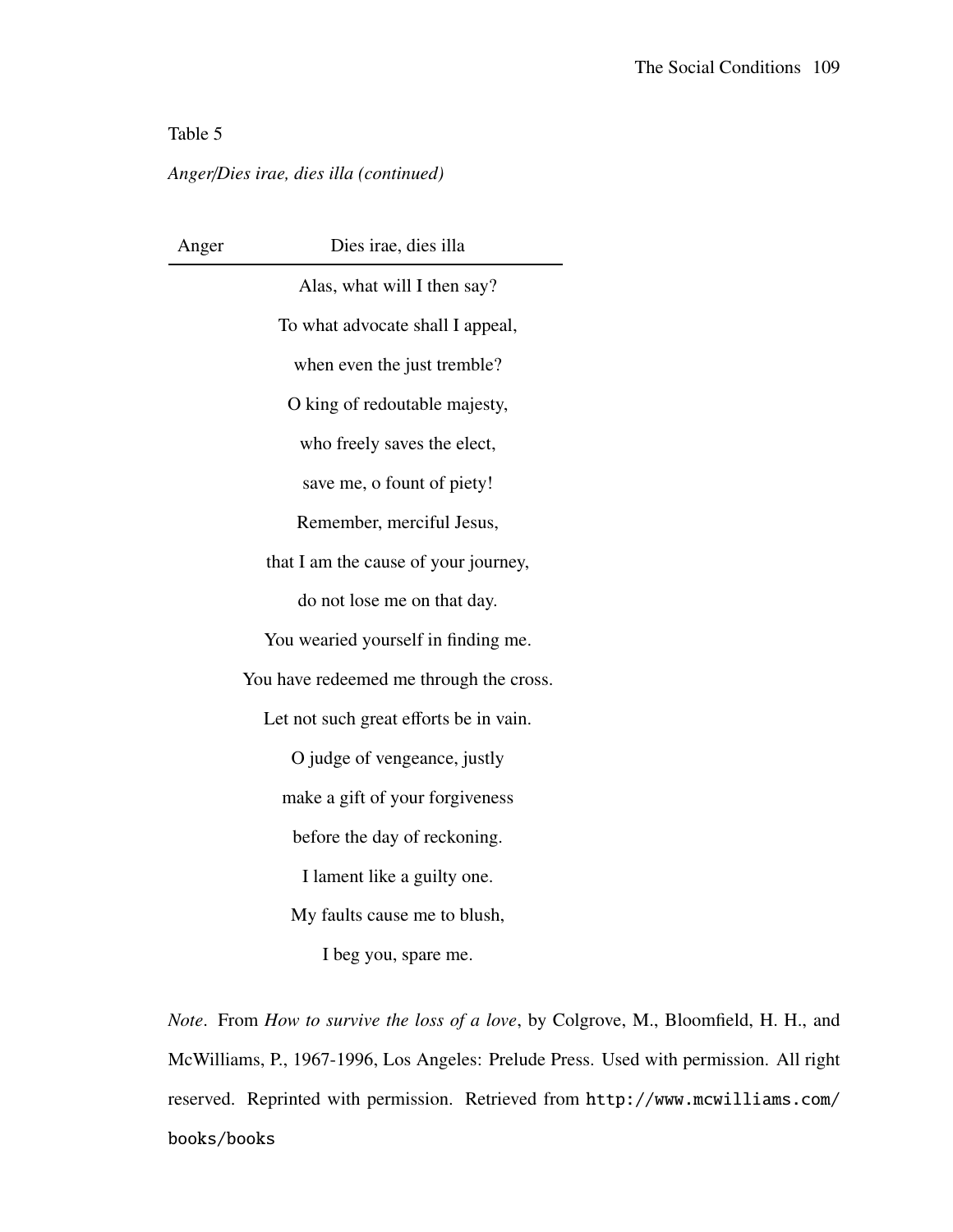#### *Anger*/*Dies irae, dies illa (continued)*

Anger Dies irae, dies illa You who have absolved Mary, and have heard the thief's prayer, have also given me hope. My prayers are not worthy, but you, o Good One, please grant freely that I do not burn in the eternal fire. Give me a place among the sheep, separate me from the goats by placing me at your right. Having destroyed the accursed, take good care of my last moment!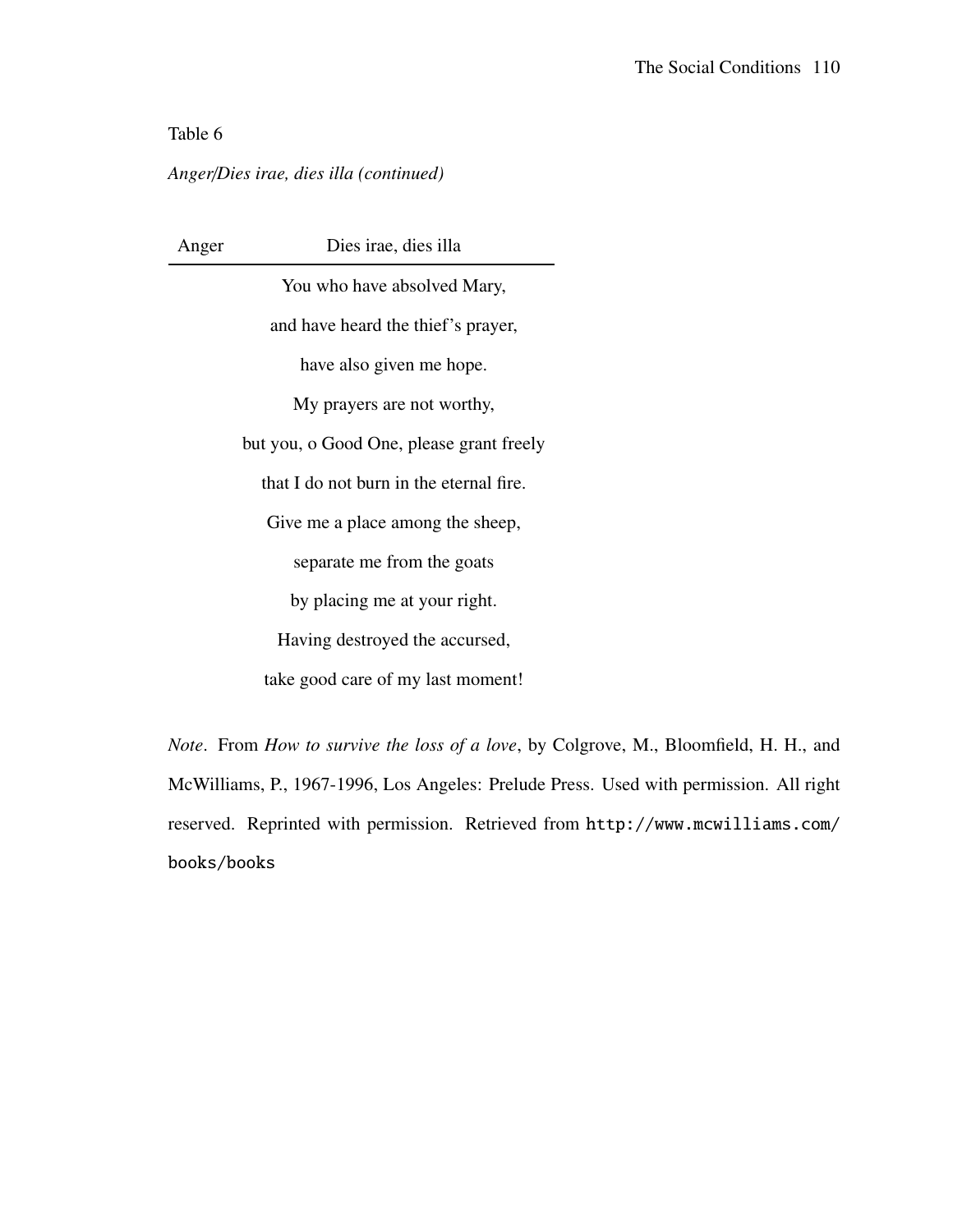### *Bargaining*/*Quid*

| Bargaining                                | Quid                                  |
|-------------------------------------------|---------------------------------------|
| I know, I know it was time for us to part | What shall I, frail man, be pleading? |
| but today?                                | Who for me be interceding,            |
| I know I had much pain to go through,     | when the just are mercy needing?      |
| but tonight?                              |                                       |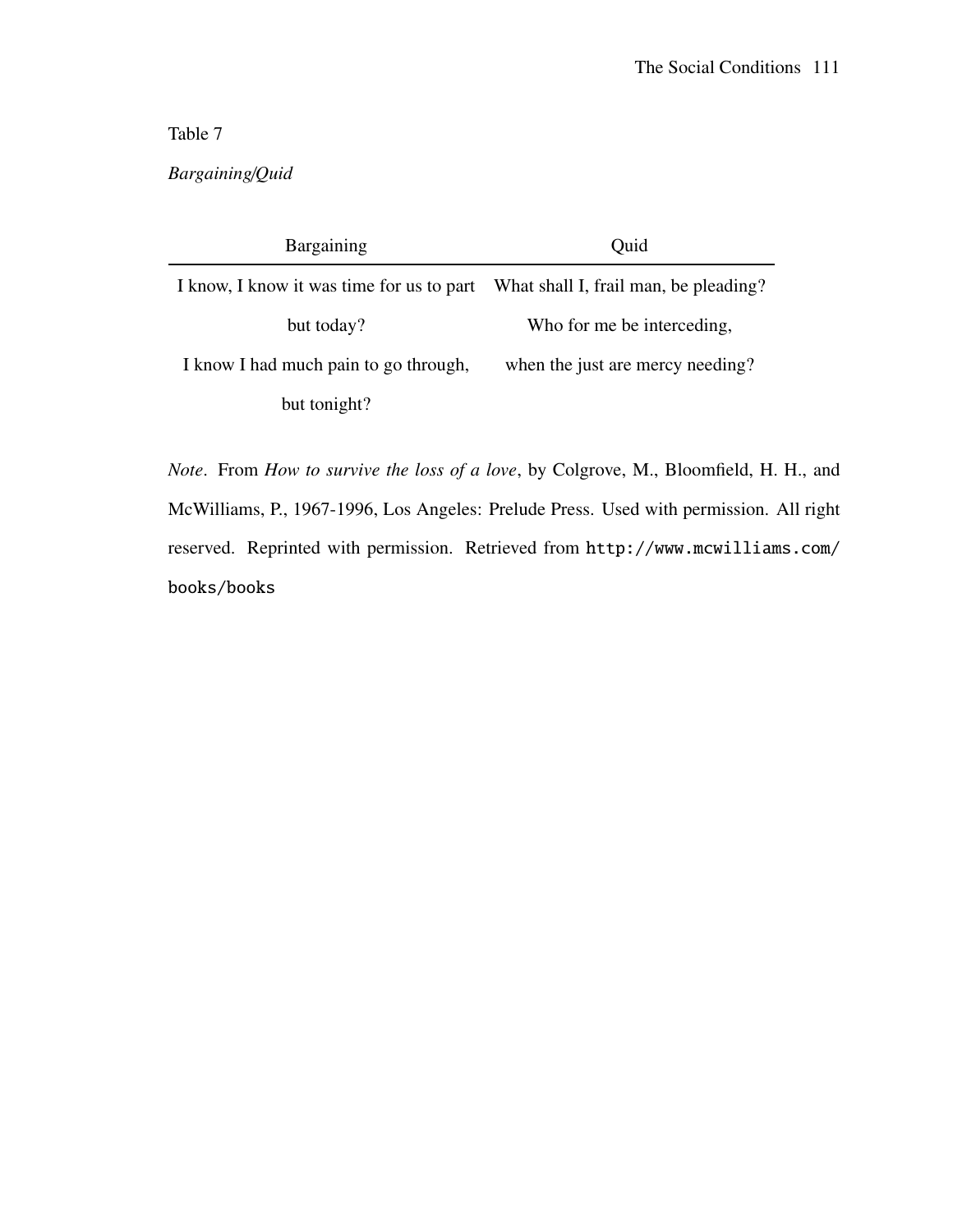*Depression*/*Lacrimosa dies illa*

| Depression      | Lacrimosa dies illa                                  |
|-----------------|------------------------------------------------------|
|                 | I am missing you Ah! that day of tears and mourning! |
| far better than | From the dust of earth returning                     |
|                 | I ever loved you. man for judgment must prepare him  |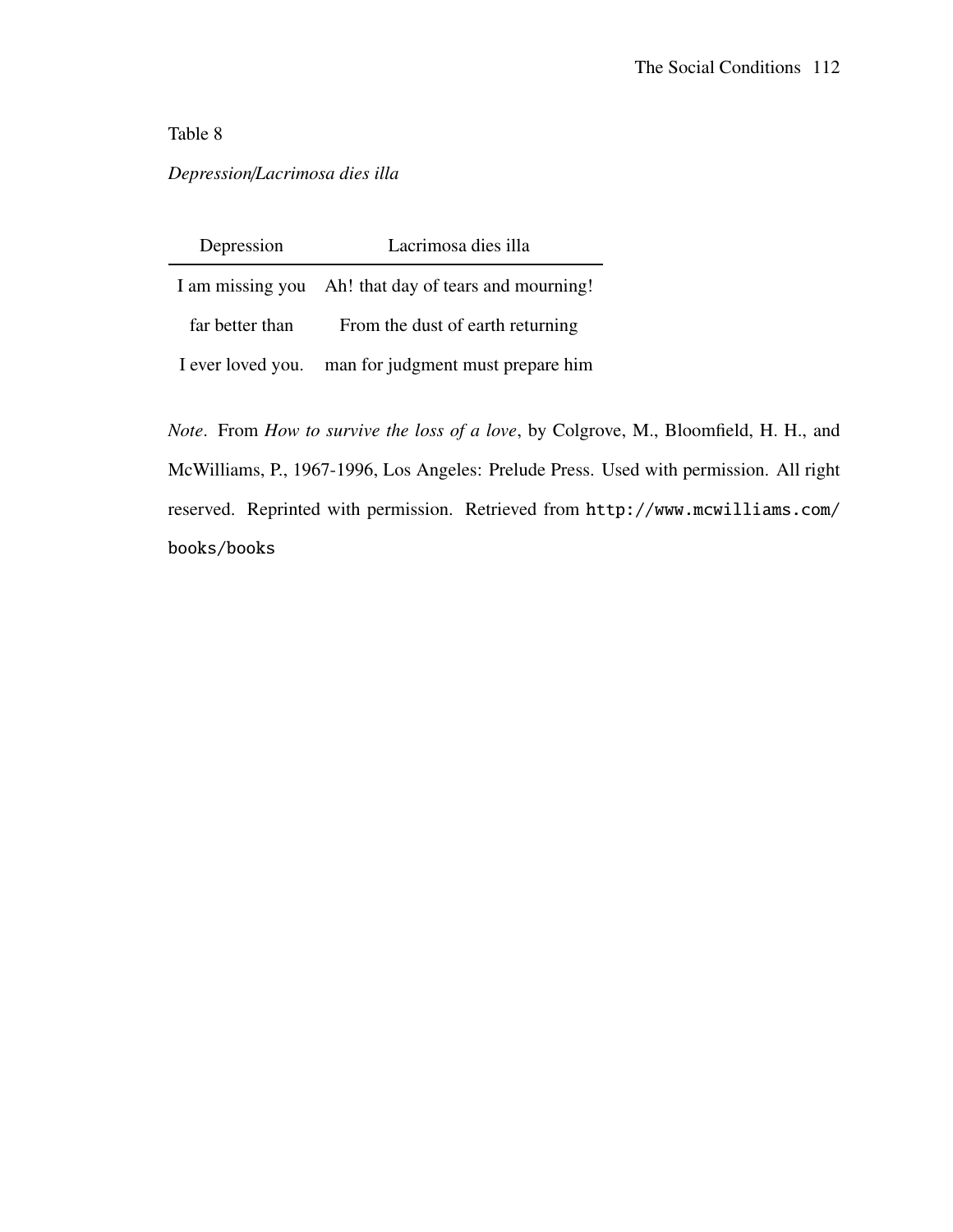*Acceptance*/*Agnus Dei*

| Acceptance                                | Agnus Dei                                        |
|-------------------------------------------|--------------------------------------------------|
| I shall miss loving you.                  | Lamb of God who takes away the sins of the world |
| I shall miss the Comfort of your embrace. | Grant them rest, Grant them eternal rest         |
| I shall miss the                          |                                                  |
| Loneliness of waiting for the             |                                                  |
| calls that never came.                    |                                                  |
| I shall miss the Joy of your comings,     |                                                  |
| and the Pain of your goings               |                                                  |
| and,                                      |                                                  |
| after a time,                             |                                                  |
| I shall miss                              |                                                  |
| Missing                                   |                                                  |
| loving                                    |                                                  |
| you.                                      |                                                  |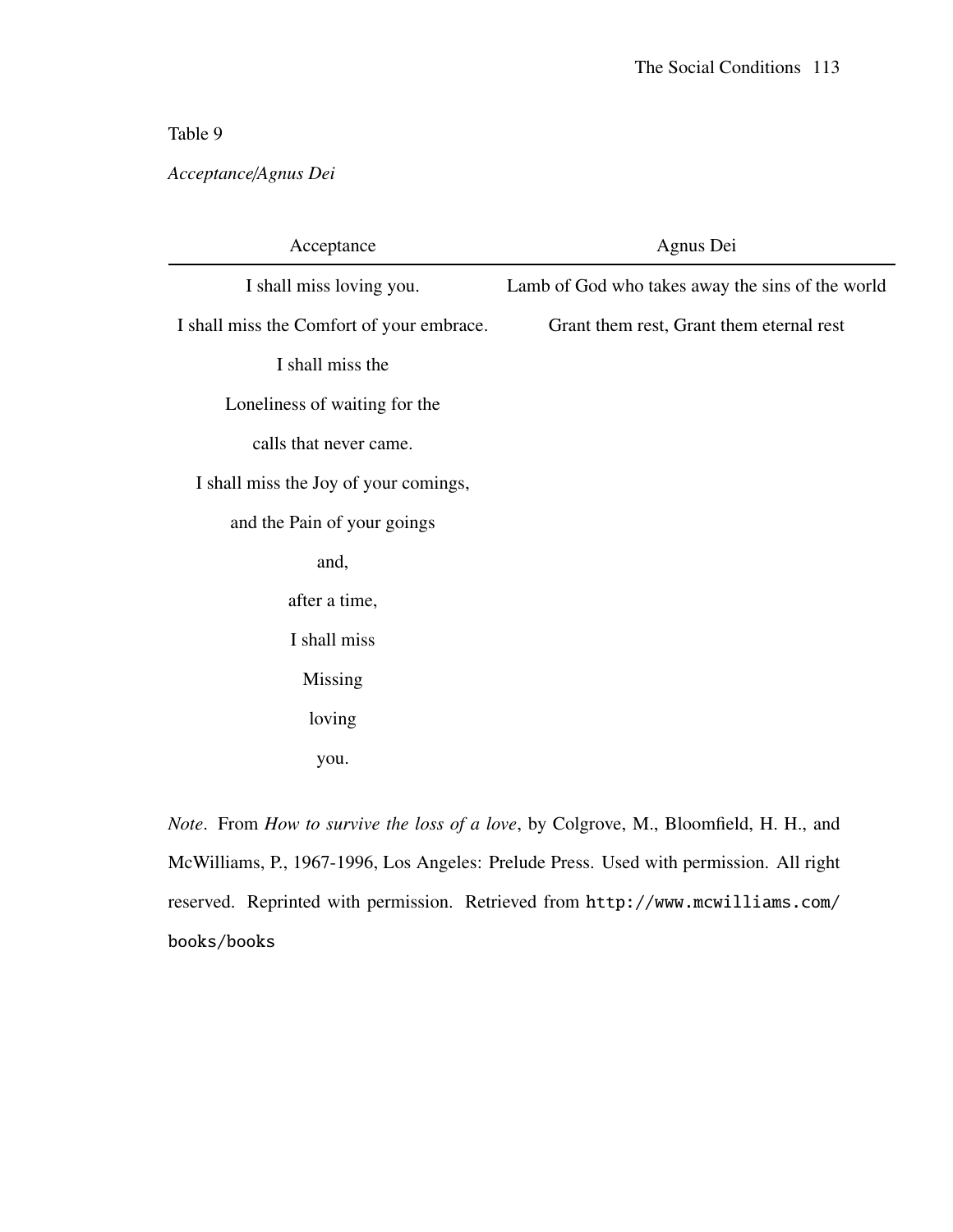*Hope*

Hope (no requiem overlay) And through all the tears and the sadness and the pain comes the one thought that can make me internally smile again: I have loved.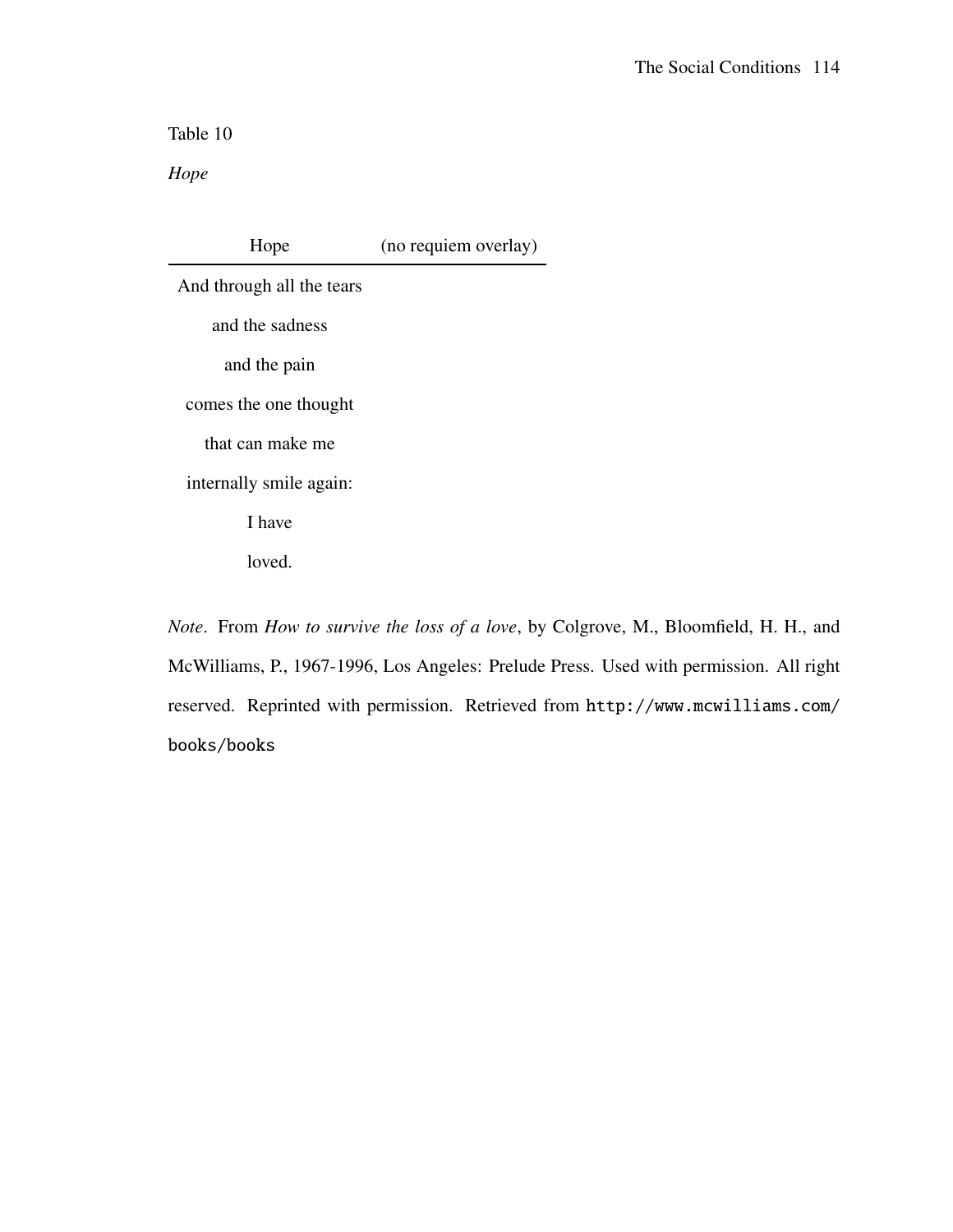*Veni Creator Spiritus*

Veni Creator Spiritus Chant

Prelude and Variations on Veni Creator Spiritus Maurice Duruflé

*Note*. Public Domain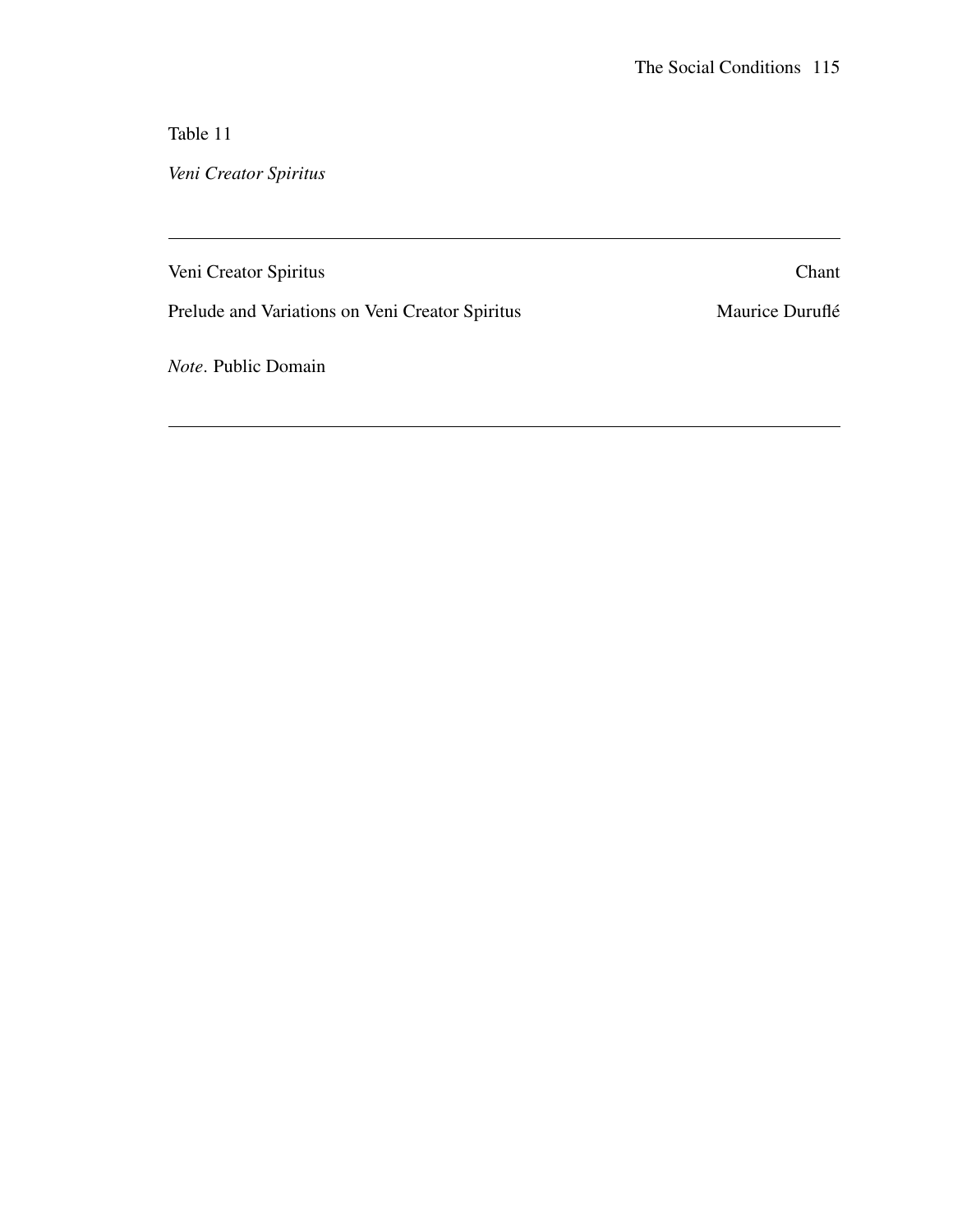*O Magnum Mysterium*

O Magnum Mysterium Morten Lauridensen

O Magnum Mysterium

O most awesome mystery

and sacrament divine and most wondrous:

that animals should look and see the Lord a babe newborn

beside them in a manger laid.

O how truly blessed is the Virgin whose womb was worthy

to bear and bring forth the Lord Christ Jesus.

Alleluia!

*Note*. Public Domain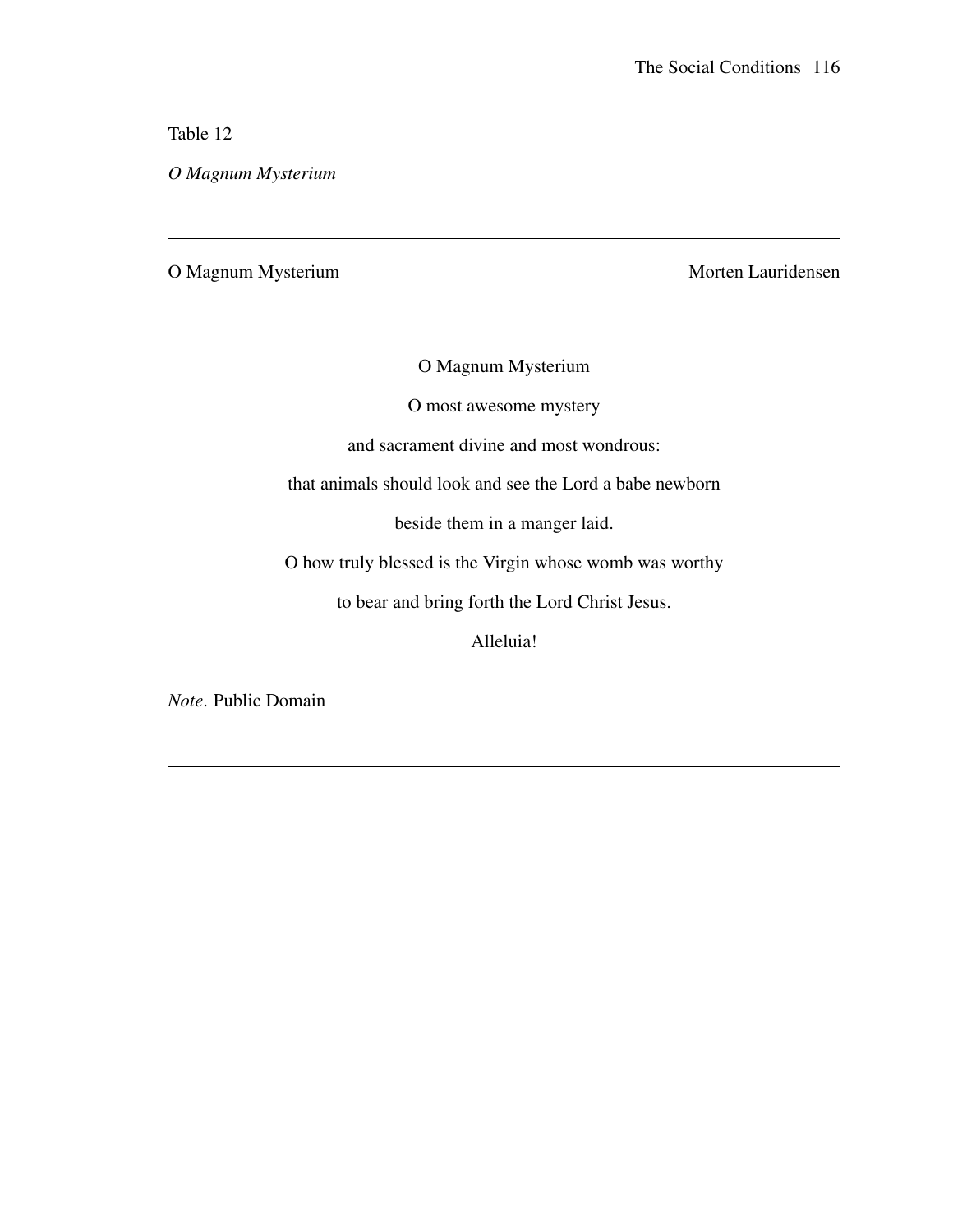*'People' from Funny Girl*

"'People' from Funny Girl" Julie Styne

Tim Takach, arr.

People – people who need people Are the luckiest people in the world, We're children, needing other children And yet letting our grown-up pride Hide all the need inside, Acting more like children Than children. Lovers are very special people, They're the luckiest people In the world.

With one person, one very special person A feeling deep in your soul Says you were half, Now you're whole. No more hunger and thirst But first be a person Who needs people. People who need people Are the luckiest people In the world!

*Note*. From *People*, lyrics by Bob Merrill, Los Angeles, CA: Warner Chappell. Copyright 1964. All rights reserved. Reprinted with permission.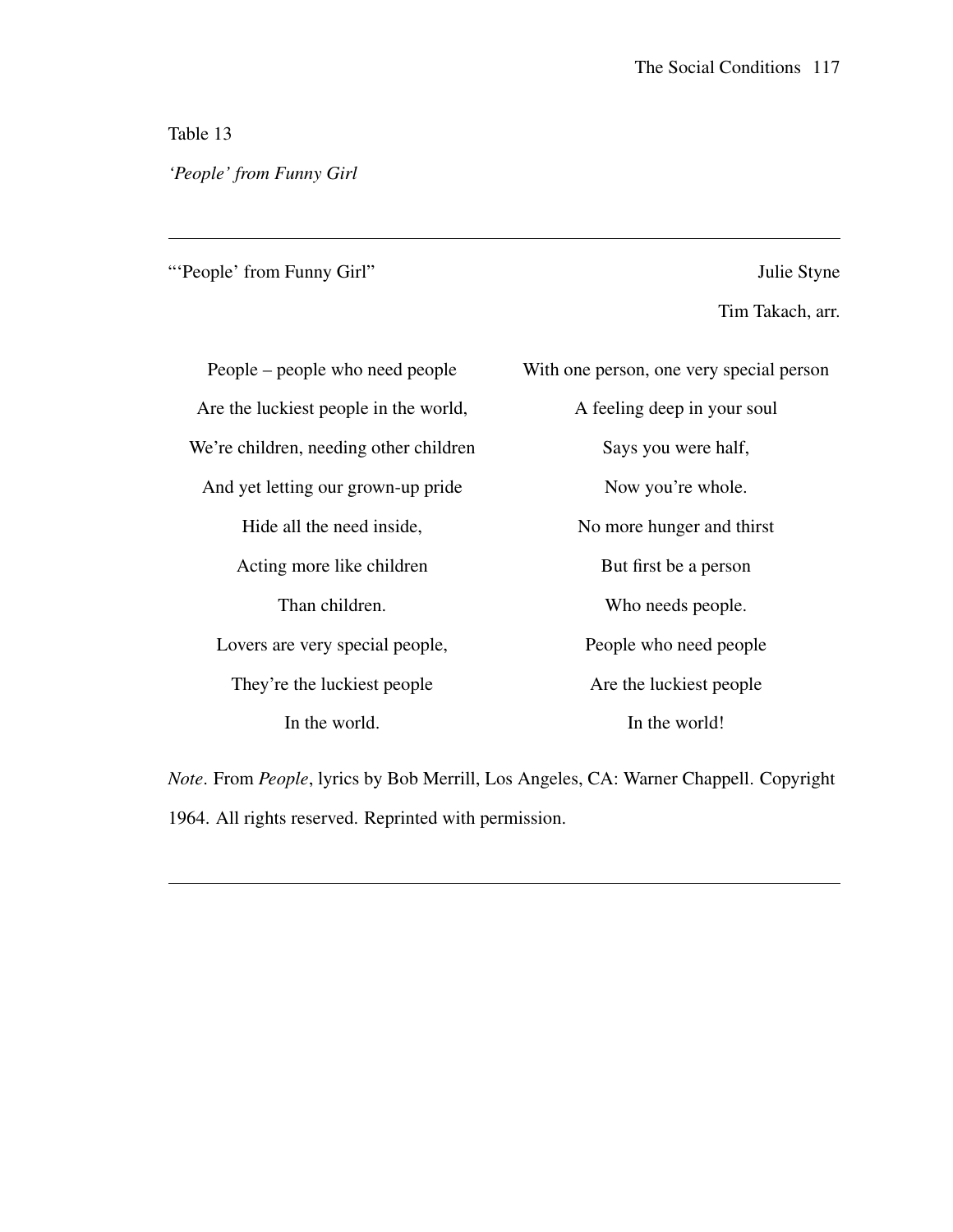*Psaume 121*

#### Psaume 121 Darius Milhaud

I rejoiced when I heard them say: "Let us go to God's house." And now our feet are standing within your gates, O Jerusalem. Jerusalem is built as a city strongly compact. It is there that the tribes go up, the tribes of the Lord. For Israel's law it is, there to praise the Lord's name.

There were set the thrones of judgment of the house of David. For the peace of Jerusalem pray: "Peace be to your homes! May peace reign in your walls, in your palaces, peace!" For love of my brethren and friends I say: "Peace upon you." For love of the house of the Lord I will ask for your good.

*Note*. From *The Psalms : a new translation*, by Gelineau, J., & Schuon, G., 1963, Philadelphia: Westminster Press. Reprinted with permission.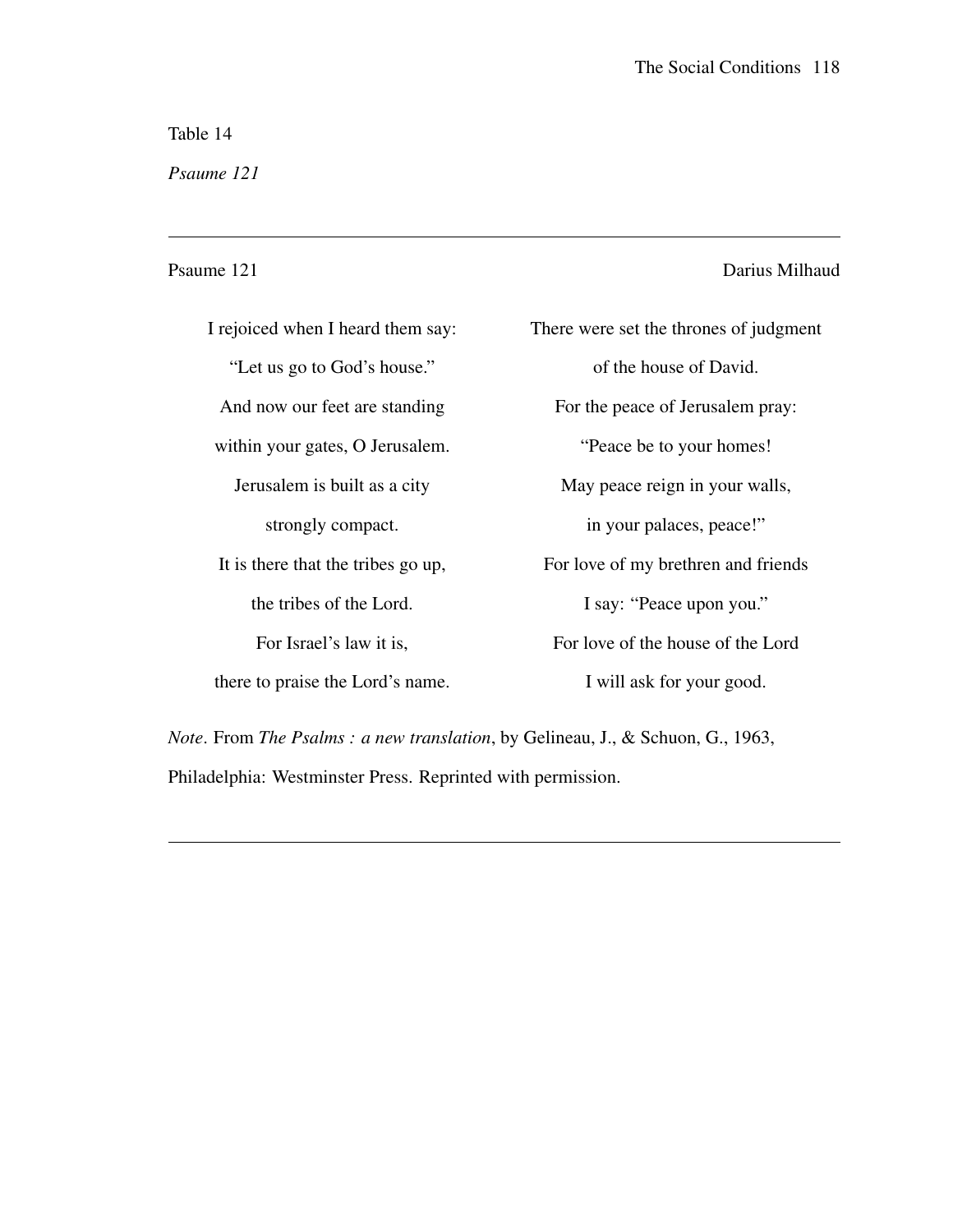*Danny Boy*

#### Danny Boy Traditional

Steve Bishop, Patrick Rose, arr.

Oh Danny boy, the pipes, the pipes are calling From glen to glen, and down the mountain side The summer's gone, and all the flowers are dying 'Tis you, 'tis you must go and I must bide. But come ye back when summer's in the meadow Or when the valley's hushed and white with snow 'Tis I'll be here in sunshine or in shadow Oh Danny boy, oh Danny boy, I love you so. And if you come, when all the flowers are dying And I am dead, as dead I well may be You'll come and find the place where I am lying And kneel and say an "Ave" there for me. And I shall hear, tho' soft you tread above me And all my dreams will warm and sweeter be If you'll not fail to tell me that you love me I'll simply sleep in peace until you come to me. I'll simply sleep in peace until you come to me.

*Note*. Public Domain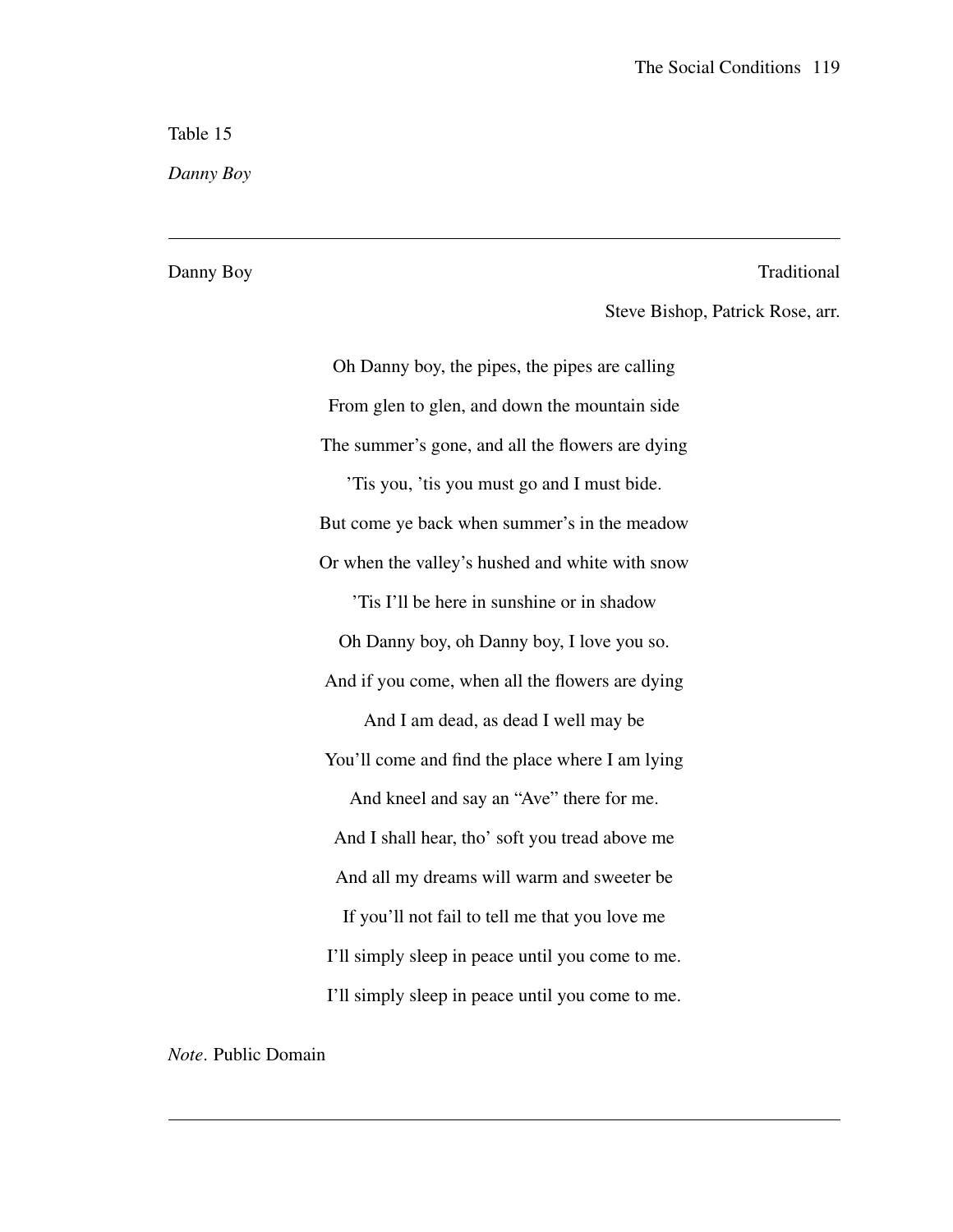*Amazing Grace*

Amazing Grace **American Traditional** Stephen Hatfield, arr. Amazing grace! How sweet the sound That saved a wretch like me! I once was lost but now am found, Was blind but now I see. 'Twas grace that taught my heart to fear, And grace my fears relieved; How precious did that grace appear The hour I first believed! Through many dangers, toils, and snares, I have already come; 'Tis grace hath brought me safe thus far, And grace will lead me home. When we've been there ten thousand years, Bright shining as the sun, We've no less days to sing God's praise Than when we'd first begun.

*Note*. Public Domain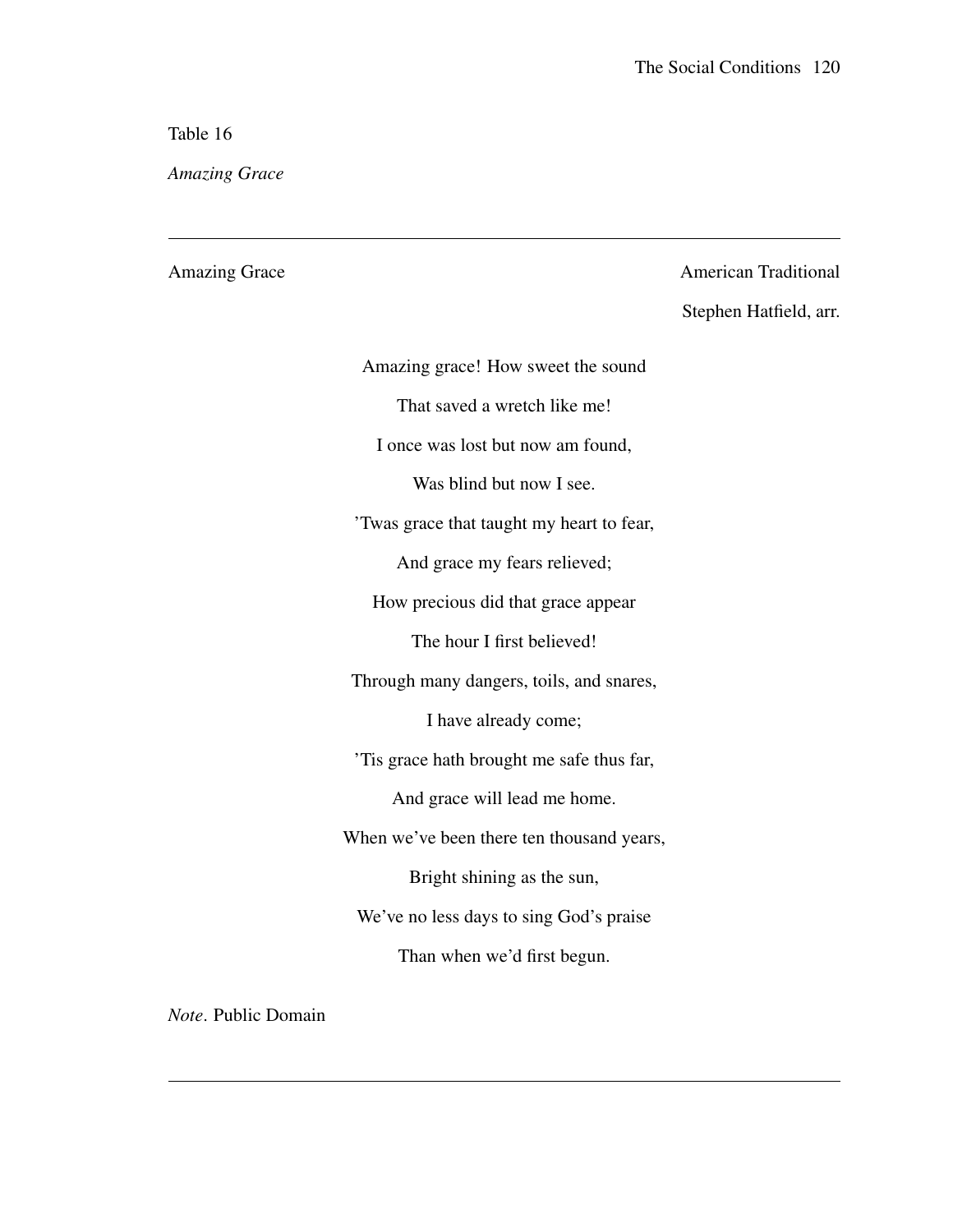*Over the Rainbow*

Over the Rainbow Music, Harold Arlen; Lyrics, E.Y. Harburg

#### Mark Hayes, arr.

When all the world is a hopeless jumble, And the raindrops tumble all around, Heaven opens a magic lane. When all the clouds darken up the skyway There's a rainbow highway to be found Leading from your window pane To a place behind the sun Just a step beyond the rain Somewhere over the rainbow, Way up high There's a land that I heard of once, In a lullaby. Somewhere over the rainbow, Skies are blue. And the dreams that you dare to dream Really do come true.

Someday I'll wish upon a star And wake up where the clouds are far behind me. . . Where troubles melt like lemon drops, Way above the chimney tops, That's where you'll find me... Somewhere. . . Over the rainbow Bluebirds fly, Birds fly over the rainbow Why then oh why can't I? If all those little bluebirds fly Beyond the rainbow. . . Why... $oh. \ldots$  why... $can't I?$ 

*Note*. Copyright 1939 (Renewed 1967) by EMI Feist Catalog, Inc. All rights reserved. Reprinted with permission.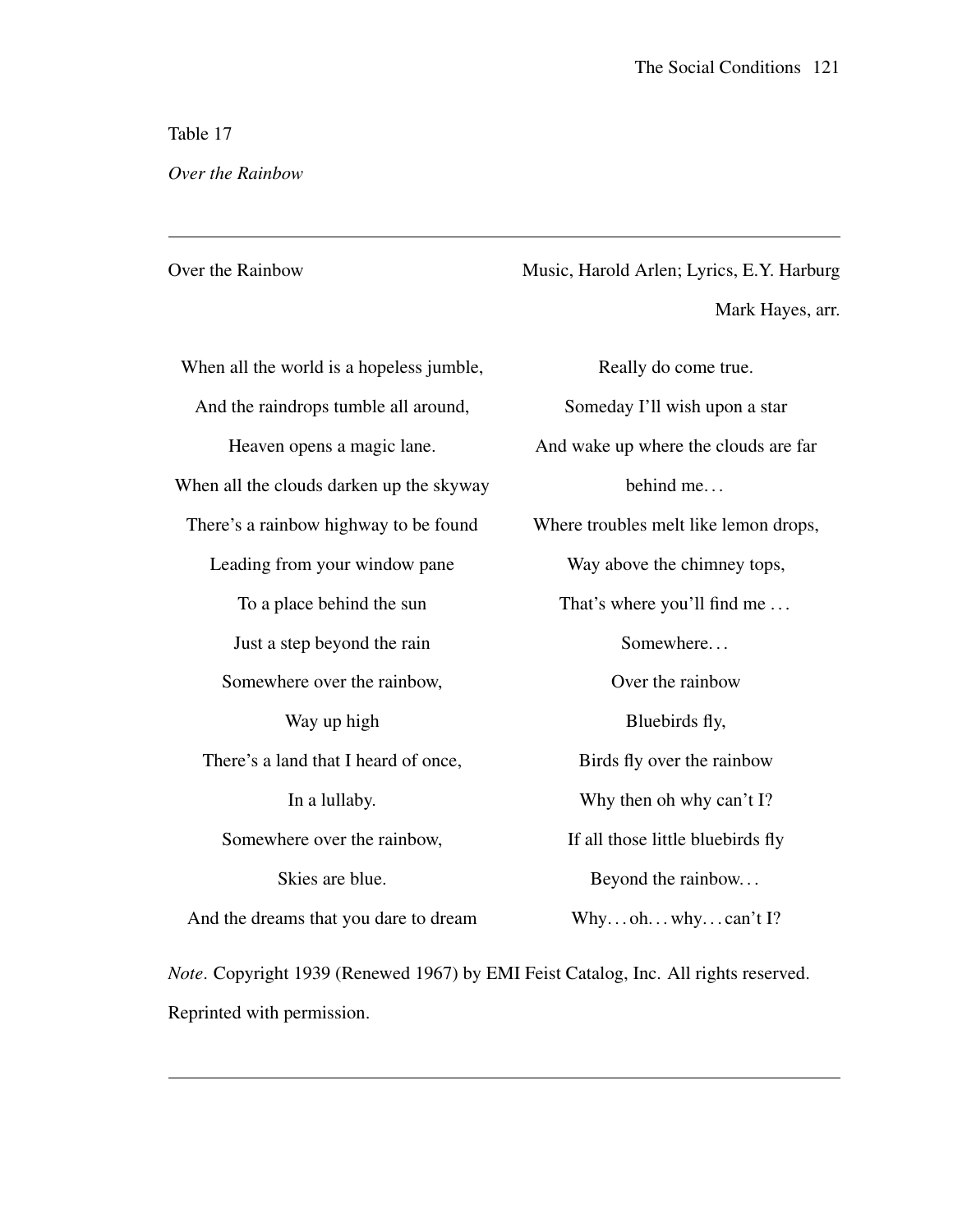*Blessed Assurance*

Blessed Assurance Phoebe Knapp

Nancy Wertsch, arr.

Blessed assurance, Jesus is mine! O what a foretaste of glory divine! Heir of salvation, purchase of God, born of his Spirit, washed in his blood. *Refrain:* This is my story, this is my song,

praising my Savior all the day long; this is my story, this is my song, praising my Savior all the day long. Perfect submission, perfect delight, visions of rapture now burst on my sight; angels descending bring from above echoes of mercy, whispers of love. Perfect submission, all is at rest; I in my Savior am happy and blest, watching and waiting, looking above, filled with his goodness, lost in his love.

*Note*. Lyrics by Fanny J. Crosby, 1820-1915. Reprinted with permission.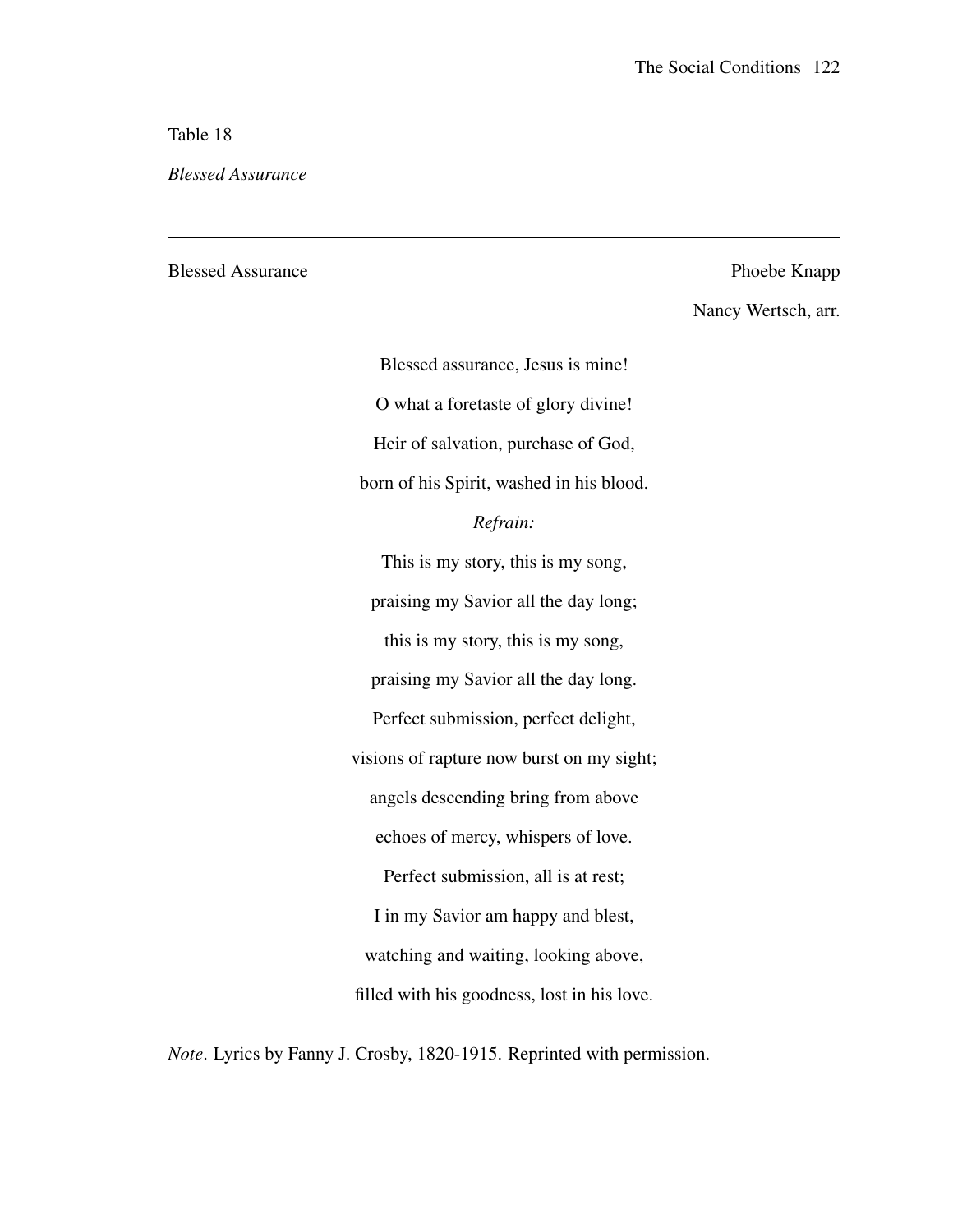#### Figure Captions

*Figure 1.* Deaths among people with AIDS, 1985-2004. *Note*. From "Selected Findings on the New Medicare Drug Law AIDS at 25: An Overview of Major Trends in the U.S. Epidemic, p. 7" by Kaiser Family Foundation, 2006. Copyright June 2006 by Kaiser Family Foundation. Reprinted with permission.

*Figure 2.* Most urgent health problem facing the nation. *Note*. From "2006 Kaiser Family Foundation Survey of Americans on HIV/AIDS, p. 17," by Kaiser Family Foundation, 2006. Copyright May 2006 by Kaiser Family Foundation. Reprinted with permission.

*Figure 3.* Trend in share naming HIV/AIDS as the most urgent health problem facing the nation/world. *Note*. From "2006 Kaiser Family Foundation Survey of Americans on HIV/AIDS, p. 18," by Kaiser Family Foundation, 2006. Copyright May 2006 by Kaiser Family Foundation. Reprinted with permission.

*Figure 4.* Trend in personal and parental concern about becoming infected with HIV. *Note*. From "2006 Kaiser Family Foundation Survey of Americans on HIV/AIDS, p. 33," by Kaiser Family Foundation, 2006. Copyright May 2006 by Kaiser Family Foundation. Reprinted with permission.

*Figure 5.* Perceptions of groups most likely to be infected. *Note*. From "2006 Kaiser Family Foundation Survey of Americans on HIV/AIDS, p. 31," by Kaiser Family Foundation, 2006. Copyright May 2006 by Kaiser Family Foundation. Reprinted with permission.

*Figure 6.* Personal concern about becoming infected. *Note*. From "2006 Kaiser Family Foundation Survey of Americans on HIV/AIDS, p. 41," by Kaiser Family Foundation, 2006. Copyright May 2006 by Kaiser Family Foundation. Reprinted with permission.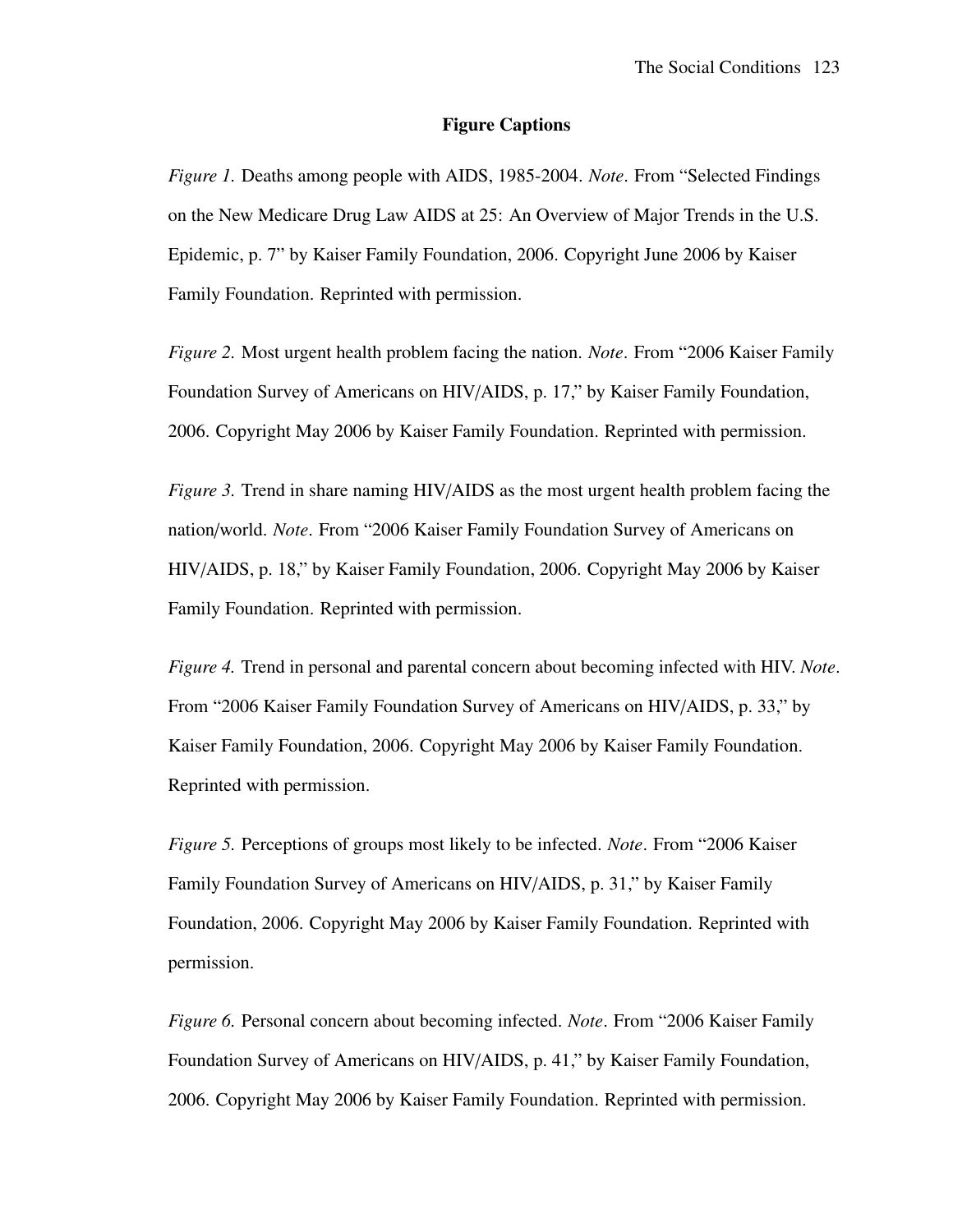*Figure 7.* Trend in personal concern about becoming infected. *Note*. From "2006 Kaiser Family Foundation Survey of Americans on HIV/AIDS, p. 42," by Kaiser Family Foundation, 2006. Copyright May 2006 by Kaiser Family Foundation. Reprinted with permission.

*Figure 8.* Estimated number of new HIV infections in the United States, 1980-2005. *Note*. From "Selected Findings on the New Medicare Drug Law AIDS at 25: An Overview of Major Trends in the U.S. Epidemic, p. 5," by Kaiser Family Foundation, 2006. Copyright June 2006 by Kaiser Family Foundation. Reprinted with permission.

*Figure 9.* New AIDS Cases, 1985-2004. *Note*. From "Selected Findings on the New Medicare Drug Law AIDS at 25: An Overview of Major Trends in the U.S. Epidemic, p. 6," by Kaiser Family Foundation, 2006. Copyright June 2006 by Kaiser Family Foundation. Reprinted with permission.

*Figure 10.* Trends in HIV Transmission, 1985-2004. *Note*. From "Selected Findings on the New Medicare Drug Law AIDS at 25: An Overview of Major Trends in the U.S. Epidemic, p. 17," by Kaiser Family Foundation, 2006. Copyright June 2006 by Kaiser Family Foundation. Reprinted with permission.

*Figure 11.* Women as a share of new AIDS cases. *Note*. From "Selected Findings on the New Medicare Drug Law AIDS at 25: An Overview of Major Trends in the U.S. Epidemic, p. 15," by Kaiser Family Foundation, 2006. Copyright June 2006 by Kaiser Family Foundation. Reprinted with permission.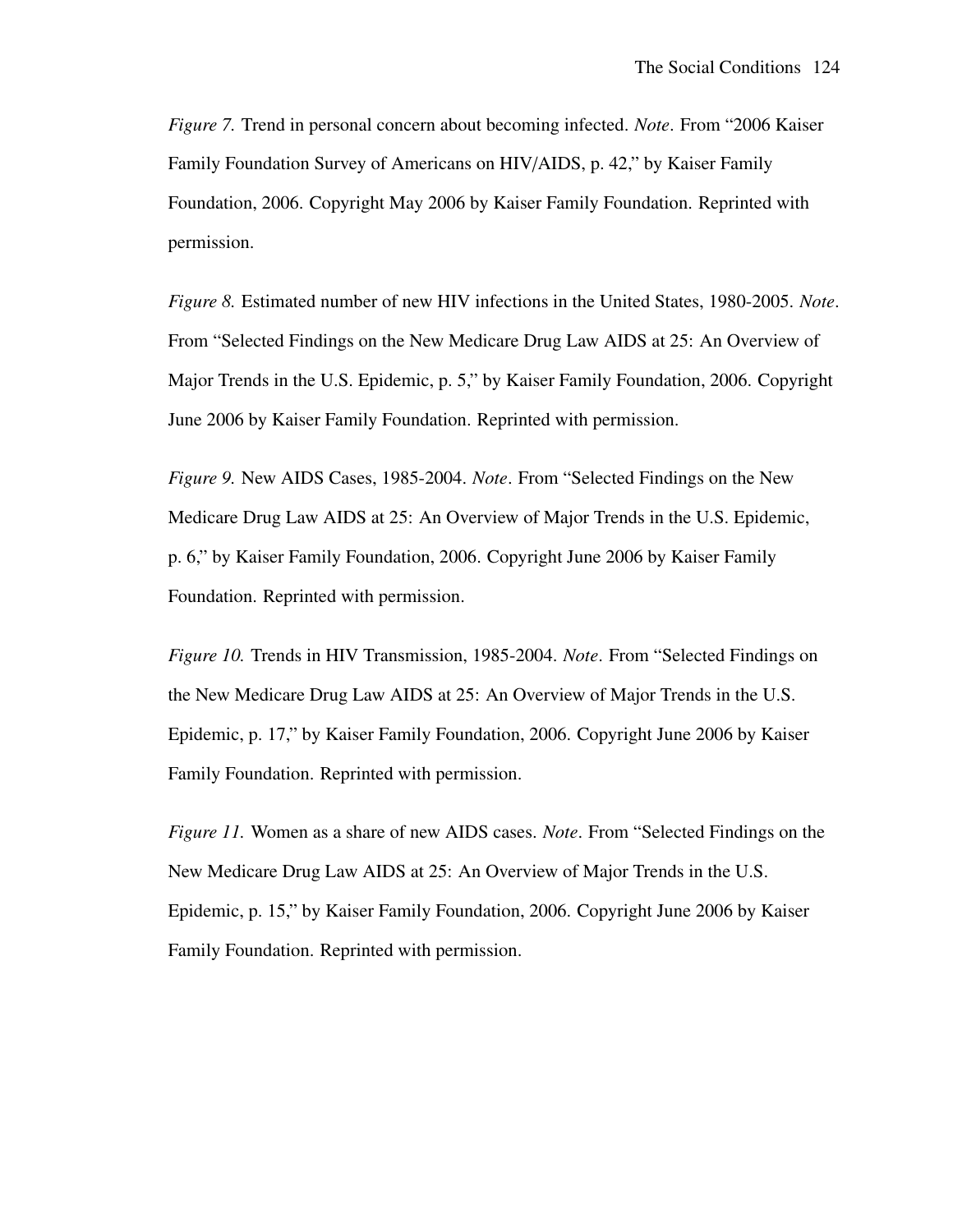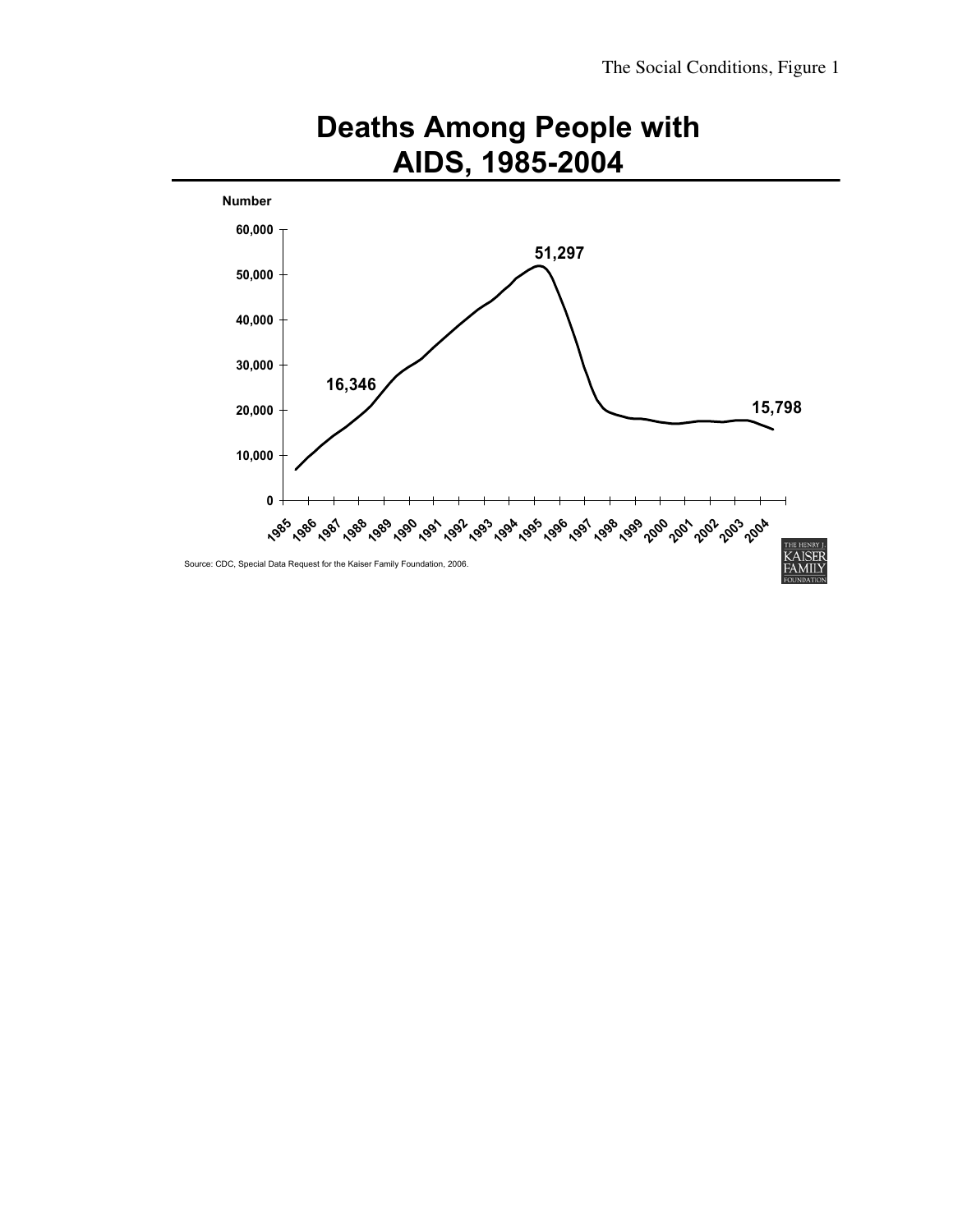



**What do you think is the MOST urgent health problem facing THIS NATION today?** 

\* N ote: A d ds up to m ore than 10 0 % b e c ause of multiple resp onses.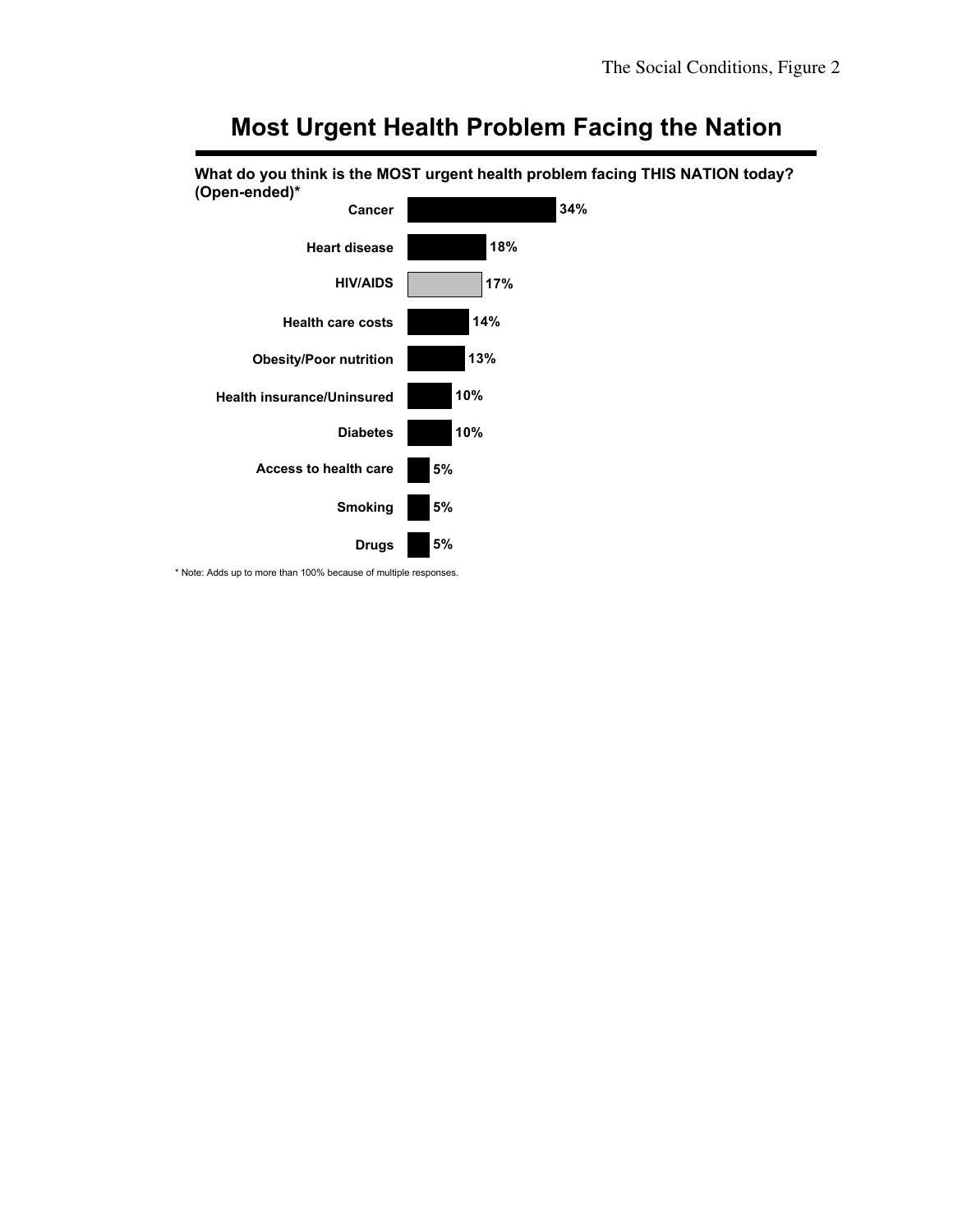# Trend in Share Naming HIV/AIDS as the Most Urgent **Health Problem Facing the Nation/World**



Percent naming HIV/AIDS as the most urgent health problem facing...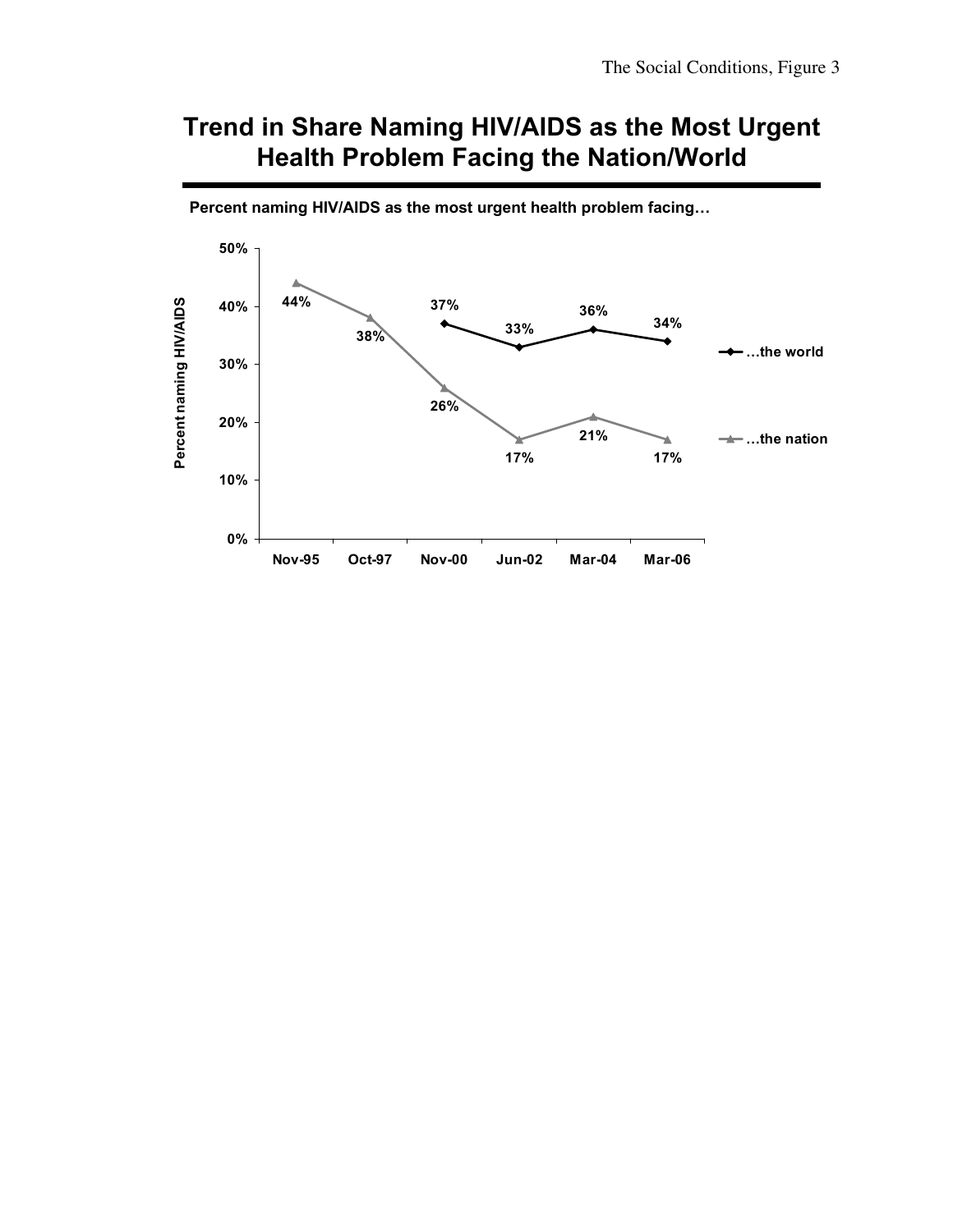## **Trend in Personal and Parental Concern About Becoming Infected With HIV**

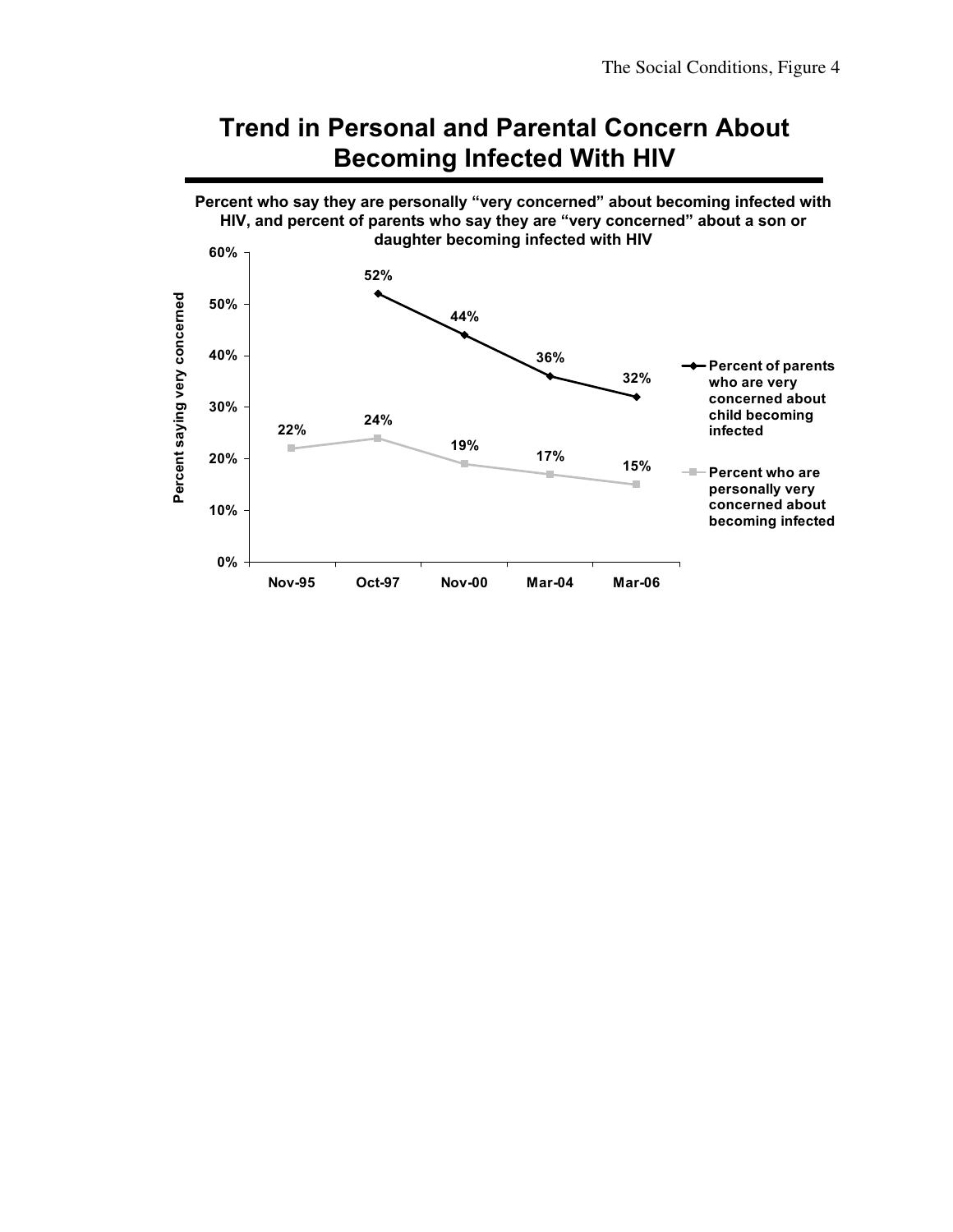# **Perceptions of Groups Most Likely to Be Infected**

**When you think about HIV/AIDS, which group of people do you think of first as those**  who are most likely to be infected? (Open-ended)\*



\* N ote: A d ds up to m ore than 10 0 % b e c ause of multiple resp onses.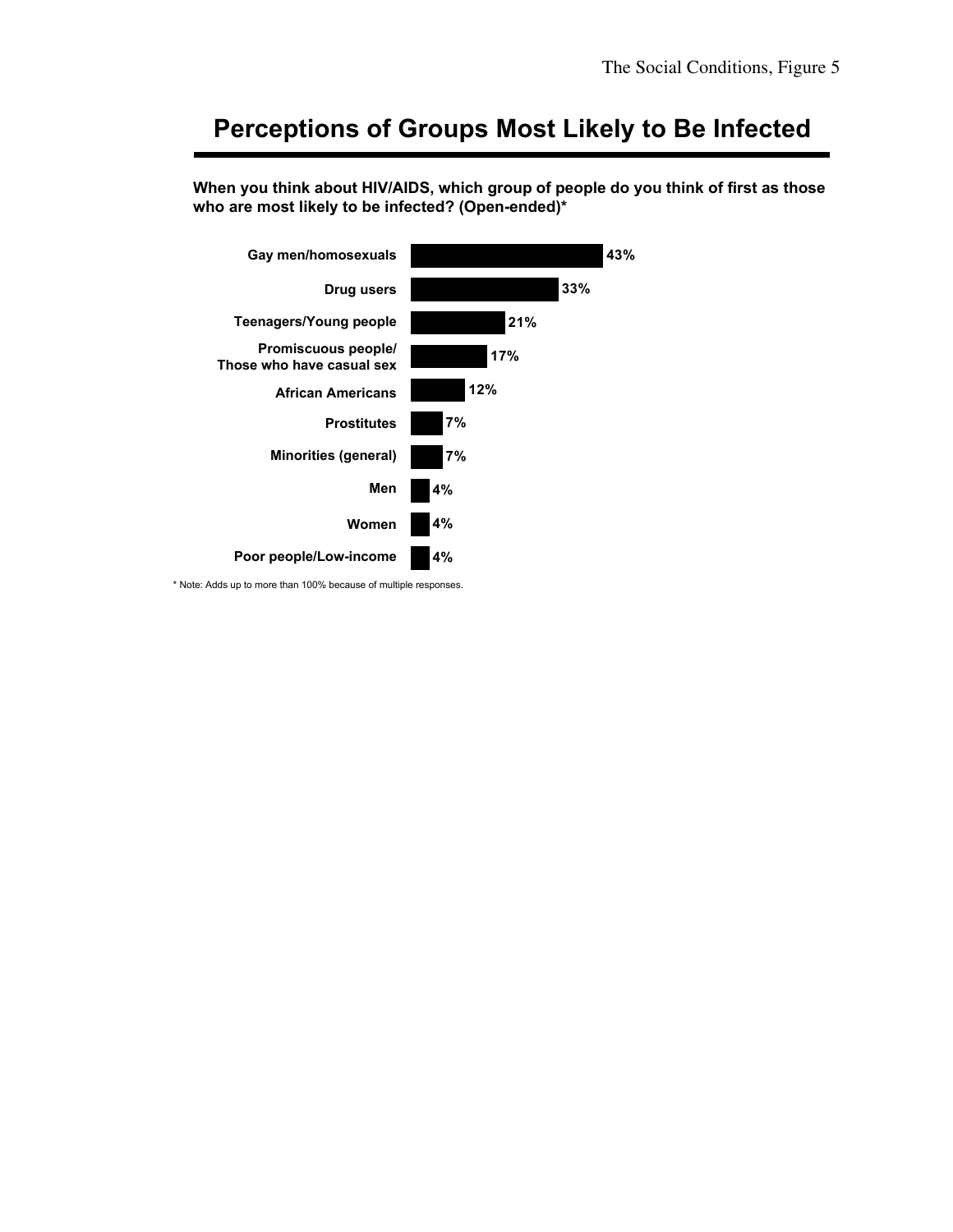## **Personal Concern About Becoming Infected**

Bearing in mind the different ways people can be infected with HIV, how concerned are you personally about becoming infected with HIV?



N ote: D on't kno w resp onses not sho wn.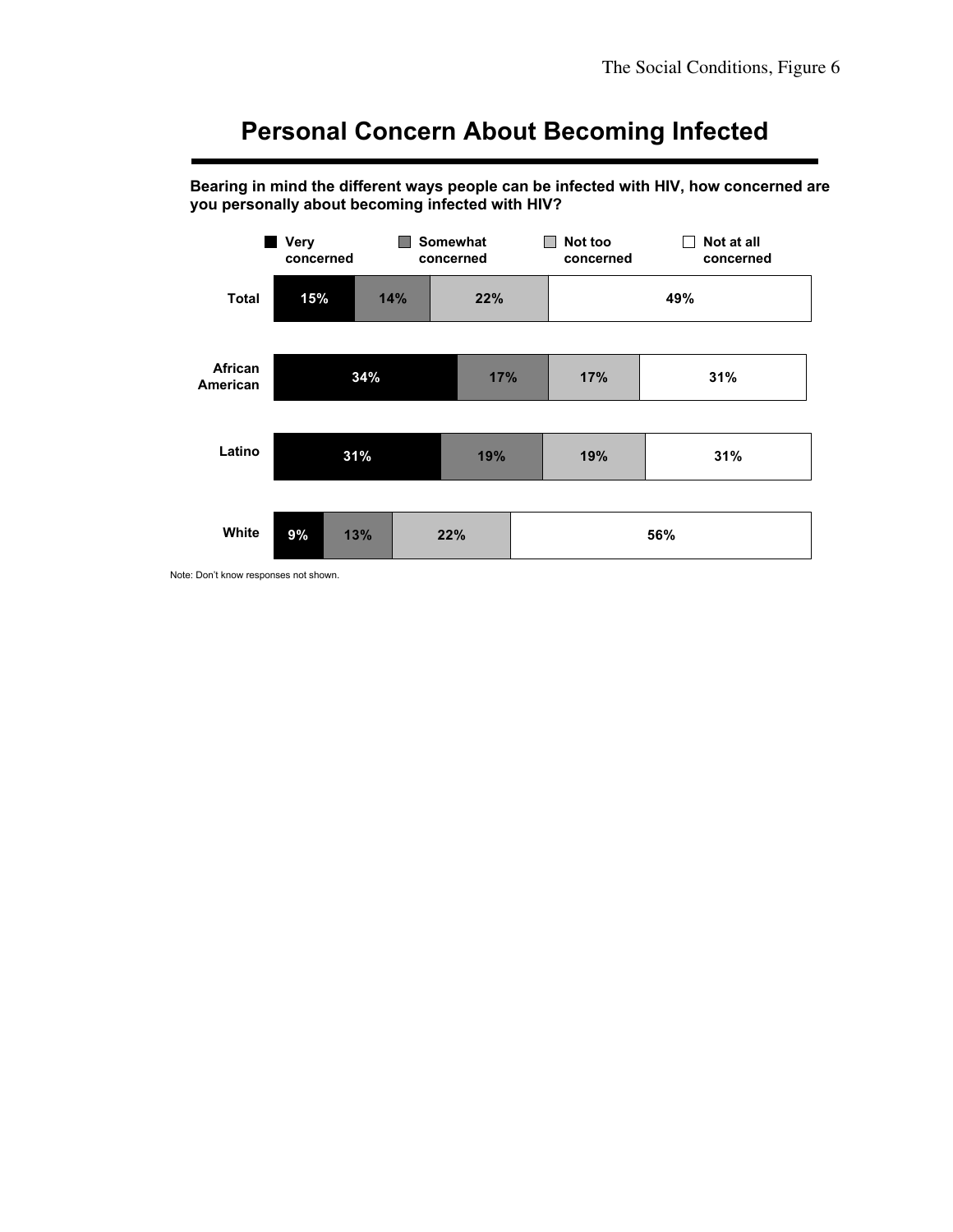## **Trend in Personal Concern About Becoming Infected**



Percent who say they are personally "very concerned" about becoming infected with HIV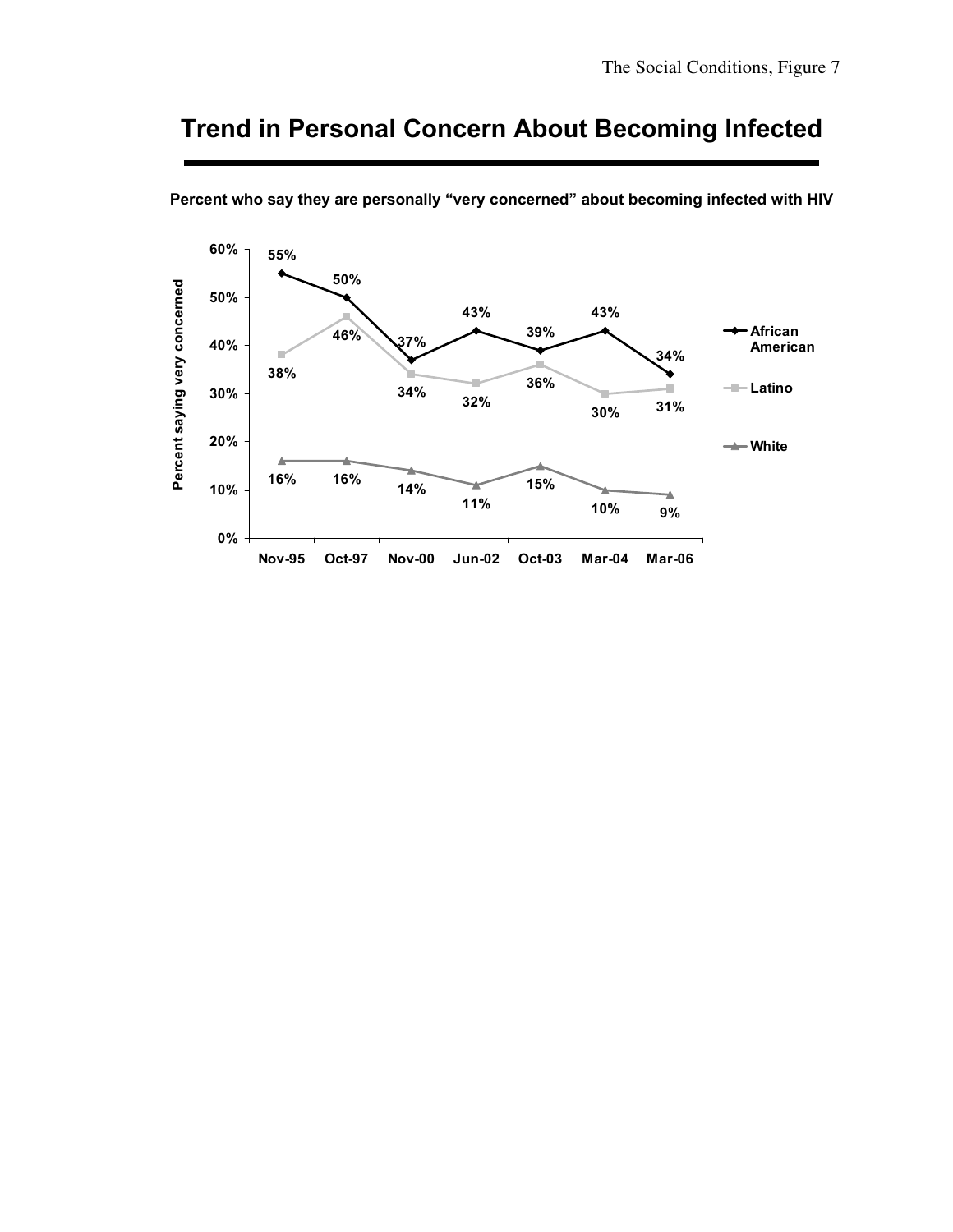



Note: Data are estimates only. Sources: Kaiser Family Foundation analysis of data from: Holtgrave DR., Pinkerton SD. "Implications of Economic<br>Evaluation for National HIV Prevention Policy Makers" In Kaplan and Brookmeyer

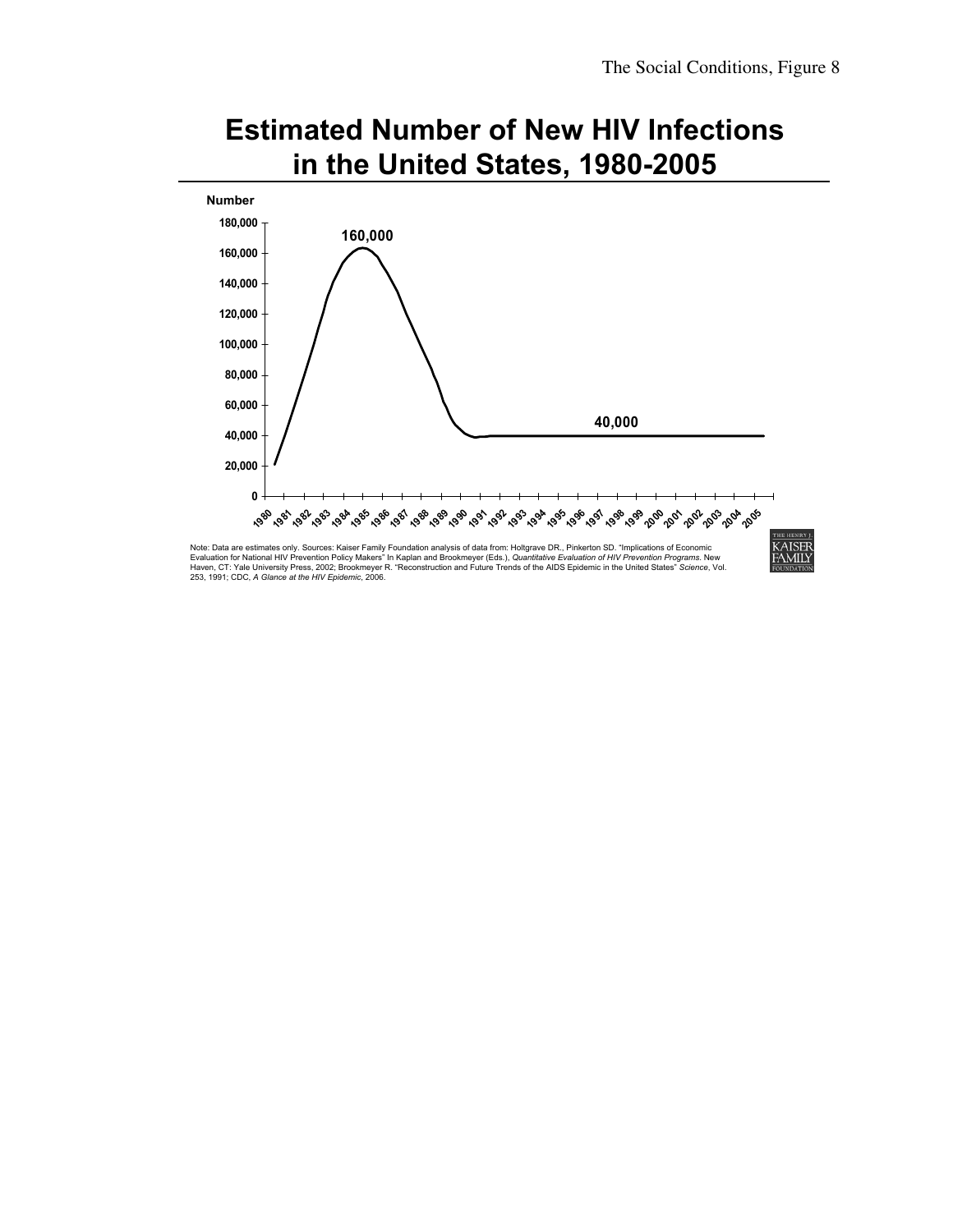

**New AIDS Cases, 1985-2004**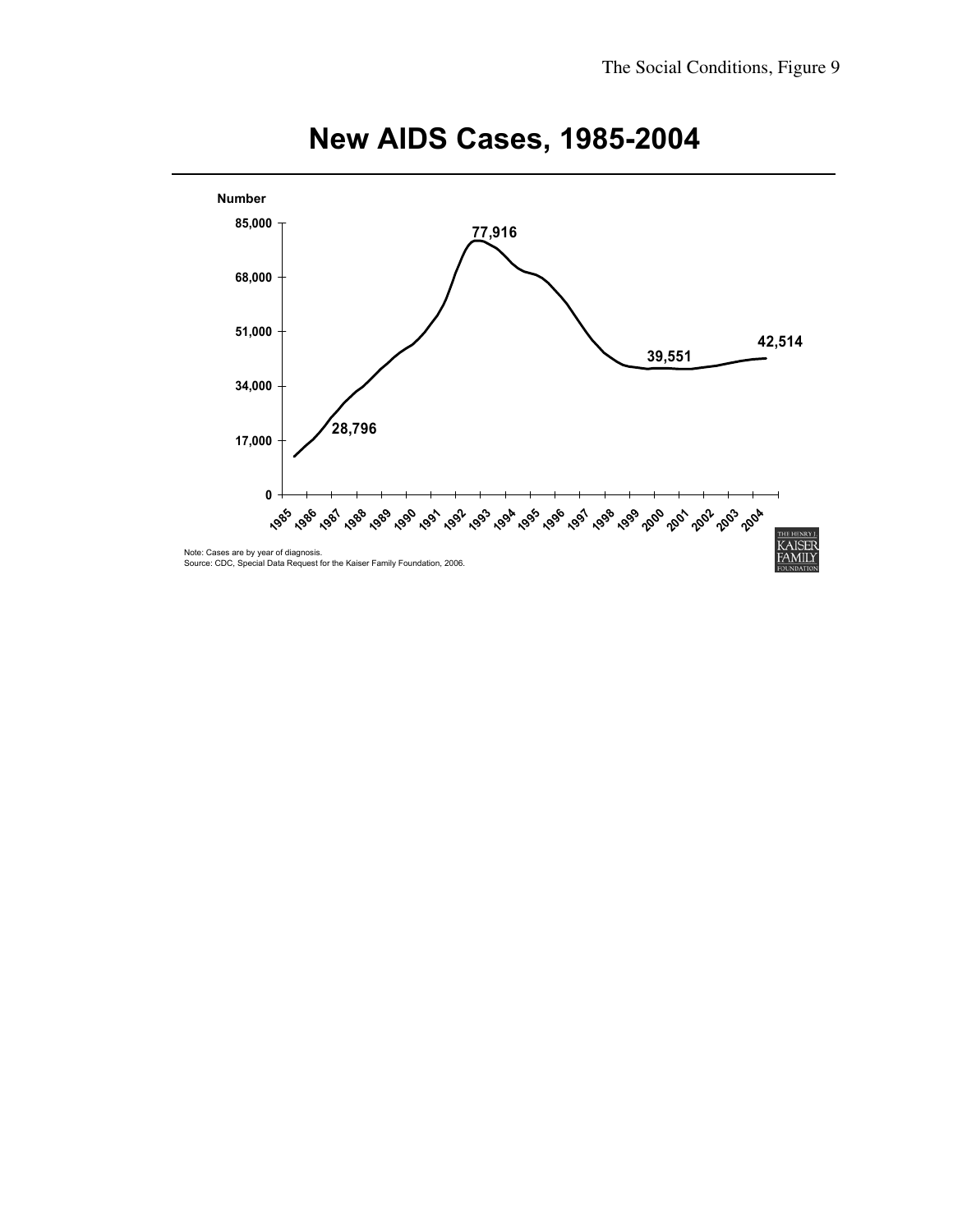

# **Trends in HIV Transmission, 1985-2004**

Source: C D C, Special Data Request for the Kaiser Family Foundation, 2006.